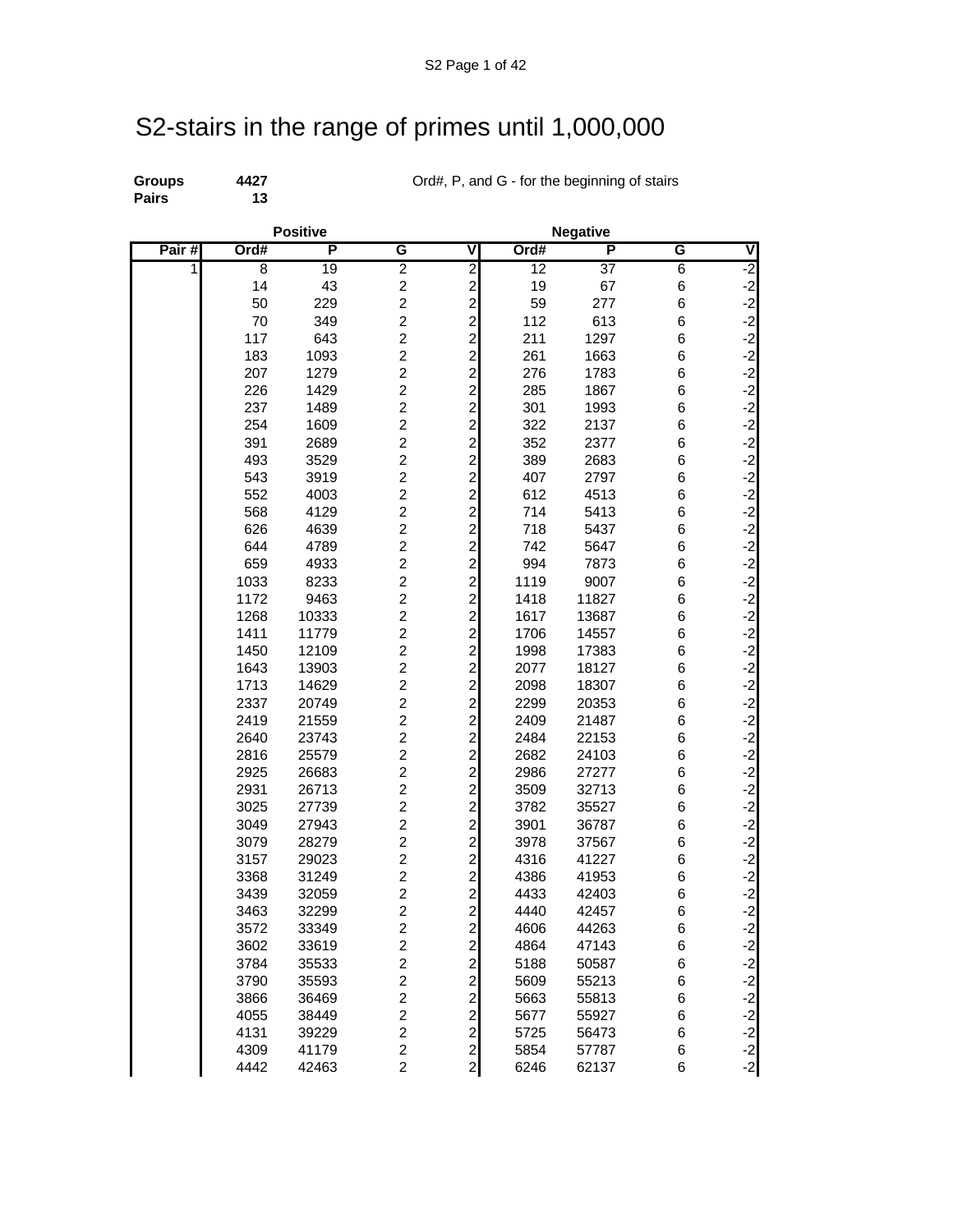| Pair# | Ord#           | P                | G                                | ٧                                         | Ord#           | P                | G      | V                  |
|-------|----------------|------------------|----------------------------------|-------------------------------------------|----------------|------------------|--------|--------------------|
|       | 4608           | 44269            | $\overline{c}$                   | $\overline{c}$                            | 6565           | 65713            | 6      | ر.<br>د            |
|       | 4629           | 44533            | $\overline{c}$                   | $\overline{c}$                            | 6804           | 68443            | 6      |                    |
|       | 4746           | 45823            | $\overline{c}$                   | $\overline{c}$                            | 6935           | 69997            | 6      | $-2$<br>$-2$       |
|       | 5040           | 49033            | $\overline{c}$                   | $\overline{a}$                            | 6947           | 70117            | 6      | $-2$               |
|       | 5648           | 55663            | $\overline{c}$                   | $\overline{c}$                            | 7366           | 74713            | 6      | $-2$               |
|       | 5665           | 55819            | $\overline{c}$                   |                                           | 7484           | 75997            | 6      |                    |
|       | 6010           | 59443            | $\overline{c}$                   | $\frac{2}{2}$                             | 7801           | 79627            | 6      |                    |
|       | 6789           | 68209            | $\overline{c}$                   | $\overline{c}$                            | 7895           | 80677            | 6      |                    |
|       | 6847           | 68899            | $\overline{c}$                   | $\overline{c}$                            | 8125           | 83227            | 6      | دا دا دا دا دا     |
|       | 6871           | 69193            | $\overline{c}$                   | $\overline{c}$                            | 8218           | 84313            | 6      |                    |
|       | 7061           | 71329            | $\overline{c}$                   | $\overline{a}$                            | 8285           | 85087            | 6      | $-2$               |
|       | 7587           | 77239            | $\overline{c}$                   | $\overline{c}$                            | 8500           | 87553            | 6      | $-2$               |
|       | 7816           | 79813            | $\overline{c}$                   | $\overline{\mathbf{c}}$                   | 8587           | 88657            | 6      |                    |
|       | 7906           | 80779            | $\overline{c}$                   | $\overline{\mathbf{c}}$                   | 8601           | 88807            | 6      |                    |
|       | 8853           | 91573            | $\overline{c}$                   | $\overline{\mathbf{c}}$                   | 8870           | 91807            | 6      | دا دا دا دا دا     |
|       | 9007           | 93253            | $\overline{c}$                   | $\overline{c}$                            | 9027           | 93487            | 6      |                    |
|       | 9029           | 93493            | $\overline{c}$                   | $\overline{c}$                            | 9492           | 98893            | 6      |                    |
|       | 9363           | 97369            | $\overline{c}$                   | $\overline{a}$                            | 9693           | 101203           | 6      | $-2$               |
|       | 9566           | 99709            | $\overline{c}$                   | $\overline{\mathbf{c}}$                   | 9831           | 102673           | 6      | $-2$               |
|       | 9932           | 103993           | $\overline{2}$                   | $\overline{\mathbf{c}}$                   | 10122          | 106213           | 6      | $-2$               |
|       | 10351          | 108883           | $\overline{c}$                   | $\overline{\mathbf{c}}$                   | 10154          | 106537           | 6      |                    |
|       | 10528          | 110923           | $\overline{c}$                   | $\overline{c}$                            | 10494          | 110563           | 6      |                    |
|       | 10668          | 112573           | $\overline{c}$                   | $\overline{\mathbf{c}}$                   | 10703          | 113017           | 6      | دا دا دا دا دا دا  |
|       | 10721          | 113149           | $\overline{c}$                   | $\overline{c}$                            | 10725          | 113167           | 6      |                    |
|       | 11154          | 118249           | $\overline{c}$                   | $\overline{c}$                            | 10939          | 115777           | 6      |                    |
|       | 11208          | 118903           | $\overline{c}$                   | $\overline{c}$                            | 11206          | 118897           | 6      |                    |
|       | 11479          | 122029           | $\overline{c}$                   | $\overline{\mathbf{c}}$                   | 11674          | 124297           | 6      | $-2$               |
|       | 11512          | 122389           | $\overline{c}$                   | $\overline{c}$                            | 11717          | 124777           | 6      | دا دا دا دا دا     |
|       | 11679          | 124339           | $\overline{c}$                   | $\overline{c}$                            | 11743          | 125113           | 6      |                    |
|       | 12045          | 128659           | $\overline{c}$<br>$\overline{c}$ | $\overline{\mathbf{c}}$                   | 11862          | 126487           | 6      |                    |
|       | 12074<br>12124 | 128983<br>129529 | $\overline{c}$                   | $\overline{\mathbf{c}}$<br>$\overline{c}$ | 12301<br>12395 | 131707<br>132757 | 6<br>6 |                    |
|       | 13954          | 151243           | $\overline{c}$                   | $\overline{\mathbf{c}}$                   | 12544          | 134587           | 6      |                    |
|       | 14059          | 152419           | $\overline{c}$                   | $\overline{\mathbf{c}}$                   | 12600          | 135277           | 6      | $-2$<br>$-2$       |
|       | 14263          | 154873           | $\overline{c}$                   | $\overline{\mathbf{c}}$                   | 12945          | 139297           | 6      |                    |
|       | 15153          | 165709           | $\overline{c}$                   | $\overline{c}$                            | 13331          | 143827           | 6      |                    |
|       | 15310          | 167623           | $\overline{c}$                   | $\overline{\mathbf{c}}$                   | 13589          | 146983           | 6      |                    |
|       | 15704          | 172423           | $\overline{c}$                   | $\overline{\mathbf{c}}$                   | 13750          | 148927           | 6      | د د د د د د<br>د د |
|       | 15898          | 174763           | $\overline{2}$                   | $\overline{a}$                            | 13869          | 150217           | 6      |                    |
|       | 16080          | 176923           | $\overline{\mathbf{c}}$          | $\mathbf{2}$                              | 13988          | 151603           | 6      |                    |
|       | 16329          | 179899           | $\overline{c}$                   | $\mathbf{z}$                              | 14303          | 155377           | 6      |                    |
|       | 16624          | 183499           | $\overline{c}$                   | $\mathbf{2}$                              | 14693          | 160087           | 6      |                    |
|       | 16929          | 187129           | $\overline{c}$                   | $\overline{a}$                            | 14887          | 162523           | 6      |                    |
|       | 17277          | 191449           | $\overline{c}$                   | $\boldsymbol{2}$                          | 15013          | 163987           | 6      |                    |
|       | 17489          | 193873           | $\overline{c}$                   | $\overline{\mathbf{c}}$                   | 15269          | 167113           | 6      |                    |
|       | 17818          | 197959           | $\overline{c}$                   | $\overline{a}$                            | 15528          | 170347           | 6      |                    |
|       | 17890          | 198829           | $\overline{c}$                   | $\overline{a}$                            | 15996          | 176047           | 6      |                    |
|       | 18257          | 203383           | $\overline{c}$                   | $\overline{c}$                            | 16041          | 176503           | 6      |                    |
|       | 18278          | 203659           | $\overline{c}$                   | $\overline{a}$                            | 16117          | 177427           | 6      |                    |
|       | 18366          | 204793           | $\overline{c}$                   | $\overline{a}$                            | 16229          | 178813           | 6      |                    |
|       | 18417          | 205423           | $\overline{c}$                   | $\overline{c}$                            | 16239          | 178903           | 6      |                    |
|       | 18675          | 208459           | $\overline{c}$                   | $\overline{\mathbf{c}}$                   | 17404          | 192883           | 6      |                    |
|       | 18897          | 211063           | $\overline{c}$                   | $\overline{a}$                            | 17888          | 198823           | 6      |                    |
|       | 19387          | 217309           | $\overline{c}$                   | $\mathbf{z}$                              | 18248          | 203317           | 6      |                    |
|       | 19583          | 219679           | $\overline{2}$                   | $\mathbf{2}$                              | 18283          | 203767           | $\,6$  |                    |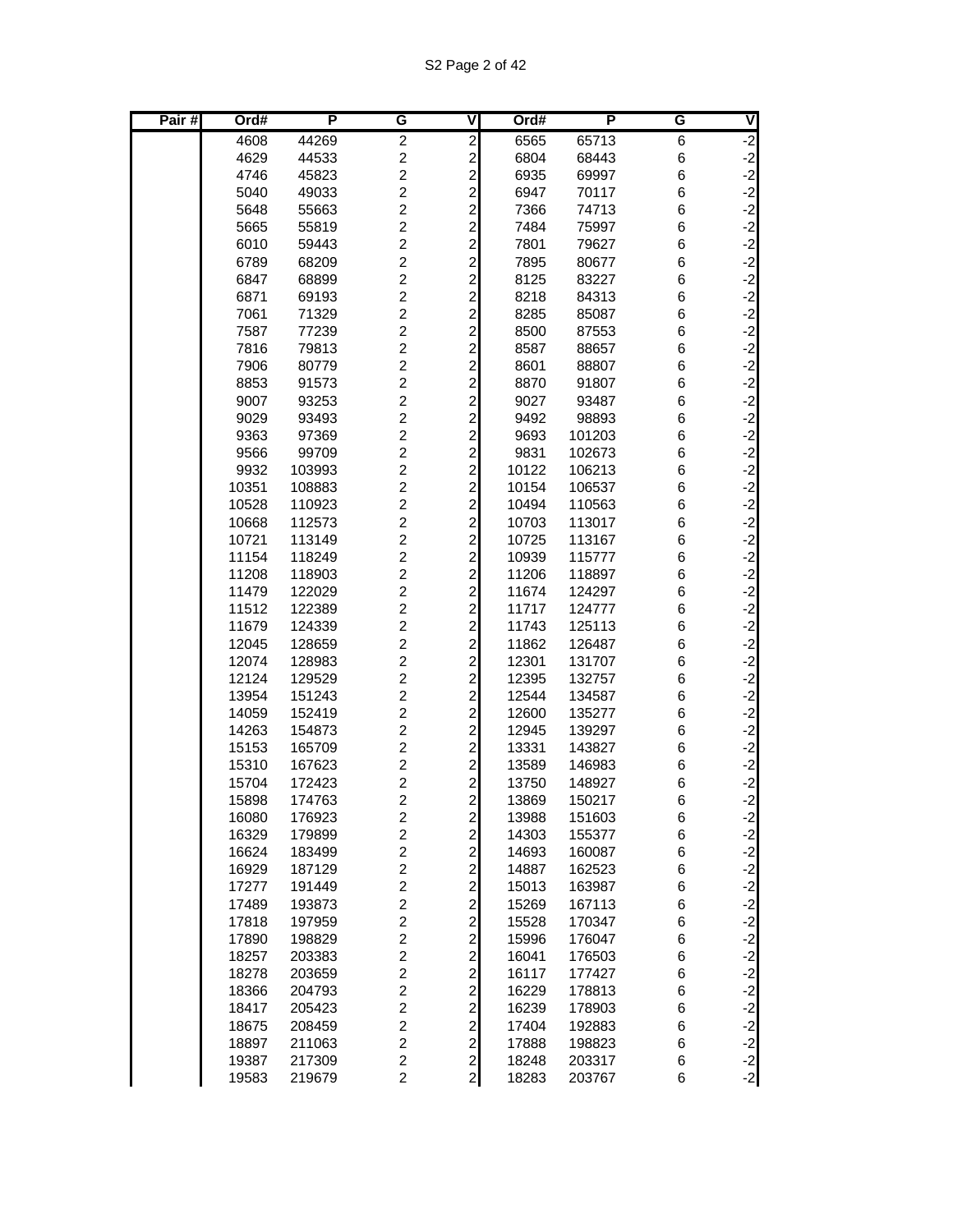| Pair# | Ord#           | P                | G                                  | V                                                  | Ord#           | P                | G      | V                                        |
|-------|----------------|------------------|------------------------------------|----------------------------------------------------|----------------|------------------|--------|------------------------------------------|
|       | 19755          | 221719           | $\overline{c}$                     | $\overline{\mathbf{c}}$                            | 18441          | 205657           | 6      | $\overline{2}$                           |
|       | 19878          | 223243           | $\overline{c}$                     | $\overline{c}$                                     | 18594          | 207517           | 6      | $\begin{bmatrix} -2 \\ -2 \end{bmatrix}$ |
|       | 20175          | 226903           | $\overline{2}$                     | $\overline{c}$                                     | 18740          | 209263           | 6      |                                          |
|       | 20763          | 234193           | $\overline{2}$                     | $\overline{c}$                                     | 18749          | 209353           | 6      | $-2$                                     |
|       | 20785          | 234463           | $\overline{c}$                     | $\overline{\mathbf{c}}$                            | 18884          | 210907           | 6      | $-2$                                     |
|       | 21158          | 239233           | $\overline{c}$                     | $\overline{\mathbf{c}}$                            | 18965          | 211873           | 6      | $-2$<br>$-2$                             |
|       | 21646          | 245173           | $\overline{c}$                     | $\overline{\mathbf{c}}$                            | 19610          | 219937           | 6      |                                          |
|       | 22683          | 258109           | $\overline{c}$                     | $\overline{c}$                                     | 19753          | 221713           | 6      |                                          |
|       | 22728          | 258613           | $\overline{c}$                     | $\overline{c}$                                     | 19920          | 223753           | 6      | $-2$<br>$-2$<br>$-2$                     |
|       | 22771          | 259159           | $\overline{2}$                     | $\overline{c}$                                     | 19927          | 223837           | 6      |                                          |
|       | 22985          | 261973           | $\overline{2}$                     | $\overline{c}$                                     | 20304          | 228517           | 6      | $-2$                                     |
|       | 23578          | 269179           | $\overline{c}$                     | $\overline{c}$                                     | 20501          | 230767           | 6      | $-2$                                     |
|       | 24074          | 275449           | $\overline{c}$                     | $\overline{\mathbf{c}}$                            | 20739          | 233917           | 6      | $-2$<br>$-2$                             |
|       | 24172          | 276589           | $\overline{c}$                     | $\overline{\mathbf{c}}$                            | 20761          | 234187           | 6      |                                          |
|       | 24189          | 276823           | $\overline{c}$                     | $\overline{\mathbf{c}}$                            | 20995          | 237157           | 6      | $-2$                                     |
|       | 24344          | 278809           | $\overline{c}$                     | $\overline{\mathbf{c}}$                            | 21514          | 243583           | 6      | $\begin{bmatrix} -2 \\ -2 \end{bmatrix}$ |
|       | 24597          | 281923           | $\overline{c}$<br>$\overline{2}$   | $\overline{c}$                                     | 21569          | 244297           | 6      | $-2$                                     |
|       | 24775          | 284233           | $\overline{c}$                     | $\overline{c}$                                     | 21998          | 249433           | 6      |                                          |
|       | 24959          | 286543           | $\overline{2}$                     | $\overline{c}$                                     | 22134          | 251197           | 6      | $-2$                                     |
|       | 25211<br>25227 | 289843<br>290023 | $\overline{c}$                     | $\overline{\mathbf{c}}$<br>$\overline{\mathbf{c}}$ | 22265<br>22963 | 252823<br>261637 | 6<br>6 | $-2$<br>$-2$                             |
|       | 25281          | 290659           | $\overline{c}$                     | $\overline{c}$                                     | 23163          | 264133           | 6      | $-2$                                     |
|       | 25317          | 291103           | $\overline{c}$                     | $\overline{\mathbf{c}}$                            | 23364          | 266677           | 6      |                                          |
|       | 26219          | 302833           | $\overline{c}$                     | $\overline{\mathbf{c}}$                            | 23439          | 267517           | 6      | $-2$<br>$-2$<br>$-2$                     |
|       | 26450          | 305479           | $\overline{c}$                     | $\overline{c}$                                     | 23454          | 267643           | 6      |                                          |
|       | 26715          | 308929           | $\overline{c}$                     | $\overline{c}$                                     | 23540          | 268777           | 6      | $-2$                                     |
|       | 26964          | 312199           | $\overline{2}$                     | $\overline{\mathbf{c}}$                            | 23596          | 269383           | 6      | $-2$                                     |
|       | 27119          | 313993           | $\overline{2}$                     | $\overline{c}$                                     | 23826          | 272263           | 6      | $-2$                                     |
|       | 27382          | 317323           | $\overline{2}$                     | $\overline{c}$                                     | 23835          | 272347           | 6      | $-2$                                     |
|       | 27422          | 317773           | $\overline{c}$                     | $\overline{\mathbf{c}}$                            | 24111          | 275917           | 6      |                                          |
|       | 27436          | 317959           | $\overline{c}$                     | $\overline{\mathbf{c}}$                            | 24316          | 278497           | 6      | $-2$<br>$-2$                             |
|       | 27848          | 322999           | $\overline{c}$                     | $\overline{c}$                                     | 24570          | 281647           | 6      | $-2$                                     |
|       | 28104          | 326149           | $\overline{c}$                     | $\overline{\mathbf{c}}$                            | 24613          | 282097           | 6      | $-2$                                     |
|       | 28681          | 333493           | $\overline{2}$                     | $\overline{c}$                                     | 24820          | 284737           | 6      | $-2$                                     |
|       | 29577          | 344959           | $\overline{c}$                     | $\overline{c}$                                     | 25276          | 290617           | 6      | $-2$                                     |
|       | 29742          | 347059           | $\overline{c}$                     | $\overline{c}$                                     | 25733          | 296557           | 6      | $-2$                                     |
|       | 29852          | 348433           | $\overline{c}$                     | $\overline{c}$                                     | 25898          | 298687           | 6      | $-2$                                     |
|       | 29928          | 349399           | $\overline{c}$                     | $\overline{\mathbf{c}}$                            | 26441          | 305407           | 6      | $-2$                                     |
|       | 30326          | 354373           | $\overline{c}$                     | $\overline{2}$                                     | 26933          | 311743           | 6      | $-2$                                     |
|       | 30549          | 357349           | $\overline{\mathbf{c}}$            | $\overline{\mathbf{c}}$                            | 27028          | 312937           | 6      | $-2$                                     |
|       | 30819          | 360949           | $\overline{c}$                     | $\overline{a}$                                     | 27117          | 313987           | 6      | $-2$<br>$-2$<br>$-2$                     |
|       | 30886          | 361789           | $\boldsymbol{2}$                   | $\overline{\mathbf{c}}$                            | 27252          | 315697           | 6      |                                          |
|       | 31164          | 365293           | $\boldsymbol{2}$                   | $\overline{c}$                                     | 27377          | 317263           | 6      |                                          |
|       | 31762          | 373183           | $\boldsymbol{2}$                   | $\overline{a}$                                     | 27789          | 322243           | 6      |                                          |
|       | 32400          | 381373           | $\boldsymbol{2}$                   | $\overline{\mathbf{c}}$                            | 27875          | 323377           | 6      |                                          |
|       | 32714          | 385393           | $\overline{c}$                     | $\overline{c}$                                     | 28528          | 331543           | 6      | دا دا دا دا دا دا دا دا دا دا            |
|       | 33076          | 390109           | $\overline{c}$                     | $\overline{a}$                                     | 28601          | 332467           | 6      |                                          |
|       | 33365          | 393583           | $\overline{c}$                     | $\overline{a}$                                     | 29025          | 337867           | 6      |                                          |
|       | 33445          | 394633           | $\overline{\mathbf{c}}$            | $\overline{\mathbf{c}}$                            | 29510          | 344167           | 6      |                                          |
|       | 33453          | 394729           | $\overline{\mathbf{c}}$            | $\overline{\mathbf{c}}$                            | 29856          | 348457           | 6      |                                          |
|       | 34048          | 402583           | $\boldsymbol{2}$                   | $\overline{c}$                                     | 30296          | 354037           | 6      |                                          |
|       | 34276          | 405679           | $\boldsymbol{2}$<br>$\overline{c}$ | $\overline{c}$<br>$\overline{c}$                   | 30417          | 355513           | 6      |                                          |
|       | 34982<br>35089 | 414769<br>416149 | $\overline{c}$                     | $\mathbf{2}$                                       | 30583<br>31009 | 357733<br>363367 | 6<br>6 |                                          |
|       | 35105          | 416389           | $\overline{c}$                     | $\mathbf{z}$                                       | 31178          | 365467           | 6      | $\begin{bmatrix} -2 \\ -2 \end{bmatrix}$ |
|       |                |                  |                                    |                                                    |                |                  |        |                                          |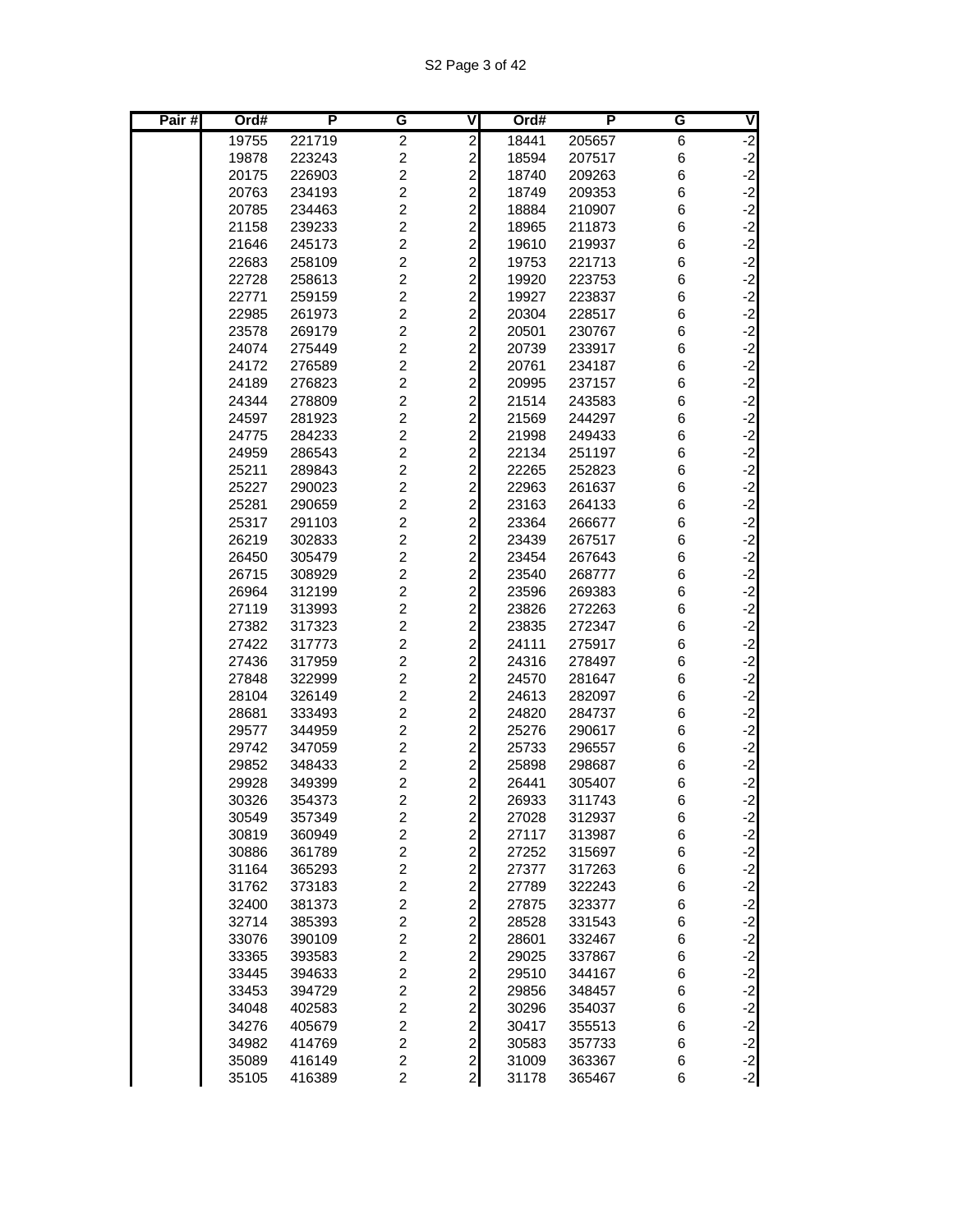S2 Page 4 of 42

| Pair# | Ord#           | P                | G                                | V                                          | Ord#           | P                | G      | $\overline{\mathsf{C}}$      |
|-------|----------------|------------------|----------------------------------|--------------------------------------------|----------------|------------------|--------|------------------------------|
|       | 35259          | 418339           | $\overline{c}$                   | $\overline{\mathbf{c}}$                    | 31913          | 375097           | 6      | $-2$                         |
|       | 35363          | 419599           | $\boldsymbol{2}$                 | $\overline{c}$                             | 32064          | 376927           | 6      |                              |
|       | 35519          | 421699           | $\boldsymbol{2}$                 | $\overline{c}$                             | 32513          | 382867           | 6      |                              |
|       | 35930          | 427069           | $\overline{c}$                   | $\overline{c}$                             | 32624          | 384253           | 6      | $-2$<br>$-2$<br>$-2$         |
|       | 36001          | 427993           | $\overline{c}$                   | $\overline{a}$                             | 32944          | 388477           | 6      | $-2$                         |
|       | 36164          | 430009           | $\overline{c}$                   | $\overline{\mathbf{c}}$                    | 32975          | 388897           | 6      | $-2$                         |
|       | 36331          | 432139           | $\overline{c}$                   | $\overline{\mathbf{c}}$                    | 32999          | 389167           | 6      | $-2$                         |
|       | 36557          | 434923           | $\overline{c}$                   | $\overline{a}$                             | 33182          | 391393           | 6      | $-2$                         |
|       | 36828          | 438523           | $\overline{c}$                   |                                            | 33363          | 393577           | 6      |                              |
|       | 37252          | 443869           | $\overline{\mathbf{c}}$          | $\begin{array}{c} 2 \\ 2 \\ 2 \end{array}$ | 33387          | 393853           | 6      | $-2$<br>$-2$<br>$-2$         |
|       | 37776          | 450799           | $\overline{c}$                   |                                            | 33425          | 394363           | 6      |                              |
|       | 37787          | 450883           | $\overline{c}$                   | $\overline{\mathbf{c}}$                    | 33804          | 399277           | 6      | $-2$                         |
|       | 39144          | 468889           | $\overline{2}$                   | $\overline{c}$                             | 33878          | 400243           | 6      | $-2$                         |
|       | 39240          | 470209           | $\overline{c}$                   | $\overline{\mathbf{c}}$                    | 34058          | 402757           | 6      | $-2$                         |
|       | 39362          | 471673           | $\overline{c}$                   | $\overline{c}$                             | 34689          | 411007           | 6      | $-2$                         |
|       | 40201          | 482509           | $\overline{c}$                   | $\overline{\mathbf{c}}$                    | 34974          | 414703           | 6      | $-2$                         |
|       | 40867          | 491329           | $\overline{c}$                   | $\frac{2}{2}$                              | 35110          | 416413           | 6      | $-2$<br>$-2$                 |
|       | 40999          | 493123           | $\overline{c}$                   |                                            | 35119          | 416497           | 6      |                              |
|       | 41195          | 495559           | $\overline{c}$                   | $\overline{\mathbf{c}}$                    | 35207          | 417727           | 6      | $-2$                         |
|       | 41467          | 499129           | $\overline{c}$                   | $\overline{a}$                             | 35411          | 420313           | 6      | $-2$                         |
|       | 42013          | 506329           | $\overline{c}$                   | $\overline{\mathbf{c}}$                    | 35545          | 422083           | 6      | $-2$                         |
|       | 42267          | 509689           | $\overline{c}$                   | $\overline{a}$                             | 35724          | 424267           | 6      | $-2$                         |
|       | 42643          | 514639           | $\overline{c}$                   | $\overline{c}$                             | 36013          | 428143           | 6      | $-2$                         |
|       | 42722          | 515773           | $\overline{c}$                   | $\overline{c}$                             | 36044          | 428563           | 6      | $-2$<br>$-2$                 |
|       | 43163          | 521359           | $\overline{c}$<br>$\overline{c}$ | $\overline{c}$                             | 36094          | 429277           | 6      |                              |
|       | 43235          | 522229           | $\overline{c}$                   | $\overline{c}$                             | 36212          | 430747           | 6      | $-2$                         |
|       | 43436          | 524959           | $\overline{c}$                   | $\overline{a}$                             | 36305          | 431863           | 6      | $-2$                         |
|       | 43675<br>43873 | 527983<br>530599 | $\overline{c}$                   | $\overline{\mathbf{c}}$<br>$\overline{a}$  | 36513<br>37307 | 434383<br>444523 | 6<br>6 | $-2$<br>$-2$                 |
|       | 43958          | 531823           | $\overline{c}$                   | $\overline{c}$                             | 37543          | 447823           | 6      | $-2$                         |
|       | 44563          | 539839           | $\overline{c}$                   | $\overline{c}$                             | 37672          | 449563           | 6      | $-2$                         |
|       | 44939          | 544879           | $\overline{c}$                   | $\overline{c}$                             | 37843          | 451663           | 6      | $-2$                         |
|       | 45231          | 548833           | $\overline{c}$                   | $\overline{c}$                             | 37981          | 453637           | 6      | $-2$                         |
|       | 45692          | 554839           | $\overline{c}$                   | $\overline{\mathbf{c}}$                    | 38767          | 464137           | 6      | $-2$                         |
|       | 46099          | 560239           | $\overline{c}$                   | $\overline{\mathbf{c}}$                    | 39474          | 473197           | 6      | $-2$                         |
|       | 46560          | 566539           | $\overline{c}$                   | $\overline{\mathbf{c}}$                    | 40150          | 481843           | 6      | $-2$                         |
|       | 47144          | 574159           | $\overline{\mathbf{c}}$          | $\overline{\mathbf{c}}$                    | 40620          | 488203           | 6      |                              |
|       | 47674          | 581173           | $\overline{c}$                   | $\overline{c}$                             | 41409          | 498397           | 6      | $-2$<br>$-2$<br>$-2$         |
|       | 47795          | 582763           | $\overline{c}$                   | $\overline{a}$                             | 41551          | 500173           | 6      |                              |
|       | 48128          | 587053           | $\overline{\mathbf{c}}$          | $\mathbf{2}$                               | 42298          | 510073           | 6      | $-2$                         |
|       | 49254          | 602083           | $\overline{c}$                   | $\mathbf{2}$                               | 42748          | 516157           | $\,6$  | $-2$                         |
|       | 49525          | 605599           | $\boldsymbol{2}$                 |                                            | 42870          | 517507           | 6      | $-2$<br>$-2$                 |
|       | 49605          | 606733           | $\overline{\mathbf{c}}$          |                                            | 43131          | 520963           | 6      |                              |
|       | 49643          | 607153           | $\boldsymbol{2}$                 |                                            | 43149          | 521173           | 6      |                              |
|       | 50039          | 612373           | $\boldsymbol{2}$                 |                                            | 43179          | 521533           | 6      |                              |
|       | 50374          | 616789           | $\boldsymbol{2}$                 | $20000$                                    | 43393          | 524347           | $\,6$  | $-2$<br>$-2$<br>$-2$         |
|       | 50885          | 623719           | $\overline{c}$                   | $\overline{a}$                             | 43801          | 529687           | $\,6$  | $-2$                         |
|       | 52020          | 639259           | $\overline{c}$                   | $\overline{2}$                             | 44509          | 539107           | $\,6$  | $-2$                         |
|       | 52340          | 643693           | $\overline{c}$                   | $\overline{a}$                             | 44687          | 541543           | 6      | $-2$                         |
|       | 52655          | 647743           | $\boldsymbol{2}$                 |                                            | 44873          | 543883           | 6      | $-2$                         |
|       | 53044          | 652933           | $\boldsymbol{2}$                 |                                            | 45372          | 550657           | 6      | $-2$                         |
|       | 53312          | 656599           | $\boldsymbol{2}$                 |                                            | 45786          | 556267           | 6      |                              |
|       | 53656          | 661099           | $\boldsymbol{2}$                 | 22222                                      | 45980          | 558787           | 6      | $-2$<br>$-2$<br>$-2$<br>$-2$ |
|       | 53706          | 661879           | $\overline{\mathbf{c}}$          |                                            | 46097          | 560233           | $\,6$  |                              |
|       | 53956          | 665113           | $\overline{c}$                   | $\mathbf{z}$                               | 46167          | 561097           | 6      |                              |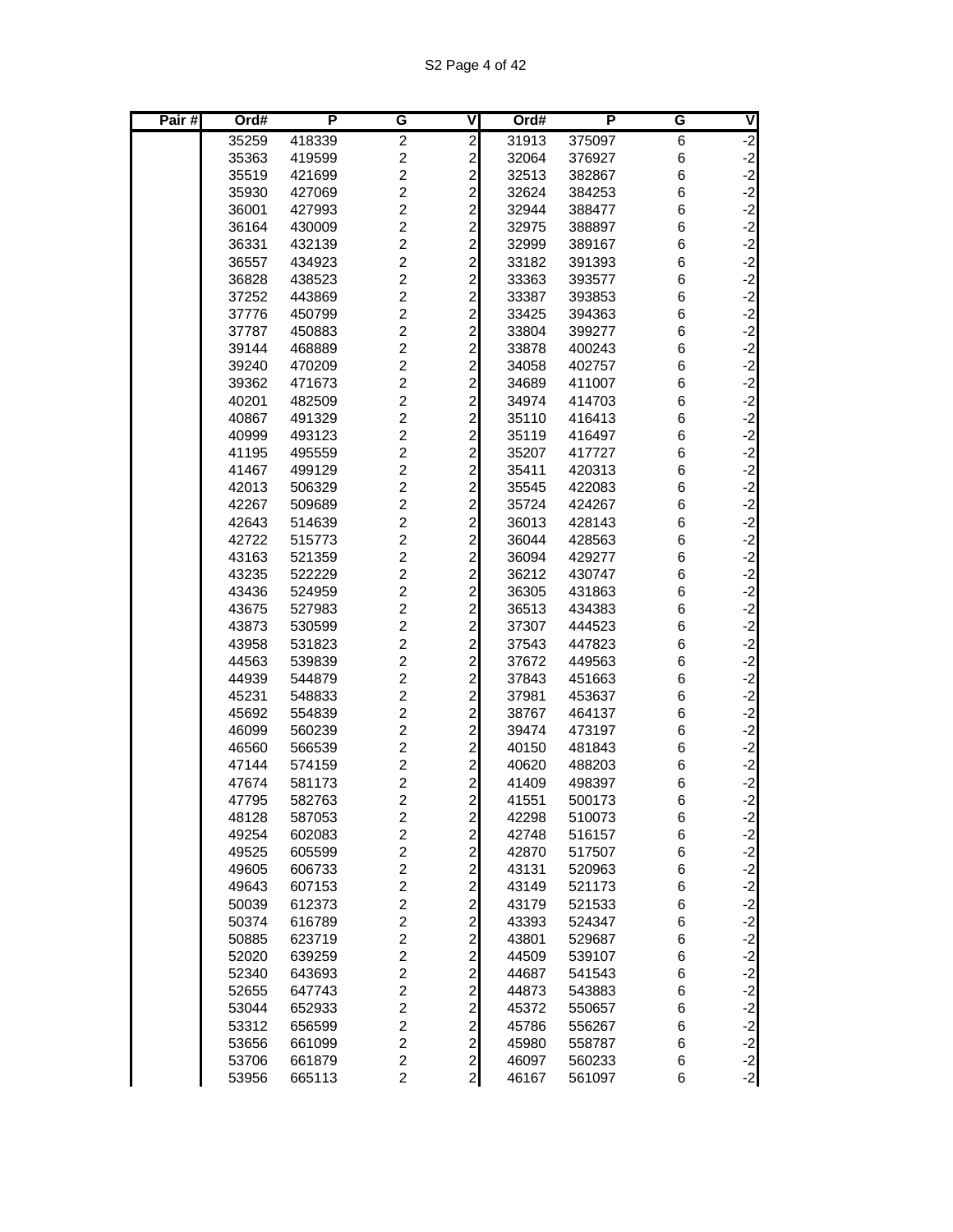| Pair# | Ord#           | P                | G                                         | V                                                  | Ord#           | Р                | G      | V                                        |
|-------|----------------|------------------|-------------------------------------------|----------------------------------------------------|----------------|------------------|--------|------------------------------------------|
|       | 54135          | 667549           | $\overline{c}$                            | $\overline{\mathbf{c}}$                            | 46477          | 565387           | 6      | $-2$                                     |
|       | 54225          | 668869           | $\overline{c}$                            | $\overline{\mathbf{c}}$                            | 46554          | 566437           | 6      | $-2$                                     |
|       | 54297          | 669859           | $\overline{2}$                            | $\overline{c}$                                     | 46657          | 567877           | 6      | $-2$                                     |
|       | 54592          | 673639           | $\overline{2}$                            | $\overline{c}$                                     | 46662          | 567943           | 6      | $-2$                                     |
|       | 54952          | 678649           | $\overline{c}$                            | $\overline{\mathbf{c}}$                            | 46747          | 569077           | 6      | $-2$                                     |
|       | 54962          | 678763           | $\overline{2}$                            | $\overline{\mathbf{c}}$                            | 46968          | 571867           | 6      | $-2$                                     |
|       | 55317          | 683479           | $\overline{c}$                            | $\overline{c}$                                     | 47299          | 576217           | 6      | $-2$                                     |
|       | 55619          | 687433           | $\overline{c}$                            | $\overline{c}$                                     | 47967          | 585037           | 6      | $-2$                                     |
|       | 55801          | 689869           | $\overline{c}$                            | $\overline{c}$                                     | 48656          | 594157           | 6      | $-2$                                     |
|       | 57058          | 706753           | $\overline{2}$                            | $\overline{c}$                                     | 48797          | 595957           | 6      | $-2$                                     |
|       | 57779          | 716449           | $\overline{2}$                            | $\overline{c}$                                     | 48867          | 596857           | 6      | $-2$                                     |
|       | 57858          | 717529           | $\overline{2}$                            | $\overline{c}$                                     | 49398          | 603913           | 6      | $-2$                                     |
|       | 57970          | 719179           | $\overline{c}$                            | $\overline{\mathbf{c}}$                            | 49834          | 609613           | 6      | $-2$                                     |
|       | 58196          | 722149           | $\overline{c}$                            | $\overline{\mathbf{c}}$                            | 49921          | 610843           | 6      | $-2$                                     |
|       | 58283          | 723259           | $\overline{2}$                            | $\overline{c}$                                     | 49989          | 611833           | 6      | $-2$                                     |
|       | 59591          | 740893           | $\overline{c}$                            | $\overline{\mathbf{c}}$                            | 50627          | 620233           | 6      | $\begin{bmatrix} -2 \\ -2 \end{bmatrix}$ |
|       | 59634          | 741469           | $\overline{c}$                            | $\overline{c}$                                     | 50880          | 623677           | 6      |                                          |
|       | 60075          | 747829           | $\overline{2}$                            | $\overline{c}$                                     | 51094          | 626617           | 6      | $-2$                                     |
|       | 60151          | 748819           | $\overline{2}$                            | $\overline{\mathbf{c}}$                            | 51212          | 628213           | 6      | $-2$                                     |
|       | 60360          | 751633           | $\overline{2}$                            | $\overline{\mathbf{c}}$                            | 51378          | 630583           | 6      | $-2$                                     |
|       | 60613          | 754969           | $\overline{c}$                            | $\overline{\mathbf{c}}$                            | 51926          | 637723           | 6      | $-2$                                     |
|       | 60844          | 758269           | $\overline{c}$                            | $\overline{c}$                                     | 52435          | 644863           | 6      | $-2$                                     |
|       | 61699          | 769543           | $\overline{c}$                            | $\overline{\mathbf{c}}$                            | 52488          | 645577           | 6      | $\begin{bmatrix} -2 \\ -2 \end{bmatrix}$ |
|       | 62620          | 781999           | $\overline{c}$                            | $\overline{c}$                                     | 53061          | 653203           | 6      |                                          |
|       | 63013          | 787429           | $\overline{c}$                            | $\overline{c}$                                     | 53571          | 660067           | 6      | $-2$                                     |
|       | 63086          | 788353           | $\overline{2}$                            | $\overline{c}$                                     | 53787          | 662947           | 6      | $-2$                                     |
|       | 63547          | 794473           | $\overline{2}$                            | $\overline{\mathbf{c}}$                            | 53863          | 663973           | 6      | $-2$                                     |
|       | 63629          | 795649           | $\overline{2}$                            | $\overline{c}$                                     | 54067          | 666643           | 6      | $-2$                                     |
|       | 63745          | 797053           | $\overline{2}$                            | $\overline{c}$                                     | 54283          | 669673           | 6      | $-2$                                     |
|       | 63898          | 799303           | $\overline{\mathbf{c}}$                   | $\overline{\mathbf{c}}$                            | 54295          | 669853           | 6      | $-2$                                     |
|       | 65049          | 814939           | $\overline{\mathbf{c}}$                   | $\overline{c}$                                     | 55037          | 679747           | 6      | $-2$                                     |
|       | 66267          | 831433           | $\overline{c}$                            | $\overline{c}$                                     | 55225          | 682147           | 6      | $-2$                                     |
|       | 66342          | 832369           | $\overline{2}$                            | $\overline{c}$                                     | 55582          | 687013           | 6      | $-2$                                     |
|       | 66473          | 834133           | $\overline{2}$                            | $\overline{c}$                                     | 56386          | 697687           | 6      | $-2$                                     |
|       | 67213          | 844429           | $\overline{2}$                            | $\overline{\mathbf{c}}$                            | 56845          | 704023           | 6      | $-2$                                     |
|       | 67226          | 844513           | $\overline{c}$                            | $\overline{c}$                                     | 57740          | 715873           | 6      | $-2$                                     |
|       | 67543          | 848923           | $\overline{c}$                            | $\overline{\mathbf{c}}$                            | 58351          | 724117           | 6      | $-2$                                     |
|       | 67801          | 852559           | $\overline{\mathbf{c}}$<br>$\overline{c}$ | $\overline{\mathbf{c}}$<br>$\overline{2}$          | 58585<br>59159 | 727267           | 6<br>6 | $-2$<br>$-2$                             |
|       | 68168          | 857569           |                                           |                                                    |                | 735067           |        |                                          |
|       | 68538<br>68567 | 862483<br>862909 | $\overline{\mathbf{c}}$<br>$\overline{c}$ | $\overline{\mathbf{c}}$<br>$\overline{\mathbf{c}}$ | 59325<br>59760 | 737287<br>743173 | 6<br>6 | $-2$                                     |
|       | 68805          | 866083           | $\overline{c}$                            | $\overline{a}$                                     | 59927          | 745747           | 6      | $-2$<br>$-2$<br>$-2$                     |
|       | 69267          | 872383           | $\overline{\mathbf{c}}$                   | $\overline{a}$                                     | 59983          | 746503           | 6      |                                          |
|       | 70333          | 886969           | $\overline{c}$                            | $\overline{\mathbf{c}}$                            | 59997          | 746743           | 6      | $-2$                                     |
|       | 70694          | 891889           | $\boldsymbol{2}$                          | $\overline{\mathbf{c}}$                            | 60251          | 750157           | 6      |                                          |
|       | 70710          | 892093           | $\overline{c}$                            | $\overline{a}$                                     | 60414          | 752287           | 6      | $-2$<br>$-2$                             |
|       | 70937          | 895243           | $\overline{c}$                            | $\overline{a}$                                     | 60940          | 759553           | 6      | $-2$                                     |
|       | 71224          | 899179           | $\overline{c}$                            | $\overline{\mathbf{c}}$                            | 61576          | 767863           | 6      |                                          |
|       | 71590          | 904513           | $\boldsymbol{2}$                          | $\overline{\mathbf{c}}$                            | 61738          | 770053           | 6      | د<br>د د د د                             |
|       | 71801          | 907213           | $\overline{c}$                            | $\overline{c}$                                     | 62211          | 776557           | 6      |                                          |
|       | 72033          | 910099           | $\overline{c}$                            | $\overline{c}$                                     | 62420          | 779347           | 6      |                                          |
|       | 72317          | 914359           | $\boldsymbol{2}$                          | $\overline{\mathbf{c}}$                            | 62754          | 783787           | 6      |                                          |
|       | 72886          | 922069           | $\overline{c}$                            | $\overline{a}$                                     | 62962          | 786697           | 6      | $-2$<br>$-2$                             |
|       | 73402          | 929059           | $\overline{c}$                            | $\mathbf{z}$                                       | 63654          | 795937           | 6      |                                          |
|       | 74513          | 944389           | $\overline{c}$                            | $\mathbf{z}$                                       | 64859          | 812347           | 6      | $\begin{bmatrix} -2 \\ -2 \end{bmatrix}$ |
|       |                |                  |                                           |                                                    |                |                  |        |                                          |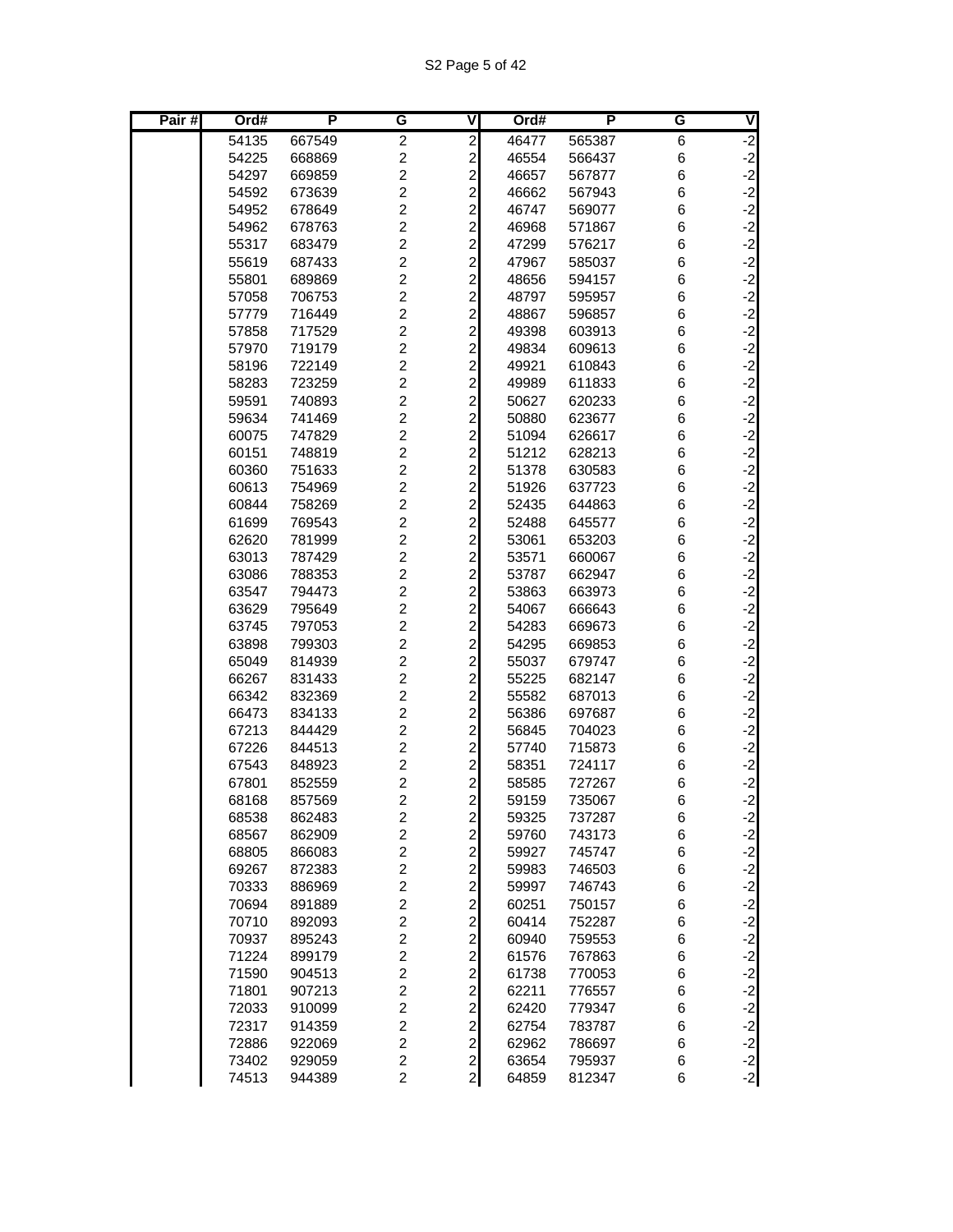| Pair# | Ord#         | P              | G              | V                               | Ord#           | P                | G      | V                                        |
|-------|--------------|----------------|----------------|---------------------------------|----------------|------------------|--------|------------------------------------------|
|       | 74724        | 947413         | 2              | $\overline{c}$                  | 65663          | 823237           | 6      | $-2$                                     |
|       | 74747        | 947743         | $\overline{c}$ | $\overline{\mathbf{c}}$         | 66068          | 828697           | 6      | $-2$                                     |
|       | 75216        | 954259         | $\overline{c}$ | $\overline{c}$                  | 66261          | 831367           | 6      | $-2$                                     |
|       | 75293        | 955309         | $\overline{c}$ | $\overline{c}$                  | 66363          | 832627           | 6      | $-2$                                     |
|       | 75524        | 958669         | $\overline{c}$ | $\overline{\mathbf{c}}$         | 66701          | 837373           | 6      | $-2$                                     |
|       | 75608        | 959869         | $\overline{c}$ | $\overline{\mathbf{c}}$         | 66722          | 837673           | 6      | $-2$                                     |
|       | 76404        | 970789         | $\overline{c}$ | $\overline{\mathbf{c}}$         | 67025          | 841927           | 6      | $-2$                                     |
|       | 76598        | 973279         | $\overline{c}$ | $\frac{2}{2}$                   | 67597          | 849727           | 6      | $\begin{bmatrix} -2 \\ -2 \end{bmatrix}$ |
|       | 76711        | 974863         | $\overline{c}$ |                                 | 68028          | 855727           | 6      |                                          |
|       | 76886        | 977359         | $\overline{c}$ | $\overline{c}$                  | 68290          | 859273           | 6      | $-2$                                     |
|       | 77414        | 984913         | $\overline{c}$ | $\overline{c}$                  | 69946          | 881533           | 6      | $-2$                                     |
|       | 78288        | 997099         | $\overline{c}$ | $\overline{\mathbf{c}}$         | 69992          | 882247           | 6      | $-2$                                     |
|       | 23           | 83             | $\overline{4}$ | $\overline{2}$                  | 70656          | 891487           | 6      | $-2$                                     |
|       | 71           | 353            | 4              | $\overline{\mathbf{c}}$         | 70688          | 891823           | 6      | $-2$                                     |
|       | 76           | 383            | 4              | $\overline{\mathbf{c}}$         | 70919          | 895003           | 6      | $-2$                                     |
|       | 86           | 443            | 4              | $\overline{c}$                  | 71004          | 896107           | 6      | $\begin{bmatrix} -2 \\ -2 \end{bmatrix}$ |
|       | 123          | 677            | 4              | $\overline{c}$                  | 71316          | 900583           | 6      |                                          |
|       | 227          | 1433           | 4              | $\overline{c}$                  | 71933          | 908857           | 6      | $-2$                                     |
|       | 245          | 1553           | 4              | $\overline{c}$                  | 72104          | 911167           | 6      | $-2$                                     |
|       | 329          | 2207           | 4              | $\overline{\mathbf{c}}$         | 72453          | 916183           | 6      | $-2$                                     |
|       | 392          | 2693           | 4              | $\overline{\mathbf{c}}$         | 73035          | 924037           | 6      | $-2$                                     |
|       | 412          | 2837           | 4              | $\overline{\mathbf{c}}$         | 73496          | 930283           | 6      | $-2$                                     |
|       | 506          | 3617           | 4              | $\overline{\mathbf{c}}$         | 73877          | 935587           | 6      | $\begin{bmatrix} -2 \\ -2 \end{bmatrix}$ |
|       | 660          | 4937           | 4              | $\overline{c}$                  | 74016          | 937633           | 6      |                                          |
|       | 1083         | 8693           | 4              | $\overline{c}$                  | 74344          | 942037           | 6      | $-2$                                     |
|       | 1248         | 10163          | 4              | $\overline{\mathbf{c}}$         | 74401          | 942853           | 6      | $-2$                                     |
|       | 1534         | 12893          | 4              | $\overline{\mathbf{c}}$         | 74497          | 944143           | 6      | $-2$                                     |
|       | 1644         | 13907          | 4              | $\overline{\mathbf{c}}$         | 74554          | 944893           | 6      | $-2$                                     |
|       | 1722         | 14717          | 4              | $\overline{\mathbf{c}}$         | 74923          | 950227           | 6      | $-2$                                     |
|       | 1761         | 15077          | 4              | $\overline{\mathbf{c}}$         | 75405          | 957037           | 6      | $-2$<br>$-2$                             |
|       | 1797         | 15377          | 4<br>4         | $\frac{2}{2}$                   | 75580          | 959467           | 6<br>6 | $-2$                                     |
|       | 2295<br>2304 | 20327<br>20393 | 4              | $\overline{c}$                  | 75662          | 960643           | 6      | $-2$                                     |
|       | 2376         | 21143          | 4              | $\overline{\mathbf{c}}$         | 75822<br>75932 | 962677<br>964213 | 6      | $-2$                                     |
|       | 2420         | 21563          | 4              | $\overline{\mathbf{c}}$         | 76956          | 978343           | 6      | $-2$                                     |
|       | 2641         | 23747          | 4              | $\overline{\mathbf{c}}$         | 77126          | 980893           | 6      | $-2$                                     |
|       | 2655         | 23873          | 4              | $\overline{\mathbf{c}}$         | 77504          | 986143           | 6      | $-2$                                     |
|       | 2786         | 25247          | 4              | $\overline{\mathbf{c}}$         | 78083          | 994303           | 6      | $-2$                                     |
|       | 2795         | 25343          | 4              | $\mathbf{z}$                    | 78295          | 997147           | 6      | $-2$                                     |
|       | 3036         | 27803          | 4              |                                 | 133            | 751              | 8      | $-2$                                     |
|       | 3050         | 27947          | 4              | ט ט ט ט ט ט ט ט ט ט ט ט ט ט ט ט | 300            | 1987             | 8      |                                          |
|       | 3080         | 28283          | 4              |                                 | 365            | 2467             | 8      |                                          |
|       | 3094         | 28433          | 4              |                                 | 414            | 2851             | 8      |                                          |
|       | 3369         | 31253          | 4              |                                 | 713            | 5407             | 8      |                                          |
|       | 3440         | 32063          | 4              |                                 | 787            | 6037             | 8      |                                          |
|       | 3496         | 32573          | 4              |                                 | 808            | 6211             | 8      |                                          |
|       | 3515         | 32783          | 4              |                                 | 899            | 6991             | 8      |                                          |
|       | 3603         | 33623          | 4              |                                 | 925            | 7237             | 8      |                                          |
|       | 4380         | 41897          | 4              |                                 | 974            | 7681             | 8      |                                          |
|       | 4437         | 42437          | 4              |                                 | 1001           | 7927             | 8      |                                          |
|       | 4747         | 45827          | 4              |                                 | 1360           | 11251            | 8      |                                          |
|       | 4861         | 47123          | 4              |                                 | 1394           | 11587            | 8      |                                          |
|       | 5342         | 52253          | 4              |                                 | 1417           | 11821            | 8      |                                          |
|       | 5405         | 52967          | 4              |                                 | 1724           | 14731            | 8      |                                          |
|       | 5479         | 53777          | 4              |                                 | 1736           | 14821            | 8      |                                          |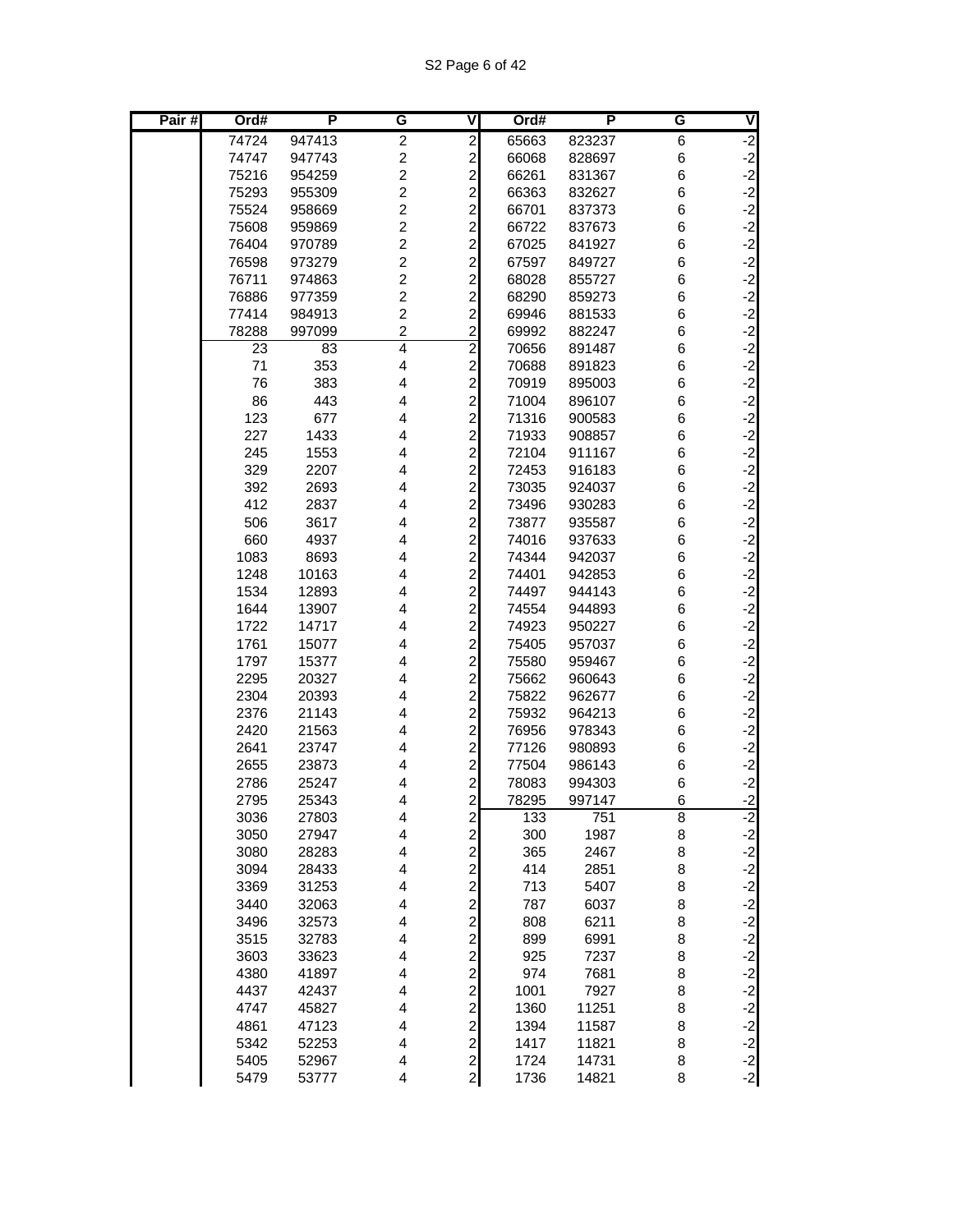S2 Page 7 of 42

| Pair# | Ord#           | P                | G                       | V                                                  | Ord#         | P              | G      | $\overline{\mathsf{v}}$                  |
|-------|----------------|------------------|-------------------------|----------------------------------------------------|--------------|----------------|--------|------------------------------------------|
|       | 5649           | 55667            | $\overline{\mathbf{4}}$ | $\overline{\mathbf{c}}$                            | 2114         | 18451          | 8      | $-2$                                     |
|       | 5666           | 55823            | 4                       | $\overline{\mathbf{c}}$                            | 2401         | 21391          | 8      |                                          |
|       | 5846           | 57713            | 4                       | $\overline{c}$                                     | 2545         | 22777          | 8      | $\begin{bmatrix} -2 \\ -2 \end{bmatrix}$ |
|       | 5893           | 58193            | $\overline{\mathbf{4}}$ | $\overline{c}$                                     | 2566         | 23011          | 8      | $-2$                                     |
|       | 6790           | 68213            | 4                       | $\overline{\mathbf{c}}$                            | 2784         | 25237          | 8      | $-2$                                     |
|       | 6848           | 68903            | 4                       | $\overline{\mathbf{c}}$                            | 2805         | 25447          | 8      | $-2$                                     |
|       | 6896           | 69467            | 4                       | $\overline{\mathbf{c}}$                            | 3038         | 27817          | 8      | $-2$                                     |
|       | 7044           | 71147            | 4                       | $\overline{\mathbf{c}}$                            | 3311         | 30697          | 8      | $-2$                                     |
|       | 8323           | 85517            | 4                       | $\overline{c}$                                     | 3405         | 31657          | 8      |                                          |
|       | 8384           | 86243            | 4                       | $\overline{a}$                                     | 3633         | 33931          | 8      | $-2$<br>$-2$<br>$-2$                     |
|       | 8526           | 87797            | 4                       | $\overline{c}$                                     | 3969         | 37501          | 8      |                                          |
|       | 8854           | 91577            | 4                       | $\overline{c}$                                     | 4115         | 39097          | 8      | $-2$                                     |
|       | 8909           | 92237            | 4                       | $\overline{c}$                                     | 4193         | 39877          | 8      | $-2$                                     |
|       | 9015           | 93323            | 4                       | $\overline{\mathbf{c}}$                            | 4233         | 40351          | 8      | $-2$                                     |
|       | 9225           | 95717            | 4                       | $\overline{\mathbf{c}}$                            | 4315         | 41221          | 8      | $-2$                                     |
|       | 9898           | 103577           | 4                       | $\overline{\mathbf{c}}$                            | 4378         | 41887          | 8      | $-2$                                     |
|       | 10065          | 105503           | 4                       | $\overline{c}$                                     | 4439         | 42451          | 8      | $-2$                                     |
|       | 10418          | 109583           | 4                       | $\overline{c}$                                     | 4605         | 44257          | 8      | $-2$                                     |
|       | 11137          | 118037           | 4                       | $\overline{c}$                                     | 4623         | 44491          | 8      | $-2$                                     |
|       | 11171          | 118457           | 4                       | $\overline{\mathbf{c}}$                            | 4640         | 44641          | 8      | $-2$                                     |
|       | 11561          | 122957           | 4                       | $\overline{c}$                                     | 4732         | 45667          | 8      | $-2$                                     |
|       | 11649          | 123983           | 4                       | $\overline{c}$                                     | 4863         | 47137          | 8      | $-2$                                     |
|       | 12046          | 128663           | 4                       | $\overline{c}$                                     | 4875         | 47287          | 8      | $-2$                                     |
|       | 12075          | 128987           | 4                       | $\overline{c}$                                     | 4961         | 48187          | 8      | $-2$<br>$-2$                             |
|       | 12113          | 129443           | 4                       | $\overline{c}$                                     | 5272         | 51511          | 8      | $-2$                                     |
|       | 12167          | 130073           | 4<br>4                  | $\overline{\mathbf{c}}$                            | 5367         | 52561          | 8      |                                          |
|       | 12207          | 130517           | 4                       | $\overline{\mathbf{c}}$                            | 5662         | 55807          | 8      | $-2$                                     |
|       | 12267<br>12695 | 131297<br>136337 | 4                       | $\overline{\mathbf{c}}$<br>$\overline{\mathbf{c}}$ | 5853<br>6121 | 57781<br>60727 | 8<br>8 | $-2$<br>$-2$                             |
|       | 12749          | 136883           | 4                       | $\overline{c}$                                     | 6237         | 62047          | 8      | $-2$                                     |
|       | 12966          | 139487           | 4                       | $\overline{\mathbf{c}}$                            | 6271         | 62467          | 8      | $-2$                                     |
|       | 13148          | 141623           | 4                       | $\overline{c}$                                     | 6626         | 66457          | 8      | $-2$                                     |
|       | 13279          | 143243           | $\overline{\mathbf{4}}$ | $\overline{c}$                                     | 7046         | 71161          | 8      | $-2$                                     |
|       | 13303          | 143513           | 4                       | $\overline{\mathbf{c}}$                            | 7207         | 72901          | 8      | $-2$                                     |
|       | 13659          | 147773           | 4                       | $\overline{\mathbf{c}}$                            | 7328         | 74287          | 8      | $-2$                                     |
|       | 14170          | 153743           | 4                       | $\overline{\mathbf{c}}$                            | 7365         | 74707          | 8      | $-2$                                     |
|       | 14329          | 155657           | 4                       | $\overline{c}$                                     | 7800         | 79621          | 8      | $-2$                                     |
|       | 14333          | 155693           | 4                       | $\overline{c}$                                     | 8042         | 82231          | 8      |                                          |
|       | 14522          | 158003           | 4                       | $\overline{a}$                                     | 8217         | 84307          | 8      | $\begin{bmatrix} -2 \\ -2 \end{bmatrix}$ |
|       | 14565          | 158567           | 4                       | $\overline{\mathbf{c}}$                            | 8233         | 84457          | 8      | $-2$                                     |
|       | 14665          | 159773           | $\overline{\mathbf{4}}$ |                                                    | 8300         | 85237          | 8      | $-2$                                     |
|       | 15135          | 165527           | $\overline{\mathbf{4}}$ |                                                    | 8438         | 86851          | 8      | $-2$<br>$-2$                             |
|       | 15205          | 166403           | $\overline{\mathbf{4}}$ |                                                    | 8516         | 87691          | 8      |                                          |
|       | 15220          | 166613           | $\overline{\mathbf{4}}$ | 22222                                              | 8586         | 88651          | 8      |                                          |
|       | 15311          | 167627           | 4                       |                                                    | 8882         | 91951          | 8      | $-2$<br>$-2$<br>$-2$                     |
|       | 15377          | 168527           | $\overline{\mathbf{4}}$ |                                                    | 9168         | 95101          | 8      |                                          |
|       | 15492          | 169937           | $\overline{\mathbf{4}}$ | $\overline{a}$                                     | 9288         | 96451          | 8      | $-2$                                     |
|       | 15742          | 172853           | $\overline{\mathbf{4}}$ | $\mathbf{2}$                                       | 9293         | 96487          | 8      | $-2$                                     |
|       | 16330          | 179903           | $\overline{\mathbf{4}}$ | $\overline{a}$                                     | 9554         | 99571          | 8      | $-2$                                     |
|       | 17303          | 191693           | $\overline{\mathbf{4}}$ |                                                    | 9995         | 104701         | 8      | $-2$                                     |
|       | 17361          | 192377           | $\overline{\mathbf{4}}$ | $\frac{2}{2}$                                      | 10048        | 105331         | 8      | $-2$                                     |
|       | 17490          | 193877           | 4                       | $\overline{\mathbf{c}}$                            | 10138        | 106357         | 8      |                                          |
|       | 17507          | 194087           | $\overline{\mathbf{4}}$ | $\overline{\mathbf{c}}$                            | 11139        | 118051         | 8      | $-2$<br>$-2$<br>$-2$<br>$-2$             |
|       | 17557          | 194813           | $\overline{\mathbf{4}}$ | $\overline{c}$                                     | 11188        | 118681         | 8      |                                          |
|       | 17956          | 199673           | $\overline{\mathbf{4}}$ | $\mathbf{2}$                                       | 11333        | 120391         | 8      |                                          |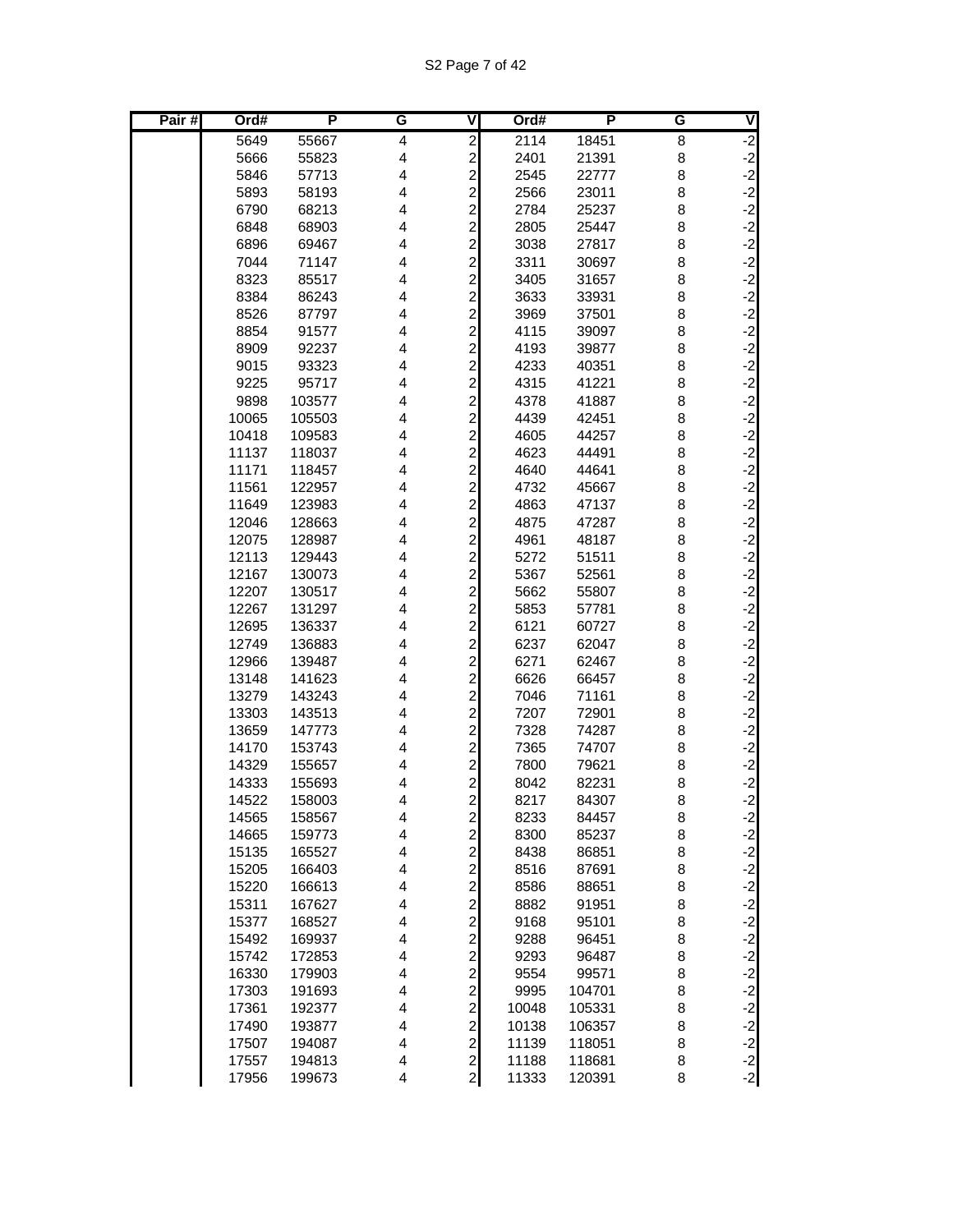| Pair# | Ord#           | P                | G                            | V                                                  | Ord#           | P                | G      | V                 |
|-------|----------------|------------------|------------------------------|----------------------------------------------------|----------------|------------------|--------|-------------------|
|       | 17985          | 200003           | 4                            | $\overline{\mathbf{c}}$                            | 11824          | 126031           | 8      | $-2$              |
|       | 18028          | 200573           | 4                            | $\overline{\mathbf{c}}$                            | 11861          | 126481           | 8      | $-2$<br>$-2$      |
|       | 18315          | 204137           | 4                            | $\overline{c}$                                     | 11885          | 126751           | 8      |                   |
|       | 18375          | 204917           | 4                            | $\overline{c}$                                     | 11947          | 127591           | 8      | $-2$<br>$-2$      |
|       | 18418          | 205427           | 4                            | $\overline{a}$                                     | 11978          | 127867           | 8      |                   |
|       | 18653          | 208217           | 4                            | $\overline{a}$                                     | 12269          | 131311           | 8      |                   |
|       | 19514          | 218843           | 4                            | $\overline{\mathbf{c}}$                            | 12411          | 132961           | 8      | $-2$<br>$-2$      |
|       | 19666          | 220667           | 4                            | $\overline{\mathbf{c}}$                            | 12693          | 136327           | 8      |                   |
|       | 19704          | 221087           | 4                            | $\overline{\mathbf{c}}$                            | 12718          | 136531           | 8      |                   |
|       | 19756          | 221723           | 4                            | $\overline{c}$                                     | 12774          | 137191           | 8      | د د د د د         |
|       | 19883          | 223277           | 4                            | $\overline{a}$                                     | 13225          | 142537           | 8      |                   |
|       | 19965          | 224303           | 4                            | $\overline{c}$                                     | 13330          | 143821           | 8      |                   |
|       | 20764          | 234197           | 4                            | $\overline{a}$                                     | 13749          | 148921           | 8      | $-2$<br>$-2$      |
|       | 21159          | 239237           | $\overline{4}$               | $\overline{c}$                                     | 14285          | 155161           | 8      |                   |
|       | 21441          | 242633           | 4                            | $\overline{c}$                                     | 14508          | 157831           | 8      | $-2$              |
|       | 21504          | 243473           | 4                            | $\overline{\mathbf{c}}$                            | 15175          | 166021           | 8      | $-2$<br>$-2$      |
|       | 21565          | 244247           | 4                            | $\overline{c}$                                     | 15244          | 166861           | 8      |                   |
|       | 21945          | 248783           | 4                            | $\overline{a}$                                     | 15268          | 167107           | 8      | $-2$              |
|       | 22160          | 251477           | 4                            | $\overline{c}$                                     | 15719          | 172597           | 8      | $-2$              |
|       | 22416          | 254777           | 4                            | $\overline{c}$                                     | 15788          | 173491           | 8      | $-2$<br>$-2$      |
|       | 22425          | 254873           | 4                            | $\overline{c}$                                     | 16040          | 176497           | 8      |                   |
|       | 22496          | 255653           | 4                            | $\overline{\mathbf{c}}$                            | 16228          | 178807           | 8      | $-2$              |
|       | 22684          | 258113           | 4                            | $\overline{\mathbf{c}}$                            | 16238          | 178897           | 8      | $-2$<br>$-2$      |
|       | 22709          | 258407           | 4                            | $\overline{c}$                                     | 16934          | 187171           | 8      |                   |
|       | 22729          | 258617           | 4                            | $\overline{a}$                                     | 17055          | 188701           | 8      | $-2$              |
|       | 22772          | 259163           | $\overline{4}$               | $\overline{a}$                                     | 17330          | 192037           | 8      | $-2$              |
|       | 23205          | 264743           | 4                            | $\overline{\mathbf{c}}$                            | 17372          | 192547           | 8      |                   |
|       | 23694          | 270587           | 4                            | $\overline{\mathbf{c}}$                            | 17450          | 193441           | 8      | دا دا دا دا دا    |
|       | 24025          | 274847           | 4                            | $\overline{\mathbf{c}}$                            | 18739          | 209257           | 8      |                   |
|       | 24220          | 277217           | $\overline{4}$               | $\overline{\mathbf{c}}$                            | 18964          | 211867           | 8      |                   |
|       | 24345          | 278813           | 4                            | $\overline{c}$                                     | 19342          | 216751           | 8      |                   |
|       | 24906          | 285767           | 4                            | $\overline{a}$                                     | 19484          | 218521           | 8      | $-2$              |
|       | 25114<br>25675 | 288683           | $\overline{\mathbf{4}}$<br>4 | $\overline{a}$                                     | 20297          | 228451           | 8      | $-2$              |
|       | 25713          | 295847           | 4                            | $\overline{\mathbf{c}}$                            | 20994          | 237151<br>238471 | 8      |                   |
|       | 26015          | 296273<br>300233 | 4                            | $\overline{\mathbf{c}}$                            | 21100          |                  | 8      |                   |
|       |                |                  |                              | $\overline{\mathbf{c}}$                            | 21927<br>21970 | 248587<br>249097 | 8      |                   |
|       | 26059<br>26220 | 300743           | 4<br>4                       | $\overline{\mathbf{c}}$<br>$\overline{\mathbf{c}}$ | 22193          | 251887           | 8<br>8 |                   |
|       | 26451          | 302837<br>305483 | 4                            | $\overline{2}$                                     | 23363          | 266671           | 8      | یا یا یا یا یا یا |
|       | 26460          | 305597           | 4                            | $\mathbf{2}$                                       | 23453          | 267637           | 8      |                   |
|       | 27105          | 313883           | $\overline{\mathbf{4}}$      | $\mathbf{2}$                                       | 23825          | 272257           | 8      | $-2$              |
|       | 27855          | 323087           | $\overline{\mathbf{4}}$      | $\mathbf{2}$                                       | 23834          | 272341           | 8      |                   |
|       | 28459          | 330683           | $\overline{\mathbf{4}}$      | $\overline{a}$                                     | 24027          | 274861           | 8      |                   |
|       | 28809          | 335117           | 4                            | $\overline{a}$                                     | 24034          | 274951           | 8      |                   |
|       | 29257          | 340913           | $\overline{\mathbf{4}}$      |                                                    | 24137          | 276181           | 8      |                   |
|       | 29853          | 348437           | $\overline{\mathbf{4}}$      | $\frac{2}{2}$                                      | 24297          | 278227           | 8      |                   |
|       | 30327          | 354377           | $\overline{\mathbf{4}}$      | $\mathbf{z}$                                       | 24515          | 280957           | 8      |                   |
|       | 30363          | 354833           | $\overline{\mathbf{4}}$      | $\mathbf{2}$                                       | 24740          | 283807           | 8      |                   |
|       | 30887          | 361793           | $\overline{\mathbf{4}}$      | $\mathbf{2}$                                       | 24904          | 285757           | 8      |                   |
|       | 30935          | 362357           | $\overline{\mathbf{4}}$      | $\mathbf{2}$                                       | 24951          | 286477           | 8      |                   |
|       | 31736          | 372833           | 4                            | $\mathbf{2}$                                       | 27077          | 313561           | 8      |                   |
|       | 31777          | 373343           | 4                            | $\overline{a}$                                     | 27788          | 322237           | 8      |                   |
|       | 32920          | 388163           | $\overline{\mathbf{4}}$      | $\overline{2}$                                     | 28005          | 324991           | 8      |                   |
|       | 33454          | 394733           | 4                            | $\overline{2}$                                     | 28316          | 328891           | 8      |                   |
|       | 33588          | 396527           | 4                            | $\overline{2}$                                     | 28665          | 333331           | 8      |                   |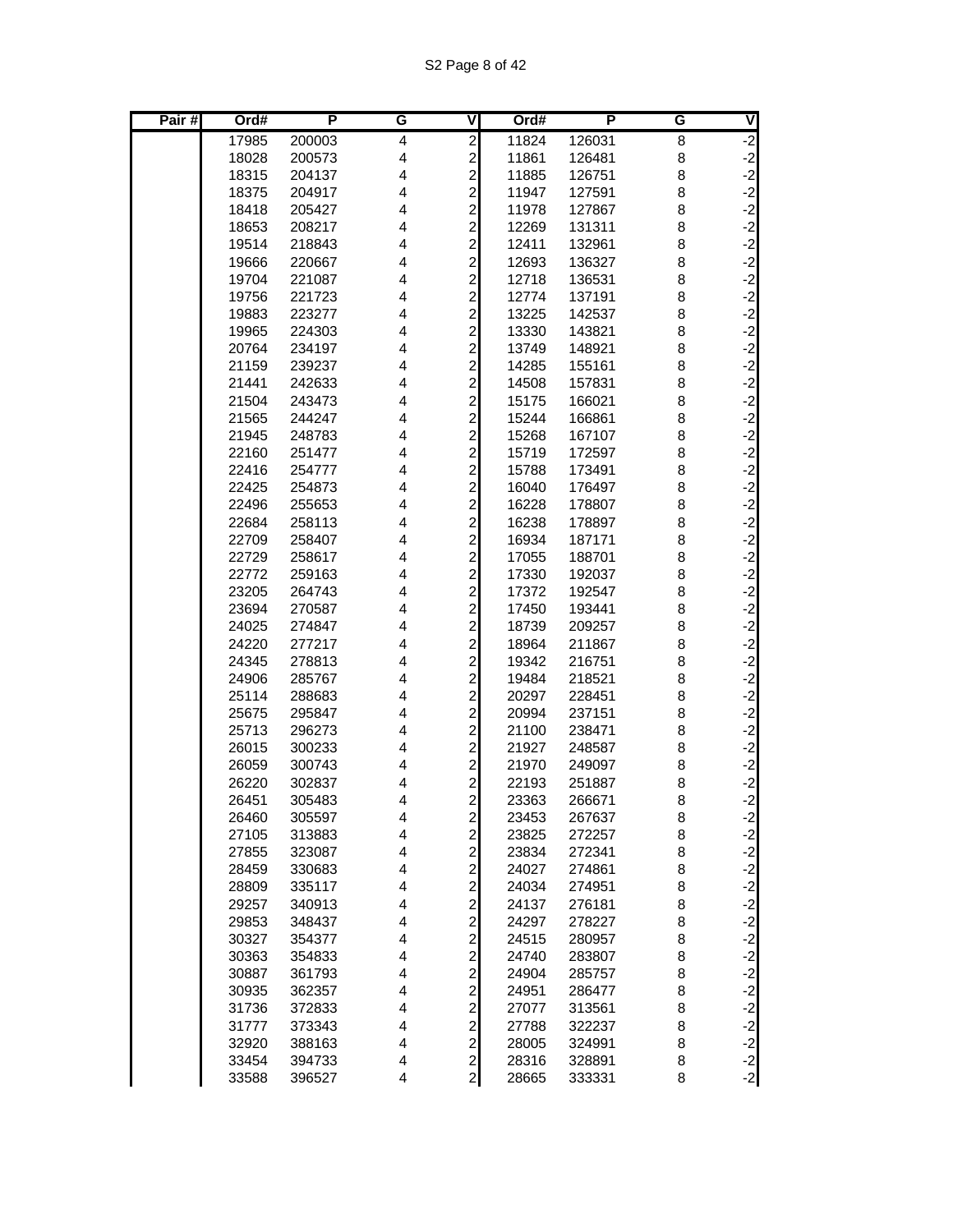| Pair# | Ord#           | P                | G                            | $\overline{\mathsf{V}}$                            | Ord#           | P                | G      | V                         |
|-------|----------------|------------------|------------------------------|----------------------------------------------------|----------------|------------------|--------|---------------------------|
|       | 33746          | 398543           | 4                            | $\overline{c}$                                     | 29061          | 338287           | 8      | $-2$                      |
|       | 34049          | 402587           | 4                            | $\overline{\mathbf{c}}$                            | 29194          | 340111           | 8      |                           |
|       | 34595          | 409817           | $\overline{\mathbf{4}}$      | $\overline{c}$                                     | 29509          | 344161           | 8      |                           |
|       | 34643          | 410387           | 4                            | $\overline{\mathbf{c}}$                            | 29855          | 348451           | 8      | ے کہ کہ ک                 |
|       | 34929          | 414203           | 4                            | $\overline{\mathbf{c}}$                            | 30054          | 351031           | 8      |                           |
|       | 35090          | 416153           | 4                            | $\overline{a}$                                     | 30086          | 351391           | 8      |                           |
|       | 35096          | 416243           | 4                            | $\overline{\mathbf{c}}$                            | 30295          | 354031           | 8      | $-2$<br>$-2$              |
|       | 35238          | 418073           | 4                            | $\overline{\mathbf{c}}$                            | 30696          | 359137           | 8      |                           |
|       | 35350          | 419477           | 4                            | $\overline{\mathbf{c}}$                            | 30858          | 361441           | 8      |                           |
|       | 35584          | 422567           | 4                            | $\overline{c}$                                     | 30933          | 362347           | 8      | د د د د د                 |
|       | 35960          | 427433           | 4                            | $\overline{a}$                                     | 30937          | 362371           | 8      |                           |
|       | 36505          | 434297           | 4                            | $\overline{\mathbf{c}}$                            | 30978          | 362977           | 8      |                           |
|       | 36544          | 434807           | 4                            | $\overline{a}$                                     | 31540          | 370207           | 8      | $-2$<br>$-2$              |
|       | 36966          | 440333           | 4                            | $\overline{\mathbf{c}}$                            | 31912          | 375091           | 8      |                           |
|       | 37335          | 444863           | 4                            | $\overline{\mathbf{c}}$                            | 32051          | 376801           | 8      | $-2$                      |
|       | 37339          | 444887           | 4                            | $\overline{\mathbf{c}}$                            | 32780          | 386227           | 8      | $-2$<br>$-2$              |
|       | 38164          | 455993           | 4                            | $\overline{c}$                                     | 33154          | 391057           | 8      |                           |
|       | 38295          | 457673           | 4                            | $\overline{a}$                                     | 33181          | 391387           | 8      | $-2$<br>$-2$              |
|       | 38922          | 466073           | 4                            | $\overline{\mathbf{c}}$                            | 33803          | 399271           | 8      |                           |
|       | 39241          | 470213           | 4                            | $\overline{\mathbf{c}}$                            | 34427          | 407707           | 8      | $-2$<br>$-2$              |
|       | 39262          | 470447           | 4                            | $\overline{c}$                                     | 35163          | 417181           | 8      |                           |
|       | 40047          | 480503           | 4                            | $\overline{\mathbf{c}}$                            | 35348          | 419467           | 8      | $-2$                      |
|       | 40202          | 482513           | 4                            | $\overline{\mathbf{c}}$                            | 35544          | 422077           | 8      | $-2$<br>$-2$              |
|       | 40257          | 483233           | 4                            | $\overline{c}$                                     | 36285          | 431611           | 8      |                           |
|       | 40637          | 488333           | 4                            | $\overline{a}$                                     | 36546          | 434821           | 8      | $-2$                      |
|       | 41514          | 499673           | 4                            | $\overline{\mathbf{c}}$                            | 36903          | 439567           | 8      | $-2$                      |
|       | 42014          | 506333           | 4                            | $\overline{\mathbf{c}}$                            | 37275          | 444121           | 8      |                           |
|       | 42110          | 507593           | 4                            | $\overline{\mathbf{c}}$                            | 37311          | 444547           | 8      | دا دا دا دا دا            |
|       | 42890          | 517733           | 4                            | $\overline{\mathbf{c}}$                            | 37337          | 444877           | 8      |                           |
|       | 43164          | 521363           | 4                            | $\overline{\mathbf{c}}$                            | 37671          | 449557           | 8      |                           |
|       | 43368          | 524057           | 4                            | $\overline{c}$                                     | 37681          | 449671           | 8      |                           |
|       | 43498          | 525713           | 4                            | $\overline{a}$                                     | 37725          | 450217           | 8      | $-2$                      |
|       | 43676          | 527987           | $\overline{\mathbf{4}}$<br>4 | $\overline{a}$                                     | 38099          | 455227           | 8      | $-2$                      |
|       | 43893          | 530837           | 4                            | $\overline{c}$                                     | 38319          | 458047           | 8      | ے۔<br>دے دے دے دے دے<br>د |
|       | 43959          | 531827<br>533993 | 4                            | $\overline{\mathbf{c}}$                            | 38335          | 458317           | 8      |                           |
|       | 44125          |                  |                              | $\overline{\mathbf{c}}$                            | 38386          | 458971<br>460627 | 8      |                           |
|       | 44809<br>44818 | 543143<br>543227 | 4<br>4                       | $\overline{\mathbf{c}}$<br>$\overline{\mathbf{c}}$ | 38503          | 461317           | 8<br>8 |                           |
|       | 44940          | 544883           | $\overline{4}$               | $\overline{2}$                                     | 38559<br>38655 | 462667           | 8      |                           |
|       | 45015          | 545933           | 4                            |                                                    | 38830          | 464917           |        |                           |
|       | 45232          | 548837           | 4                            | $\mathbf{2}$<br>$\mathbf{2}$                       | 39613          | 474931           | 8<br>8 | $-2$                      |
|       | 45440          | 551543           | 4                            | $\mathbf{2}$                                       | 39689          | 475831           | 8      |                           |
|       | 45710          | 555077           | $\overline{\mathbf{4}}$      | $\overline{a}$                                     | 39696          | 475897           | 8      |                           |
|       | 46249          | 562403           | 4                            | $\overline{a}$                                     | 39880          | 478411           | 8      |                           |
|       | 46444          | 564983           | $\overline{\mathbf{4}}$      |                                                    | 40775          | 490111           | 8      |                           |
|       | 46493          | 565553           | $\overline{\mathbf{4}}$      | $\frac{2}{2}$                                      | 41606          | 500881           | 8      |                           |
|       | 46732          | 568907           | 4                            | $\mathbf{z}$                                       | 41903          | 504937           | 8      |                           |
|       | 46785          | 569603           | $\overline{\mathbf{4}}$      | $\mathbf{2}$                                       | 42211          | 508951           | 8      |                           |
|       | 47153          | 574283           | $\overline{\mathbf{4}}$      | $\mathbf{2}$                                       | 42271          | 509731           | 8      |                           |
|       | 47187          | 574727           | $\overline{\mathbf{4}}$      | $\mathbf{2}$                                       | 42402          | 511447           | 8      |                           |
|       | 47345          | 576743           | 4                            | $\overline{a}$                                     | 43178          | 521527           | 8      |                           |
|       | 47393          | 577457           | 4                            | $\overline{a}$                                     | 43551          | 526381           | 8      |                           |
|       | 47796          | 582767           | $\overline{\mathbf{4}}$      | $\mathbf{2}$                                       | 43571          | 526627           | 8      |                           |
|       | 48842          | 596573           | 4                            | $\overline{2}$                                     | 43800          | 529681           | 8      |                           |
|       | 49021          | 598967           | 4                            | $\mathbf{z}$                                       | 43895          | 530851           | 8      |                           |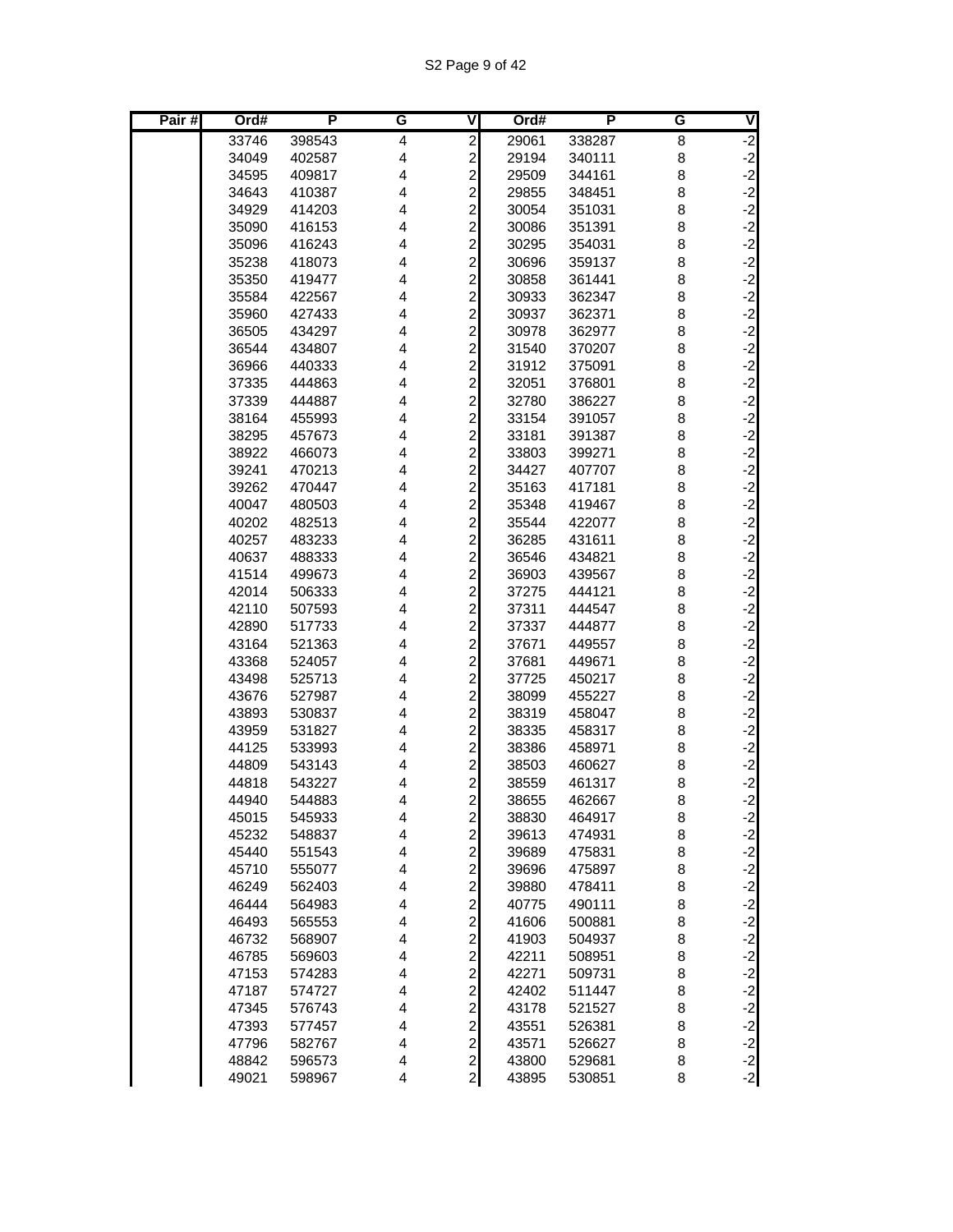| Pair# | Ord#           | P                | G      | V                                            | Ord#           | P                | G      | V                                        |
|-------|----------------|------------------|--------|----------------------------------------------|----------------|------------------|--------|------------------------------------------|
|       | 49158          | 600827           | 4      | $\overline{\mathbf{c}}$                      | 44508          | 539101           | 8      |                                          |
|       | 49249          | 602033           | 4      | $\frac{2}{2}$                                | 44706          | 541771           | 8      | $-2$<br>$-2$<br>$-2$                     |
|       | 49466          | 604823           | 4      |                                              | 44846          | 543601           | 8      |                                          |
|       | 49526          | 605603           | 4      | $\frac{2}{2}$                                | 45785          | 556261           | 8      | $-2$                                     |
|       | 49612          | 606833           | 4      |                                              | 45792          | 556321           | 8      | $-2$                                     |
|       | 49964          | 611453           | 4      | $\overline{c}$                               | 45950          | 558421           | 8      | $-2$                                     |
|       | 50208          | 614687           | 4      | $\overline{c}$                               | 46139          | 560761           | 8      | $-2$                                     |
|       | 50354          | 616523           | 4      | $\overline{c}$                               | 46166          | 561091           | 8      | $-2$                                     |
|       | 50447          | 617693           | 4      | $\frac{2}{2}$                                | 46184          | 561367           | 8      | $-2$<br>$-2$                             |
|       | 50582          | 619607           | 4      |                                              | 46237          | 562291           | 8      |                                          |
|       | 50860          | 623387           | 4      | $\overline{a}$                               | 46410          | 564457           | 8      | $-2$                                     |
|       | 51101          | 626687           | 4      | $\overline{\mathbf{c}}$                      | 46656          | 567871           | 8      | $-2$<br>$-2$                             |
|       | 51192          | 627947           | 4      | $\overline{c}$                               | 46967          | 571861           | 8      |                                          |
|       | 51582          | 633257           | 4      | $\overline{\mathbf{c}}$                      | 47269          | 575857           | 8      | $-2$                                     |
|       | 52212          | 641867           | 4      | $\overline{\mathbf{c}}$                      | 47298          | 576211           | 8      | $-2$                                     |
|       | 52584          | 646883           | 4      | $\frac{2}{2}$                                | 47966          | 585031           | 8      | $-2$<br>$-2$                             |
|       | 53496          | 659063           | 4      |                                              | 48626          | 593641           | 8      |                                          |
|       | 53657          | 661103           | 4      | $\overline{a}$                               | 48750          | 595261           | 8      | $-2$                                     |
|       | 53691          | 661607           | 4      | $\begin{array}{c} 2 \\ 2 \\ 2 \end{array}$   | 48822          | 596251           | 8      | $-2$<br>$-2$<br>$-2$                     |
|       | 53707          | 661883           | 4      |                                              | 49920          | 610837           | 8      |                                          |
|       | 53912          | 664583           | 4      |                                              | 50676          | 620821           | 8      |                                          |
|       | 53957          | 665117           | 4      | $\overline{\mathbf{c}}$                      | 50690          | 621007           | 8      | $-2$                                     |
|       | 55691          | 688397           | 4      | $\overline{c}$                               | 52147          | 640957           | 8      | $-2$<br>$-2$                             |
|       | 56272          | 696257           | 4      | $\overline{c}$                               | 52792          | 649567           | 8      |                                          |
|       | 56540          | 699947           | 4      | $\overline{c}$                               | 52801          | 649651           | 8      | $-2$                                     |
|       | 57292          | 709847           | 4      | $\overline{\mathbf{c}}$                      | 53011          | 652567           | 8      | $-2$                                     |
|       | 57494          | 712493           | 4      | $\begin{array}{c}\n2 \\ 2 \\ 2\n\end{array}$ | 53353          | 657121           | 8      | $-2$<br>$-2$                             |
|       | 57971          | 719183           | 4      |                                              | 53570          | 660061           | 8      |                                          |
|       | 58008          | 719717           | 4      |                                              | 54294          | 669847           | 8      | $-2$<br>$-2$<br>$-2$                     |
|       | 58123          | 721163           | 4      |                                              | 54450          | 671911           | 8      |                                          |
|       | 58197          | 722153           | 4      | $\overline{c}$                               | 54733          | 675601           | 8      | $-2$                                     |
|       | 58269          | 723113           | 4      | $\overline{c}$                               | 54767          | 676051           | 8      |                                          |
|       | 58747          | 729497           | 4<br>4 | $\overline{\mathbf{c}}$                      | 54913          | 678211           | 8      | $-2$                                     |
|       | 58900<br>59013 | 731597<br>733127 | 4      | $\begin{array}{c} 2 \\ 2 \\ 2 \end{array}$   | 55036<br>55741 | 679741<br>689071 | 8<br>8 | $-2$<br>$-2$<br>$-2$                     |
|       | 60324          | 751193           | 4      |                                              | 55794          | 689797           | 8      |                                          |
|       | 60563          | 754283           | 4      | $\overline{\mathbf{c}}$                      | 56135          | 694381           | 8      |                                          |
|       | 61087          | 761393           | 4      | $\overline{c}$                               | 56385          | 697681           | 8      | $\begin{bmatrix} -2 \\ -2 \end{bmatrix}$ |
|       | 61353          | 764993           | 4      | $\mathbf{z}$                                 | 56844          | 704017           | 8      | $-2$                                     |
|       | 61416          | 765767           | 4      |                                              | 57023          | 706291           | 8      | $-2$                                     |
|       | 61427          | 765893           | 4      |                                              | 57739          | 715867           | 8      |                                          |
|       | 61800          | 770867           | 4      |                                              | 58340          | 723967           | 8      |                                          |
|       | 61849          | 771503           | 4      | 222222                                       | 59094          | 734197           | 8      | یا یا یا یا یا یا                        |
|       | 61859          | 771623           | 4      |                                              | 59461          | 739111           | 8      |                                          |
|       | 62379          | 778763           | 4      |                                              | 59926          | 745741           | 8      |                                          |
|       | 62459          | 779873           | 4      |                                              | 60205          | 749461           | 8      |                                          |
|       | 62493          | 780383           | 4      | $\mathbf{2}$                                 | 60413          | 752281           | 8      | $-2$                                     |
|       | 62520          | 780803           | 4      | $\overline{a}$                               | 60950          | 759631           | 8      |                                          |
|       | 63014          | 787433           | 4      |                                              | 61284          | 764011           | 8      |                                          |
|       | 63061          | 788027           | 4      | ט ט ט ט ט ט                                  | 61772          | 770527           | 8      | یا یا یا یا یا یا یا یا                  |
|       | 63548          | 794477           | 4      |                                              | 62238          | 776977           | 8      |                                          |
|       | 64009          | 800663           | 4      |                                              | 62256          | 777181           | 8      |                                          |
|       | 64403          | 806027           | 4      |                                              | 63090          | 788377           | 8      |                                          |
|       | 64642          | 809447           | 4      |                                              | 63357          | 792031           | 8      |                                          |
|       | 64816          | 811757           | 4      |                                              | 63700          | 796561           | 8      |                                          |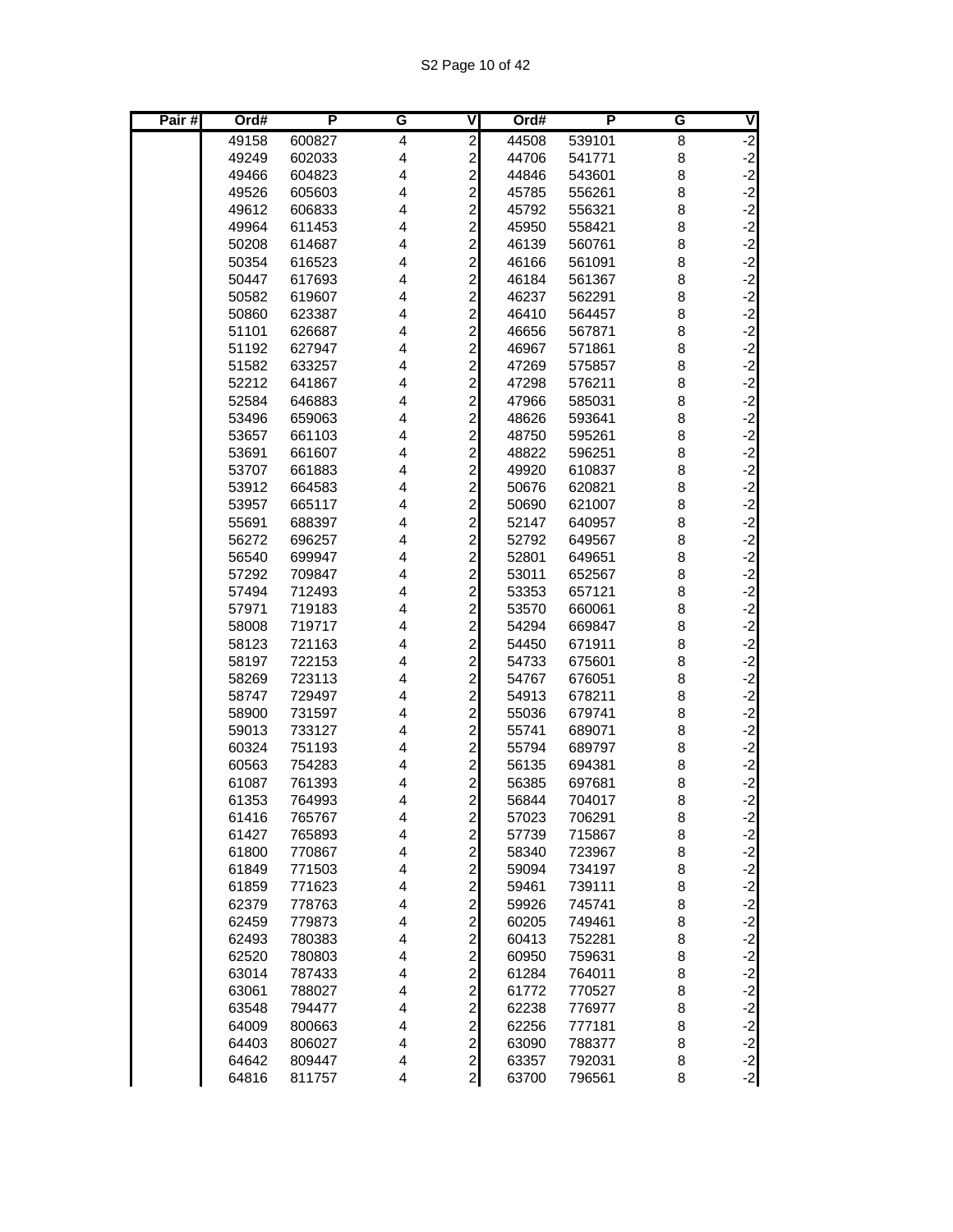S2 Page 11 of 42

| Pair# | Ord#           | P                | G      | V                                            | Ord#           | P                | G      | V                                        |
|-------|----------------|------------------|--------|----------------------------------------------|----------------|------------------|--------|------------------------------------------|
|       | 64919          | 813203           | 4      | $\overline{2}$                               | 64298          | 804751           | 8      | $-2$                                     |
|       | 65330          | 818963           | 4      | $\overline{\mathbf{c}}$                      | 64390          | 805867           | 8      | $-2$                                     |
|       | 65827          | 825347           | 4      | $\overline{c}$                               | 64926          | 813277           | 8      | $-2$                                     |
|       | 65922          | 826607           | 4      | $\overline{c}$                               | 65140          | 816217           | 8      | $-2$                                     |
|       | 66010          | 827837           | 4      | $\overline{c}$                               | 65252          | 817777           | 8      | $-2$                                     |
|       | 66811          | 838913           | 4      | $\overline{\mathbf{c}}$                      | 65825          | 825337           | 8      | $-2$                                     |
|       | 67214          | 844433           | 4      | $\begin{array}{c} 2 \\ 2 \\ 2 \end{array}$   | 66362          | 832621           | 8      | $-2$                                     |
|       | 67544          | 848927           | 4      |                                              | 66484          | 834277           | 8      | $-2$                                     |
|       | 67639          | 850247           | 4      |                                              | 66604          | 835987           | 8      | $-2$                                     |
|       | 68539          | 862487           | 4      | $\overline{a}$                               | 66700          | 837367           | 8      | $-2$                                     |
|       | 68746          | 865343           | 4      | $\overline{a}$                               | 66721          | 837667           | 8      | $-2$                                     |
|       | 68806          | 866087           | 4      | $\overline{c}$                               | 66980          | 841231           | 8      | $-2$                                     |
|       | 69011          | 868877           | 4      | $\overline{\mathbf{c}}$                      | 67024          | 841921           | 8      | $-2$                                     |
|       | 69210          | 871643           | 4<br>4 | $\overline{\mathbf{c}}$                      | 67035          | 842071           | 8      | $-2$<br>$-2$                             |
|       | 69381          | 874103           | 4      | $\begin{array}{c} 2 \\ 2 \\ 2 \end{array}$   | 67216          | 844447           | 8<br>8 |                                          |
|       | 69579<br>69986 | 876647<br>882173 | 4      |                                              | 68103<br>68225 | 856711<br>858301 | 8      | $-2$<br>$-2$                             |
|       | 70695          | 891893           | 4      | $\overline{a}$                               | 68289          | 859267           | 8      | $-2$                                     |
|       | 71067          | 897053           | 4      | $\overline{c}$                               | 69689          | 878191           | 8      | $-2$                                     |
|       | 71106          | 897557           | 4      | $\overline{c}$                               | 70687          | 891817           | 8      | $-2$                                     |
|       | 71285          | 900143           | 4      |                                              | 70723          | 892261           | 8      | $-2$                                     |
|       | 71591          | 904517           | 4      | 2222                                         | 70948          | 895351           | 8      | $-2$                                     |
|       | 71685          | 905687           | 4      |                                              | 71108          | 897571           | 8      | $-2$                                     |
|       | 72599          | 918143           | 4      |                                              | 71315          | 900577           | 8      |                                          |
|       | 73084          | 924713           | 4      |                                              | 71474          | 902761           | 8      | $-2$<br>$-2$<br>$-2$                     |
|       | 73403          | 929063           | 4      | $\overline{c}$                               | 71488          | 902971           | 8      |                                          |
|       | 74725          | 947417           | 4      | $\overline{c}$                               | 71599          | 904627           | 8      | $-2$                                     |
|       | 74799          | 948443           | 4      | $\overline{c}$                               | 72452          | 916177           | 8      | $-2$                                     |
|       | 74837          | 949037           | 4      | $\overline{\mathbf{c}}$                      | 72852          | 921637           | 8      | $-2$                                     |
|       | 75217          | 954263           | 4      | $\begin{array}{c} 2 \\ 2 \\ 2 \end{array}$   | 73034          | 924031           | 8      | $-2$                                     |
|       | 75525          | 958673           | 4      |                                              | 73405          | 929077           | 8      | $-2$                                     |
|       | 75609          | 959873           | 4      |                                              | 73495          | 930277           | 8      | $-2$                                     |
|       | 75750          | 961733           | 4      | $\overline{a}$                               | 73654          | 932557           | 8      | $-2$                                     |
|       | 75983          | 964883           | 4      | $\overline{c}$                               | 73658          | 932587           | 8      | $-2$                                     |
|       | 77374          | 984353           | 4      | $\overline{c}$                               | 73714          | 933397           | 8      | $-2$                                     |
|       | 77415          | 984917           | 4      | $\overline{c}$                               | 74297          | 941461           | 8      | $-2$                                     |
|       | 77580          | 987083           | 4      | $\overline{c}$                               | 75194          | 953977           | 8      | $-2$                                     |
|       | 78227          | 996257           | 4      | $\overline{c}$                               | 75498          | 958351           | 8      | $\begin{bmatrix} -2 \\ -2 \end{bmatrix}$ |
|       | 124            | 683              | 6      | $\overline{2}$                               | 75738          | 961627           | 8      |                                          |
|       | 421<br>1048    | 2909<br>8369     | 6<br>6 | $\begin{array}{c} 2 \\ 2 \\ 2 \end{array}$   | 75816<br>75856 | 962617<br>963181 | 8<br>8 | $-2$                                     |
|       | 1597           | 13469            | 6      |                                              | 75931          | 964207           | 8      | $-2$<br>$-2$                             |
|       | 1645           | 13913            | 6      |                                              | 76167          | 967501           | 8      | $-2$                                     |
|       | 1762           | 15083            | 6      | $\frac{2}{2}$                                | 76533          | 972337           | 8      | $-2$                                     |
|       | 1798           | 15383            | 6      |                                              | 76825          | 976447           | 8      |                                          |
|       | 1971           | 17099            | 6      |                                              | 76951          | 978277           | 8      |                                          |
|       | 1993           | 17333            | 6      |                                              | 77920          | 991951           | 8      | $-2$<br>$-2$<br>$-2$                     |
|       | 2252           | 19919            | 6      | $\begin{array}{c}\n2 \\ 2 \\ 2\n\end{array}$ | 128            | 719              | 10     | $-2$                                     |
|       | 2348           | 20879            | 6      |                                              | 270            | 1733             | 10     |                                          |
|       | 2421           | 21569            | 6      | <b>2222222</b>                               | 519            | 3719             | 10     | $-2$<br>$-2$<br>$-2$                     |
|       | 2796           | 25349            | 6      |                                              | 594            | 4349             | 10     |                                          |
|       | 2900           | 26399            | 6      |                                              | 924            | 7229             | 10     | $-2$                                     |
|       | 3081           | 28289            | 6      |                                              | 1787           | 15299            | 10     | $-2$<br>$-2$<br>$-2$                     |
|       | 3668           | 34319            | 6      |                                              | 2184           | 19259            | 10     |                                          |
|       | 4003           | 37853            | 6      |                                              | 2246           | 19853            | 10     |                                          |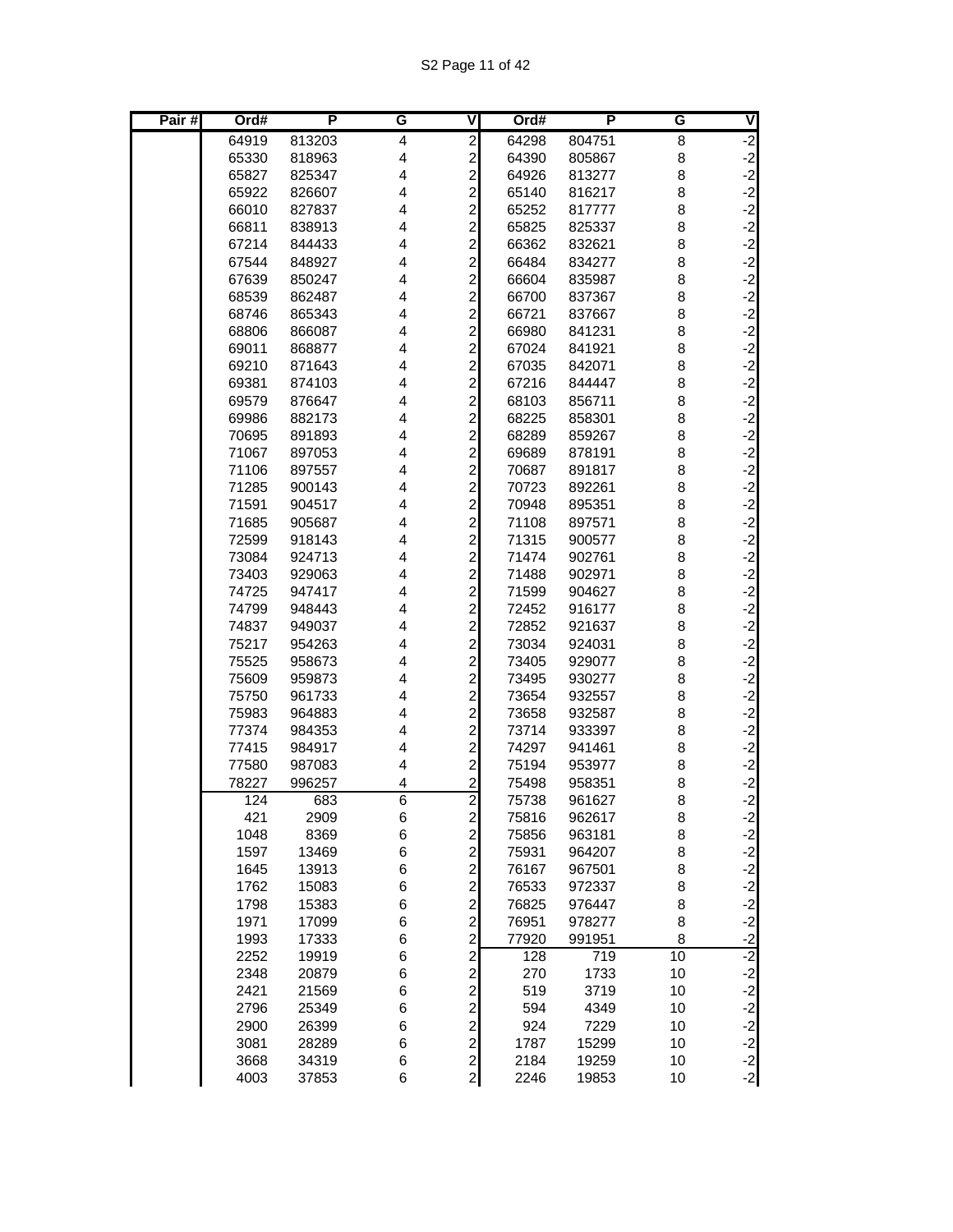| Pair# | Ord#           | P                | G      | V                            | Ord#           | P                | G        | V                                        |
|-------|----------------|------------------|--------|------------------------------|----------------|------------------|----------|------------------------------------------|
|       | 4082           | 38729            | 6      | $\overline{\mathbf{c}}$      | 2565           | 23003            | 10       | $-2$                                     |
|       | 5143           | 50093            | 6      | $\overline{a}$               | 2783           | 25229            | 10       | $-2$<br>$-2$                             |
|       | 5500           | 53993            | 6      | $\overline{a}$               | 3584           | 33479            | 10       |                                          |
|       | 5601           | 55109            | 6      | $\overline{a}$               | 4114           | 39089            | 10       | $-2$                                     |
|       | 5650           | 55673            | 6      | $\overline{a}$               | 4175           | 39719            | 10       | $-2$                                     |
|       | 6005           | 59399            | 6      | $\overline{a}$               | 4314           | 41213            | 10       | $-2$                                     |
|       | 6849           | 68909            | 6      | $\overline{a}$               | 4490           | 42953            | 10       | $-2$                                     |
|       | 6876           | 69239            | 6      | $\overline{a}$               | 4639           | 44633            | 10       | $-2$                                     |
|       | 6897           | 69473            | 6      | $\overline{c}$               | 4811           | 46559            | 10       | $-2$                                     |
|       | 7262           | 73553            | 6      | $\overline{a}$               | 4874           | 47279            | 10       | $-2$                                     |
|       | 7266           | 73589            | 6      | $\overline{a}$               | 5366           | 52553            | 10       | $-2$                                     |
|       | 7422           | 75329            | 6      | $\mathbf{z}$                 | 5714           | 56369            | 10       | $-2$                                     |
|       | 7834           | 79979            | 6      | $\overline{a}$               | 5860           | 57839            | 10       | $-2$                                     |
|       | 8955           | 92699            | 6      | $\overline{c}$               | 5913           | 58403            | 10       | $-2$                                     |
|       | 10066          | 105509           | 6      | $\overline{\mathbf{c}}$      | 7075           | 71429            | 10       | $-2$                                     |
|       | 10147          | 106433           | 6      | $\overline{\mathbf{c}}$      | 7602           | 77369            | 10       | $\begin{bmatrix} -2 \\ -2 \end{bmatrix}$ |
|       | 10373          | 109103           | 6      | $\overline{a}$               | 8607           | 88853            | 10       |                                          |
|       | 10628          | 112103           | 6      | $\overline{a}$               | 8705           | 89909            | 10       | $-2$                                     |
|       | 10917          | 115553           | 6      | $\mathbf{2}$                 | 8788<br>9292   | 90833            | 10       | $-2$                                     |
|       | 10932<br>11113 | 115733<br>117779 | 6<br>6 | $\frac{2}{2}$                | 9313           | 96479<br>96749   | 10<br>10 | $\begin{bmatrix} -2 \\ -2 \end{bmatrix}$ |
|       | 11217          | 119039           | 6      | $\overline{a}$               | 9499           | 98939            | 10       | $-2$                                     |
|       | 11346          | 120569           | 6      | $\overline{\mathbf{c}}$      | 9625           | 100403           | 10       |                                          |
|       | 12076          | 128993           | 6      | $\overline{a}$               | 9704           | 101333           | 10       | $-2$<br>$-2$                             |
|       | 12273          | 131363           | 6      | $\overline{a}$               | 9994           | 104693           | 10       | $-2$                                     |
|       | 12696          | 136343           | 6      | $\overline{c}$               | 10294          | 108203           | 10       | $-2$                                     |
|       | 12967          | 139493           | 6      | $\overline{\mathbf{c}}$      | 10444          | 109883           | 10       | $-2$                                     |
|       | 13304          | 143519           | 6      | $\overline{\mathbf{c}}$      | 11055          | 117119           | 10       | $-2$                                     |
|       | 13598          | 147089           | 6      | $\overline{\mathbf{c}}$      | 11977          | 127859           | 10       | $-2$                                     |
|       | 14274          | 155009           | 6      | $\overline{\mathbf{c}}$      | 12692          | 136319           | 10       |                                          |
|       | 14334          | 155699           | 6      | $\overline{c}$               | 12987          | 139739           | 10       | $-2$<br>$-2$                             |
|       | 14385          | 156353           | 6      | $\overline{a}$               | 13060          | 140603           | 10       | $-2$                                     |
|       | 14566          | 158573           | 6      | $\overline{c}$               | 13535          | 146309           | 10       | $-2$                                     |
|       | 14869          | 162269           | 6      | $\overline{\mathbf{c}}$      | 14507          | 157823           | 10       | $-2$                                     |
|       | 15136          | 165533           | 6      | $\overline{\mathbf{c}}$      | 14919          | 162839           | 10       | $-2$                                     |
|       | 15663          | 171929           | 6      | $\overline{\mathbf{c}}$      | 15728          | 172673           | 10       | $-2$                                     |
|       | 15694          | 172313           | 6      | $\overline{\mathbf{c}}$      | 15787          | 173483           | 10       | $\begin{bmatrix} -2 \\ -2 \end{bmatrix}$ |
|       | 16621          | 183479           | 6      | $\overline{\mathbf{c}}$      | 16859          | 186239           | 10       |                                          |
|       | 17249          | 191039           | 6      | $\mathsf{2}$                 | 17371          | 192539           | 10       | $-2$                                     |
|       | 17304          | 191699           | 6      | $\mathbf{2}$                 | 17449          | 193433           | 10       | $-2$                                     |
|       | 17391          | 192749           | 6      | $\mathbf{2}$                 | 17828          | 198083           | 10       |                                          |
|       | 17957          | 199679           | 6      | $\mathbf{2}$                 | 18304          | 203999           | 10       |                                          |
|       | 18000          | 200183           | 6      | $\overline{c}$               | 18734          | 209213           | 10       | دا دا دا دا دا دا                        |
|       | 18015          | 200363           | 6      | $\overline{a}$               | 19274          | 215843           | 10       |                                          |
|       | 18316          | 204143           | 6      | $\frac{2}{2}$                | 19714          | 221219           | 10       |                                          |
|       | 18984          | 212123           | 6      |                              | 20455          | 230213           | 10       |                                          |
|       | 19468          | 218363           | 6      | $\overline{c}$               | 21327          | 241313           | 10       | $-2$                                     |
|       | 19731          | 221453           | 6      | $\mathbf{2}$                 | 21786          | 246899           | 10       |                                          |
|       | 19757<br>19805 | 221729           | 6      | $\mathbf{2}$                 | 21905          | 248309           | 10       | $-2$<br>$-2$<br>$-2$                     |
|       | 19966          | 222329<br>224309 | 6<br>6 | $\mathbf{2}$<br>$\mathbf{2}$ | 21926<br>21969 | 248579<br>249089 | 10<br>10 |                                          |
|       | 20192          | 227159           | 6      | $\overline{a}$               | 22617          | 257273           | 10       |                                          |
|       | 20312          | 228593           | 6      | $\mathbf{2}$                 | 23720          | 270923           | 10       | $-2$<br>$-2$<br>$-2$                     |
|       | 20664          | 232853           | 6      | $\overline{2}$               | 23728          | 271013           | 10       |                                          |
|       | 20911          | 236069           | 6      | $\mathbf{2}$                 | 24296          | 278219           | 10       | $-2$<br>$-2$                             |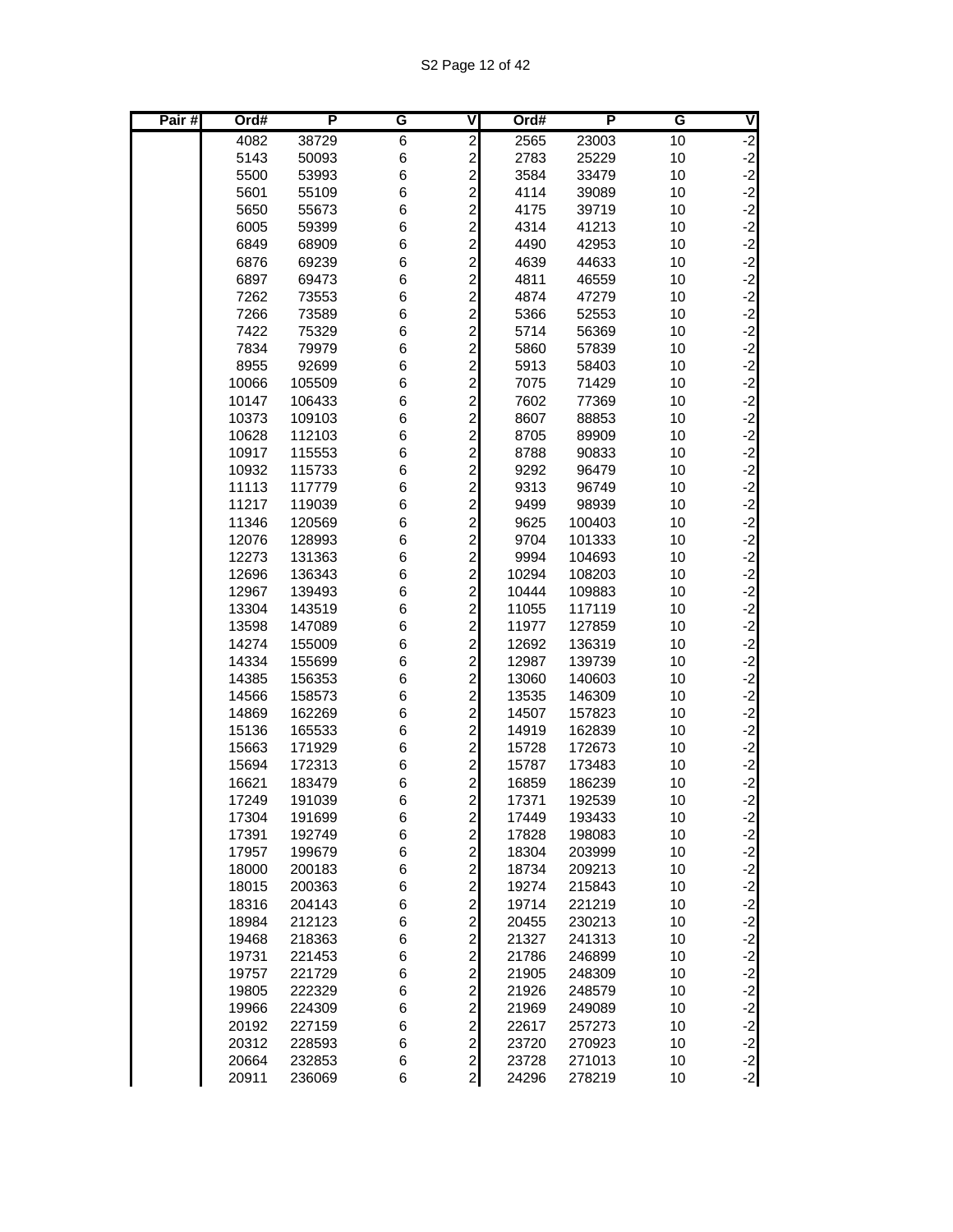| Pair# | Ord#           | P                | G      | ۷                                         | Ord#           | P                | G        | V                                        |
|-------|----------------|------------------|--------|-------------------------------------------|----------------|------------------|----------|------------------------------------------|
|       | 21079          | 238229           | 6      | $\overline{\mathbf{c}}$                   | 24514          | 280949           | 10       |                                          |
|       | 21086          | 238313           | 6      | $\overline{\mathbf{c}}$                   | 24950          | 286469           | 10       | $-2$<br>$-2$<br>$-2$                     |
|       | 21588          | 244463           | 6      | $\overline{c}$                            | 24978          | 286763           | 10       |                                          |
|       | 22161          | 251483           | 6      | $\overline{\mathbf{c}}$                   | 25004          | 287159           | 10       | $-2$                                     |
|       | 22340          | 253769           | 6      | $\overline{\mathbf{c}}$                   | 25169          | 289283           | 10       | $-2$                                     |
|       | 22760          | 258983           | 6      | $\overline{\mathbf{c}}$                   | 27337          | 316769           | 10       | $-2$                                     |
|       | 22937          | 261329           | 6      | $\overline{\mathbf{c}}$                   | 27748          | 321743           | 10       | $-2$                                     |
|       | 23145          | 263933           | 6      | $\overline{\mathbf{c}}$                   | 29060          | 338279           | 10       | $-2$                                     |
|       | 23448          | 267593           | 6      | $\overline{\mathbf{c}}$                   | 29439          | 343253           | 10       | $-2$<br>$-2$                             |
|       | 23592          | 269333           | 6      | $\overline{c}$                            | 30104          | 351653           | 10       |                                          |
|       | 23680          | 270443           | 6      | $\overline{\mathbf{c}}$                   | 30384          | 355049           | 10       | $-2$                                     |
|       | 24387          | 279413           | 6      | $\overline{\mathbf{c}}$                   | 31279          | 366713           | 10       | $-2$<br>$-2$                             |
|       | 24972          | 286703           | 6      | $\overline{\mathbf{c}}$                   | 32093          | 377339           | 10       |                                          |
|       | 24998          | 287099           | 6      | $\overline{\mathbf{c}}$                   | 32615          | 384143           | 10       | $-2$                                     |
|       | 25676          | 295853           | 6      | $\overline{\mathbf{c}}$                   | 33047          | 389783           | 10       | $-2$                                     |
|       | 26181          | 302279           | 6      | $\overline{\mathbf{c}}$                   | 34097          | 403253           | 10       | $-2$<br>$-2$                             |
|       | 26387          | 304763           | 6      | $\overline{\mathbf{c}}$                   | 34402          | 407369           | 10       |                                          |
|       | 26461          | 305603           | 6      | $\overline{\mathbf{c}}$                   | 34935          | 414269           | 10       | $-2$                                     |
|       | 28060          | 325673           | 6      | $\overline{\mathbf{c}}$                   | 35347          | 419459           | 10       | $-2$                                     |
|       | 28253          | 328043           | 6      | $\overline{\mathbf{c}}$                   | 35620          | 423053           | 10       | $-2$<br>$-2$                             |
|       | 28555          | 331889           | 6      | $\overline{c}$                            | 36317          | 431993           | 10       |                                          |
|       | 28767          | 334643           | 6      | $\overline{c}$                            | 36759          | 437519           | 10       | $-2$                                     |
|       | 29294          | 341339           | 6      | $\overline{\mathbf{c}}$                   | 37310          | 444539           | 10       | $-2$<br>$-2$                             |
|       | 30328          | 354383           | 6      | $\overline{c}$                            | 37329          | 444803           | 10       |                                          |
|       | 31422          | 368513           | 6      | $\overline{c}$                            | 37550          | 447893           | 10       | $-2$                                     |
|       | 31885          | 374789           | 6      | $\overline{\mathbf{c}}$                   | 37680          | 449663           | 10       |                                          |
|       | 32077          | 377129           | 6      | $\overline{\mathbf{c}}$                   | 37724          | 450209           | 10       | $-2$<br>$-2$<br>$-2$                     |
|       | 32582          | 383759           | 6      | $\overline{\mathbf{c}}$                   | 38502          | 460619           | 10       |                                          |
|       | 33886          | 400313           | 6      | $\overline{\mathbf{c}}$<br>$\overline{a}$ | 38558          | 461309           | 10       | $-2$<br>$-2$<br>$-2$                     |
|       | 34193          | 404489           | 6      | $\overline{c}$                            | 38717          | 463523           | 10       |                                          |
|       | 34596          | 409823           | 6<br>6 | $\overline{c}$                            | 38916          | 466019           | 10       | $-2$                                     |
|       | 34644          | 410393           |        | $\overline{\mathbf{c}}$                   | 39695          | 475889           | 10       | $-2$                                     |
|       | 35042<br>35369 | 415559<br>419693 | 6<br>6 | $\overline{\mathbf{c}}$                   | 39864<br>40096 | 478199           | 10<br>10 |                                          |
|       | 36560          | 434939           | 6      | $\overline{\mathbf{c}}$                   | 40294          | 481133<br>483719 | 10       | $-2$<br>$-2$<br>$-2$                     |
|       | 37587          | 448379           | 6      | $\overline{\mathbf{c}}$                   | 40392          | 485123           | 10       |                                          |
|       | 37927          | 452813           | 6      | $\overline{\mathbf{c}}$                   | 41077          | 494093           | 10       |                                          |
|       | 38296          | 457679           | 6      | $\overline{\mathbf{c}}$                   | 42051          | 506783           | 10       | $\begin{bmatrix} -2 \\ -2 \end{bmatrix}$ |
|       | 39208          | 469793           | 6      | $\overline{a}$                            | 43947          | 531623           | 10       | $-2$                                     |
|       | 39263          | 470453           | 6      | $\mathbf{2}$                              | 44215          | 535229           | 10       | $-2$                                     |
|       | 39884          | 478433           | 6      | $\overline{a}$                            | 45784          | 556253           | 10       |                                          |
|       | 40373          | 484769           | 6      |                                           | 46236          | 562283           | 10       | دا دا دا دا دا دا                        |
|       | 40582          | 487709           | 6      | $\frac{2}{2}$                             | 46680          | 568163           | 10       |                                          |
|       | 41878          | 504599           | 6      | $\overline{\mathbf{c}}$                   | 46867          | 570539           | 10       |                                          |
|       | 42429          | 511793           | 6      |                                           | 47297          | 576203           | 10       |                                          |
|       | 43369          | 524063           | 6      | $\frac{2}{2}$                             | 47478          | 578573           | 10       |                                          |
|       | 44070          | 533219           | 6      | $\overline{a}$                            | 47769          | 582419           | 10       | $-2$                                     |
|       | 44742          | 542189           | 6      | $\overline{a}$                            | 48056          | 586139           | 10       |                                          |
|       | 45195          | 548399           | 6      | $\overline{\mathbf{c}}$                   | 49661          | 607349           | 10       |                                          |
|       | 45233          | 548843           | 6      | $\overline{\mathbf{c}}$                   | 50526          | 618833           | 10       | $-2$<br>$-2$<br>$-2$                     |
|       | 45580          | 553439           | 6      | $\overline{\mathbf{c}}$                   | 50542          | 619019           | 10       |                                          |
|       | 45583          | 553463           | 6      | $\overline{\mathbf{c}}$                   | 51076          | 626333           | 10       | $-2$<br>$-2$<br>$-2$                     |
|       | 46267          | 562613           | 6      | $\overline{c}$                            | 51633          | 633953           | 10       |                                          |
|       | 46300          | 562979           | 6      | $\frac{2}{2}$                             | 52241          | 642233           | 10       | $-2$<br>$-2$                             |
|       | 47154          | 574289           | 6      |                                           | 53010          | 652559           | 10       |                                          |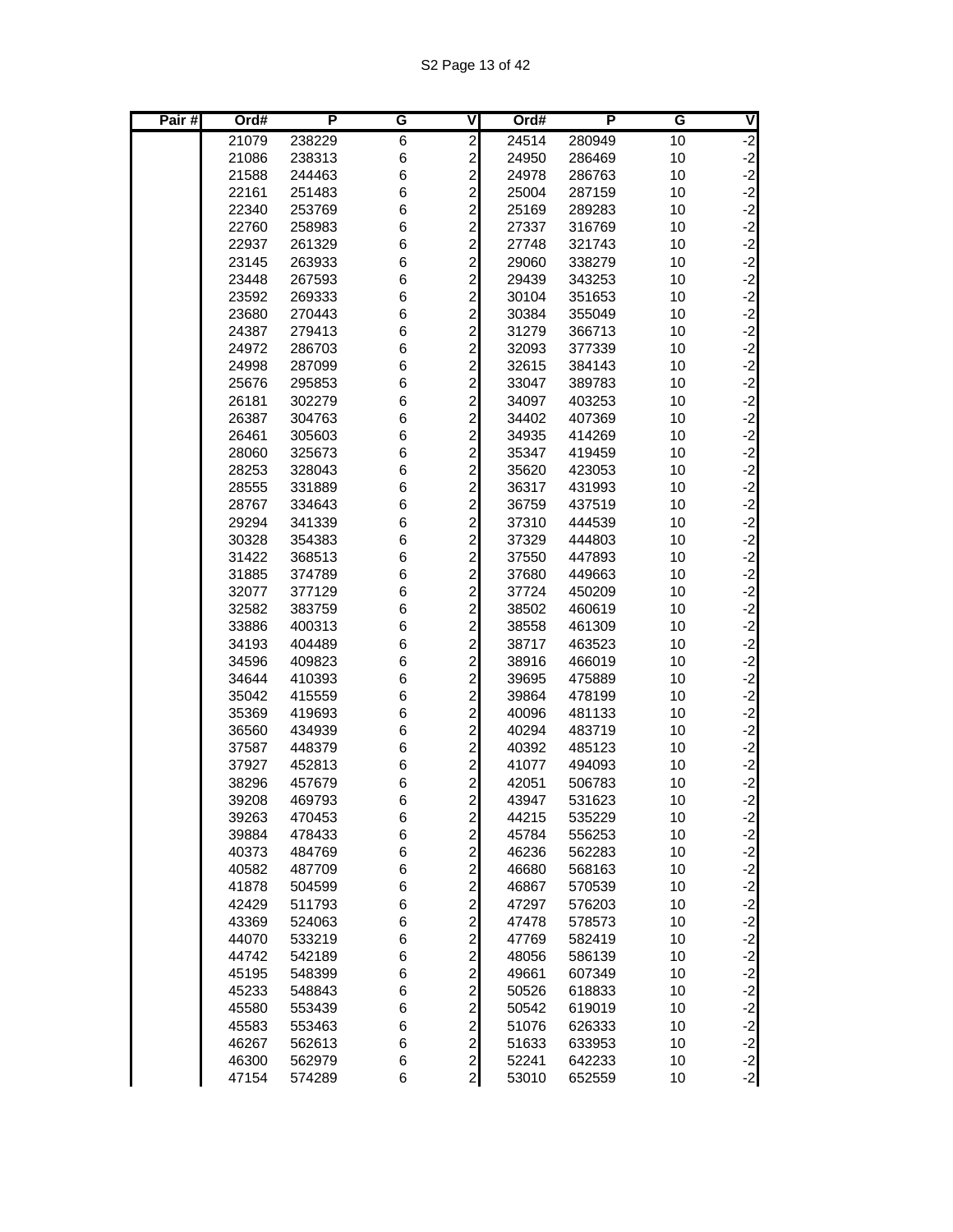| Pair# | Ord#  | P      | G | ۷                       | Ord#  | P      | G  | V                                        |
|-------|-------|--------|---|-------------------------|-------|--------|----|------------------------------------------|
|       | 48103 | 586793 | 6 | $\overline{\mathbf{c}}$ | 54303 | 669923 | 10 | $-2$                                     |
|       | 49250 | 602039 | 6 | $\overline{c}$          | 54449 | 671903 | 10 |                                          |
|       | 49345 | 603209 | 6 | $\overline{c}$          | 55198 | 681773 | 10 | $\begin{bmatrix} -2 \\ -2 \end{bmatrix}$ |
|       | 49613 | 606839 | 6 | $\overline{c}$          | 55793 | 689789 | 10 | $-2$                                     |
|       | 49823 | 609509 | 6 | $\overline{c}$          | 56037 | 693089 | 10 | $-2$                                     |
|       | 50059 | 612719 | 6 | $\overline{\mathbf{c}}$ | 56338 | 697079 | 10 | $-2$                                     |
|       | 50355 | 616529 | 6 | $\overline{c}$          | 56741 | 702599 | 10 | $-2$                                     |
|       | 50448 | 617699 | 6 |                         | 57015 | 706193 | 10 | $-2$                                     |
|       | 50494 | 618329 | 6 | $\frac{2}{2}$           | 57398 | 711173 | 10 | $-2$<br>$-2$                             |
|       | 51102 | 626693 | 6 | $\overline{c}$          | 57419 | 711509 | 10 |                                          |
|       | 51695 | 634709 | 6 | $\overline{a}$          | 57738 | 715859 | 10 | $-2$                                     |
|       | 52213 | 641873 | 6 | $\overline{a}$          | 58339 | 723959 | 10 | $-2$                                     |
|       | 52552 | 646403 | 6 | $\overline{\mathbf{c}}$ | 58500 | 726149 | 10 | $-2$                                     |
|       | 52598 | 647039 | 6 | $\overline{\mathbf{c}}$ | 59664 | 741869 | 10 | $-2$                                     |
|       | 53167 | 654593 | 6 | $\overline{\mathbf{c}}$ | 59946 | 746033 | 10 | $-2$                                     |
|       | 53290 | 656303 | 6 | $\overline{\mathbf{c}}$ | 60164 | 748973 | 10 |                                          |
|       | 53958 | 665123 | 6 | $\overline{c}$          | 60412 | 752273 | 10 | $\begin{bmatrix} -2 \\ -2 \end{bmatrix}$ |
|       | 54601 | 673793 | 6 | $\overline{a}$          | 61135 | 761993 | 10 | $-2$                                     |
|       | 54701 | 675179 | 6 | $\overline{a}$          | 63210 | 790043 | 10 | $-2$                                     |
|       | 55313 | 683453 | 6 | $\overline{a}$          | 63542 | 794399 | 10 | $-2$                                     |
|       | 56273 | 696263 | 6 | $\overline{\mathbf{c}}$ | 63558 | 794579 | 10 | $-2$                                     |
|       | 56757 | 702809 | 6 | $\overline{\mathbf{c}}$ | 65549 | 821819 | 10 | $-2$                                     |
|       | 56939 | 705119 | 6 | $\overline{\mathbf{c}}$ | 65620 | 822683 | 10 |                                          |
|       | 57156 | 708023 | 6 | $\overline{\mathbf{c}}$ | 65803 | 825059 | 10 | $-2$<br>$-2$<br>$-2$                     |
|       | 57293 | 709853 | 6 | $\overline{c}$          | 66483 | 834269 | 10 |                                          |
|       | 57454 | 711929 | 6 | $\overline{a}$          | 66851 | 839483 | 10 | $-2$                                     |
|       | 57845 | 717323 | 6 | $\overline{a}$          | 67450 | 847673 | 10 | $-2$                                     |
|       | 59121 | 734549 | 6 | $\overline{\mathbf{c}}$ | 68131 | 857039 | 10 | $-2$                                     |
|       | 60325 | 751199 | 6 | $\overline{c}$          | 68288 | 859259 | 10 | $-2$                                     |
|       | 61088 | 761399 | 6 | $\overline{\mathbf{c}}$ | 68531 | 862409 | 10 |                                          |
|       | 61448 | 766169 | 6 | $\overline{a}$          | 68703 | 864803 | 10 | $-2$<br>$-2$                             |
|       | 61850 | 771509 | 6 | $\overline{\mathbf{c}}$ | 68911 | 867563 | 10 | $-2$                                     |
|       | 62802 | 784463 | 6 | $\overline{a}$          | 69679 | 878099 | 10 | $-2$                                     |
|       | 64010 | 800669 | 6 | $\overline{c}$          | 69688 | 878183 | 10 | $-2$                                     |
|       | 64404 | 806033 | 6 | $\overline{c}$          | 70041 | 882953 | 10 | $-2$                                     |
|       | 66782 | 838553 | 6 | $\overline{c}$          | 70686 | 891809 | 10 | $-2$                                     |
|       | 66879 | 839879 | 6 | $\overline{\mathbf{c}}$ | 70947 | 895343 | 10 | $-2$                                     |
|       | 66987 | 841289 | 6 | $\overline{\mathbf{c}}$ | 71425 | 902039 | 10 |                                          |
|       | 67066 | 842399 | 6 | $\overline{2}$          | 71487 | 902963 | 10 | $\begin{bmatrix} -2 \\ -2 \end{bmatrix}$ |
|       | 67076 | 842489 | 6 | $\overline{\mathbf{c}}$ | 71901 | 908513 | 10 | $-2$                                     |
|       | 67287 | 845363 | 6 | $\overline{a}$          | 72345 | 914723 | 10 |                                          |
|       | 67640 | 850253 | 6 | $\overline{a}$          | 73023 | 923939 | 10 | $-2$<br>$-2$<br>$-2$                     |
|       | 68521 | 862289 | 6 | $\overline{a}$          | 74067 | 938243 | 10 |                                          |
|       | 70792 | 893219 | 6 | $\overline{a}$          | 75698 | 961109 | 10 | $-2$                                     |
|       | 71068 | 897059 | 6 |                         | 75855 | 963173 | 10 |                                          |
|       | 71330 | 900743 | 6 | $\frac{2}{2}$           | 76381 | 970433 | 10 | $-2$<br>$-2$                             |
|       | 72140 | 911663 | 6 | $\overline{a}$          | 76532 | 972329 | 10 | $-2$                                     |
|       | 72404 | 915539 | 6 | $\overline{a}$          | 77261 | 982769 | 10 | $-2$                                     |
|       | 72617 | 918353 | 6 |                         | 77576 | 987053 | 10 | $-2$                                     |
|       | 73007 | 923693 | 6 | $\frac{2}{2}$           | 78309 | 997319 | 10 |                                          |
|       | 74038 | 937883 | 6 | $\overline{a}$          | 1479  | 12391  | 12 | $\frac{-2}{-2}$                          |
|       | 74905 | 949979 | 6 | $\overline{a}$          | 2083  | 18181  | 12 |                                          |
|       | 75218 | 954269 | 6 | $\overline{a}$          | 2183  | 19249  | 12 | $\begin{bmatrix} -2 \\ -2 \end{bmatrix}$ |
|       | 75751 | 961739 | 6 | $\mathbf{2}$            | 3874  | 36541  | 12 | $-2$                                     |
|       | 75763 | 961853 | 6 | $\overline{a}$          | 3938  | 37171  | 12 | $-2$                                     |
|       |       |        |   |                         |       |        |    |                                          |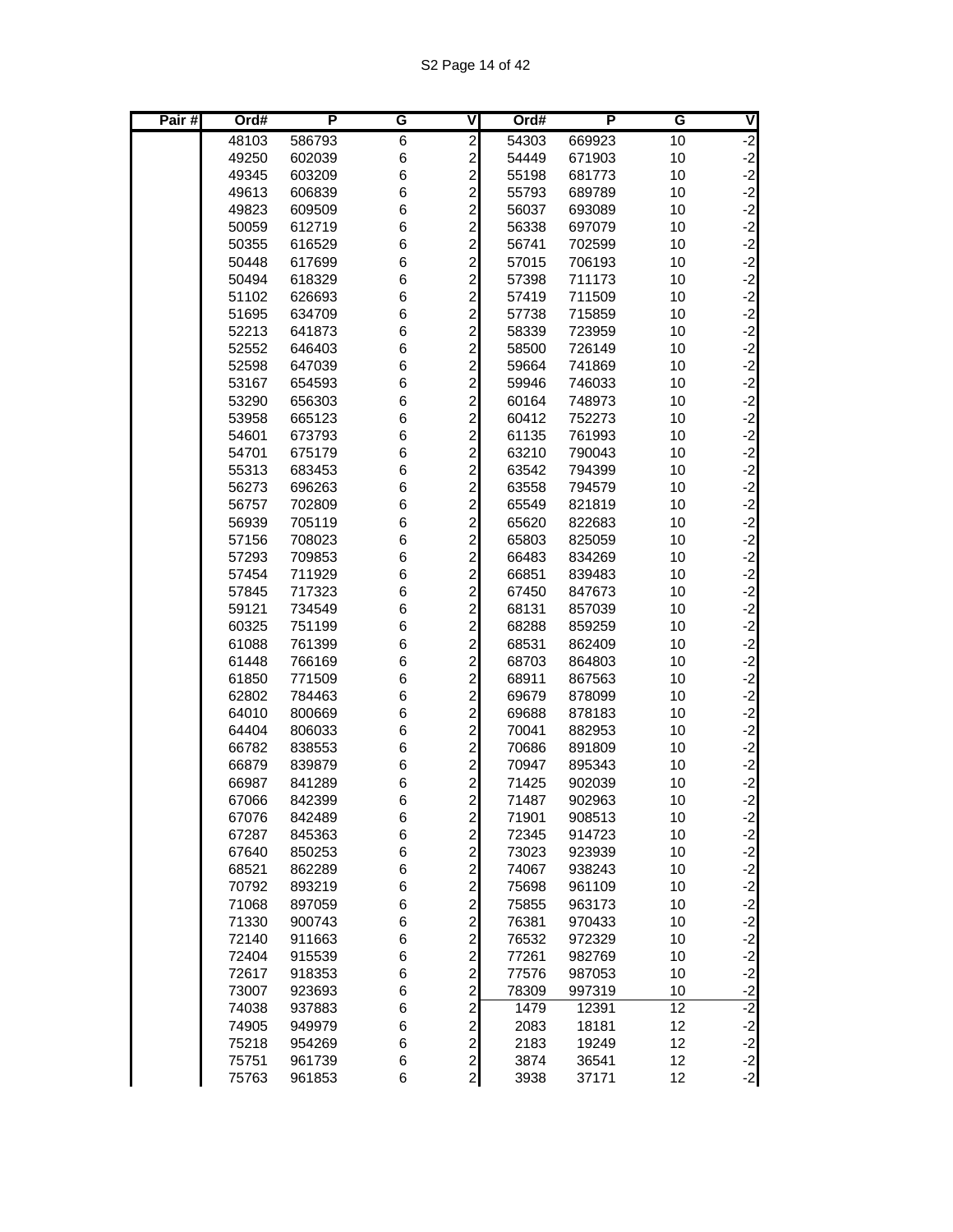| Pair# | Ord#           | P                | G              | V                                | Ord#           | P                | G        | V                                        |
|-------|----------------|------------------|----------------|----------------------------------|----------------|------------------|----------|------------------------------------------|
|       | 76615          | 973529           | 6              | $\overline{\mathbf{c}}$          | 4590           | 44101            | 12       | $-2$                                     |
|       | 76804          | 976109           | 6              | $\overline{c}$                   | 4805           | 46489            | 12       | $-2$                                     |
|       | 422            | 2917             | $\overline{8}$ | $\overline{2}$                   | 4905           | 47581            | 12       | $-2$                                     |
|       | 1112           | 8941             | 8              | $\overline{c}$                   | 5018           | 48799            | 12       | $-2$                                     |
|       | 1526           | 12799            | 8              | $\overline{\mathbf{c}}$          | 5694           | 56113            | 12       | $-2$                                     |
|       | 1598           | 13477            | 8              | $\overline{c}$                   | 5842           | 57679            | 12       | $-2$                                     |
|       | 1799           | 15391            | 8              | $\overline{\mathbf{c}}$          | 6297           | 62743            | 12       | $-2$                                     |
|       | 1815<br>2232   | 15559<br>19717   | 8<br>8         | $\overline{c}$<br>$\overline{c}$ | 6459<br>6552   | 64591<br>65599   | 12<br>12 | $-2$<br>$-2$                             |
|       | 2253           | 19927            | 8              | $\overline{c}$                   | 7117           | 71899            | 12       | $-2$                                     |
|       | 2454           | 21871            | 8              | $\overline{c}$                   | 8032           | 82153            | 12       | $-2$                                     |
|       | 3431           | 31981            | 8              | $\overline{\mathbf{c}}$          | 10338          | 108751           | 12       | $-2$                                     |
|       | 4180           | 39769            | 8              | $\overline{c}$                   | 10990          | 116341           | 12       | $-2$                                     |
|       | 4359           | 41659            | 8              | $\overline{c}$                   | 11378          | 120889           | 12       | $-2$                                     |
|       | 4598           | 44179            | 8              | $\overline{c}$                   | 11746          | 125131           | 12       | $-2$                                     |
|       | 4667           | 44917            | 8              | $\overline{\mathbf{c}}$          | 11805          | 125803           | 12       | $-2$                                     |
|       | 5790           | 57097            | 8              | $\overline{c}$                   | 12385          | 132679           | 12       | $-2$                                     |
|       | 7263           | 73561            | 8              | $\overline{c}$                   | 12627          | 135571           | 12       | $-2$                                     |
|       | 7298           | 73951            | 8              | $\overline{\mathbf{c}}$          | 12654          | 135841           | 12       | $-2$                                     |
|       | 7701           | 78487            | 8              | $\overline{\mathbf{c}}$          | 12976          | 139609           | 12       | $\begin{bmatrix} -2 \\ -2 \end{bmatrix}$ |
|       | 7777           | 79357            | 8              | $\overline{c}$                   | 13409          | 144829           | 12       |                                          |
|       | 8184           | 83911            | 8              | $\overline{\mathbf{c}}$          | 14216          | 154303           | 12       | $-2$                                     |
|       | 8447           | 86959            | 8              | $\overline{c}$                   | 14246          | 154681           | 12       | $-2$                                     |
|       | 9210           | 95539            | 8              | $\overline{c}$                   | 15511          | 170179           | 12       | $-2$                                     |
|       | 9263           | 96157            | 8              | $\overline{c}$                   | 16976          | 187651           | 12       | $-2$                                     |
|       | 10374          | 109111           | 8              | $\overline{\mathbf{c}}$          | 17712          | 196699           | 12       | $-2$                                     |
|       | 10977          | 116167           | 8              | $\overline{c}$                   | 18051          | 200881           | 12       | $-2$                                     |
|       | 11068          | 117259           | 8              | $\overline{c}$<br>$\overline{c}$ | 18303          | 203989           | 12       | $-2$<br>$-2$                             |
|       | 11114<br>11218 | 117787<br>119047 | 8<br>8         | $\overline{c}$                   | 18428<br>18644 | 205519<br>208111 | 12<br>12 | $-2$                                     |
|       | 11644          | 123931           | 8              | $\overline{c}$                   | 19075          | 213319           | 12       | $-2$                                     |
|       | 12077          | 129001           | 8              | $\overline{c}$                   | 19157          | 214363           | 12       | $-2$                                     |
|       | 12200          | 130447           | 8              | $\overline{\mathbf{c}}$          | 19351          | 216841           | 12       | $-2$                                     |
|       | 12697          | 136351           | 8              | $\overline{\mathbf{c}}$          | 20812          | 234781           | 12       | $-2$                                     |
|       | 12937          | 139177           | 8              | $\overline{\mathbf{c}}$          | 21111          | 238639           | 12       | $-2$                                     |
|       | 13318          | 143677           | 8              | $\overline{c}$                   | 21192          | 239623           | 12       | $-2$                                     |
|       | 13398          | 144709           | 8              | $\overline{\mathbf{c}}$          | 21326          | 241303           | 12       |                                          |
|       | 13766          | 149077           | 8              | $\overline{\mathbf{c}}$          | 22344          | 253801           | 12       | $\begin{bmatrix} -2 \\ -2 \end{bmatrix}$ |
|       | 14685          | 160009           | 8              | $\overline{a}$                   | 23075          | 263101           | 12       | $-2$                                     |
|       | 14895          | 162601           | 8              | $\mathbf{2}$                     | 23288          | 265729           | 12       | $-2$                                     |
|       | 15042          | 164299           | 8              | $\overline{c}$                   | 23369          | 266701           | 12       |                                          |
|       | 15695          | 172321           | 8              | $\overline{a}$                   | 23936          | 273709           | 12       | یا یا یا یا یا یا                        |
|       | 15859          | 174289           | 8              | $\overline{a}$                   | 24715          | 283501           | 12       |                                          |
|       | 16468          | 181729           | 8              | $\overline{\mathbf{c}}$          | 25336          | 291349           | 12       |                                          |
|       | 16892          | 186679           | 8              | $\frac{2}{2}$                    | 26331          | 304081           | 12       |                                          |
|       | 17602          | 195319           | 8              |                                  | 27747          | 321733           | 12       |                                          |
|       | 17714          | 196717           | 8<br>8         | $\mathbf{2}$<br>$\overline{a}$   | 28523          | 331501           | 12<br>12 | $-2$                                     |
|       | 18107<br>18537 | 201589<br>206887 | 8              | $\overline{a}$                   | 28703<br>29008 | 333769           | 12       | $-2$                                     |
|       | 18758          | 209449           | 8              | $\overline{c}$                   | 29547          | 337651<br>344611 | 12       | $-2$<br>$-2$                             |
|       | 20193          | 227167           | 8              | $\overline{\mathbf{c}}$          | 30518          | 356959           | 12       |                                          |
|       | 20462          | 230281           | 8              |                                  | 30921          | 362203           | 12       | $-2$<br>$-2$                             |
|       | 20756          | 234139           | 8              | $\frac{2}{2}$                    | 31085          | 364303           | 12       | $-2$                                     |
|       | 21057          | 238009           | 8              | $\mathbf{2}$                     | 31150          | 365119           | 12       |                                          |
|       | 21115          | 238681           | 8              | $\mathbf{2}$                     | 32125          | 377761           | 12       | $\begin{bmatrix} -2 \\ -2 \end{bmatrix}$ |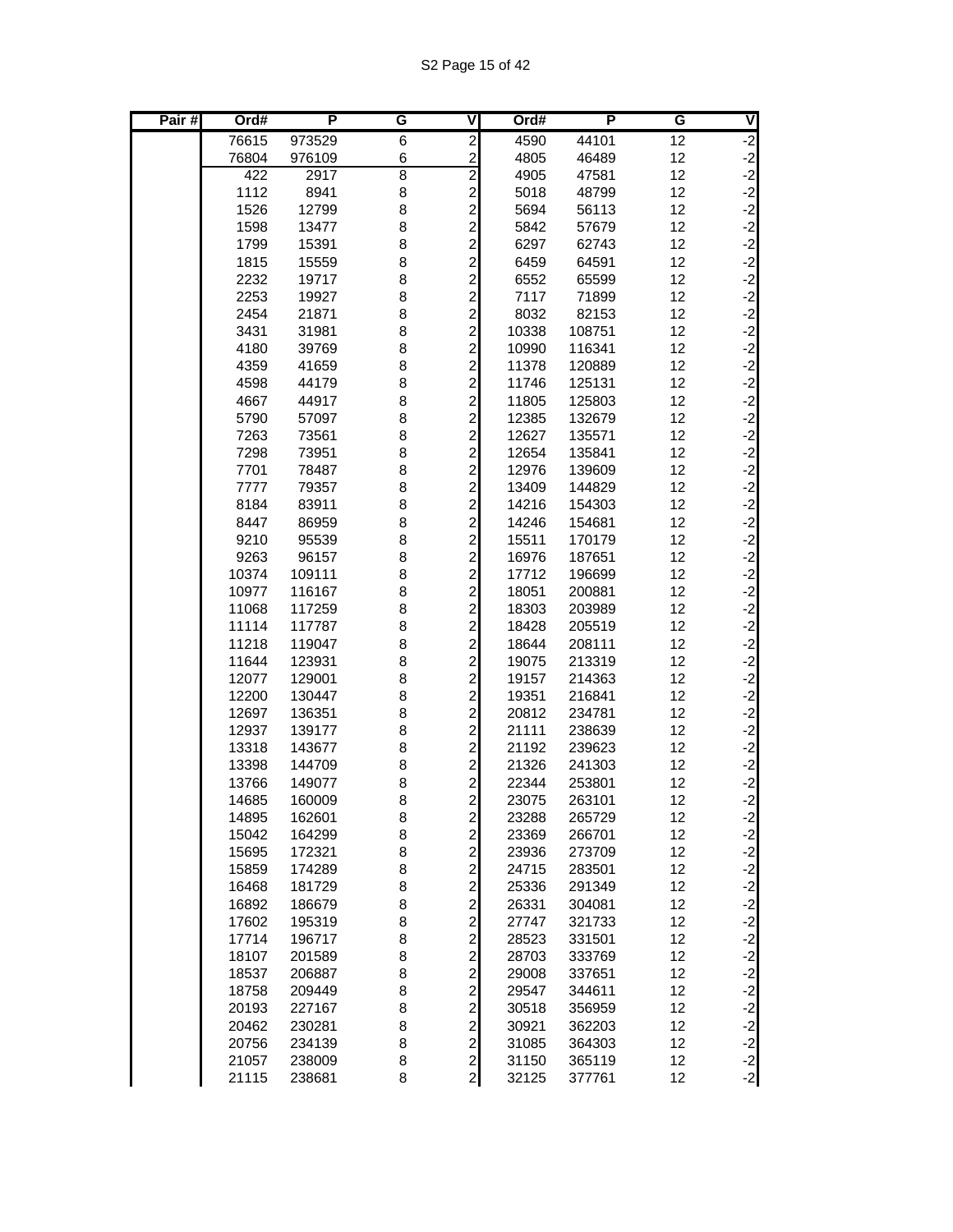| Pair# | Ord#           | P                | G      | V                                         | Ord#           | Р                | G        | V                                        |
|-------|----------------|------------------|--------|-------------------------------------------|----------------|------------------|----------|------------------------------------------|
|       | 21589          | 244471           | 8      | $\overline{2}$                            | 32185          | 378583           | 12       | $\overline{2}$                           |
|       | 21611          | 244711           | 8      | $\overline{c}$                            | 33046          | 389773           | 12       | $-2$                                     |
|       | 21653          | 245269           | 8      | $\overline{c}$                            | 33695          | 397963           | 12       | $-2$                                     |
|       | 22162          | 251491           | 8      | $\overline{\mathbf{c}}$                   | 33794          | 399163           | 12       | $-2$                                     |
|       | 22236          | 252409           | 8      | $\overline{\mathbf{c}}$                   | 34044          | 402541           | 12       | $-2$                                     |
|       | 22337          | 253741           | 8      | $\overline{c}$                            | 35504          | 421483           | 12       | $-2$                                     |
|       | 23159          | 264091           | 8      | $\overline{c}$                            | 36495          | 434191           | 12       | $-2$                                     |
|       | 24099          | 275719           | 8      | $\overline{\mathbf{c}}$                   | 36804          | 438223           | 12       | $\begin{bmatrix} -2 \\ -2 \end{bmatrix}$ |
|       | 24388          | 279421           | 8      | $\overline{c}$                            | 37035          | 441169           | 12       |                                          |
|       | 24973          | 286711           | 8      | $\overline{c}$                            | 37700          | 449941           | 12       | $-2$                                     |
|       | 25377          | 291877           | 8      | $\overline{\mathbf{c}}$                   | 37707          | 450001           | 12       | $-2$                                     |
|       | 25848          | 298021           | 8      | $\overline{\mathbf{c}}$                   | 37744          | 450403           | 12       | $-2$                                     |
|       | 26462          | 305611           | 8      | $\overline{c}$                            | 38357          | 458611           | 12       | $-2$                                     |
|       | 26518          | 306367           | 8      | $\overline{c}$                            | 39164          | 469219           | 12       | $-2$                                     |
|       | 27498          | 318691           | 8      | $\overline{\mathbf{c}}$                   | 39600          | 474769           | 12       | $\begin{bmatrix} -2 \\ -2 \end{bmatrix}$ |
|       | 28979          | 337291           | 8      | $\overline{c}$                            | 39919          | 478843           | 12       |                                          |
|       | 29474          | 343639           | 8      | $\overline{c}$                            | 39948          | 479221           | 12       | $-2$                                     |
|       | 30422          | 355549           | 8      | $\overline{c}$                            | 39955          | 479299           | 12       | $-2$                                     |
|       | 31062          | 363967           | 8      | $\overline{\mathbf{c}}$                   | 40293          | 483709           | 12       | $-2$                                     |
|       | 31152          | 365137           | 8      | $\overline{\mathbf{c}}$                   | 40391          | 485113           | 12       | $-2$                                     |
|       | 31619          | 371311           | 8      | $\overline{\mathbf{c}}$                   | 40853          | 491149           | 12       | $-2$                                     |
|       | 31704          | 372451           | 8      | $\overline{\mathbf{c}}$                   | 40982          | 492883           | 12       | $\begin{bmatrix} -2 \\ -2 \end{bmatrix}$ |
|       | 31882          | 374761           | 8      | $\overline{c}$                            | 41004          | 493159           | 12       |                                          |
|       | 31886          | 374797           | 8      | $\overline{c}$                            | 41361          | 497701           | 12       | $-2$                                     |
|       | 32127          | 377779           | 8      | $\overline{c}$                            | 41521          | 499729           | 12       | $-2$                                     |
|       | 32652          | 384589           | 8      | $\overline{c}$                            | 44214          | 535219           | 12       | $-2$                                     |
|       | 33400          | 393997           | 8      | $\overline{c}$                            | 44471          | 538579           | 12       | $-2$                                     |
|       | 33418          | 394249           | 8      | $\overline{c}$                            | 45396          | 550951           | 12       | $-2$                                     |
|       | 33497          | 395251           | 8      | $\overline{c}$                            | 47013          | 572461           | 12       | $-2$                                     |
|       | 34245          | 405277           | 8      | $\overline{c}$                            | 47687          | 581323           | 12       | $-2$                                     |
|       | 34327          | 406339           | 8      | $\overline{c}$                            | 48572          | 593041           | 12       | $-2$                                     |
|       | 34492          | 408469           | 8      | $\overline{c}$                            | 49885          | 610429           | 12       | $-2$                                     |
|       | 35491          | 421339           | 8      | $\overline{\mathbf{c}}$                   | 50035          | 612331           | 12       | $-2$                                     |
|       | 35835          | 425791           | 8      | $\overline{c}$                            | 50105          | 613279           | 12       | $-2$                                     |
|       | 36199          | 430579           | 8      | $\overline{c}$                            | 50283          | 615721           | 12       | $-2$                                     |
|       | 36855          | 438877           | 8      | $\overline{\mathbf{c}}$                   | 50593          | 619753           | 12       | $-2$                                     |
|       | 37130          | 442447           | 8      | $\overline{\mathbf{c}}$                   | 50601          | 619831           | 12       | $-2$                                     |
|       | 37654          | 449311           | 8      | $\overline{c}$                            | 52292          | 643021           | 12       | $-2$<br>$-2$                             |
|       | 37953          | 453217           | 8      | $\overline{a}$                            | 53347          | 657061           | 12       |                                          |
|       | 38276          | 457411           | 8      | $\overline{\mathbf{c}}$                   | 53909          | 664561           | 12       | $-2$                                     |
|       | 38359          | 458629           | 8      | $\overline{a}$                            | 53948          | 665029           | 12       | $\begin{bmatrix} -2 \\ -2 \end{bmatrix}$ |
|       | 38757          | 464011           | 8      | $\overline{a}$                            | 54220          | 668803           | 12       |                                          |
|       | 39209          | 469801           | 8      | $\overline{c}$                            | 54302          | 669913           | 12       | $-2$                                     |
|       | 39359          | 471649           | 8      | $\overline{\mathbf{c}}$                   | 54663          | 674731           | 12       | $-2$<br>$-2$                             |
|       | 39413          | 472309           | 8<br>8 | $\overline{a}$<br>$\overline{a}$          | 55031          | 679681           | 12<br>12 | $-2$                                     |
|       | 41783          | 503359           | 8      |                                           | 55230          | 682219           | 12       |                                          |
|       | 41791<br>42257 | 503431           | 8      | $\overline{a}$<br>$\overline{\mathbf{c}}$ | 55594          | 687121           | 12       | $-2$                                     |
|       |                | 509581           | 8      | $\overline{\mathbf{c}}$                   | 55604<br>56951 | 687289<br>705259 | 12       | $-2$                                     |
|       | 42575<br>44071 | 513739<br>533227 |        | $\overline{\mathbf{c}}$                   | 57445          | 711829           | 12       | $-2$<br>$-2$<br>$-2$                     |
|       | 44209          | 535159           | 8<br>8 | $\overline{\mathbf{c}}$                   | 58764          | 729661           | 12       |                                          |
|       | 44743          | 542197           | 8      | $\overline{a}$                            | 59603          | 741043           | 12       | $-2$                                     |
|       | 45225          | 548761           | 8      | $\overline{2}$                            | 60119          | 748453           | 12       | $-2$                                     |
|       | 46301          | 562987           | 8      | $\mathbf{2}$                              | 60411          | 752263           | 12       |                                          |
|       | 47428          | 577909           | 8      | $\mathbf{2}$                              | 63209          | 790033           | 12       | $-2$<br>$-2$                             |
|       |                |                  |        |                                           |                |                  |          |                                          |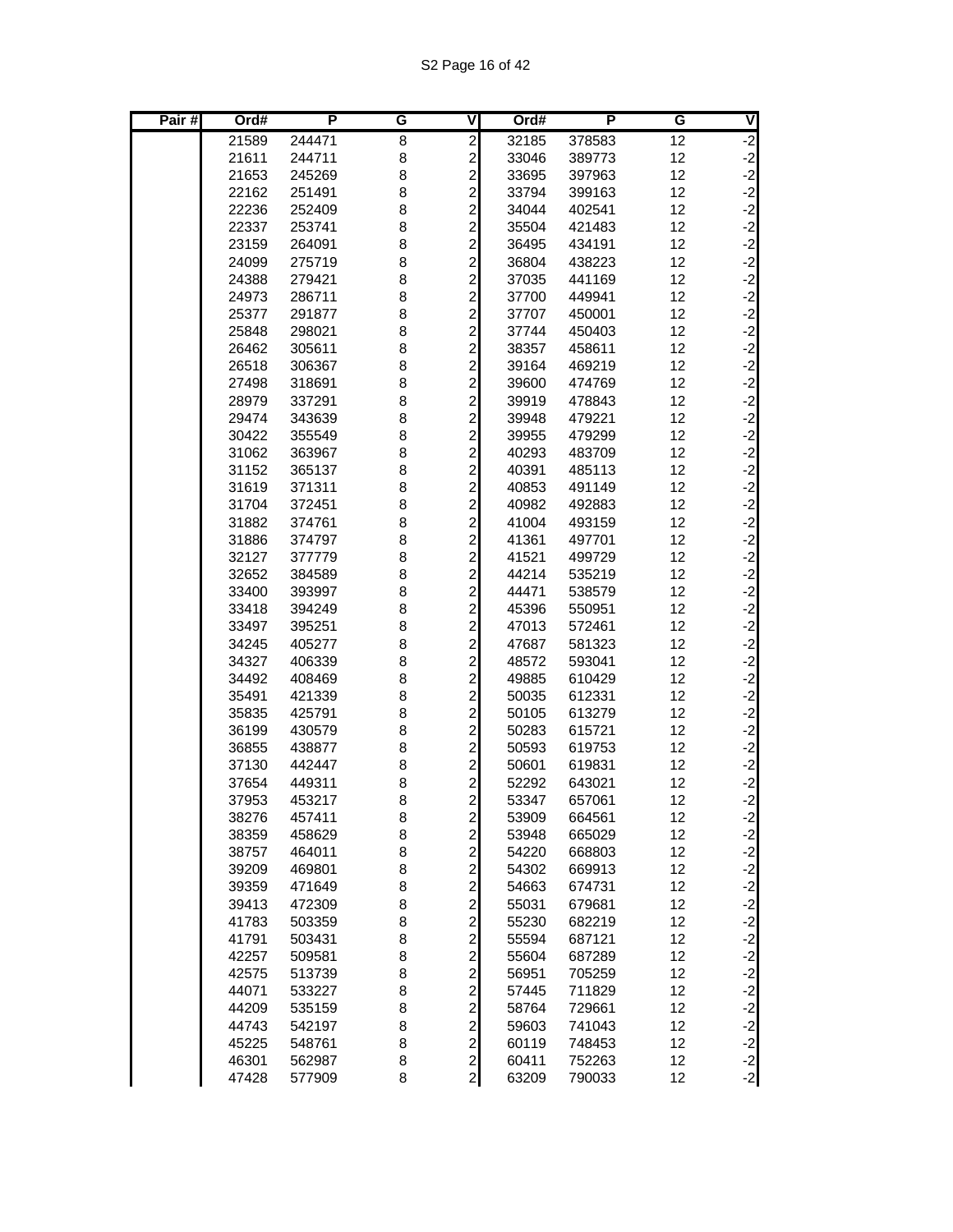S2 Page 17 of 42

| Pair# | Ord#           | P                | G      | ۷                                            | Ord#           | P                | G        | V            |
|-------|----------------|------------------|--------|----------------------------------------------|----------------|------------------|----------|--------------|
|       | 47960          | 584971           | 8      | $\overline{2}$                               | 63557          | 794569           | 12       | $-2$         |
|       | 49379          | 603739           | 8      | $\overline{\mathbf{c}}$                      | 64133          | 802453           | 12       | $-2$         |
|       | 49734          | 608401           | 8      | $\overline{c}$                               | 64658          | 809719           | 12       | $-2$         |
|       | 49876          | 610279           | 8      | $\overline{2}$                               | 65128          | 816103           | 12       | $-2$         |
|       | 49887          | 610447           | 8      | $\overline{\mathbf{c}}$                      | 65430          | 820213           | 12       | $-2$         |
|       | 50723          | 621451           | 8      |                                              | 65461          | 820609           | 12       | $-2$         |
|       | 50947          | 624487           | 8      |                                              | 65881          | 826051           | 12       | $-2$         |
|       | 51849          | 636739           | 8      |                                              | 66046          | 828361           | 12       | $-2$         |
|       | 52296          | 643051           | 8      |                                              | 66083          | 828871           | 12       | $-2$         |
|       | 52599          | 647047           | 8      | 2 2 2 2 2 2                                  | 66302          | 831811           | 12       | $-2$         |
|       | 53363          | 657289           | 8      |                                              | 67101          | 842869           | 12       | $-2$         |
|       | 53959          | 665131           | 8      | $\overline{a}$                               | 67172          | 843823           | 12       | $-2$         |
|       | 53978          | 665359           | 8      | 2 2 2 2 2 2                                  | 68267          | 858943           | 12       | $-2$         |
|       | 55232          | 682237           | 8      |                                              | 68432          | 861121           | 12       | $-2$         |
|       | 55991          | 692431           | 8      |                                              | 68702          | 864793           | 12       | $-2$         |
|       | 57406          | 711307           | 8      |                                              | 69240          | 872089           | 12       | $-2$         |
|       | 57455          | 711937           | 8      |                                              | 69627          | 877333           | 12       | $-2$<br>$-2$ |
|       | 58095<br>58547 | 720877           | 8<br>8 | $\overline{c}$                               | 69719          | 878641           | 12<br>12 | $-2$         |
|       | 59079          | 726787<br>733981 | 8      | $\overline{c}$                               | 71424<br>71900 | 902029           | 12       | $-2$         |
|       | 60187          | 749257           | 8      |                                              | 72344          | 908503<br>914713 | 12       | $-2$         |
|       | 61089          | 761407           | 8      |                                              | 73022          | 923929           | 12       | $-2$         |
|       | 61619          | 768409           | 8      |                                              | 73421          | 929293           | 12       | $-2$         |
|       | 61655          | 768931           | 8      | 222222                                       | 73508          | 930481           | 12       | $-2$         |
|       | 62092          | 774811           | 8      |                                              | 76162          | 967441           | 12       | $-2$         |
|       | 62259          | 777199           | 8      |                                              | 76229          | 968311           | 12       | $-2$         |
|       | 62981          | 786949           | 8      | $\overline{c}$                               | 77024          | 979273           | 12       | $-2$         |
|       | 64804          | 811627           | 8      | $\overline{c}$                               | 77160          | 981301           | 12       | $-2$         |
|       | 65530          | 821497           | 8      | $\overline{c}$                               | 77551          | 986749           | 12       | $-2$         |
|       | 66533          | 834991           | 8      | $\overline{\mathbf{c}}$                      | 77896          | 991633           | 12       | $-2$         |
|       | 66783          | 838561           | 8      |                                              | 78208          | 996001           | 12       | $-2$         |
|       | 67077          | 842497           | 8      | $\begin{array}{c}\n2 \\ 2 \\ 2\n\end{array}$ | 907            | 7057             | 14       | $-2$         |
|       | 67919          | 854149           | 8      |                                              | 4148           | 39397            | 14       | $-2$         |
|       | 68221          | 858259           | 8      |                                              | 5241           | 51217            | 14       | $-2$         |
|       | 68522          | 862297           | 8      | $\overline{\mathbf{c}}$                      | 5841           | 57667            | 14       | $-2$         |
|       | 68877          | 867151           | 8      |                                              | 7644           | 77761            | 14       | $-2$         |
|       | 68918          | 867631           | 8      |                                              | 8694           | 89797            | 14       | $-2$         |
|       | 69892          | 880861           | 8      | $\begin{array}{c}\n2 \\ 2 \\ 2\n\end{array}$ | 8840           | 91411            | 14       | $-2$         |
|       | 69999          | 882367           | 8      |                                              | 9734           | 101641           | 14       | $-2$         |
|       | 70973          | 895681           | 8      |                                              | 10434          | 109807           | 14       | $-2$         |
|       | 71153          | 898189           | 8      |                                              | 10773          | 113797           | 14       | $-2$         |
|       | 71619          | 904801           | 8      |                                              | 10892          | 115237           | 14       | $-2$         |
|       | 71895          | 908449           | 8      |                                              | 11164          | 118387           | 14       | $-2$         |
|       | 71923          | 908749           | 8      |                                              | 14553          | 158407           | 14       | $-2$         |
|       | 74060          | 938107           | 8      |                                              | 14705          | 160231           | 14       | $-2$         |
|       | 74205          | 940249           | 8      | ט ט ט ט ט ט ט ט ט ט ט ט ט ט ט ט              | 17614          | 195457           | 14       | $-2$         |
|       | 74580          | 945367           | 8      |                                              | 17753          | 197221           | 14       | $-2$         |
|       | 74744          | 947719           | 8      |                                              | 18427          | 205507           | 14       | $-2$         |
|       | 74906          | 949987           | 8      |                                              | 19509          | 218797           | 14       | $-2$         |
|       | 75752          | 961747           | 8      |                                              | 20646          | 232621           | 14       | $-2$         |
|       | 75778          | 962041           | 8      |                                              | 21191          | 239611           | 14       | $-2$<br>$-2$ |
|       | 76096<br>76103 | 966409           | 8<br>8 |                                              | 27537<br>27639 | 319147<br>320317 | 14<br>14 | $-2$         |
|       | 76468          | 966499<br>971491 | 8      |                                              | 27811          | 322537           | 14       | $-2$         |
|       |                |                  |        |                                              |                |                  |          |              |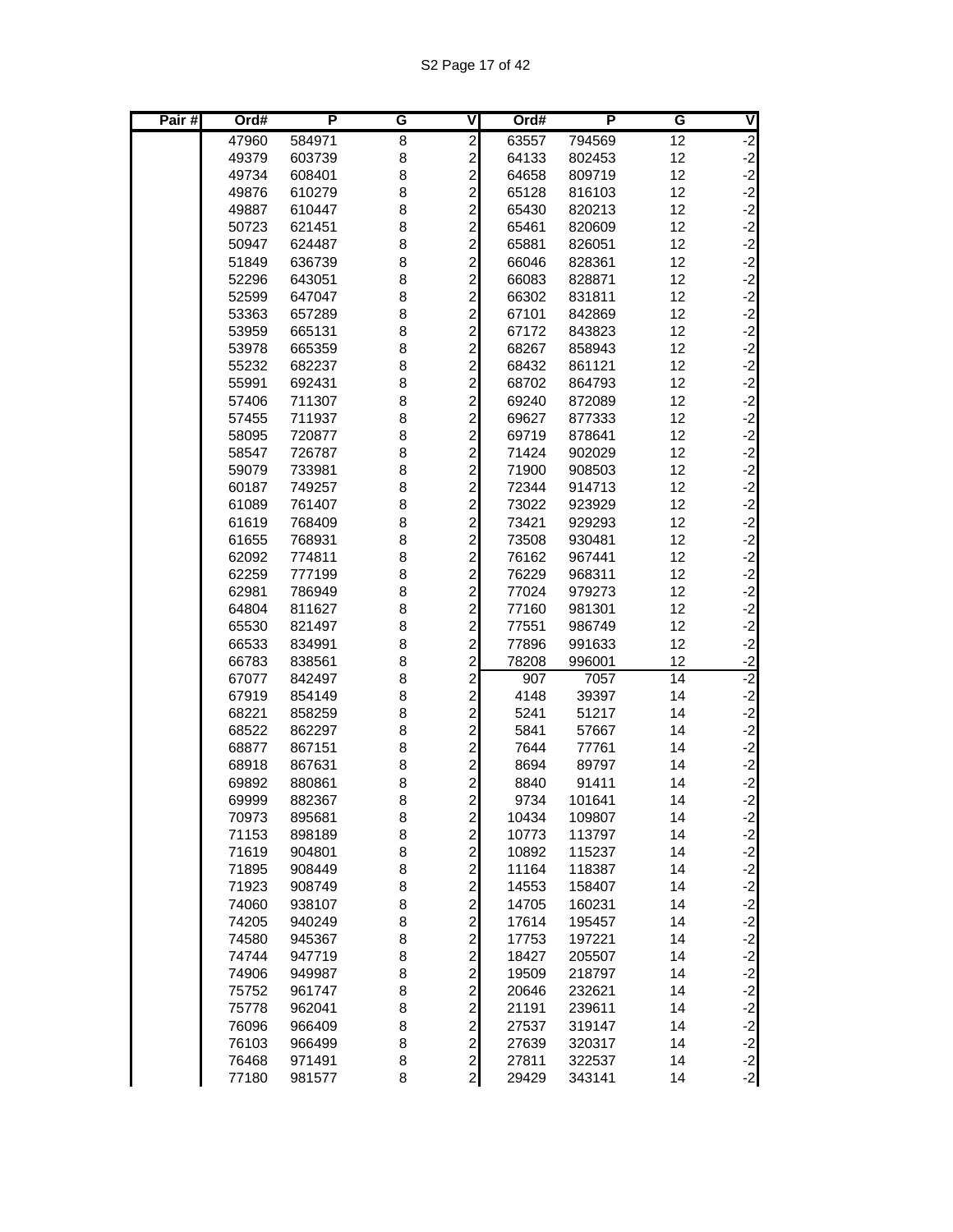| Pair# | Ord#           | P                | G        | V                                         | Ord#           | Р                | G        | V                                        |
|-------|----------------|------------------|----------|-------------------------------------------|----------------|------------------|----------|------------------------------------------|
|       | 77770          | 989929           | 8        | $\overline{\mathbf{c}}$                   | 29822          | 348031           | 14       | $-2$                                     |
|       | 78231          | 996301           | 8        | $\overline{c}$                            | 29942          | 349567           | 14       | $-2$                                     |
|       | 423            | 2927             | 10       | $\overline{2}$                            | 30517          | 356947           | 14       | $-2$                                     |
|       | 1599           | 13487            | 10       | $\overline{c}$                            | 30920          | 362191           | 14       | $-2$                                     |
|       | 1800           | 15401            | 10       | $\overline{\mathbf{c}}$                   | 30941          | 362407           | 14       | $-2$                                     |
|       | 3502           | 32621            | 10       | $\overline{\mathbf{c}}$                   | 31255          | 366397           | 14       | $-2$                                     |
|       | 4668           | 44927            | 10       | $\overline{\mathbf{c}}$                   | 31535          | 370147           | 14       | $-2$<br>$-2$<br>$-2$                     |
|       | 5286           | 51647            | 10       | $\overline{c}$                            | 31671          | 372037           | 14       |                                          |
|       | 5386           | 52757            | 10       | $\overline{\mathbf{c}}$                   | 31836          | 374137           | 14       |                                          |
|       | 6530           | 65381            | 10       | $\overline{c}$                            | 34438          | 407821           | 14       | $-2$                                     |
|       | 7778           | 79367            | 10       | $\overline{c}$                            | 35211          | 417751           | 14       | $-2$                                     |
|       | 8053           | 82361            | 10       | $\overline{\mathbf{c}}$                   | 35447          | 420757           | 14       | $-2$                                     |
|       | 10890          | 115211           | 10       | $\overline{\mathbf{c}}$                   | 39063          | 467941           | 14       | $-2$                                     |
|       | 11219          | 119057           | 10       | $\overline{c}$                            | 39163          | 469207           | 14       | $-2$                                     |
|       | 12078          | 129011           | 10       | $\overline{c}$                            | 42033          | 506551           | 14       | $-2$                                     |
|       | 13028          | 140237           | 10       | $\overline{\mathbf{c}}$                   | 44213          | 535207           | 14       | $\begin{bmatrix} -2 \\ -2 \end{bmatrix}$ |
|       | 13787          | 149297           | 10       | $\overline{c}$                            | 44253          | 535771           | 14       |                                          |
|       | 15191          | 166247           | 10       | $\overline{c}$                            | 45827          | 556741           | 14       | $-2$                                     |
|       | 17186          | 190271           | 10       | $\overline{c}$                            | 46086          | 560137           | 14       | $-2$                                     |
|       | 18621          | 207821           | 10       | $\overline{\mathbf{c}}$                   | 46216          | 561961           | 14       | $-2$                                     |
|       | 19248          | 215471           | 10       | $\overline{\mathbf{c}}$                   | 46715          | 568657           | 14       | $-2$<br>$-2$                             |
|       | 19981          | 224501           | 10       | $\overline{\mathbf{c}}$                   | 47077          | 573277           | 14       |                                          |
|       | 20400          | 229601           | 10       | $\overline{\mathbf{c}}$                   | 48204          | 587947           | 14       | $-2$<br>$-2$                             |
|       | 20526          | 231041           | 10       | $\overline{c}$                            | 48754          | 595291           | 14       |                                          |
|       | 21590          | 244481           | 10       | $\overline{c}$                            | 50104          | 613267           | 14       | $-2$                                     |
|       | 21612          | 244721           | 10       | $\overline{c}$                            | 50759          | 621997           | 14       | $-2$                                     |
|       | 22023          | 249737           | 10       | $\overline{\mathbf{c}}$                   | 52472          | 645397           | 14       | $-2$                                     |
|       | 23160          | 264101           | 10       | $\overline{c}$                            | 54006          | 665761           | 14       | $-2$                                     |
|       | 23959          | 274007           | 10       | $\overline{c}$                            | 54301          | 669901           | 14       | $-2$                                     |
|       | 24704          | 283277           | 10       | $\overline{\mathbf{c}}$                   | 54386          | 671017           | 14       | $\begin{bmatrix} -2 \\ -2 \end{bmatrix}$ |
|       | 24803          | 284561           | 10       | $\overline{c}$                            | 54562          | 673327           | 14       |                                          |
|       | 27542          | 319211           | 10       | $\overline{c}$                            | 55113          | 680611           | 14       | $-2$                                     |
|       | 28980          | 337301           | 10       | $\overline{c}$                            | 55352          | 683887           | 14       | $-2$                                     |
|       | 29127          | 339161           | 10       | $\overline{\mathbf{c}}$                   | 56932          | 705031           | 14       | $-2$                                     |
|       | 31153          | 365147           | 10       | $\overline{\mathbf{c}}$                   | 57087          | 707131           | 14       | $-2$                                     |
|       | 32464          | 382241           | 10       | $\overline{c}$                            | 58848          | 730867           | 14       | $-2$                                     |
|       | 33498          | 395261           | 10       | $\overline{\mathbf{c}}$<br>$\overline{c}$ | 59901          | 745357           | 14       | $-2$<br>$-2$                             |
|       | 33959          | 401381<br>438887 | 10<br>10 | $\overline{a}$                            | 60182<br>62280 | 749197<br>777451 | 14<br>14 | $-2$                                     |
|       | 36856<br>37655 |                  | 10       |                                           | 62333          | 778201           | 14       |                                          |
|       | 37888          | 449321<br>452201 | 10       | $\mathbf{2}$<br>$\overline{a}$            | 63429          | 792907           | 14       | $-2$                                     |
|       | 38758          | 464021           | 10       | $\overline{a}$                            | 63991          | 800497           | 14       |                                          |
|       | 39372          | 471791           | 10       | $\overline{c}$                            | 65127          | 816091           | 14       | $-2$<br>$-2$<br>$-2$                     |
|       | 42849          | 517277           | 10       | $\overline{c}$                            | 65198          | 817027           | 14       | $-2$                                     |
|       | 43003          | 519257           | 10       |                                           | 65429          | 820201           | 14       |                                          |
|       | 43385          | 524231           | 10       | $\frac{2}{2}$                             | 66169          | 830131           | 14       | $-2$<br>$-2$                             |
|       | 44932          | 544781           | 10       | $\overline{a}$                            | 66694          | 837271           | 14       | $-2$                                     |
|       | 45564          | 553181           | 10       | $\overline{\mathbf{c}}$                   | 67171          | 843811           | 14       | $-2$                                     |
|       | 45763          | 555941           | 10       | $\overline{\mathbf{c}}$                   | 72017          | 909877           | 14       | $-2$                                     |
|       | 47403          | 577547           | 10       | $\overline{a}$                            | 72290          | 913921           | 14       |                                          |
|       | 48317          | 589481           | 10       | $\overline{a}$                            | 73021          | 923917           | 14       | $\begin{bmatrix} -2 \\ -2 \end{bmatrix}$ |
|       | 48452          | 591431           | 10       | $\overline{\mathbf{c}}$                   | 74107          | 938857           | 14       | $-2$                                     |
|       | 50622          | 620171           | 10       | $\overline{a}$                            | 74490          | 944017           | 14       | $-2$                                     |
|       | 51022          | 625517           | 10       | $\mathbf{z}$                              | 76447          | 971251           | 14       |                                          |
|       | 51110          | 626771           | 10       | $\mathbf{z}$                              | 77150          | 981187           | 14       | $\begin{bmatrix} -2 \\ -2 \end{bmatrix}$ |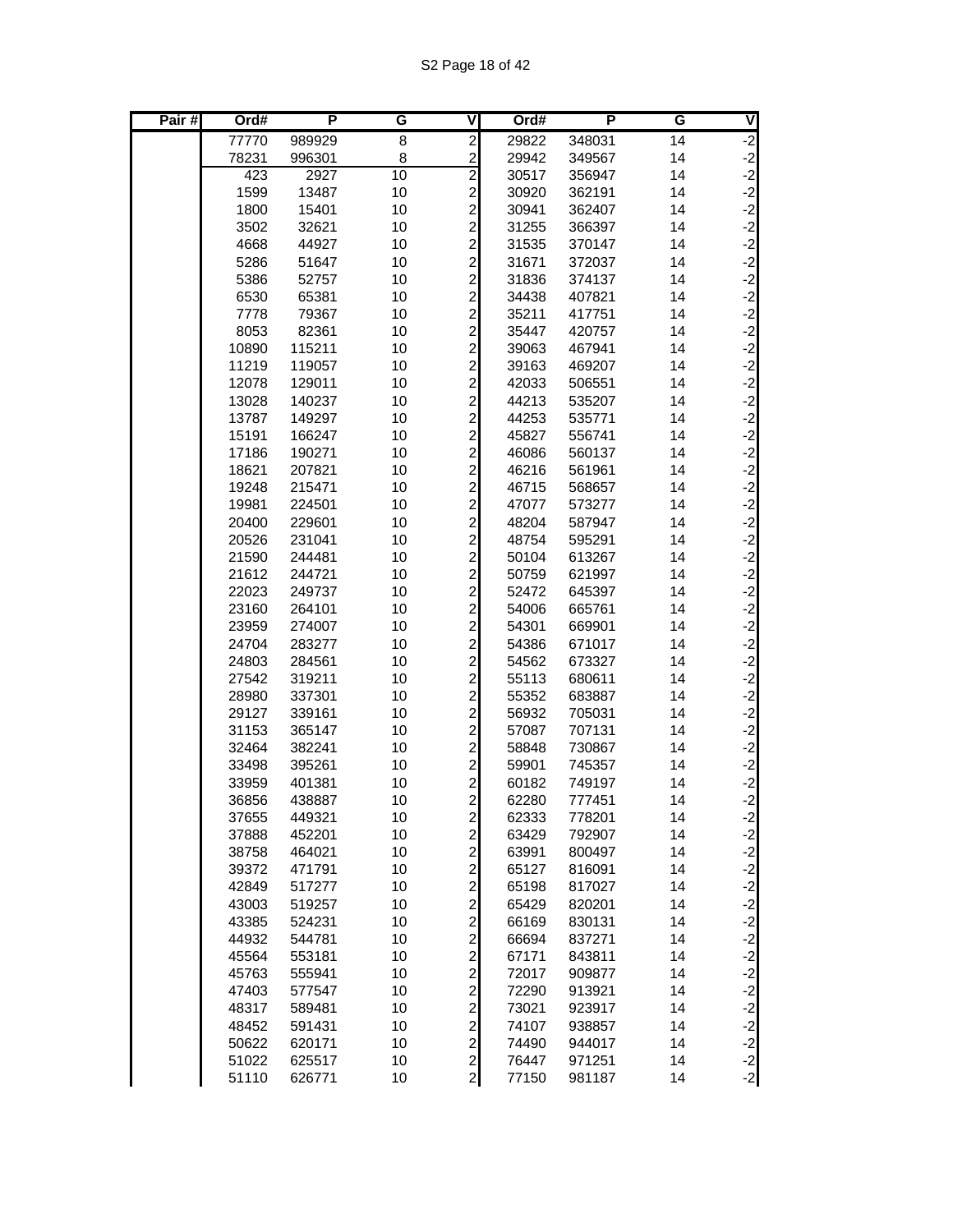| Pair# | Ord#  | P      | G               | ۷                                            | Ord#  | P      | G  | V                                        |
|-------|-------|--------|-----------------|----------------------------------------------|-------|--------|----|------------------------------------------|
|       | 51315 | 629711 | 10              | $\overline{2}$                               | 78313 | 997357 | 14 | $-2$                                     |
|       | 54211 | 668687 | 10              | $\overline{c}$                               | 4270  | 40787  | 16 | $-2$                                     |
|       | 56612 | 700907 | 10              | $\overline{c}$                               | 9733  | 101627 | 16 | $-2$                                     |
|       | 58245 | 722807 | 10              | $\overline{c}$                               | 17613 | 195443 | 16 | $-2$                                     |
|       | 59080 | 733991 | 10              | $\overline{\mathbf{c}}$                      | 19144 | 214163 | 16 | ے کہ کہ کہ ک                             |
|       | 59299 | 736961 | 10              | $\frac{2}{2}$                                | 26083 | 301013 | 16 |                                          |
|       | 59517 | 739787 | 10              |                                              | 26788 | 309797 | 16 |                                          |
|       | 60391 | 751997 | 10              | $\frac{2}{2}$                                | 30759 | 360023 | 16 |                                          |
|       | 63427 | 792881 | 10              |                                              | 30919 | 362177 | 16 |                                          |
|       | 64751 | 810881 | 10              | $\overline{c}$                               | 31114 | 364643 | 16 | $-2$                                     |
|       | 66072 | 828731 | 10              | $\overline{c}$                               | 31708 | 372497 | 16 | $-2$                                     |
|       | 66178 | 830267 | 10              | $\overline{\mathbf{c}}$                      | 32632 | 384317 | 16 |                                          |
|       | 69921 | 881207 | 10              | $\frac{2}{2}$                                | 39252 | 470333 | 16 | دا دا دا دا دا دا                        |
|       | 71768 | 906767 | 10              |                                              | 39512 | 473633 | 16 |                                          |
|       | 71826 | 907481 | 10              | $\overline{\mathbf{c}}$                      | 41534 | 499943 | 16 |                                          |
|       | 74907 | 949997 | 10              | $\overline{c}$                               | 44866 | 543827 | 16 |                                          |
|       | 75779 | 962051 | 10              | $\overline{c}$                               | 45999 | 559067 | 16 |                                          |
|       | 76786 | 975857 | 10              | $\overline{c}$                               | 46714 | 568643 | 16 | $-2$                                     |
|       | 1718  | 14669  | $\overline{12}$ | $\overline{2}$                               | 47367 | 577097 | 16 | $-2$                                     |
|       | 6469  | 64679  | 12              | $\overline{\mathbf{c}}$                      | 51005 | 625253 | 16 |                                          |
|       | 7415  | 75239  | 12              | $\overline{\mathbf{c}}$                      | 51079 | 626363 | 16 |                                          |
|       | 9876  | 103319 | 12              | $\frac{2}{2}$                                | 51558 | 632897 | 16 |                                          |
|       | 12351 | 132299 | 12              |                                              | 51570 | 633053 | 16 |                                          |
|       | 15192 | 166259 | 12              | $\overline{\mathbf{c}}$                      | 52471 | 645383 | 16 | د د د د د                                |
|       | 17878 | 198659 | 12              | $\overline{c}$                               | 54417 | 671417 | 16 | $-2$                                     |
|       | 18360 | 204719 | 12              | $\overline{c}$                               | 54561 | 673313 | 16 | $-2$                                     |
|       | 22024 | 249749 | 12              | $\overline{c}$                               | 54931 | 678437 | 16 | $-2$                                     |
|       | 22635 | 257459 | 12              | $\overline{c}$                               | 60604 | 754877 | 16 | $-2$                                     |
|       | 26190 | 302429 | 12              | $\overline{c}$                               | 70416 | 888077 | 16 | $-2$                                     |
|       | 26887 | 311123 | 12              | $\overline{\mathbf{c}}$                      | 78061 | 994013 | 16 | $-2$                                     |
|       | 30204 | 352853 | 12              | $\overline{c}$                               | 2461  | 21961  | 18 | $-2$                                     |
|       | 31005 | 363329 | 12              | $\overline{c}$                               | 12007 | 128257 | 18 | $-2$                                     |
|       | 31841 | 374189 | 12              | $\overline{\mathbf{c}}$                      | 13080 | 140797 | 18 | $\begin{bmatrix} -2 \\ -2 \end{bmatrix}$ |
|       | 32783 | 386249 | 12              | $\overline{\mathbf{c}}$                      | 28669 | 333367 | 18 |                                          |
|       | 33107 | 390449 | 12              | $\overline{\mathbf{c}}$                      | 29651 | 345907 | 18 | $-2$                                     |
|       | 33273 | 392489 | 12              | $\overline{c}$                               | 37316 | 444607 | 18 | $-2$                                     |
|       | 33490 | 395159 | 12              | $\overline{c}$                               | 41632 | 501157 | 18 | $-2$<br>$-2$                             |
|       | 33621 | 396983 | 12              | $\overline{c}$                               | 54416 | 671401 | 18 |                                          |
|       | 40067 | 480773 | 12              | $\overline{a}$                               | 60040 | 747361 | 18 | $-2$                                     |
|       | 47404 | 577559 | 12              | $\overline{\mathbf{c}}$                      | 64070 | 801487 | 18 | $-2$<br>$-2$<br>$-2$                     |
|       | 47901 | 584153 | 12              | $\frac{2}{2}$                                | 69518 | 875821 | 18 |                                          |
|       | 53446 | 658403 | 12              |                                              | 70531 | 889657 | 18 |                                          |
|       | 54580 | 673499 | 12              | $\overline{\mathbf{c}}$                      | 70748 | 892627 | 18 | $\frac{-2}{2}$                           |
|       | 55041 | 679793 | 12              | $\overline{\mathbf{c}}$                      | 73520 | 930637 | 18 |                                          |
|       | 55935 | 691799 | 12              | $\frac{2}{2}$                                | 76649 | 974107 | 18 |                                          |
|       | 58246 | 722819 | 12              |                                              | 77486 | 985921 | 18 |                                          |
|       | 59518 | 739799 | 12              | $\overline{\mathbf{c}}$                      | 15347 | 168109 | 20 |                                          |
|       | 64629 | 809309 | 12              |                                              | 24843 | 284989 | 20 |                                          |
|       | 65956 | 827009 | 12              |                                              | 26206 | 302629 | 20 |                                          |
|       | 66179 | 830279 | 12              | $\begin{array}{c}\n2 \\ 2 \\ 2\n\end{array}$ | 37315 | 444589 | 20 | $-2$<br>$-2$<br>$-2$<br>$-2$<br>$-2$     |
|       | 69922 | 881219 | 12              |                                              | 42040 | 506629 | 20 |                                          |
|       | 70576 | 890303 | 12              | $\overline{a}$                               | 46255 | 562459 | 20 |                                          |
|       | 71769 | 906779 | 12              | $\overline{c}$                               | 50416 | 617293 | 20 | $-2$                                     |
|       | 74417 | 943043 | 12              | $\overline{c}$                               | 51295 | 629449 | 20 | $-2$<br>$-2$                             |
|       | 76787 | 975869 | 12              | $\overline{c}$                               | 52890 | 650953 | 20 |                                          |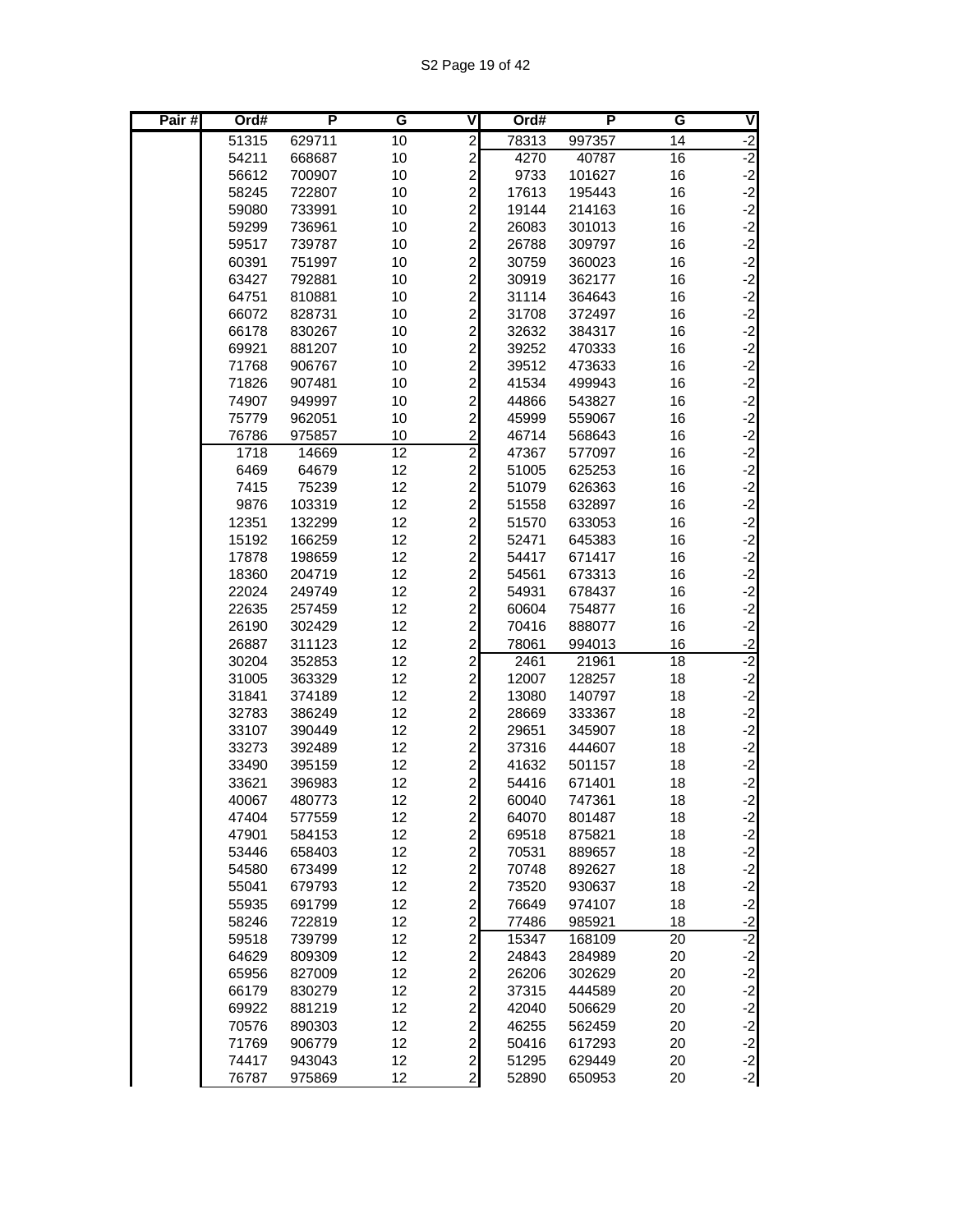| Pair#          | Ord#           | P                | G                       | V                                            | Ord#           | P                | G        | V                       |
|----------------|----------------|------------------|-------------------------|----------------------------------------------|----------------|------------------|----------|-------------------------|
|                | 4505           | 43117            | 14                      | $\overline{2}$                               | 54363          | 670693           | 20       | $-2$                    |
|                | 5765           | 56857            | 14                      | $\overline{c}$                               | 60039          | 747343           | 20       | $\frac{-2}{-2}$         |
|                | 9852           | 102967           | 14                      | $\overline{a}$                               | 69517          | 875803           | 20       |                         |
|                | 19813          | 222403           | 14                      | $\overline{c}$                               | 6799           | 68351            | 22       |                         |
|                | 22025          | 249763           | 14                      | $\overline{a}$                               | 22884          | 260609           | 22       |                         |
|                | 32784          | 386263           | 14                      | $\frac{2}{2}$                                | 27751          | 321779           | 22       | <u>یہ</u> ٰ یہ یہ یہ یہ |
|                | 33159          | 391117           | 14                      |                                              | 29265          | 340979           | 22       |                         |
|                | 37090          | 441937           | 14                      | $\overline{\mathbf{c}}$                      | 38894          | 465701           | 22       |                         |
|                | 44588          | 540217           | 14                      | $\overline{c}$                               | 45973          | 558683           | 22       |                         |
|                | 53268          | 655927           | 14                      | $\overline{c}$                               | 57100          | 707321           | 22       |                         |
|                | 53400          | 657793           | 14                      | $\overline{c}$                               | 61517          | 767051           | 22       | $-2$                    |
|                | 59519          | 739813           | 14                      | $\overline{\mathbf{c}}$                      | 62858          | 785249           | 22       |                         |
|                | 64101          | 801973           | 14                      | $\overline{\mathbf{c}}$                      | 67770          | 852101           | 22       |                         |
|                | 64630          | 809323           | 14                      | $\overline{c}$                               | 71856          | 907871           | 22       |                         |
|                | 69607          | 877057           | 14                      | $\overline{\mathbf{c}}$                      | 74627          | 945983           | 22       | ن ن ن ن <mark>ن</mark>  |
|                | 5680           | 55949            | 16                      | $\overline{2}$<br>$\overline{a}$             | 21318          | 241207           | 24<br>24 | $-2$                    |
|                | 22606          | 257123<br>385859 | 16<br>16                | $\overline{a}$                               | 24311          | 278437           | 24       | $-2$                    |
|                | 32751<br>40315 | 483953           | 16                      | $\overline{\mathbf{c}}$                      | 70899<br>16637 | 894667<br>183637 | 26       | $-2$                    |
|                | 41775          | 503249           | 16                      | $\overline{\mathbf{c}}$                      | 32550          | 383347           | 26       |                         |
|                | 46015          | 559259           | 16                      | $\overline{\mathbf{c}}$                      | 40795          | 490367           | 28       |                         |
|                | 49976          | 611603           | 16                      | $\overline{\mathbf{c}}$                      | 53730          | 662177           | 28       |                         |
|                | 67030          | 842003           | 16                      |                                              | 69376          | 874037           | 28       |                         |
|                | 71239          | 899429           | 16                      | $\frac{2}{2}$                                | 77738          | 989507           | 28       |                         |
|                | 7871           | 80387            | 18                      | $\overline{2}$                               | 38605          | 462013           | 30       | دا دا دا دا دا دا دا    |
|                | 24030          | 274889           | 18                      | $\overline{\mathbf{c}}$                      | 52964          | 651943           | 30       |                         |
|                | 28877          | 336059           | 18                      | $\overline{\mathbf{c}}$                      | 76144          | 967171           | 32       | $-2$                    |
|                | 34841          | 412967           | 18                      | $\overline{\mathbf{c}}$                      | 576            | 4211             | 10       | $-4$                    |
|                | 35032          | 415427           | 18                      | $\overline{a}$                               | 583            | 4253             | 10       | $-4$                    |
|                | 45893          | 557591           | 18                      | 2 מ מ מ מ<br>2 מ מ                           |                |                  |          |                         |
|                | 50273          | 615557           | 18                      |                                              |                |                  |          |                         |
|                | 53130          | 654107           | 18                      |                                              |                |                  |          |                         |
|                | 70188          | 885041           | 18                      |                                              |                |                  |          |                         |
|                | 74326          | 941771           | 18                      |                                              |                |                  |          |                         |
|                | 76811          | 976211           | 18                      |                                              |                |                  |          |                         |
|                | 78453          | 999287           | 18                      | $\overline{a}$                               |                |                  |          |                         |
|                | 61005<br>62894 | 760321<br>785671 | 20<br>20                | $\begin{array}{c}\n2 \\ 2 \\ 2\n\end{array}$ |                |                  |          |                         |
|                | 65226          | 817357           | 20                      |                                              |                |                  |          |                         |
|                | 71543          | 903781           | 20                      |                                              |                |                  |          |                         |
|                | 63450          | 793229           | 22                      |                                              |                |                  |          |                         |
|                | 69708          | 878489           | 22                      |                                              |                |                  |          |                         |
|                | 53053          | 653057           | 24                      |                                              |                |                  |          |                         |
|                | 61485          | 766583           | 24                      |                                              |                |                  |          |                         |
|                | 34910          | 413951           | 28                      | 22222                                        |                |                  |          |                         |
|                | 72877          | 921959           | $\overline{28}$         | $\overline{2}$                               |                |                  |          |                         |
| $\overline{c}$ | 105            | 571              | $\overline{2}$          | $\overline{\mathbf{r}}$                      | 827            | 6353             | 10       | $-4$                    |
|                | 174            | 1033             | $\boldsymbol{2}$        | $\overline{\mathbf{r}}$                      | 848            | 6563             | 10       | $-4$                    |
|                | 257            | 1621             | $\boldsymbol{2}$        | 4                                            | 1100           | 8831             | 10       | $-4$                    |
|                | 396            | 2713             | $\boldsymbol{2}$        | 4                                            | 1164           | 9413             | 10       | $-4$                    |
|                | 496            | 3541             | $\overline{c}$          | 4                                            | 1767           | 15131            | 10       | $-4$                    |
|                | 816            | 6271             | $\overline{\mathbf{c}}$ | $\vert$                                      | 1962           | 17021            | 10       | $-4$                    |
|                | 865            | 6703             | $\overline{c}$          | $\vert$                                      | 2318           | 20543            | 10       | $-4$                    |
|                | 922            | 7213             | $\overline{c}$          | $\overline{4}$                               | 2777           | 25163            | 10       | $-4$                    |
|                | 1124           | 9043             | $\overline{c}$          | $\overline{4}$                               | 3090           | 28403            | 10       | $-4$                    |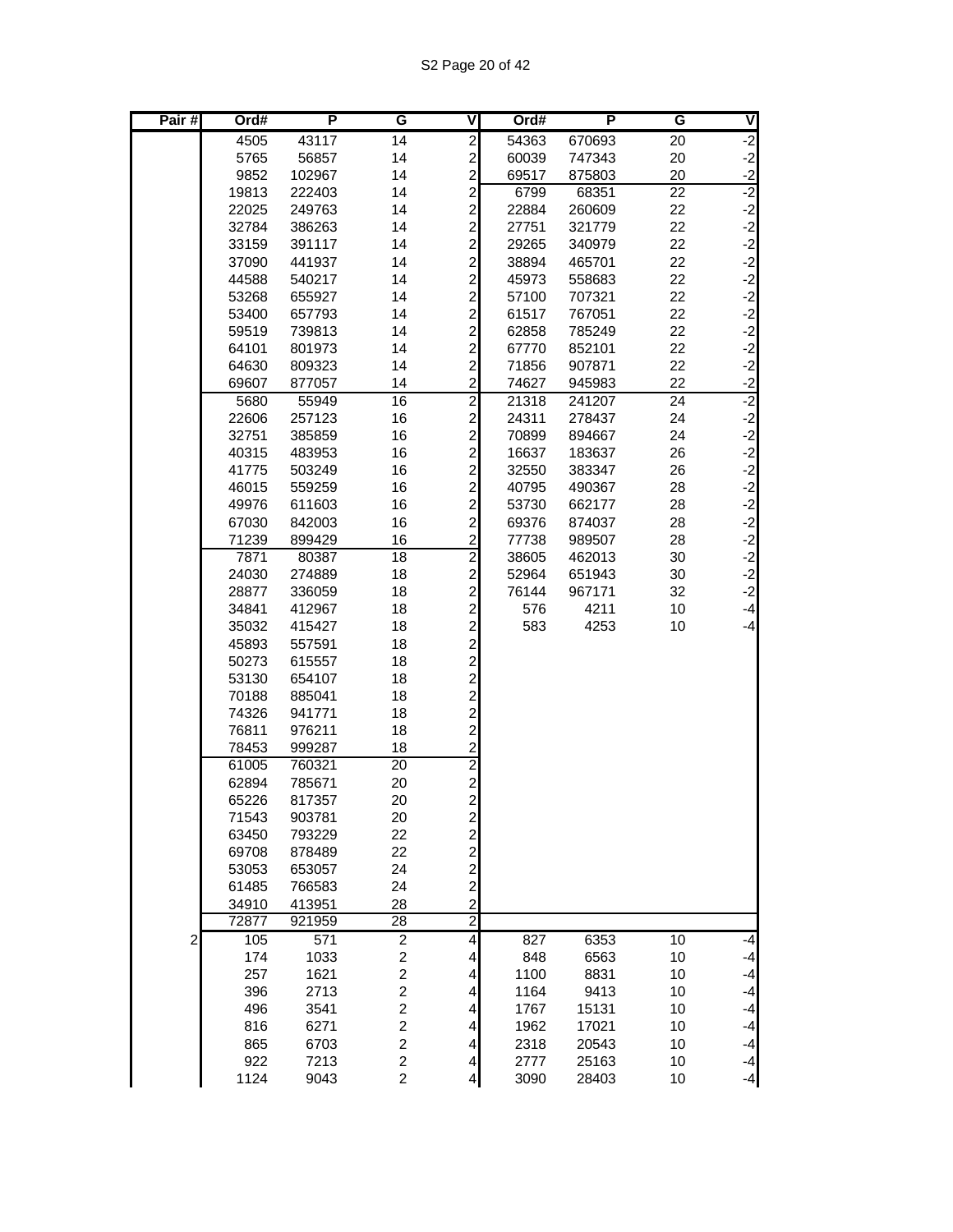| Pair# | Ord#           | P                | G                                | ٧                            | Ord#           | P                | G        | V            |
|-------|----------------|------------------|----------------------------------|------------------------------|----------------|------------------|----------|--------------|
|       | 1783           | 15271            | $\overline{\mathbf{c}}$          | 4                            | 3174           | 29201            | 10       | $-4$         |
|       | 2055           | 17923            | $\boldsymbol{2}$                 | $\overline{4}$               | 3452           | 32183            | 10       | $-4$         |
|       | 2634           | 23671            | $\overline{c}$                   | $\overline{\mathbf{4}}$      | 3672           | 34361            | 10       | $-4$         |
|       | 3166           | 29131            | $\overline{c}$                   | 4                            | 3925           | 37013            | 10       | $-4$         |
|       | 3327           | 30853            | $\overline{c}$                   | 4                            | 4066           | 38603            | 10       | $-4$         |
|       | 3614           | 33751            | $\overline{c}$                   | 4                            | 4854           | 47051            | 10       | $-4$         |
|       | 3736           | 35053            | $\overline{c}$                   | 4                            | 4985           | 48473            | 10       | $-4$         |
|       | 3740           | 35083            | $\overline{c}$                   | 4                            | 5998           | 59351            | 10       | $-4$         |
|       | 3957           | 37363            | $\overline{c}$                   | 4                            | 6715           | 67421            | 10       | $-4$         |
|       | 3980           | 37573            | $\overline{c}$                   | 4                            | 6747           | 67751            | 10       | $-4$         |
|       | 4188           | 39841            | $\overline{c}$                   | 4                            | 6845           | 68891            | 10       | $-4$         |
|       | 4465           | 42703            | $\overline{c}$                   | 4                            | 7031           | 70991            | 10       | $-4$         |
|       | 5089           | 49531            | $\overline{c}$<br>$\overline{2}$ | 4                            | 7888           | 80621            | 10       | $-4$         |
|       | 5108           | 49741            |                                  | 4                            | 8023           | 82031            | 10       | $-4$<br>$-4$ |
|       | 5125           | 49921            | $\overline{c}$<br>2              | 4                            | 8507           | 87623            | 10       | $-4$         |
|       | 5351<br>5730   | 52363<br>56503   | $\overline{c}$                   | 4<br>$\overline{\mathbf{r}}$ | 8980<br>9231   | 92951<br>95783   | 10<br>10 | $-4$         |
|       | 6488           | 64921            | $\overline{c}$                   | 4                            | 9383           | 97571            | 10       | $-4$         |
|       | 6937           | 70003            | $\overline{c}$                   | 4                            | 9528           | 99251            | 10       | $-4$         |
|       | 7073           | 71413            | $\overline{c}$                   | 4                            | 9634           | 100511           | 10       | $-4$         |
|       | 7154           | 72271            | $\overline{c}$                   | 4                            | 9775           | 102071           | 10       | $-4$         |
|       | 7187           | 72673            | $\overline{c}$                   | 4                            | 9786           | 102191           | 10       | $-4$         |
|       | 7246           | 73363            | $\overline{c}$                   | 4                            | 10088          | 105761           | 10       | $-4$         |
|       | 7316           | 74161            | $\overline{c}$                   | 4                            | 10557          | 111263           | 10       | $-4$         |
|       | 7322           | 74203            | $\overline{c}$                   | 4                            | 11419          | 121343           | 10       | $-4$         |
|       | 7554           | 76831            | $\overline{c}$                   | 4                            | 11477          | 122021           | 10       | $-4$         |
|       | 8141           | 83401            | $\overline{c}$                   | 4                            | 12437          | 133271           | 10       | $-4$         |
|       | 8211           | 84223            | $\overline{c}$                   | 4                            | 13234          | 142601           | 10       | $-4$         |
|       | 8947           | 92641            | $\overline{c}$                   | 4                            | 13609          | 147221           | 10       | $-4$         |
|       | 9351           | 97171            | $\overline{c}$                   | 4                            | 13774          | 149153           | 10       | $-4$         |
|       | 9366           | 97381            | $\overline{c}$                   | 4                            | 14547          | 158351           | 10       | $-4$         |
|       | 9882           | 103393           | $\overline{2}$                   | 4                            | 14645          | 159563           | 10       | $-4$         |
|       | 10159          | 106621           | $\overline{c}$                   | 4                            | 14795          | 161333           | 10       | $-4$         |
|       | 10841<br>10897 | 114643           | $\overline{c}$<br>$\overline{c}$ | 4                            | 14965          | 163403           | 10       | $-4$         |
|       | 11124          | 115303<br>117883 | $\overline{\mathbf{c}}$          | 4<br>4                       | 15084<br>15531 | 164831<br>170363 | 10<br>10 | $-4$<br>$-4$ |
|       | 11421          | 121351           | $\boldsymbol{2}$                 | 4                            | 16299          | 179573           | 10       | $-4$         |
|       | 11963          | 127711           | $\overline{c}$                   | 4                            | 16427          | 181193           | 10       | $-4$         |
|       | 12318          | 131893           | $\overline{2}$                   | $\overline{4}$               | 17412          | 192971           | 10       | $-4$         |
|       | 12443          | 133321           | $\overline{\mathbf{c}}$          | $\vert$                      | 17841          | 198251           | 10       | $-4$         |
|       | 13858          | 150091           | $\overline{c}$                   | $\vert$                      | 18077          | 201203           | 10       | $-4$         |
|       | 14197          | 154081           | $\overline{\mathbf{c}}$          | $\overline{\mathbf{r}}$      | 18491          | 206273           | 10       | $-4$         |
|       | 14236          | 154573           | $\overline{\mathbf{c}}$          | 4                            | 19357          | 216911           | 10       | $-4$         |
|       | 14290          | 155203           | $\overline{\mathbf{c}}$          | $\overline{\mathbf{r}}$      | 20314          | 228611           | 10       | $-4$         |
|       | 14614          | 159193           | $\overline{\mathbf{c}}$          | $\overline{\mathbf{4}}$      | 20940          | 236471           | 10       | $-4$         |
|       | 14733          | 160621           | $\overline{c}$                   | $\overline{\mathbf{r}}$      | 21029          | 237683           | 10       | $-4$         |
|       | 14917          | 162823           | $\overline{c}$                   | $\vert$                      | 21069          | 238151           | 10       | $-4$         |
|       | 15035          | 164233           | $\overline{c}$                   | $\vert$                      | 21307          | 241061           | 10       | $-4$         |
|       | 15139          | 165553           | $\overline{c}$                   | $\overline{\mathbf{r}}$      | 21389          | 241973           | 10       | $-4$         |
|       | 15432          | 169243           | $\overline{c}$                   | $\overline{4}$               | 21779          | 246803           | 10       | $-4$         |
|       | 15863          | 174331           | $\overline{\mathbf{c}}$          | $\overline{\mathbf{r}}$      | 21953          | 248861           | 10       | $-4$         |
|       | 16069          | 176791           | $\overline{\mathbf{c}}$          | $\overline{\mathbf{4}}$      | 22838          | 260003           | 10       | $-4$         |
|       | 16603<br>17861 | 183301<br>198463 | $\overline{c}$<br>$\overline{c}$ | $\vert$<br>$\vert$           | 22852<br>23049 | 260201<br>262733 | 10<br>10 | $-4$<br>$-4$ |
|       | 18683          | 208513           | $\overline{c}$                   | $\overline{4}$               | 23109          | 263513           | 10       | $-4$         |
|       |                |                  |                                  |                              |                |                  |          |              |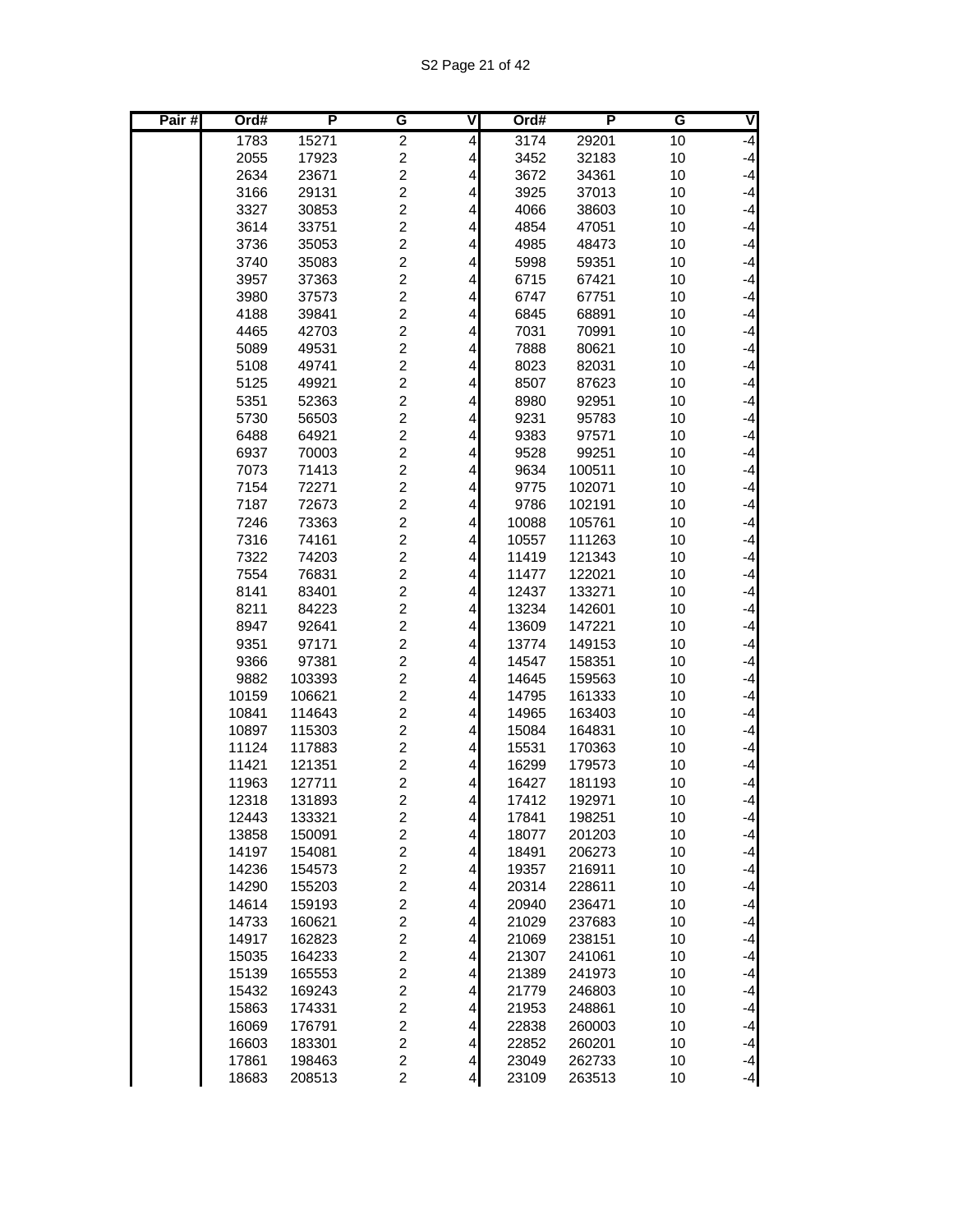| Pair# | Ord#  | P      | G                       | ٧                       | Ord#  | P      | G  | V    |
|-------|-------|--------|-------------------------|-------------------------|-------|--------|----|------|
|       | 19057 | 213133 | $\overline{c}$          | $\overline{\mathbf{r}}$ | 23249 | 265241 | 10 | $-4$ |
|       | 19712 | 221203 | $\overline{c}$          | $\overline{\mathbf{r}}$ | 24235 | 277421 | 10 | $-4$ |
|       | 20073 | 225613 | $\overline{c}$          | $\overline{\mathbf{r}}$ | 24536 | 281243 | 10 | $-4$ |
|       | 20829 | 234961 | $\overline{c}$          | $\overline{\mathbf{r}}$ | 24653 | 282671 | 10 | $-4$ |
|       | 21903 | 248293 | $\overline{c}$          | 4                       | 24682 | 283001 | 10 | $-4$ |
|       | 22778 | 259213 | $\overline{c}$          | 4                       | 24757 | 284051 | 10 | $-4$ |
|       | 22787 | 259381 | $\overline{c}$          | 4                       | 25440 | 292703 | 10 | $-4$ |
|       | 23341 | 266353 | $\overline{c}$          | 4                       | 26591 | 307253 | 10 | $-4$ |
|       | 23417 | 267301 | $\overline{c}$          | 4                       | 26666 | 308303 | 10 | $-4$ |
|       | 23464 | 267721 | $\overline{2}$          | 4                       | 26682 | 308501 | 10 | $-4$ |
|       | 23523 | 268531 | $\overline{c}$          | $\overline{\mathbf{r}}$ | 26855 | 310721 | 10 | $-4$ |
|       | 23837 | 272353 | $\overline{2}$          | 4                       | 27166 | 314591 | 10 | $-4$ |
|       | 23885 | 272983 | $\overline{c}$          | 4                       | 27181 | 314771 | 10 | $-4$ |
|       | 24113 | 275923 | $\overline{c}$          | 4                       | 27330 | 316691 | 10 | $-4$ |
|       | 25144 | 289033 | $\overline{c}$          | 4                       | 27463 | 318281 | 10 | $-4$ |
|       | 25231 | 290041 | $\overline{c}$          | 4                       | 27816 | 322583 | 10 | $-4$ |
|       | 25442 | 292711 | $\overline{c}$          | $\overline{\mathbf{r}}$ | 27865 | 323243 | 10 | $-4$ |
|       | 25615 | 294991 | $\overline{c}$          | $\overline{\mathbf{r}}$ | 27892 | 323591 | 10 | $-4$ |
|       | 26240 | 303013 | $\overline{2}$          | 4                       | 28163 | 326993 | 10 | $-4$ |
|       | 26470 | 305743 | $\overline{2}$          | 4                       | 28178 | 327203 | 10 | $-4$ |
|       | 26686 | 308521 | $\overline{c}$          | 4                       | 28338 | 329201 | 10 | $-4$ |
|       | 27405 | 317593 | $\overline{c}$          | 4                       | 29582 | 345011 | 10 | $-4$ |
|       | 28416 | 330133 | $\overline{c}$          | 4                       | 29740 | 347051 | 10 | $-4$ |
|       | 29376 | 342373 | $\overline{\mathbf{c}}$ | 4                       | 30259 | 353621 | 10 | $-4$ |
|       | 29635 | 345733 | $\overline{c}$          | $\overline{\mathbf{r}}$ | 31441 | 368783 | 10 | $-4$ |
|       | 29714 | 346651 | $\overline{c}$          | 4                       | 31916 | 375113 | 10 | $-4$ |
|       | 29925 | 349381 | $\overline{2}$          | 4                       | 34671 | 410741 | 10 | $-4$ |
|       | 29972 | 349933 | $\overline{2}$          | 4                       | 34849 | 413081 | 10 | $-4$ |
|       | 30336 | 354463 | $\overline{c}$          | 4                       | 35257 | 418331 | 10 | $-4$ |
|       | 30672 | 358861 | $\overline{\mathbf{c}}$ | 4                       | 35406 | 420263 | 10 | $-4$ |
|       | 30895 | 361903 | $\overline{\mathbf{c}}$ | 4                       | 36458 | 433673 | 10 | $-4$ |
|       | 30908 | 362053 | $\overline{c}$          | $\overline{\mathbf{r}}$ | 37287 | 444281 | 10 | $-4$ |
|       | 31180 | 365473 | $\overline{c}$          | $\overline{\mathbf{r}}$ | 38393 | 459023 | 10 | $-4$ |
|       | 31289 | 366853 | $\overline{2}$          | 4                       | 38463 | 460073 | 10 | $-4$ |
|       | 31947 | 375451 | $\overline{2}$          | 4                       | 38699 | 463313 | 10 | $-4$ |
|       | 32644 | 384481 | $\overline{c}$          | 4                       | 40470 | 486323 | 10 | $-4$ |
|       | 32728 | 385573 | $\overline{c}$          | 4                       | 41009 | 493211 | 10 | $-4$ |
|       | 32731 | 385591 | $\overline{\mathbf{c}}$ | 4                       | 41343 | 497501 | 10 | $-4$ |
|       | 32946 | 388483 | $\overline{2}$          | $\vert 4 \vert$         | 41471 | 499151 | 10 | $-4$ |
|       | 33083 | 390193 | $\overline{\mathbf{c}}$ | $\overline{4}$          | 42377 | 511163 | 10 | $-4$ |
|       | 33599 | 396631 | $\overline{c}$          | $\overline{4}$          | 42916 | 518123 | 10 | $-4$ |
|       | 34280 | 405703 | $\boldsymbol{2}$        | $\vert$                 | 44526 | 539303 | 10 | $-4$ |
|       | 34652 | 410491 | $\overline{\mathbf{c}}$ | $\overline{\mathbf{r}}$ | 44985 | 545543 | 10 | $-4$ |
|       | 35522 | 421711 | $\boldsymbol{2}$        | 4                       | 45594 | 553583 | 10 | $-4$ |
|       | 35996 | 427951 | $\boldsymbol{2}$        | 4                       | 46404 | 564401 | 10 | $-4$ |
|       | 38025 | 454213 | $\overline{\mathbf{c}}$ | $\vert 4 \vert$         | 47862 | 583613 | 10 | $-4$ |
|       | 38123 | 455473 | $\overline{c}$          | $\vert 4 \vert$         | 48257 | 588641 | 10 | $-4$ |
|       | 38329 | 458191 | $\boldsymbol{2}$        | $\vert 4 \vert$         | 48325 | 589601 | 10 | $-4$ |
|       | 38370 | 458791 | $\boldsymbol{2}$        | $\frac{4}{3}$           | 48762 | 595373 | 10 | $-4$ |
|       | 38395 | 459031 | $\overline{\mathbf{c}}$ | 4                       | 48851 | 596663 | 10 | $-4$ |
|       | 39106 | 468493 | $\overline{c}$          | 4                       | 48895 | 597263 | 10 | $-4$ |
|       | 39895 | 478573 | $\boldsymbol{2}$        | 4                       | 49003 | 598721 | 10 | $-4$ |
|       | 40478 | 486391 | $\overline{c}$          | $\vert$                 | 49176 | 601031 | 10 | $-4$ |
|       | 40625 | 488233 | $\overline{c}$          | $\overline{4}$          | 51131 | 627083 | 10 | $-4$ |
|       | 40643 | 488401 | $\overline{c}$          | $\overline{4}$          | 51955 | 638171 | 10 | $-4$ |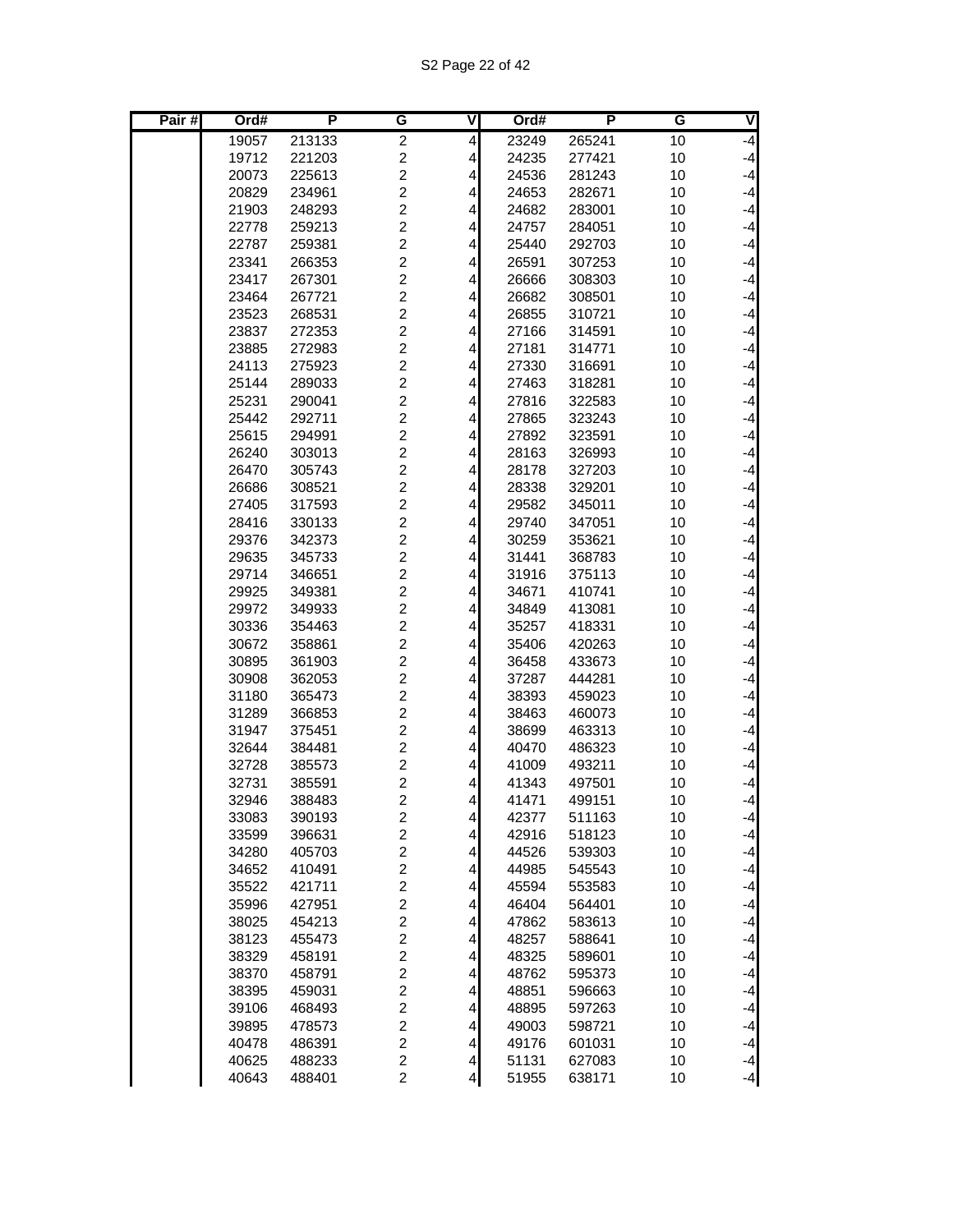| Pair# | Ord#           | P                | G                                | $\overline{\mathsf{V}}$ | Ord#           | P                | G        | V            |
|-------|----------------|------------------|----------------------------------|-------------------------|----------------|------------------|----------|--------------|
|       | 40808          | 490543           | $\overline{c}$                   | 4                       | 52205          | 641813           | 10       | $-4$         |
|       | 40839          | 490951           | $\overline{c}$                   | $\overline{\mathbf{r}}$ | 52546          | 646301           | 10       | $-4$         |
|       | 40928          | 492061           | $\overline{c}$                   | $\overline{\mathbf{r}}$ | 52950          | 651803           | 10       | $-4$         |
|       | 41724          | 502501           | $\overline{c}$                   | 4                       | 53015          | 652601           | 10       | $-4$         |
|       | 42037          | 506593           | $\overline{c}$                   | 4                       | 53916          | 664613           | 10       | $-4$         |
|       | 42750          | 516163           | $\overline{c}$                   | 4                       | 54566          | 673391           | 10       | $-4$         |
|       | 42990          | 519091           | $\overline{c}$                   | 4                       | 54657          | 674693           | 10       | $-4$         |
|       | 43087          | 520363           | $\overline{c}$                   | 4                       | 54660          | 674711           | 10       | $-4$         |
|       | 43209          | 521881           | $\overline{c}$                   | 4                       | 55203          | 681833           | 10       | $-4$         |
|       | 43433          | 524941           | $\overline{c}$                   | $\overline{\mathbf{r}}$ | 55315          | 683471           | 10       | $-4$         |
|       | 43456          | 525193           | $\overline{c}$                   | $\overline{\mathbf{r}}$ | 55915          | 691583           | 10       | $-4$         |
|       | 43546          | 526291           | $\overline{c}$                   | 4                       | 56514          | 699521           | 10       | $-4$         |
|       | 43575          | 526651           | $\overline{c}$                   | 4                       | 56666          | 701621           | 10       | $-4$         |
|       | 43811          | 529813           | $\overline{c}$                   | 4                       | 56906          | 704771           | 10       | $-4$         |
|       | 43868          | 530533           | $\overline{c}$                   | 4                       | 57011          | 706151           | 10       | $-4$         |
|       | 44016          | 532531           | $\overline{c}$                   | 4                       | 57158          | 708041           | 10       | $-4$         |
|       | 44174          | 534631           | $\overline{c}$                   | $\overline{\mathbf{r}}$ | 57203          | 708593           | 10       | $-4$<br>$-4$ |
|       | 44620          | 540613           | $\overline{c}$<br>$\overline{2}$ | $\overline{\mathbf{r}}$ | 57433          | 711701           | 10       | $-4$         |
|       | 45354          | 550441<br>551911 | $\overline{c}$                   | 4                       | 58686<br>58706 | 728723<br>728921 | 10<br>10 | $-4$         |
|       | 45469<br>45788 | 556273           | $\overline{c}$                   | 4<br>4                  | 58868          | 731183           | 10       | $-4$         |
|       | 46044          | 559633           | $\overline{c}$                   | 4                       | 58875          | 731243           | 10       | $-4$         |
|       | 47352          | 576883           | $\overline{c}$                   | 4                       | 59606          | 741071           | 10       | $-4$         |
|       | 47401          | 577531           | $\overline{c}$                   | 4                       | 60080          | 747863           | 10       | $-4$         |
|       | 47456          | 578311           | $\overline{c}$                   | $\overline{\mathbf{r}}$ | 60316          | 751133           | 10       | $-4$         |
|       | 48035          | 585883           | $\overline{2}$                   | $\vert 4 \vert$         | 60609          | 754931           | 10       | $-4$         |
|       | 48054          | 586123           | $\overline{c}$                   | 4                       | 60660          | 755561           | 10       | $-4$         |
|       | 50455          | 617761           | $\overline{c}$                   | 4                       | 61633          | 768623           | 10       | $-4$         |
|       | 50847          | 623263           | $\overline{c}$                   | 4                       | 62272          | 777383           | 10       | $-4$         |
|       | 50934          | 624313           | 2                                | 4                       | 62614          | 781961           | 10       | $-4$         |
|       | 51892          | 637321           | 2                                | 4                       | 62651          | 782381           | 10       | $-4$         |
|       | 53008          | 652543           | $\overline{c}$                   | $\overline{\mathbf{r}}$ | 63381          | 792293           | 10       | $-4$         |
|       | 53487          | 658963           | $\overline{c}$                   | 4                       | 63435          | 792983           | 10       | $-4$         |
|       | 53615          | 660601           | $\overline{c}$                   | 4                       | 63512          | 794033           | 10       | $-4$         |
|       | 53827          | 663541           | $\overline{c}$                   | 4                       | 65099          | 815663           | 10       | $-4$         |
|       | 54728          | 675553           | $\overline{c}$                   | 4                       | 65483          | 820901           | 10       | $-4$         |
|       | 54976          | 678943           | $\overline{c}$                   | 4                       | 65610          | 822581           | 10       | $-4$         |
|       | 55419          | 684793           | $\overline{c}$                   | 4                       | 66151          | 829841           | 10       | $-4$         |
|       | 56360          | 697381           | $\overline{c}$                   | $\overline{4}$          | 66327          | 832151           | 10       | $-4$         |
|       | 56998          | 706003           | 2                                | $\vert$                 | 66670          | 836873           | 10       | $-4$         |
|       | 57335          | 710443           | $\overline{c}$                   | $\overline{4}$          | 66962          | 841013           | 10       | $-4$         |
|       | 58004          | 719683           | $\overline{c}$                   | $\vert$                 | 67137          | 843371           | 10       | $-4$         |
|       | 58052          | 720283           | $\overline{c}$                   | 4                       | 67348          | 846353           | 10       | $-4$         |
|       | 58146          | 721381           | $\overline{c}$                   | 4                       | 68174          | 857663           | 10       | $-4$         |
|       | 58755          | 729571           | $\overline{\mathbf{c}}$          | 4                       | 68217          | 858233           | 10       | $-4$         |
|       | 58839          | 730783           | $\overline{c}$                   | $\vert 4 \vert$         | 68247          | 858701           | 10       | $-4$         |
|       | 58909          | 731713           | $\overline{c}$                   | $\vert 4 \vert$         | 68690          | 864623           | 10       | $-4$         |
|       | 59037          | 733393           | $\overline{c}$                   | $\vert 4 \vert$         | 68797          | 866003           | 10       | $-4$         |
|       | 59688          | 742213           | $\overline{c}$<br>$\overline{c}$ | $\vert 4 \vert$         | 69803          | 879701           | 10       | $-4$         |
|       | 59836<br>59951 | 744391<br>746101 | $\overline{c}$                   | 4<br>4                  | 70146<br>70298 | 884363<br>886463 | 10<br>10 | $-4$<br>$-4$ |
|       | 60230          | 749893           | $\overline{\mathbf{c}}$          | 4                       | 70384          | 887651           | 10       | $-4$         |
|       | 60681          | 755863           | $\overline{c}$                   | $\vert$                 | 70547          | 889901           | 10       | $-4$         |
|       | 61126          | 761863           | $\overline{c}$                   | $\overline{4}$          | 70861          | 894203           | 10       | $-4$         |
|       | 61159          | 762373           | $\overline{c}$                   | $\overline{4}$          | 72381          | 915191           | 10       | $-4$         |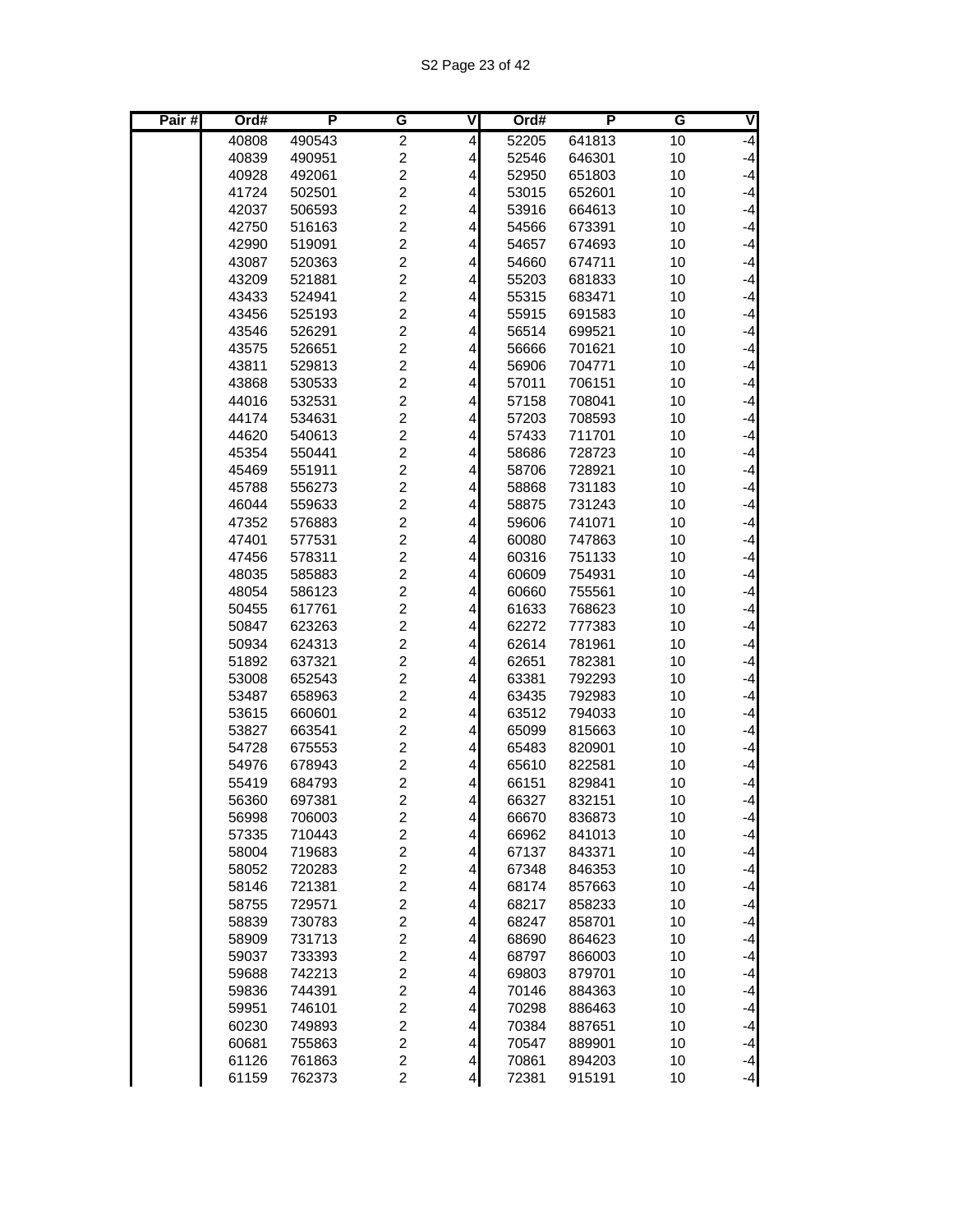| Pair# | Ord#           | Р                | G                       | v                            | Ord#           | Р                | G               | V            |
|-------|----------------|------------------|-------------------------|------------------------------|----------------|------------------|-----------------|--------------|
|       | 61454          | 766231           | $\overline{c}$          | $\overline{\mathbf{4}}$      | 73114          | 925073           | 10              | -4           |
|       | 61784          | 770641           | $\overline{c}$          | $\overline{\mathbf{r}}$      | 74316          | 941663           | 10              | $-4$         |
|       | 62437          | 779593           | $\overline{c}$          | 4                            | 74589          | 945473           | 10              | $-4$         |
|       | 62779          | 784213           | $\overline{c}$          | $\overline{\mathbf{r}}$      | 74878          | 949643           | 10              | $-4$         |
|       | 63203          | 789961           | $\overline{c}$          | 4                            | 74995          | 951101           | 10              | $-4$         |
|       | 63383          | 792301           | $\overline{c}$          | 4                            | 75628          | 960131           | 10              | $-4$         |
|       | 64364          | 805501           | $\overline{c}$          | 4                            | 75701          | 961133           | 10              | $-4$         |
|       | 64911          | 813091           | $\overline{c}$          | 4                            | 75704          | 961151           | 10              | $-4$         |
|       | 65181          | 816841           | $\overline{c}$          | 4                            | 75881          | 963491           | 10              | $-4$         |
|       | 65263          | 817891           | $\overline{c}$          | 4                            | 75895          | 963701           | 10              | $-4$         |
|       | 65323          | 818821           | $\overline{c}$          | $\overline{\mathbf{r}}$      | 76005          | 965171           | 10              | $-4$         |
|       | 65525          | 821461           | $\overline{c}$          | $\overline{\mathbf{r}}$      | 76449          | 971273           | 10              | $-4$         |
|       | 65547          | 821803           | $\overline{c}$          | 4                            | 76458          | 971381           | 10              | $-4$         |
|       | 65681          | 823483           | $\overline{c}$          | 4                            | 76673          | 974411           | 10              | $-4$         |
|       | 66563          | 835453           | $\overline{c}$          | 4                            | 77639          | 988061           | 10              | $-4$         |
|       | 66902          | 840181           | $\overline{c}$          | 4                            | 77800          | 990323           | 10              | $-4$         |
|       | 67232          | 844603           | $\overline{c}$          | 4                            | 78286          | 997091           | 10              | $-4$         |
|       | 68309          | 859561           | $\overline{c}$          | $\overline{\mathbf{r}}$      | 92             | 479              | $\overline{12}$ | $-4$         |
|       | 68313          | 859603           | $\overline{c}$          | $\vert$                      | 2891           | 26309            | 12              | $-4$         |
|       | 69245          | 872143           | $\overline{c}$          | $\vert 4 \vert$              | 3747           | 35141            | 12              | $-4$         |
|       | 69336          | 873421           | $\overline{c}$          | $\vert$                      | 4266           | 40751            | 12              | $-4$         |
|       | 69428          | 874723           | $\overline{c}$          | 4                            | 5793           | 57131            | 12              | $-4$         |
|       | 70277          | 886183           | $\overline{c}$          | 4                            | 6060           | 60029            | 12              | $-4$         |
|       | 71766          | 906751           | $\overline{c}$          | $\overline{\mathbf{r}}$      | 7053           | 71249            | 12              | $-4$         |
|       | 72228          | 912853           | $\overline{c}$          | $\overline{\mathbf{4}}$      | 7319           | 74189            | 12              | $-4$         |
|       | 72273          | 913573           | $\overline{c}$          | $\vert$                      | 7397           | 75029            | 12              | $-4$         |
|       | 72747          | 920203           | $\overline{2}$          | $\vert 4 \vert$              | 7797           | 79601            | 12              | $-4$         |
|       | 73116          | 925081           | $\overline{c}$          | $\vert 4 \vert$              | 7997           | 81761            | 12              | $-4$         |
|       | 73762          | 934051           | $\overline{c}$          | 4                            | 8160           | 83609            | 12              | $-4$<br>$-4$ |
|       | 73827          | 934891           | 2<br>$\overline{c}$     | 4                            | 9275           | 96281            | 12              |              |
|       | 75955<br>76412 | 964501<br>970861 | 2                       | 4<br>$\overline{\mathbf{r}}$ | 10162<br>10173 | 106649<br>106739 | 12<br>12        | $-4$<br>$-4$ |
|       | 76655          | 974161           | $\overline{c}$          | $\overline{\mathbf{r}}$      | 10193          | 106949           | 12              | $-4$         |
|       | 77509          | 986191           | $\overline{2}$          | 4                            | 10398          | 109379           | 12              | $-4$         |
|       | 77587          | 987193           | $\overline{c}$          | 4                            | 10457          | 110051           | 12              | $-4$         |
|       | 78253          | 996631           | $\overline{c}$          | 4                            | 11043          | 116981           | 12              | $-4$         |
|       | 436            | 3041             | $\overline{4}$          | $\overline{\mathbf{r}}$      | 11521          | 122489           | 12              | $-4$         |
|       | 1026           | 8171             | 4                       | 4                            | 11626          | 123719           | 12              | $-4$         |
|       | 1297           | 10631            | $\overline{4}$          | $\overline{4}$               | 12898          | 138629           | 12              | $-4$         |
|       | 1469           | 12281            | 4                       | $\overline{4}$               | 14513          | 157889           | 12              | $-4$         |
|       | 1482           | 12413            | $\overline{\mathbf{4}}$ | $\overline{4}$               | 15633          | 171629           | 12              | $-4$         |
|       | 2497           | 22283            | 4                       | $\vert 4 \vert$              | 17349          | 192251           | 12              | $-4$         |
|       | 2685           | 24113            | $\overline{\mathbf{4}}$ | $\vert 4 \vert$              | 18550          | 207029           | 12              | $-4$         |
|       | 2863           | 26021            | $\overline{\mathbf{4}}$ | 4                            | 18667          | 208379           | 12              | $-4$         |
|       | 3559           | 33203            | 4                       | 4                            | 18788          | 209801           | 12              | $-4$         |
|       | 3877           | 36563            | 4                       | $\vert 4 \vert$              | 21232          | 240101           | 12              | $-4$         |
|       | 4672           | 44963            | $\overline{\mathbf{4}}$ | $\vert 4 \vert$              | 21361          | 241679           | 12              | $-4$         |
|       | 5417           | 53093            | $\overline{\mathbf{4}}$ | $\vert 4 \vert$              | 21479          | 243149           | 12              | $-4$         |
|       | 6260           | 62303            | $\overline{\mathbf{4}}$ | $\vert 4 \vert$              | 21627          | 244889           | 12              | $-4$         |
|       | 6634           | 66533            | $\overline{\mathbf{4}}$ | $\vert 4 \vert$              | 23668          | 270299           | 12              | $-4$         |
|       | 6668           | 66923            | 4                       | $\vert 4 \vert$              | 23687          | 270539           | 12              | $-4$         |
|       | 7640           | 77723            | 4                       | 4                            | 23791          | 271841           | 12              | $-4$         |
|       | 9612           | 100271           | 4                       | $\vert 4 \vert$              | 24121          | 275999           | 12              | $-4$         |
|       | 9770           | 102023           | 4                       | $\vert 4 \vert$              | 24504          | 280871           | 12              | $-4$         |
|       | 10323          | 108533           | $\overline{\mathbf{4}}$ | $\overline{\mathbf{4}}$      | 24627          | 282299           | 12              | $-4$         |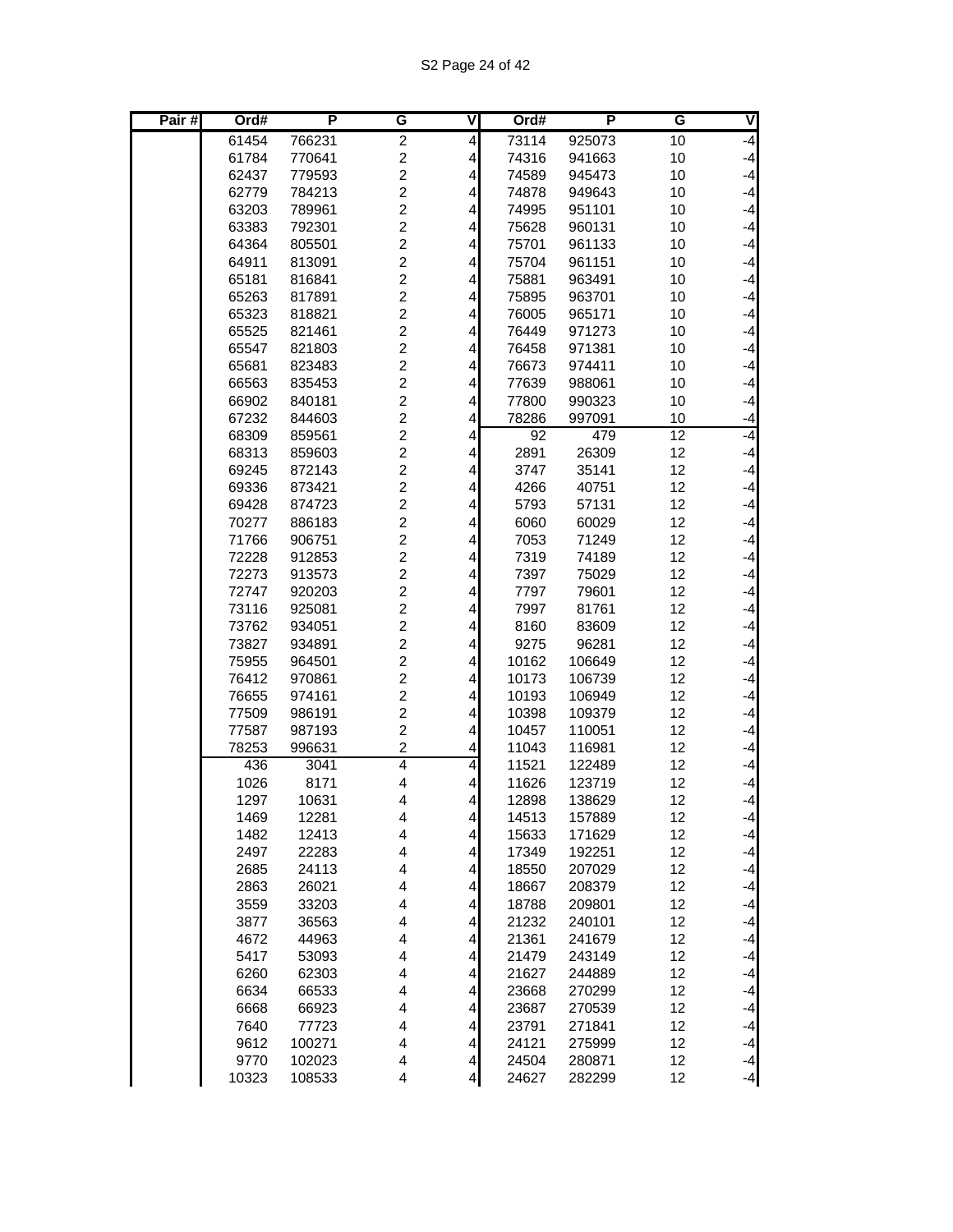| Pair# | Ord#           | P                | G                       | ٧                       | Ord#           | P                | G        | V            |
|-------|----------------|------------------|-------------------------|-------------------------|----------------|------------------|----------|--------------|
|       | 13983          | 151553           | 4                       | $\overline{\mathbf{r}}$ | 24750          | 283949           | 12       | -4           |
|       | 14346          | 155801           | 4                       | $\vert 4 \vert$         | 26655          | 308129           | 12       | $-4$         |
|       | 14369          | 156131           | 4                       | $\overline{\mathbf{r}}$ | 27527          | 319049           | 12       | $-4$         |
|       | 14410          | 156683           | 4                       | $\overline{\mathbf{r}}$ | 28798          | 335021           | 12       | $-4$         |
|       | 14729          | 160583           | 4                       | $\vert 4 \vert$         | 28851          | 335681           | 12       | $-4$         |
|       | 14992          | 163733           | 4                       | 4                       | 28894          | 336239           | 12       | $-4$         |
|       | 15331          | 167891           | 4                       | 4                       | 28998          | 337529           | 12       | $-4$         |
|       | 15651          | 171803           | 4                       | $\overline{\mathbf{r}}$ | 29187          | 340049           | 12       | $-4$         |
|       | 18958          | 211781           | 4                       | 4                       | 29685          | 346361           | 12       | $-4$         |
|       | 19194          | 214763           | 4                       | $\overline{\mathbf{4}}$ | 29911          | 349199           | 12       | $-4$         |
|       | 19955          | 224201           | 4                       | $\overline{\mathbf{r}}$ | 31395          | 368141           | 12       | $-4$         |
|       | 20275          | 228203           | 4                       | $\overline{\mathbf{4}}$ | 32141          | 378011           | 12       | $-4$         |
|       | 20444          | 230081           | 4                       | $\vert 4 \vert$         | 32212          | 378941           | 12       | $-4$         |
|       | 21245          | 240263           | 4                       | 4                       | 32654          | 384611           | 12       | $-4$         |
|       | 21357          | 241643           | $\overline{4}$          | 4                       | 35244          | 418169           | 12       | $-4$         |
|       | 21582          | 244403           | $\overline{4}$          | 4                       | 35635          | 423221           | 12       | $-4$         |
|       | 22217          | 252173           | $\overline{4}$          | 4                       | 36219          | 430811           | 12       | $-4$         |
|       | 23021          | 262391           | 4                       | $\overline{\mathbf{r}}$ | 36362          | 432491           | 12       | $-4$         |
|       | 26023          | 300323           | 4                       | $\overline{\mathbf{4}}$ | 36421          | 433241           | 12       | $-4$         |
|       | 26323          | 304013           | 4                       | $\vert 4 \vert$         | 36937          | 439961           | 12       | $-4$         |
|       | 26363          | 304481           | 4                       | 4                       | 39401          | 472151           | 12       | $-4$         |
|       | 27289          | 316193           | 4                       | 4                       | 39592          | 474659           | 12       | $-4$         |
|       | 27556          | 319391           | 4                       | 4                       | 41188          | 495449           | 12       | $-4$         |
|       | 28861          | 335813           | 4                       | $\overline{\mathbf{r}}$ | 42552          | 513419           | 12       | $-4$         |
|       | 29497          | 343943           | 4                       | $\overline{\mathbf{r}}$ | 42800          | 516701           | 12       | $-4$         |
|       | 29864          | 348563           | $\overline{\mathbf{4}}$ | $\overline{\mathbf{r}}$ | 42960          | 518729           | 12       | $-4$         |
|       | 31099          | 364451           | $\overline{4}$          | $\vert 4 \vert$         | 43112          | 520691           | 12       | $-4$         |
|       | 31234          | 366173           | 4                       | 4                       | 43276          | 522749           | 12       | $-4$         |
|       | 33129          | 390743           | 4                       | 4                       | 43658          | 527741           | 12       | $-4$         |
|       | 33246          | 392213           | 4                       | 4                       | 44073          | 533249           | 12       | $-4$         |
|       | 33843          | 399761           | $\overline{4}$          | 4                       | 45831          | 556781           | 12       | $-4$         |
|       | 34394          | 407291           | 4                       | $\overline{\mathbf{r}}$ | 46806          | 569831           | 12       | $-4$         |
|       | 38467          | 460091           | 4                       | $\overline{\mathbf{r}}$ | 47037<br>47526 | 572699           | 12<br>12 | $-4$<br>$-4$ |
|       | 39078          | 468113           | 4<br>4                  | $\vert 4 \vert$         |                | 579251           | 12       | $-4$         |
|       | 39408          | 472253<br>482351 | 4                       | 4                       | 48158          | 587429           | 12       | $-4$         |
|       | 40186<br>42416 | 511583           | 4                       | 4<br>4                  | 48536<br>50949 | 592589<br>624509 | 12       | $-4$         |
|       | 43055          | 519923           | 4                       | $\overline{\mathbf{r}}$ | 51387          | 630701           | 12       | $-4$         |
|       | 44365          | 537071           | 4                       | $\overline{4}$          | 51677          | 634511           | 12       | $-4$         |
|       | 44654          | 541133           | 4                       | $\overline{4}$          | 51735          | 635279           | 12       | $-4$         |
|       | 45497          | 552263           | 4                       | $\overline{4}$          | 52980          | 652229           | 12       | $-4$         |
|       | 46790          | 569663           | $\overline{\mathbf{4}}$ | $\vert$                 | 53103          | 653789           | 12       | $-4$         |
|       | 47184          | 574703           | $\overline{\mathbf{4}}$ | $\vert$                 | 53304          | 656471           | 12       | $-4$         |
|       | 48538          | 592601           | $\overline{\mathbf{4}}$ | $\overline{\mathbf{4}}$ | 54910          | 678191           | 12       | $-4$         |
|       | 48557          | 592853           | 4                       | $\vert 4 \vert$         | 58842          | 730811           | 12       | $-4$         |
|       | 50023          | 612173           | 4                       | $\vert$                 | 58851          | 730901           | 12       | $-4$         |
|       | 50470          | 617963           | $\overline{\mathbf{4}}$ | $\vert$                 | 59437          | 738839           | 12       | $-4$         |
|       | 52183          | 641471           | $\overline{\mathbf{4}}$ | $\overline{4}$          | 60774          | 757319           | 12       | $-4$         |
|       | 55059          | 679961           | $\overline{\mathbf{4}}$ | $\vert$                 | 60875          | 758699           | 12       | $-4$         |
|       | 57613          | 714143           | $\overline{\mathbf{4}}$ | $\vert$                 | 61091          | 761429           | 12       | $-4$         |
|       | 58207          | 722291           | $\overline{\mathbf{4}}$ | 4                       | 62040          | 774119           | 12       | $-4$         |
|       | 58387          | 724601           | 4                       | $\vert 4 \vert$         | 62983          | 786971           | 12       | $-4$         |
|       | 58921          | 731831           | 4                       | $\vert$                 | 63740          | 797021           | 12       | $-4$         |
|       | 62080          | 774671           | $\overline{\mathbf{4}}$ | $\overline{4}$          | 64104          | 802019           | 12       | $-4$         |
|       | 63147          | 789101           | $\overline{\mathbf{4}}$ | $\overline{4}$          | 64152          | 802721           | 12       | $-4$         |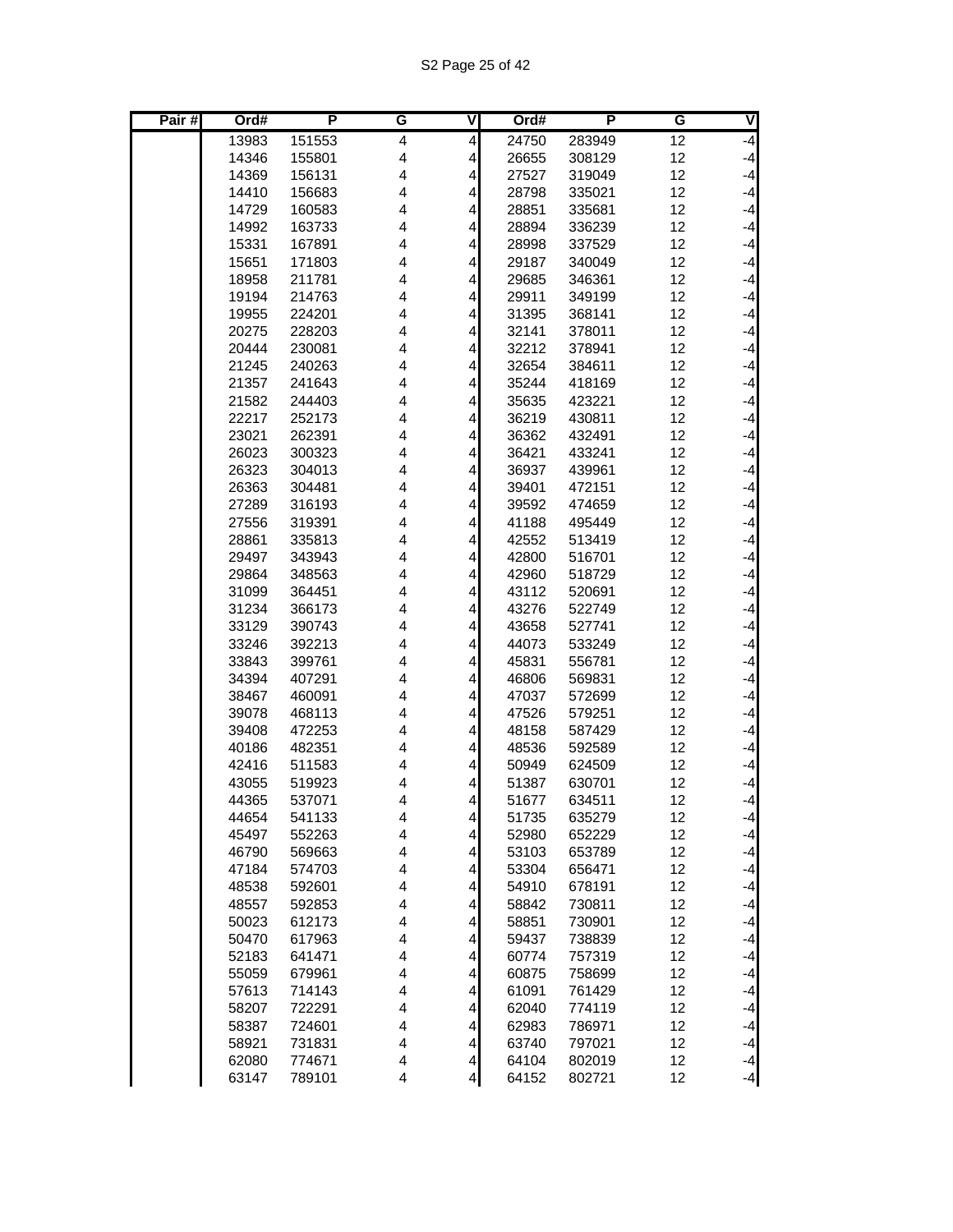| Pair# | Ord#           | Р                | G                       | ٧                                  | Ord#           | P                | G        | V            |
|-------|----------------|------------------|-------------------------|------------------------------------|----------------|------------------|----------|--------------|
|       | 63359          | 792041           | $\overline{\mathbf{4}}$ | $\overline{4}$                     | 64267          | 804329           | 12       | -4           |
|       | 63525          | 794153           | 4                       | $\overline{4}$                     | 65757          | 824489           | 12       | $-4$         |
|       | 63962          | 800123           | 4                       | $\overline{4}$                     | 66207          | 830579           | 12       | $-4$         |
|       | 64310          | 804893           | 4                       | 4                                  | 67093          | 842759           | 12       | $-4$         |
|       | 66230          | 830891           | $\overline{4}$          | 4                                  | 67108          | 842969           | 12       | $-4$         |
|       | 66777          | 838463           | 4                       | 4                                  | 68787          | 865859           | 12       | $-4$         |
|       | 67392          | 846953           | 4                       | 4                                  | 69841          | 880211           | 12       | $-4$         |
|       | 67480          | 848123           | 4                       | 4                                  | 72371          | 915041           | 12       | $-4$         |
|       | 67938          | 854423           | $\overline{4}$          | 4                                  | 72981          | 923399           | 12       | $-4$         |
|       | 68158          | 857411           | 4                       | 4                                  | 74294          | 941441           | 12       | $-4$         |
|       | 68583          | 863123           | 4                       | 4                                  | 74717          | 947369           | 12       | $-4$         |
|       | 68772          | 865721           | 4                       | 4                                  | 74769          | 948041           | 12       | $-4$         |
|       | 69142          | 870593           | 4                       | 4                                  | 74947          | 950519           | 12       | $-4$         |
|       | 69317          | 873113           | 4                       | 4                                  | 75305          | 955469           | 12       | $-4$         |
|       | 69635          | 877403           | $\overline{4}$          | 4                                  | 76662          | 974261           | 12       | $-4$         |
|       | 70254          | 885923           | $\overline{4}$          | 4                                  | 77955          | 992429           | 12       | $-4$         |
|       | 72517          | 917093           | $\overline{4}$<br>4     | 4<br>4                             | 78388          | 998411           | 12<br>12 | $-4$         |
|       | 76188          | 967823           | 4                       |                                    | 78418          | 998831           | 14       | $-4$<br>$-4$ |
|       | 76503<br>76545 | 971981<br>972473 | 4                       | $\overline{\mathbf{r}}$<br>4       | 310<br>1374    | 2053<br>11383    | 14       | $-4$         |
|       | 77236          | 982343           | $\overline{4}$          | 4                                  | 1766           | 15121            | 14       | $-4$         |
|       | 77957          | 992441           | 4                       | 4                                  | 2599           | 23311            | 14       | $-4$         |
|       | 866            | 6709             | $\overline{6}$          | 4                                  | 2826           | 25657            | 14       | $-4$         |
|       | 2465           | 22003            | 6                       | $\overline{\mathbf{4}}$            | 2849           | 25903            | 14       | $-4$         |
|       | 3662           | 34273            | 6                       | $\overline{\mathbf{r}}$            | 3451           | 32173            | 14       | $-4$         |
|       | 3832           | 36073            | 6                       | $\overline{\mathbf{r}}$            | 3539           | 33013            | 14       | $-4$         |
|       | 4910           | 47629            | 6                       | 4                                  | 3671           | 34351            | 14       | $-4$         |
|       | 5095           | 49603            | 6                       | $\overline{\mathbf{r}}$            | 3986           | 37633            | 14       | $-4$         |
|       | 5180           | 50503            | 6                       | 4                                  | 4028           | 38167            | 14       | $-4$         |
|       | 5332           | 52153            | 6                       | 4                                  | 4495           | 43003            | 14       | $-4$         |
|       | 5722           | 56443            | 6                       | $\overline{\mathbf{r}}$            | 4529           | 43441            | 14       | $-4$         |
|       | 5974           | 59083            | 6                       | $\overline{\mathbf{r}}$            | 4984           | 48463            | 14       | $-4$         |
|       | 6279           | 62539            | 6                       | 4                                  | 5797           | 57163            | 14       | $-4$         |
|       | 6328           | 63103            | 6                       | 4                                  | 6286           | 62617            | 14       | $-4$         |
|       | 6452           | 64489            | 6                       | 4                                  | 8228           | 84421            | 14       | $-4$         |
|       | 6489           | 64927            | 6                       | 4                                  | 8979           | 92941            | 14       | $-4$         |
|       | 7712           | 78583            | 6                       | 4                                  | 9453           | 98443            | 14       | $-4$         |
|       | 8013           | 81943            | 6                       | $\overline{\mathbf{r}}$            | 9922           | 103903           | 14       | $-4$         |
|       | 8409           | 86467            | 6                       | $\overline{4}$                     | 9978           | 104527           | 14       | $-4$         |
|       | 8610           | 88873            | 6                       | $\vert$                            | 10262          | 107857           | 14       | $-4$         |
|       | 10297          | 108223           | 6                       | $\vert$                            | 10354          | 108907           | 14       | $-4$         |
|       | 10491          | 110533           | 6                       | $\vert$                            | 10607          | 111847           | 14       | $-4$         |
|       | 10638          | 112213           | 6                       | $\overline{4}$                     | 10784          | 113947           | 14       | $-4$         |
|       | 11319          | 120199           | 6                       | $\overline{4}$                     | 11354          | 120661           | 14       | $-4$         |
|       | 11565          | 123007           | 6                       | $\overline{\mathbf{r}}$            | 11455          | 121711           | 14       | $-4$         |
|       | 12381          | 132637           | 6                       | $\overline{\mathbf{4}}$            | 11476          | 122011           | 14       | $-4$         |
|       | 12668          | 136033           | 6                       | $\overline{\mathbf{r}}$            | 12421          | 133087<br>136207 | 14       | $-4$         |
|       | 12818          | 137713           | 6                       | $\vert$                            | 12682          |                  | 14       | $-4$         |
|       | 13024          | 140197           | 6                       | $\vert$<br>$\overline{\mathbf{4}}$ | 13758          | 149011           | 14       | $-4$         |
|       | 13461<br>13958 | 145477<br>151279 | 6<br>6                  | $\overline{4}$                     | 14087<br>14299 | 152767<br>155317 | 14<br>14 | $-4$<br>$-4$ |
|       | 13999          | 151693           | 6                       | $\overline{4}$                     | 14574          | 158647           | 14       | $-4$         |
|       | 14198          | 154087           | 6                       | $\vert$                            | 14631          | 159421           | 14       | $-4$         |
|       | 14615          | 159199           | 6                       | $\vert$                            | 14712          | 160357           | 14       | $-4$         |
|       | 14703          | 160207           | 6                       | $\overline{4}$                     | 14715          | 160387           | 14       | $-4$         |
|       |                |                  |                         |                                    |                |                  |          |              |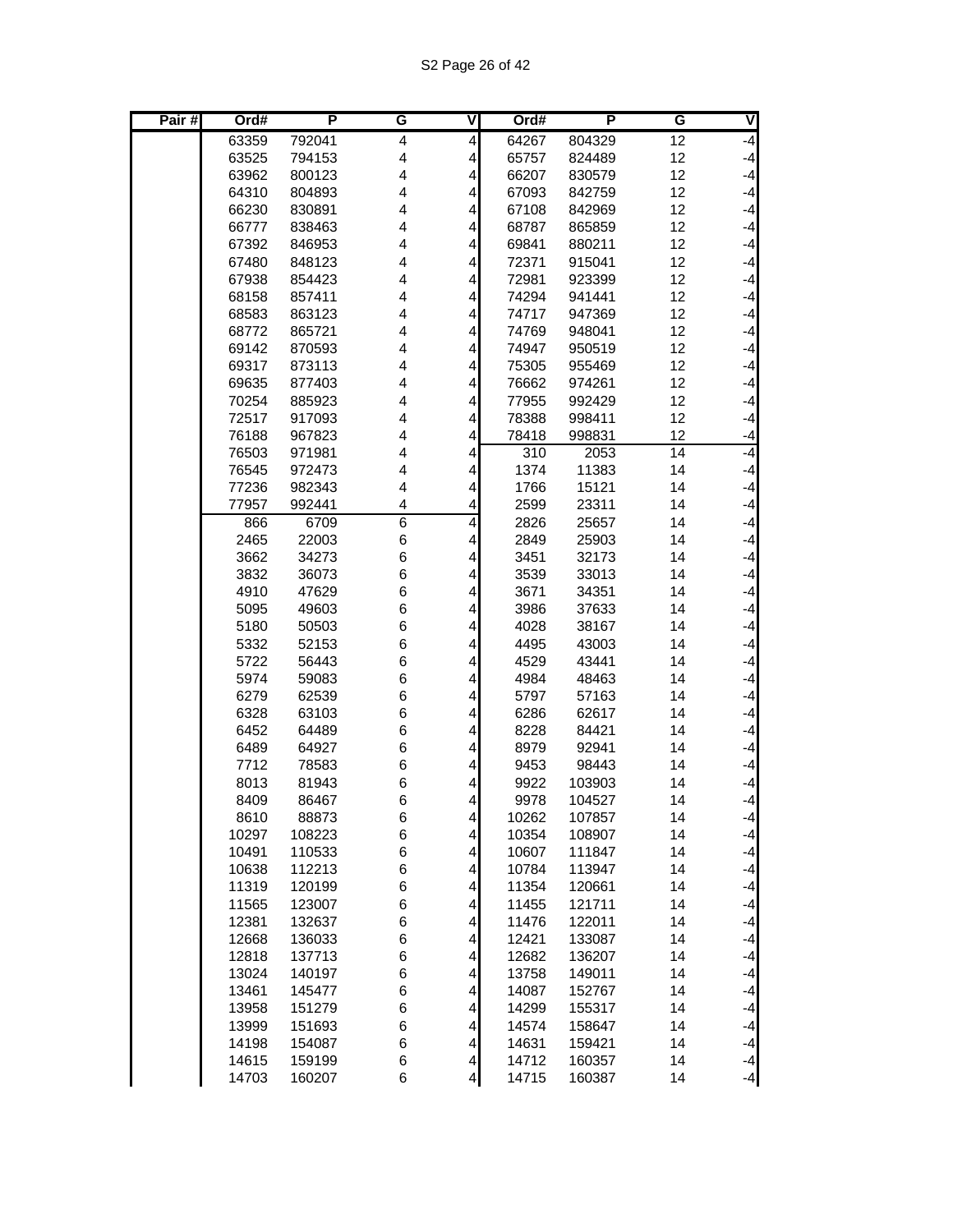S2 Page 27 of 42

| Pair# | Ord#           | P                | G      | ٧                            | Ord#           | P                | G        | V            |
|-------|----------------|------------------|--------|------------------------------|----------------|------------------|----------|--------------|
|       | 14959          | 163327           | 6      | $\overline{\mathbf{4}}$      | 14794          | 161323           | 14       | $-4$         |
|       | 15931          | 175267           | 6      | 4                            | 15571          | 170827           | 14       | $-4$         |
|       | 16371          | 180337           | 6      | 4                            | 15692          | 172297           | 14       | $-4$         |
|       | 16563          | 182779           | 6      | 4                            | 15723          | 172633           | 14       | $-4$         |
|       | 16898          | 186733           | 6      | 4                            | 16298          | 179563           | 14       | $-4$         |
|       | 17032          | 188407           | 6      | 4                            | 17474          | 193741           | 14       | $-4$         |
|       | 19106          | 213727           | 6      | 4                            | 18142          | 201937           | 14       | $-4$         |
|       | 20166          | 226789           | 6      | 4                            | 18764          | 209533           | 14       | $-4$         |
|       | 20202          | 227257           | 6      | 4                            | 19005          | 212437           | 14       | $-4$         |
|       | 20267          | 228103           | 6      | 4                            | 19476          | 218437           | 14       | $-4$         |
|       | 20644          | 232597           | 6      | 4                            | 20030          | 225133           | 14       | $-4$         |
|       | 22319          | 253543           | 6      | $\overline{\mathbf{r}}$      | 20668          | 232891           | 14       | $-4$         |
|       | 22788          | 259387           | 6      | 4                            | 20877          | 235591           | 14       | $-4$         |
|       | 24402          | 279583           | 6      | 4                            | 21217          | 239947           | 14       | $-4$         |
|       | 25145          | 289039           | 6      | 4                            | 22813          | 259681           | 14       | $-4$         |
|       | 25693          | 296017           | 6      | 4                            | 23048          | 262723           | 14       | $-4$         |
|       | 25996          | 299983           | 6      | 4                            | 23479          | 267877           | 14       | $-4$         |
|       | 26263          | 303313           | 6      | 4                            | 23941          | 273787           | 14       | $-4$         |
|       | 26326          | 304039           | 6      | $\overline{\mathbf{r}}$      | 24681          | 282991           | 14       | $-4$         |
|       | 26687          | 308527           | 6      | 4                            | 24944          | 286411           | 14       | $-4$         |
|       | 27309          | 316429           | 6      | 4                            | 24970          | 286687           | 14       | $-4$         |
|       | 27723          | 321403           | 6      | 4                            | 25183          | 289453           | 14       | $-4$         |
|       | 29568          | 344863           | 6      | 4                            | 25246          | 290233           | 14       | $-4$         |
|       | 29973          | 349939           | 6      | 4                            | 25255          | 290383           | 14       | $-4$         |
|       | 30386          | 355063           | 6      | 4<br>$\overline{\mathbf{r}}$ | 25439          | 292693           | 14       | $-4$<br>$-4$ |
|       | 30946<br>31096 | 362449<br>364423 | 6<br>6 | 4                            | 25536<br>25998 | 294043<br>300007 | 14<br>14 | $-4$         |
|       | 31301          | 366973           | 6      | 4                            | 26854          | 310711           | 14       | $-4$         |
|       | 31948          | 375457           | 6      | 4                            | 27180          | 314761           | 14       | $-4$         |
|       | 32732          | 385597           | 6      | 4                            | 27190          | 314917           | 14       | $-4$         |
|       | 32911          | 388057           | 6      | 4                            | 27480          | 318457           | 14       | $-4$         |
|       | 33337          | 393247           | 6      | 4                            | 27589          | 319747           | 14       | $-4$         |
|       | 33528          | 395677           | 6      | $\overline{\mathbf{r}}$      | 28035          | 325333           | 14       | $-4$         |
|       | 34391          | 407263           | 6      | 4                            | 28177          | 327193           | 14       | $-4$         |
|       | 35078          | 415969           | 6      | 4                            | 28337          | 329191           | 14       | $-4$         |
|       | 35253          | 418279           | 6      | 4                            | 28562          | 331957           | 14       | $-4$         |
|       | 35689          | 423859           | 6      | 4                            | 29233          | 340633           | 14       | $-4$         |
|       | 36350          | 432349           | 6      | 4                            | 29303          | 341491           | 14       | $-4$         |
|       | 36510          | 434353           | 6      | $\overline{4}$               | 29581          | 345001           | 14       | $-4$         |
|       | 36649          | 436003           | 6      | $\vert$                      | 30246          | 353443           | 14       | -4           |
|       | 36882          | 439279           | 6      | $\vert$                      | 30275          | 353797           | 14       | $-4$         |
|       | 37088          | 441913           | 6      | $\overline{\mathbf{r}}$      | 30782          | 360307           | 14       | $-4$         |
|       | 37377          | 445453           | 6      | 4                            | 30958          | 362707           | 14       | $-4$         |
|       | 37631          | 449083           | 6      | 4                            | 31677          | 372121           | 14       | $-4$         |
|       | 37690          | 449773           | 6      | $\overline{\mathcal{L}}$     | 32230          | 379147           | 14       | $-4$         |
|       | 38167          | 456013           | 6      | $\overline{\mathcal{L}}$     | 32378          | 381061           | 14       | $-4$         |
|       | 38201          | 456529           | 6      | $\overline{4}$               | 32545          | 383281           | 14       | $-4$         |
|       | 39544          | 474049           | 6      | 4                            | 33523          | 395611           | 14       | $-4$         |
|       | 39896          | 478579           | 6      | $\overline{\mathbf{r}}$      | 33581          | 396427           | 14       | $-4$         |
|       | 40194          | 482413           | 6      | 4                            | 33734          | 398407           | 14       | $-4$         |
|       | 40240          | 482947           | 6      | 4                            | 34670          | 410731           | 14       | $-4$         |
|       | 40439          | 485899           | 6      | 4                            | 34985          | 414793           | 14       | $-4$         |
|       | 40751          | 489823           | 6      | $\overline{\mathbf{r}}$      | 34994          | 414913           | 14       | $-4$         |
|       | 41452          | 498937           | 6      | $\overline{\mathcal{L}}$     | 35569          | 422353           | 14       | $-4$         |
|       | 42751          | 516169           | 6      | $\overline{\mathbf{4}}$      | 35808          | 425377           | 14       | $-4$         |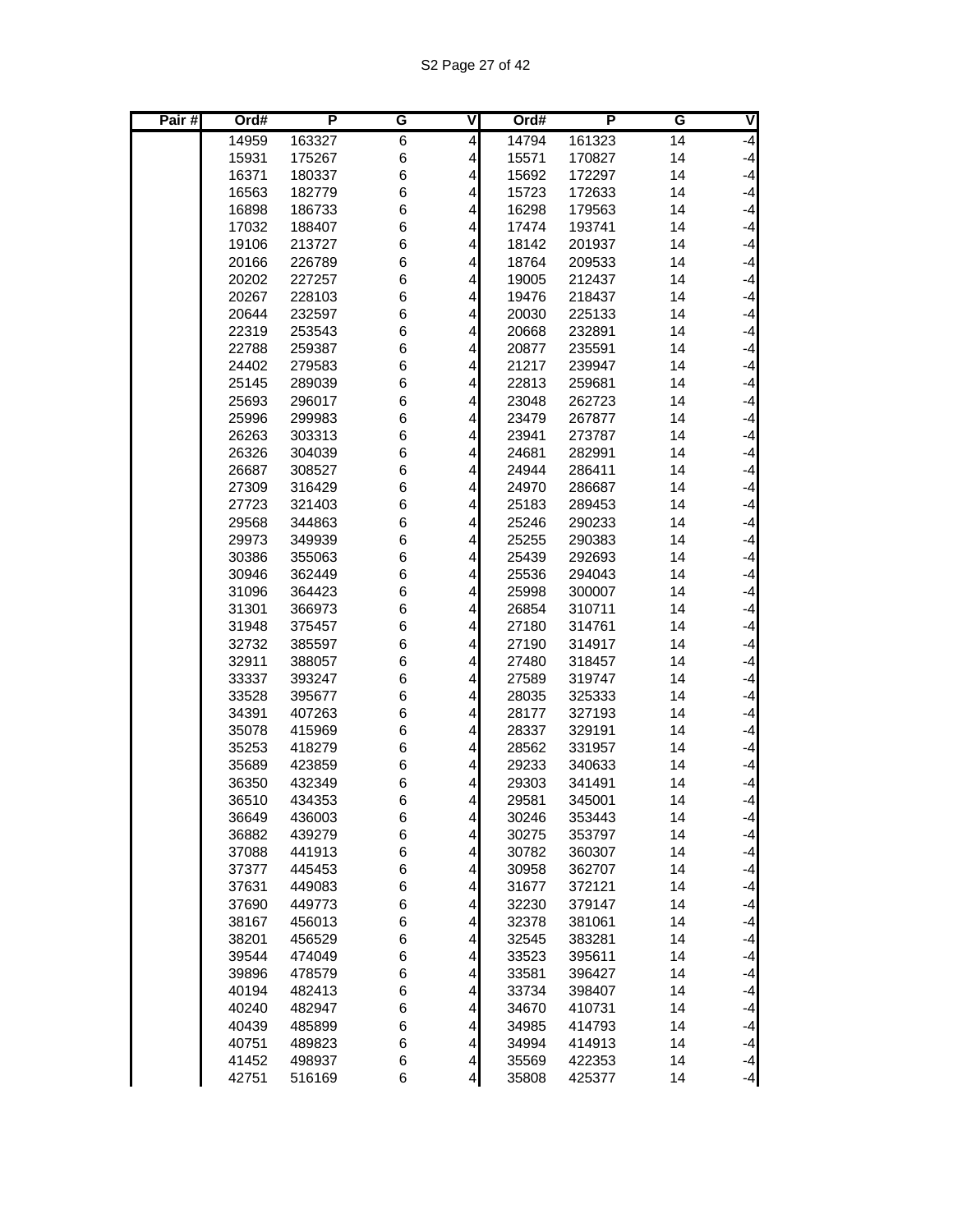| Pair# | Ord#           | P                | G      | ٧                            | Ord#           | P                | G        | V            |
|-------|----------------|------------------|--------|------------------------------|----------------|------------------|----------|--------------|
|       | 42754          | 516199           | 6      | 4                            | 37612          | 448843           | 14       | $-4$         |
|       | 43183          | 521557           | 6      | $\overline{\mathbf{r}}$      | 38143          | 455701           | 14       | $-4$         |
|       | 44017          | 532537           | 6      | $\overline{\mathbf{r}}$      | 40308          | 483853           | 14       | $-4$         |
|       | 44129          | 534019           | 6      | 4                            | 41028          | 493447           | 14       | $-4$         |
|       | 44369          | 537133           | 6      | 4                            | 41144          | 494917           | 14       | $-4$         |
|       | 44911          | 544477           | 6      | 4                            | 41480          | 499267           | 14       | $-4$         |
|       | 46692          | 568279           | 6      | 4                            | 42310          | 510217           | 14       | $-4$         |
|       | 47075          | 573253           | 6      | 4                            | 42473          | 512521           | 14       | $-4$         |
|       | 47199          | 574939           | 6      | 4                            | 42519          | 513031           | 14       | $-4$         |
|       | 47239          | 575479           | 6      | $\overline{\mathbf{r}}$      | 43319          | 523417           | 14       | $-4$         |
|       | 49769          | 608863           | 6      | $\overline{\mathbf{r}}$      | 44250          | 535741           | 14       | $-4$         |
|       | 50456          | 617767           | 6      | 4                            | 44265          | 535957           | 14       | $-4$         |
|       | 50919          | 624139           | 6      | 4                            | 44460          | 538471           | 14       | $-4$         |
|       | 51617          | 633757           | 6      | 4                            | 46503          | 565651           | 14       | $-4$         |
|       | 52164          | 641203           | 6      | 4                            | 46646          | 567751           | 14       | $-4$         |
|       | 56295          | 696523           | 6      | 4                            | 46915          | 571147           | 14       | $-4$         |
|       | 56999          | 706009           | 6      | $\overline{\mathbf{r}}$      | 47042          | 572791           | 14       | $-4$         |
|       | 57221          | 708913           | 6      | $\overline{\mathbf{r}}$      | 47468          | 578467           | 14       | $-4$         |
|       | 57266          | 709537           | 6      | 4                            | 48620          | 593587           | 14       | $-4$         |
|       | 57336          | 710449           | 6      | 4                            | 48894          | 597253           | 14       | $-4$         |
|       | 58005          | 719689           | 6      | 4                            | 49013          | 598867           | 14       | $-4$         |
|       | 58384          | 724573           | 6      | 4                            | 49310          | 602743           | 14       | $-4$         |
|       | 58670          | 728527           | 6      | 4                            | 49792          | 609163           | 14       | $-4$         |
|       | 58756          | 729577           | 6      | 4                            | 50135          | 613651           | 14       | $-4$         |
|       | 58846          | 730843           | 6      | $\overline{\mathbf{r}}$      | 50903          | 623947           | 14       | $-4$         |
|       | 59296          | 736927           | 6      | 4                            | 51419          | 631171           | 14       | $-4$         |
|       | 60231          | 749899           | 6      | 4                            | 51609          | 633613           | 14       | $-4$         |
|       | 61137          | 762007           | 6      | 4                            | 52144          | 640933           | 14       | $-4$         |
|       | 61455          | 766237           | 6      | 4                            | 52259          | 642547           | 14       | $-4$         |
|       | 61476          | 766477           | 6      | 4                            | 53014          | 652591           | 14       | $-4$         |
|       | 61558          | 767623           | 6      | 4                            | 53240          | 655531           | 14       | $-4$         |
|       | 62780          | 784219           | 6      | $\overline{\mathbf{r}}$      | 53481          | 658897           | 14       | $-4$         |
|       | 63043          | 787783           | 6      | 4                            | 54534          | 672967           | 14       | $-4$         |
|       | 63058          | 787999           | 6      | 4                            | 55202          | 681823           | 14       | $-4$<br>$-4$ |
|       | 64725          | 810493           | 6      | 4                            | 56851          | 704101           | 14       | $-4$         |
|       | 64912<br>65373 | 813097<br>819463 | 6<br>6 | $\overline{\mathbf{r}}$<br>4 | 56905<br>57069 | 704761<br>706897 | 14<br>14 | $-4$         |
|       | 65859          | 825739           | 6      | $\overline{\mathbf{r}}$      | 57202          | 708583           | 14       | $-4$         |
|       | 66161          | 829993           | 6      | $\overline{4}$               | 57452          | 711913           | 14       | $-4$         |
|       | 66392          | 832933           | 6      | $\vert$                      | 58155          | 721561           | 14       | $-4$         |
|       | 66421          | 833353           | 6      | $\overline{4}$               | 58874          | 731233           | 14       | $-4$         |
|       | 66939          | 840733           | 6      | $\vert$                      | 59233          | 735997           | 14       | $-4$         |
|       | 67254          | 844903           | 6      | 4                            | 60042          | 747391           | 14       | $-4$         |
|       | 67880          | 853693           | 6      | 4                            | 60429          | 752503           | 14       | $-4$         |
|       | 68314          | 859609           | 6      | $\vert 4 \vert$              | 60540          | 754057           | 14       | $-4$         |
|       | 68389          | 860599           | 6      | $\vert$                      | 60608          | 754921           | 14       | $-4$         |
|       | 69229          | 871963           | 6      | $\vert$                      | 61506          | 766891           | 14       | $-4$         |
|       | 69658          | 877843           | 6      | $\vert 4 \vert$              | 62206          | 776497           | 14       | $-4$         |
|       | 71363          | 901183           | 6      | $\vert$                      | 62849          | 785143           | 14       | $-4$         |
|       | 72325          | 914467           | 6      | $\vert$                      | 63434          | 792973           | 14       | $-4$         |
|       | 72605          | 918199           | 6      | 4                            | 63619          | 795517           | 14       | $-4$         |
|       | 72748          | 920209           | 6      | $\vert 4 \vert$              | 64234          | 803911           | 14       | $-4$         |
|       | 74383          | 942583           | 6      | $\vert$                      | 64371          | 805573           | 14       | $-4$         |
|       | 75556          | 959149           | 6      | $\overline{4}$               | 65042          | 814873           | 14       | $-4$         |
|       | 77634          | 987997           | 6      | $\overline{4}$               | 65609          | 822571           | 14       | $-4$         |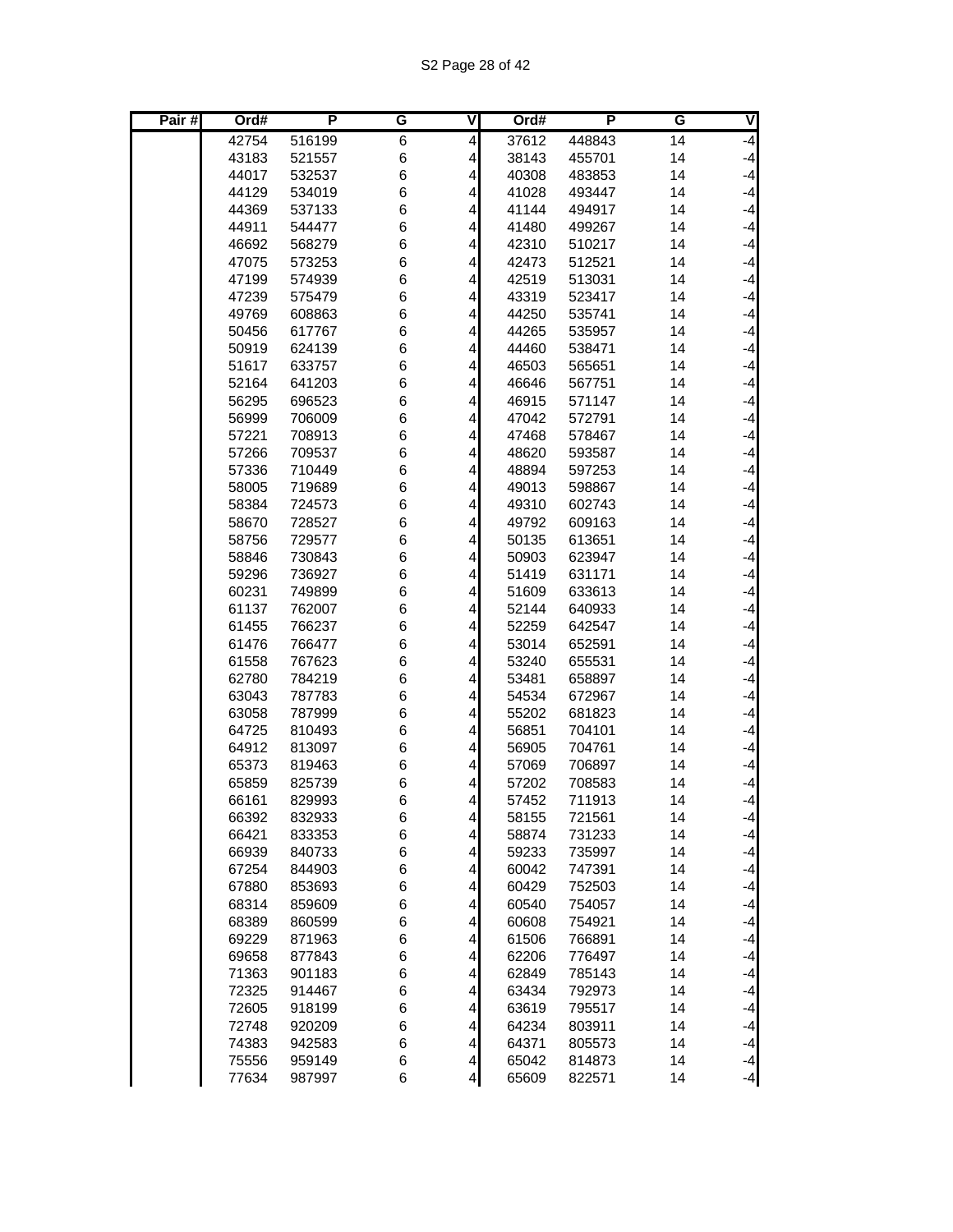| Pair# | Ord#           | P                | G              | ٧                         | Ord#           | P                | G        | ◀            |
|-------|----------------|------------------|----------------|---------------------------|----------------|------------------|----------|--------------|
|       | 78311          | 997333           | 6              | 4                         | 67136          | 843361           | 14       | $-4$         |
|       | 6635           | 66541            | $\overline{8}$ | 4                         | 67147          | 843487           | 14       | $-4$         |
|       | 9213           | 95569            | 8              | $\overline{\mathbf{r}}$   | 67285          | 845347           | 14       | $-4$         |
|       | 9771           | 102031           | 8              | 4                         | 67655          | 850417           | 14       | $-4$         |
|       | 10094          | 105871           | 8              | 4                         | 68708          | 864901           | 14       | $-4$         |
|       | 14315          | 155509           | 8              | 4                         | 68796          | 865993           | 14       | $-4$         |
|       | 14730          | 160591           | 8              | 4                         | 69171          | 870967           | 14       | $-4$         |
|       | 14818          | 161599           | 8              | 4                         | 69402          | 874387           | 14       | $-4$         |
|       | 17338          | 192121           | 8              | 4                         | 69541          | 876121           | 14       | $-4$         |
|       | 19471          | 218389           | 8              | $\overline{\mathbf{r}}$   | 70222          | 885487           | 14       | $-4$         |
|       | 20691          | 233239           | 8              | 4                         | 70755          | 892747           | 14       | $-4$         |
|       | 22218          | 252181           | 8              | 4                         | 73528          | 930763           | 14       | $-4$<br>$-4$ |
|       | 25177          | 289369           | 8              | 4                         | 73776          | 934243           | 14       | $-4$         |
|       | 26635<br>27557 | 307831<br>319399 | 8<br>8         | 4<br>4                    | 74714<br>74932 | 947341<br>950347 | 14<br>14 | $-4$         |
|       | 27607          | 319981           | 8              | 4                         | 75799          | 962431           | 14       | $-4$         |
|       | 28013          | 325051           | 8              | 4                         | 75889          | 963643           | 14       | $-4$         |
|       | 30357          | 354751           | 8              | 4                         | 76004          | 965161           | 14       | $-4$         |
|       | 30870          | 361549           | 8              | 4                         | 76088          | 966337           | 14       | $-4$         |
|       | 33725          | 398311           | 8              | 4                         | 76457          | 971371           | 14       | $-4$         |
|       | 33781          | 399031           | 8              | 4                         | 76672          | 974401           | 14       | $-4$         |
|       | 34665          | 410659           | 8              | 4                         | 675            | 5039             | 16       | $-4$         |
|       | 36497          | 434209           | 8              | 4                         | 2072           | 18077            | 16       | $-4$         |
|       | 36876          | 439171           | 8              | $\overline{\mathbf{r}}$   | 2187           | 19289            | 16       | $-4$         |
|       | 36933          | 439891           | 8              | $\vert$                   | 2289           | 20249            | 16       | $-4$         |
|       | 37839          | 451609           | 8              | $\vert 4 \vert$           | 4178           | 39749            | 16       | $-4$         |
|       | 38159          | 455941           | 8              | 4                         | 4662           | 44867            | 16       | $-4$         |
|       | 38468          | 460099           | 8              | 4                         | 5313           | 51929            | 16       | $-4$         |
|       | 39245          | 470251           | 8              | 4                         | 9711           | 101399           | 16       | $-4$         |
|       | 39409          | 472261           | 8              | $\overline{\mathbf{r}}$   | 9800           | 102317           | 16       | $-4$         |
|       | 40187          | 482359           | 8              | $\overline{\mathbf{r}}$   | 9988           | 104639           | 16       | $-4$         |
|       | 41372          | 497839           | 8              | $\overline{\mathbf{r}}$   | 10192          | 106937           | 16       | $-4$         |
|       | 41388          | 498061           | 8              | 4                         | 10456          | 110039           | 16       | $-4$         |
|       | 42923          | 518179           | 8              | 4                         | 10684          | 112787           | 16       | $-4$         |
|       | 42933          | 518299           | 8              | 4                         | 14768          | 160997           | 16       | $-4$         |
|       | 43232          | 522199           | 8              | 4                         | 16416          | 181019           | 16       | $-4$         |
|       | 47798          | 582781           | 8              | 4                         | 21231          | 240089           | 16       | $-4$         |
|       | 49800          | 609241           | 8              | $\overline{\mathbf{r}}$   | 21478          | 243137           | 16       | $-4$         |
|       | 50166          | 614101           | 8              | $\vert 4 \vert$           | 23667          | 270287           | 16       | $-4$         |
|       | 50643          | 620401           | 8              | $\overline{4}$            | 24503          | 280859           | 16       | $-4$<br>$-4$ |
|       | 50876<br>52230 | 623641<br>642121 | 8<br>8         | $\overline{4}$<br>$\vert$ | 24784<br>25824 | 284357<br>297707 | 16<br>16 | $-4$         |
|       | 54838          | 677029           | 8              | 4                         | 27112          | 313949           | 16       | $-4$         |
|       | 55257          | 682519           | 8              | $\vert 4 \vert$           | 28797          | 335009           | 16       | $-4$         |
|       | 56988          | 705871           | 8              | $\vert$                   | 30149          | 352217           | 16       | $-4$         |
|       | 57624          | 714349           | 8              | $\vert$                   | 30359          | 354779           | 16       | $-4$         |
|       | 58902          | 731611           | 8              | $\vert 4 \vert$           | 30441          | 355799           | 16       | $-4$         |
|       | 59557          | 740359           | 8              | $\vert 4 \vert$           | 33398          | 393977           | 16       | $-4$         |
|       | 60923          | 759301           | 8              | $\vert 4 \vert$           | 35495          | 421397           | 16       | $-4$         |
|       | 63405          | 792601           | 8              | 4                         | 37455          | 446549           | 16       | $-4$         |
|       | 63963          | 800131           | 8              | $\vert 4 \vert$           | 37769          | 450707           | 16       | $-4$         |
|       | 64849          | 812221           | 8              | $\vert$                   | 39411          | 472289           | 16       | $-4$         |
|       | 65695          | 823651           | 8              | $\vert$                   | 41717          | 502409           | 16       | $-4$         |
|       | 67939          | 854431           | 8              | $\overline{4}$            | 43730          | 528779           | 16       | $-4$         |
|       | 69064          | 869551           | 8              | $\overline{4}$            | 47267          | 575837           | 16       | $-4$         |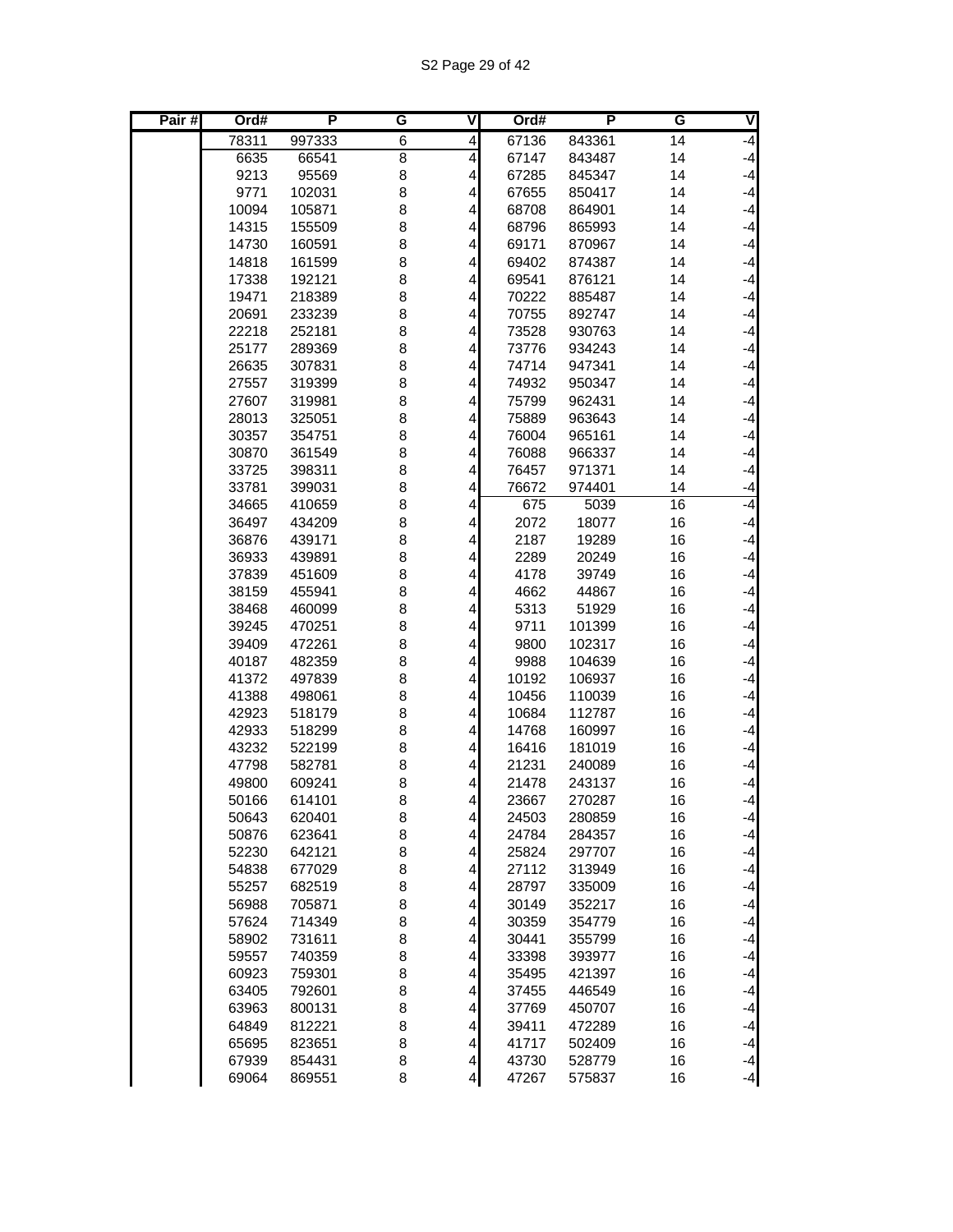| Pair# | Ord#           | P                | G        | ۷                            | Ord#           | P                | G        | ◀            |
|-------|----------------|------------------|----------|------------------------------|----------------|------------------|----------|--------------|
|       | 69143          | 870601           | 8        | 4                            | 48535          | 592577           | 16       | $-4$         |
|       | 70763          | 892849           | 8        | 4                            | 48563          | 592919           | 16       | $-4$         |
|       | 71500          | 903151           | 8        | 4                            | 48917          | 597539           | 16       | $-4$         |
|       | 71881          | 908221           | 8        | 4                            | 53102          | 653777           | 16       | $-4$         |
|       | 72486          | 916621           | 8        | 4                            | 53337          | 656939           | 16       | $-4$         |
|       | 73327          | 928051           | 8        | 4                            | 59436          | 738827           | 16       | $-4$         |
|       | 74678          | 946741           | 8        | 4                            | 60874          | 758687           | 16       | $-4$         |
|       | 76504          | 971989           | 8        | 4                            | 61030          | 760637           | 16       | $-4$         |
|       | 4727           | 45599            | 10       | 4                            | 61584          | 768029           | 16       | $-4$         |
|       | 6280           | 62549            | 10       | 4                            | 68263          | 858899           | 16       | $-4$         |
|       | 6490           | 64937            | 10       | 4                            | 71166          | 898307           | 16       | $-4$         |
|       | 11566          | 123017           | 10       | 4                            | 72980          | 923387           | 16       | $-4$         |
|       | 11764          | 125339           | 10       | 4                            | 73652          | 932537           | 16       | $-4$         |
|       | 17251          | 191057           | 10       | 4                            | 75304          | 955457           | 16       | $-4$<br>$-4$ |
|       | 20203          | 227267           | 10       | 4                            | 5632           | 55487            | 18       |              |
|       | 20498          | 230729           | 10       | 4                            | 8664           | 89477            | 18       | $-4$<br>$-4$ |
|       | 21684          | 245639           | 10<br>10 | 4                            | 9913           | 103787           | 18       | $-4$         |
|       | 23468<br>26550 | 267749           | 10       | 4                            | 13416<br>13647 | 144917<br>147647 | 18<br>18 | $-4$         |
|       | 26688          | 306749<br>308537 | 10       | 4<br>4                       | 18217          | 202907           | 18       | $-4$         |
|       | 27539          | 319169           | 10       | 4                            | 20876          | 235577           | 18       | $-4$         |
|       | 29550          | 344639           | 10       | 4                            | 20916          | 236129           | 18       | $-4$         |
|       | 31995          | 376049           | 10       | 4                            | 21402          | 242147           | 18       | $-4$         |
|       | 32912          | 388067           | 10       | 4                            | 29232          | 340619           | 18       | $-4$         |
|       | 33018          | 389447           | 10       | 4                            | 29422          | 343037           | 18       | $-4$         |
|       | 33529          | 395687           | 10       | 4                            | 29580          | 344987           | 18       | $-4$         |
|       | 33691          | 397907           | 10       | 4                            | 30245          | 353429           | 18       | $-4$         |
|       | 35254          | 418289           | 10       | 4                            | 31668          | 371999           | 18       | $-4$         |
|       | 36263          | 431297           | 10       | 4                            | 33413          | 394187           | 18       | $-4$         |
|       | 37370          | 445307           | 10       | 4                            | 35568          | 422339           | 18       | $-4$         |
|       | 37914          | 452597           | 10       | 4                            | 38309          | 457889           | 18       | $-4$         |
|       | 38972          | 466787           | 10       | 4                            | 39913          | 478787           | 18       | $-4$         |
|       | 40425          | 485657           | 10       | 4                            | 42904          | 517967           | 18       | $-4$         |
|       | 40440          | 485909           | 10       | 4                            | 43297          | 523007           | 18       | $-4$         |
|       | 40780          | 490169           | 10       | 4                            | 44249          | 535727           | 18       | $-4$         |
|       | 42610          | 514187           | 10       | 4                            | 44746          | 542237           | 18       | $-4$         |
|       | 47420          | 577817           | 10       | 4                            | 46645          | 567737           | 18       | $-4$         |
|       | 48861          | 596789           | 10       | 4                            | 48893          | 597239           | 18       | $-4$         |
|       | 55055          | 679919           | 10       | $\overline{4}$               | 49063          | 599537           | 18       | $-4$         |
|       | 56364          | 697409           | 10       | $\overline{a}$               | 50425          | 617387           | 18       | $-4$         |
|       | 63115          | 788687           | 10       | $\vert$                      | 55519          | 686117           | 18       | $-4$         |
|       | 64186          | 803237           | 10       | $\vert 4 \vert$              | 56850          | 704087           | 18       | $-4$         |
|       | 65851          | 825647           | 10       | 4                            | 58154          | 721547           | 18       | $-4$         |
|       | 66927          | 840557           | 10       | $\overline{\mathbf{r}}$      | 59382          | 738029           | 18       | $-4$         |
|       | 67526          | 848747           | 10       | $\overline{\mathbf{r}}$      | 59741          | 742967           | 18       | $-4$         |
|       | 68390          | 860609           | 10       | $\vert$                      | 62228          | 776837           | 18       | $-4$         |
|       | 76795          | 975977           | 10       | $\overline{\mathbf{r}}$      | 62428          | 779507           | 18       | $-4$         |
|       | 76858          | 976919           | 10       | $\vert 4 \vert$              | 63433          | 792959           | 18       | $-4$         |
|       | 7035           | 71023            | 12       | $\vert 4 \vert$              | 65041          | 814859           | 18       | $-4$         |
|       | 13032<br>20264 | 140281<br>228061 | 12<br>12 | 4<br>$\overline{\mathbf{r}}$ | 68925<br>70735 | 867719<br>892457 | 18<br>18 | $-4$<br>$-4$ |
|       | 25178          | 289381           | 12       | $\overline{\mathbf{r}}$      | 73779          | 934277           | 18       | $-4$         |
|       | 26641          | 307903           | 12       | $\vert 4 \vert$              | 77039          | 979457           | 18       | $-4$         |
|       | 28300          | 328651           | 12       | $\vert$                      | 77605          | 987509           | 18       | $-4$         |
|       | 33970          | 401551           | 12       | 4                            | 78343          | 997769           | 18       | $-4$         |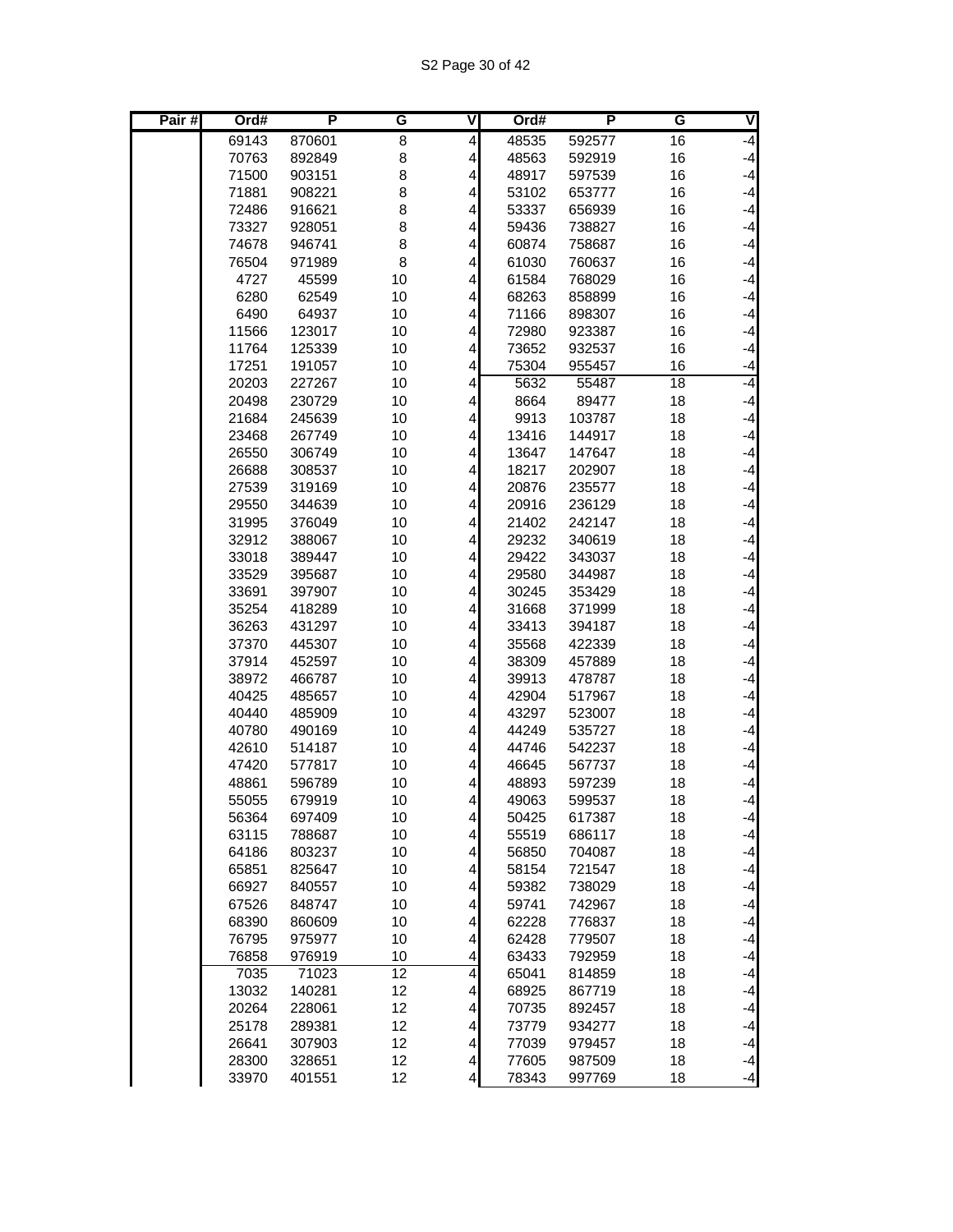| Pair# | Ord#           | P                | G               | ۷                            | Ord#          | P               | G               | ∇            |
|-------|----------------|------------------|-----------------|------------------------------|---------------|-----------------|-----------------|--------------|
|       | 37069          | 441631           | 12              | 4                            | 7103          | 71761           | 20              | $-4$         |
|       | 37840          | 451621           | 12              | 4                            | 11694         | 124513          | 20              | $-4$         |
|       | 38469          | 460111           | 12              | 4                            | 13184         | 141991          | 20              | $-4$         |
|       | 40495          | 486601           | 12              | 4                            | 21364         | 241711          | 20              | $-4$         |
|       | 40512          | 486781           | 12              | 4                            | 22645         | 257611          | 20              | $-4$         |
|       | 48172          | 587563           | 12              | 4                            | 25894         | 298651          | 20              | $-4$         |
|       | 48290          | 589123           | 12              | 4                            | 31194         | 365611          | 20              | $-4$         |
|       | 50710          | 621301           | 12              | 4                            | 35494         | 421381          | 20              | $-4$         |
|       | 54839          | 677041           | 12              | 4                            | 38517         | 460813          | 20              | $-4$         |
|       | 54984          | 679051           | 12              | 4                            | 54436         | 671701          | 20              | $-4$         |
|       | 56989          | 705883           | 12              | 4                            | 55568         | 686863          | 20              | $-4$         |
|       | 57472          | 712183           | 12              | 4                            | 55763         | 689341          | 20              | $-4$         |
|       | 58792          | 730033           | 12              | 4                            | 58606         | 727561          | 20              | $-4$         |
|       | 64507          | 807523           | 12              | 4                            | 59594         | 740923          | 20              | $-4$         |
|       | 74673          | 946681           | 12              | 4                            | 67729         | 851491          | 20              | $-4$         |
|       | 6581           | 65881            | 14              | $\overline{\mathbf{4}}$      | 10965         | 116009          | 22              | -4           |
|       | 12107          | 129361           | 14              | 4                            | 16874         | 186419          | 22              | $-4$         |
|       | 14595          | 158941           | 14              | 4                            | 25036         | 287579          | 22              | $-4$         |
|       | 15422          | 169111           | 14              | 4                            | 29224         | 340541          | 22              | $-4$         |
|       | 22285          | 253063           | 14              | 4                            | 29670         | 346169          | 22              | $-4$         |
|       | 24967          | 286633           | 14              | 4                            | 40647         | 488441          | 22              | $-4$         |
|       | 27647          | 320431           | 14              | 4                            | 49206         | 601379          | 22              | $-4$         |
|       | 33222          | 391921           | 14<br>14        | 4<br>$\overline{\mathbf{4}}$ | 57176         | 708251          | 22              | $-4$         |
|       | 44558<br>45971 | 539743<br>558643 | 14              | 4                            | 61471<br>9054 | 766421<br>93851 | 22<br>24        | $-4$<br>$-4$ |
|       | 53467          | 658663           | 14              | 4                            | 12065         | 128903          | 24              | $-4$         |
|       | 70768          | 892933           | 14              | 4                            | 15853         | 174221          | 24              | $-4$         |
|       | 71958          | 909133           | 14              | 4                            | 20143         | 226511          | 24              | $-4$         |
|       | 54985          | 679067           | 16              | $\overline{4}$               | 29020         | 337817          | 24              | $-4$         |
|       | 73013          | 923789           | 16              | 4                            | 32316         | 380231          | 24              | $-4$         |
|       | 73674          | 932819           | 16              | $\overline{\mathcal{L}}$     | 50659         | 620603          | 24              | $-4$         |
|       | 26630          | 307711           | 18              | 4                            | 52276         | 642833          | 24              | $-4$         |
|       | 39559          | 474241           | 18              | 4                            | 59968         | 746267          | 24              | $-4$         |
|       | 45735          | 555439           | 18              | $\overline{\mathcal{L}}$     | 77036         | 979403          | 24              | $-4$         |
|       | 70601          | 890737           | $\overline{20}$ | $\overline{4}$               | 43377         | 524149          | 26              | $-4$         |
|       | 39805          | 477383           | 22              | $\overline{4}$               | 61563         | 767707          | 26              | $-4$         |
|       | 46177          | 561251           | 22              | 4                            | 74329         | 941839          | 26              | $-4$         |
|       | 51406          | 630941           | 22              | 4                            | 76268         | 968857          | 26              | $-4$         |
|       | 76400          | 970721           | 22              | $\vert 4 \vert$              | 15852         | 174197          | $\overline{28}$ | $-4$         |
|       |                |                  |                 |                              | 31127         | 364829          | 28              | $-4$         |
|       |                |                  |                 |                              | 53032         | 652787          | 28              | $-4$         |
|       |                |                  |                 |                              | 67297         | 845531          | 40              | $-4$         |
| 3     | 1513           | 12659            | 6               | 6                            | 1541          | 12941           | 18              | $-6$         |
|       | 2579           | 23087            | 6               | $\,$ 6 $\,$                  | 2271          | 20089           | 18              | $-6$         |
|       | 3133           | 28759            | 6               | $\,$ 6 $\,$                  | 3224          | 29741           | 18              | $-6$         |
|       | 4256           | 40597            | 6               | $6 \overline{}$              | 3270          | 30241           | 18              | $-6$         |
|       | 4322           | 41269            | 6               | $\,$ 6 $\,$                  | 3818          | 35951           | 18              | $-6$         |
|       | 4533           | 43487            | 6               | $\,$ 6 $\,$                  | 4034          | 38219           | 18              | $-6$         |
|       | 4952           | 48079            | 6               | $\,$ 6 $\,$                  | 4090          | 38821           | 18              | $-6$         |
|       | 5483           | 53819            | 6               | $\,$ 6 $\,$                  | 5320          | 52009           | 18              | $-6$         |
|       | 6378           | 63617            | 6               | $\,$ 6 $\,$                  | 5635          | 55529           | 18              | $-6$         |
|       | 6998           | 70627            | 6               | $\,$ 6 $\,$                  | 6776          | 68041           | 18              | $-6$         |
|       | 8774           | 90647            | 6               | $6 \overline{}$              | 6874          | 69221           | 18              | $-6$         |
|       | 8997           | 93139            | 6               | $6 \mid$                     | 7502          | 76231           | 18              | $-6$         |
|       | 12417          | 133039           | 6               | $6 \,$                       | 8278          | 85009           | 18              | $-6$         |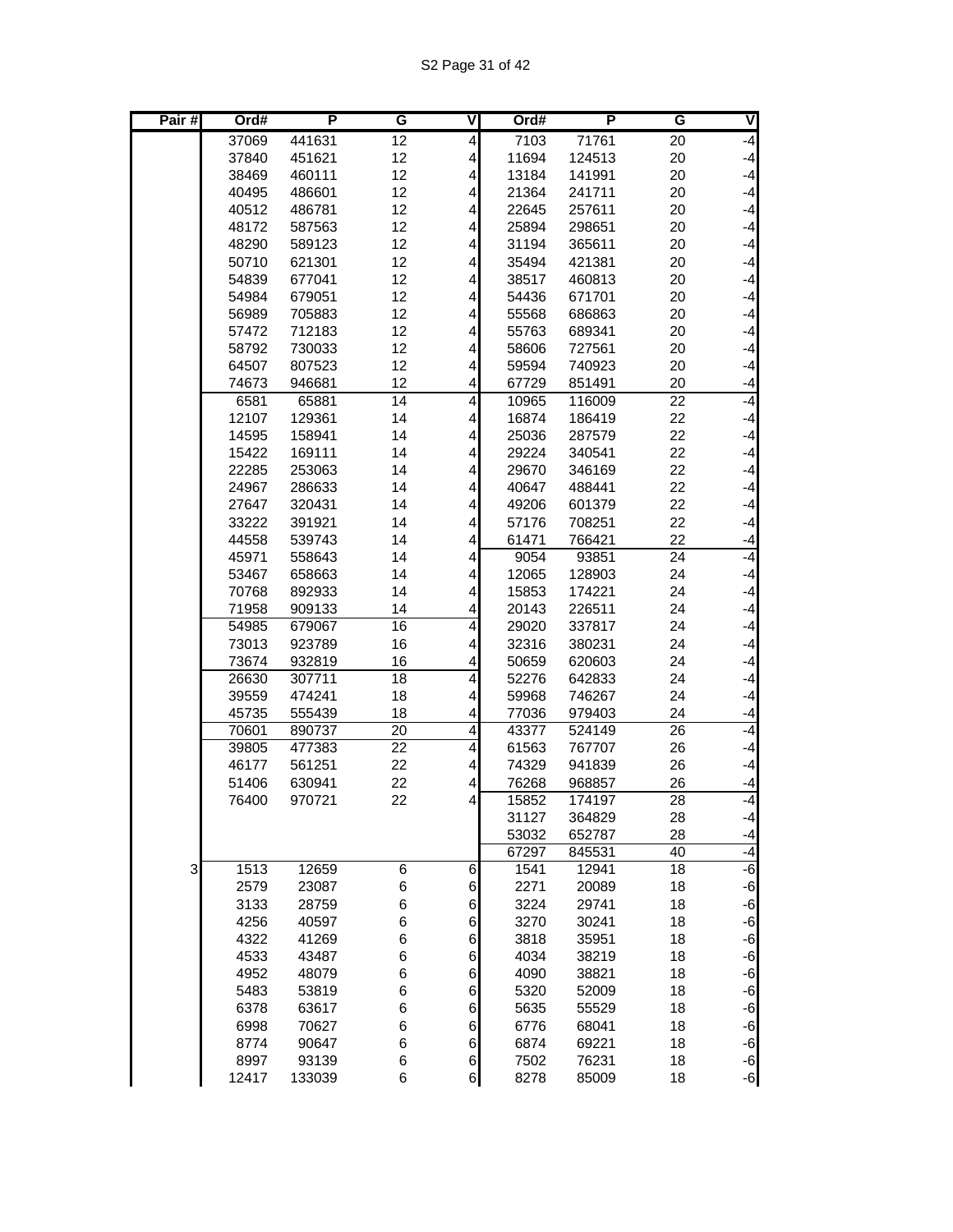| Pair $#$ | Ord#           | P                | G      | v                | Ord#           | P                | G        | V            |
|----------|----------------|------------------|--------|------------------|----------------|------------------|----------|--------------|
|          | 12895          | 138587           | 6      | $\,6$            | 9503           | 98981            | 18       | $-6$         |
|          | 13362          | 144259           | 6      | 6                | 9843           | 102859           | 18       | $-6$         |
|          | 13784          | 149257           | 6      | 6                | 11617          | 123619           | 18       | $-6$         |
|          | 14220          | 154339           | 6      | 6                | 12180          | 130241           | 18       | $-6$         |
|          | 15065          | 164587           | 6      | 6                | 12304          | 131731           | 18       | $-6$         |
|          | 16688          | 184279           | 6      | 6                | 14406          | 156659           | 18       | $-6$         |
|          | 17700          | 196549           | 6      | 6                | 14987          | 163661           | 18       | $-6$         |
|          | 17830          | 198097           | 6      | 6                | 15948          | 175481           | 18       | $-6$         |
|          | 17936          | 199417           | 6      | 6                | 16568          | 182839           | 18       | $-6$         |
|          | 18512          | 206489           | 6      | 6                | 20589          | 231859           | 18       | $-6$         |
|          | 19557          | 219377           | 6      | 6                | 21013          | 237361           | 18       | $-6$         |
|          | 20650          | 232669           | 6      | 6                | 21911          | 248389           | 18       | $-6$         |
|          | 20670          | 232907           | 6      | 6                | 22961          | 261619           | 18       | $-6$         |
|          | 22124          | 251087           | 6      | 6                | 23197          | 264619           | 18       | $-6$         |
|          | 23431          | 267439           | 6      | 6                | 23612          | 269561           | 18       | $-6$         |
|          | 23795          | 271867           | 6      | 6                | 23622          | 269701           | 18       | $-6$         |
|          | 24609          | 282059           | 6      | 6                | 26225          | 302891           | 18       | $-6$<br>$-6$ |
|          | 25214<br>25350 | 289859           | 6      | 6                | 26770<br>26980 | 309559           | 18       |              |
|          | 25450          | 291509<br>292807 | 6<br>6 | 6<br>6           | 28924          | 312331<br>336631 | 18<br>18 | $-6$<br>$-6$ |
|          | 25819          | 297629           | 6      | 6                | 30040          | 350869           | 18       | $-6$         |
|          | 26406          | 304949           | 6      | 6                | 31219          | 366001           | 18       | $-6$         |
|          | 26624          | 307639           | 6      | 6                | 32112          | 377581           | 18       | $-6$         |
|          | 28106          | 326159           | 6      | 6                | 32723          | 385519           | 18       | $-6$         |
|          | 28714          | 333929           | 6      | 6                | 33238          | 392131           | 18       | $-6$         |
|          | 30862          | 361469           | 6      | 6                | 34140          | 403849           | 18       | $-6$         |
|          | 31679          | 372137           | 6      | 6                | 34698          | 411101           | 18       | $-6$         |
|          | 31992          | 376009           | 6      | 6                | 35192          | 417541           | 18       | $-6$         |
|          | 33281          | 392599           | 6      | 6                | 36092          | 429259           | 18       | $-6$         |
|          | 34539          | 409069           | 6      | 6                | 37661          | 449399           | 18       | $-6$         |
|          | 35085          | 416077           | 6      | 6                | 38742          | 463849           | 18       | $-6$         |
|          | 35632          | 423179           | 6      | 6                | 39759          | 476701           | 18       | $-6$         |
|          | 36237          | 430987           | 6      | 6                | 40371          | 484751           | 18       | $-6$         |
|          | 37054          | 441449           | 6      | 6                | 40702          | 489179           | 18       | $-6$         |
|          | 37962          | 453317           | 6      | 6                | 40802          | 490481           | 18       | $-6$         |
|          | 38647          | 462577           | 6      | 6                | 41937          | 505301           | 18       | $-6$         |
|          | 39097          | 468359           | 6      | 6                | 41997          | 506101           | 18       | $-6$         |
|          | 39538          | 473987           | 6      | 6                | 44750          | 542281           | 18       | $-6$         |
|          | 40976          | 492769           | 6      | 6                | 45100          | 547121           | 18       | $-6$         |
|          | 41941          | 505327           | 6      | $\,$ 6 $\,$      | 45199          | 548441           | 18       | $-6$         |
|          | 42497          | 512767           | 6      | $\,$ 6 $\,$      | 46271          | 562651           | 18       | $-6$         |
|          | 43824          | 529987           | 6      | 6                | 46360          | 563869           | 18       | $-6$         |
|          | 44662          | 541237           | 6      | 6                | 46666          | 567979           | 18       | $-6$         |
|          | 44799          | 542987           | 6      | $\,6$            | 46906          | 571019           | 18       | $-6$         |
|          | 45449          | 551659           | 6      | $\,6$            | 47414          | 577739           | 18       | $-6$         |
|          | 45852          | 556987           | 6      | $\,6$            | 48215          | 588061           | 18       | $-6$         |
|          | 46134          | 560689           | 6      | $\,$ 6 $\,$      | 48690          | 594551           | 18       | $-6$         |
|          | 46995          | 572239           | 6      | $\,6$            | 49074          | 599681           | 18       | $-6$         |
|          | 47918<br>47977 | 584417           | 6      | 6                | 49343          | 603191           | 18       | $-6$         |
|          | 50716          | 585119<br>621359 | 6<br>6 | 6<br>$\,6$       | 49908<br>50654 | 610721<br>620549 | 18<br>18 | $-6$<br>$-6$ |
|          | 52405          | 644519           | 6      | $\,6$            | 50767          | 622091           | 18       | $-6$         |
|          | 52999          | 652417           | 6      | $\,$ 6 $\,$      | 51027          | 625609           | 18       | $-6$         |
|          | 53298          | 656377           | 6      | $6 \overline{6}$ | 51641          | 634079           | 18       | $-6$         |
|          | 55403          | 684587           | 6      | $6 \mid$         | 51721          | 635039           | 18       | $-6$         |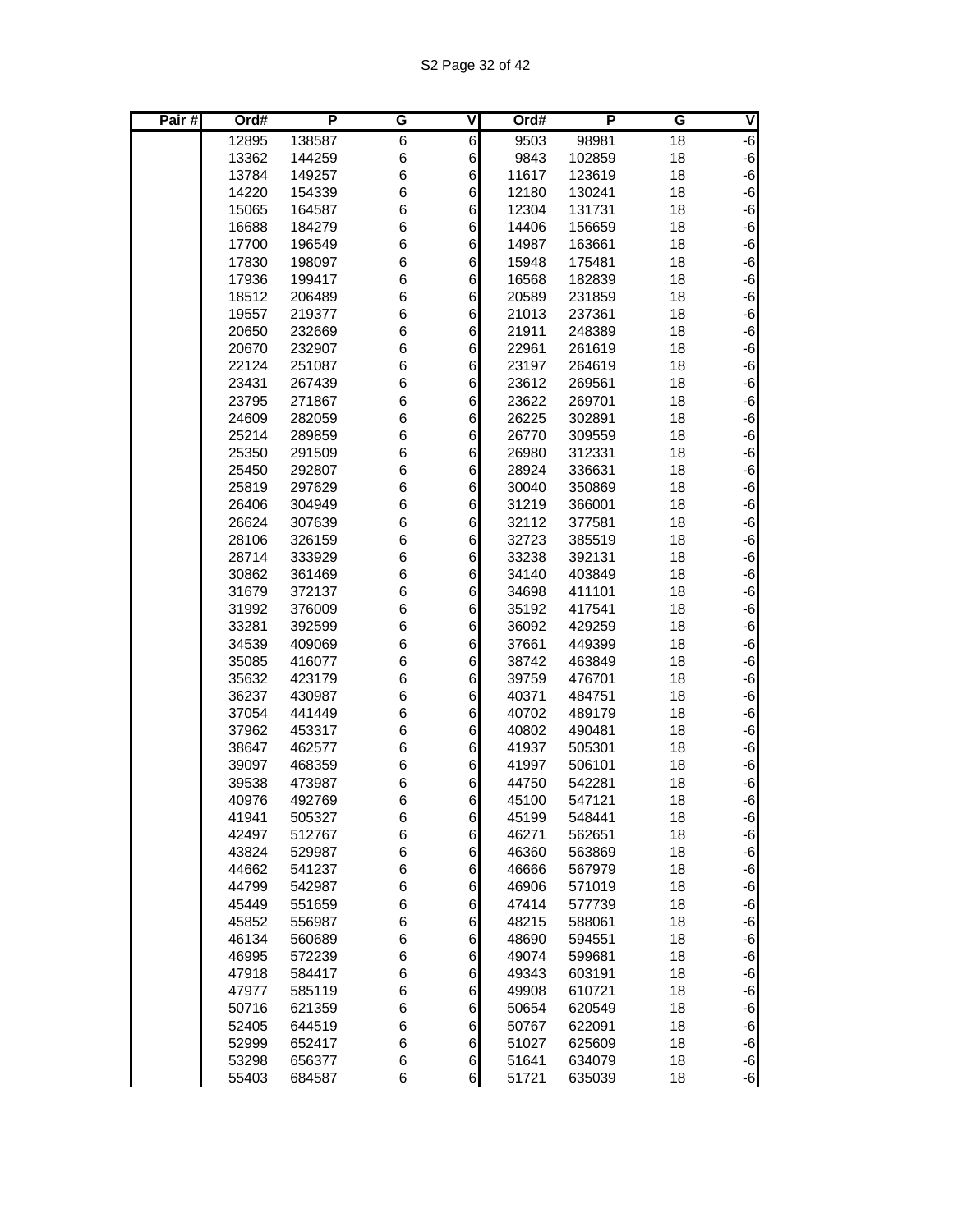| Pair $#$ | Ord#           | $\overline{P}$   | G              | ۷               | Ord#           | P               | G               | V            |
|----------|----------------|------------------|----------------|-----------------|----------------|-----------------|-----------------|--------------|
|          | 56212          | 695377           | 6              | $6 \,$          | 52493          | 645629          | 18              | $-6$         |
|          | 56484          | 699157           | 6              | 6               | 52658          | 647771          | 18              | $-6$         |
|          | 56727          | 702439           | 6              | 6               | 55209          | 681931          | 18              | $-6$         |
|          | 59784          | 743579           | 6              | 6               | 57506          | 712669          | 18              | $-6$         |
|          | 61819          | 771079           | 6              | 6               | 57950          | 718919          | 18              | $-6$         |
|          | 63951          | 799999           | 6              | 6               | 58182          | 721979          | 18              | $-6$         |
|          | 64161          | 802799           | 6              | 6               | 59535          | 740041          | 18              | $-6$         |
|          | 65039          | 814829           | 6              | 6               | 60217          | 749729          | 18              | $-6$         |
|          | 65706          | 823747           | 6              | 6               | 60265          | 750401          | 18              | $-6$         |
|          | 65817          | 825247           | 6              | 6               | 60971          | 759911          | 18              | $-6$         |
|          | 65949          | 826927           | 6              | 6               | 61400          | 765521          | 18              | $-6$         |
|          | 66335          | 832297           | 6              | 6               | 64256          | 804179          | 18              | $-6$         |
|          | 67084          | 842587           | 6              | 6               | 65661          | 823219          | 18              | $-6$         |
|          | 67514          | 848599           | 6              | 6               | 66109          | 829211          | 18              | $-6$         |
|          | 68945          | 868039           | 6              | 6               | 68055          | 856099          | 18              | $-6$         |
|          | 69631          | 877367           | 6              | 6               | 69134          | 870479          | 18              | $-6$         |
|          | 69834          | 880097           | 6              | 6               | 69163          | 870889          | 18              | $-6$         |
|          | 71276          | 900007           | 6              | 6               | 70100          | 883721          | 18              | $-6$         |
|          | 71477          | 902777           | 6              | 6               | 70494          | 889069          | 18              | $-6$         |
|          | 71675          | 905587           | 6              | 6               | 70651          | 891409          | 18              | $-6$         |
|          | 73183          | 925949           | 6              | 6               | 70714          | 892141          | 18              | $-6$         |
|          | 73802          | 934567           | 6              | 6               | 71853          | 907831          | 18              | $-6$         |
|          | 73943          | 936527           | 6              | 6               | 72522          | 917141          | 18              | $-6$         |
|          | 74347          | 942049           | 6              | 6               | 72718          | 919799          | 18              | $-6$         |
|          | 74431          | 943219           | 6              | 6               | 73240          | 926689          | 18              | $-6$         |
|          | 74926<br>76372 | 950239<br>970267 | 6<br>6         | 6               | 76731<br>78336 | 975071          | 18<br>18        | $-6$<br>$-6$ |
|          | 76914          | 977819           | 6              | 6<br>6          | 9284           | 997681<br>96401 | $\overline{24}$ | -6           |
|          | 77264          | 982789           | 6              | 6               | 10125          | 106243          | 24              | $-6$         |
|          | 77474          | 985729           | 6              | 6               | 25704          | 296183          | 24              | $-6$         |
|          | 77519          | 986339           | 6              | 6               | 46533          | 566131          | 24              | $-6$         |
|          | 4417           | 42239            | 12             | 6               | 49342          | 603173          | 24              | $-6$         |
|          | 4534           | 43499            | 12             | 6               | 51127          | 627041          | 24              | $-6$         |
|          | 10061          | 105449           | 12             | 6               | 54308          | 669971          | 24              | $-6$         |
|          | 14525          | 158029           | 12             | 6               | 55907          | 691433          | 24              | $-6$         |
|          | 16582          | 182981           | 12             | 6               | 57930          | 718603          | 24              | $-6$         |
|          | 20671          | 232919           | 12             | 6               | 60169          | 749051          | 24              | $-6$         |
|          | 25820          | 297641           | 12             | 6               | 63207          | 790003          | 24              | $-6$         |
|          | 28844          | 335591           | 12             | $6 \,$          | 64789          | 811411          | 24              | $-6$         |
|          | 41646          | 501299           | 12             | $6 \,$          | 69133          | 870461          | 24              | $-6$         |
|          | 47919          | 584429           | 12             | $6 \mid$        | 74690          | 946901          | 24              | $-6$         |
|          | 54806          | 676661           | 12             | 6               | 23946          | 273857          | 30              | $-6$         |
|          | 56238          | 695701           | 12             | $6 \,$          | 51126          | 627017          | 30              | $-6$         |
|          | 61978          | 773299           | 12             | 6               | 63322          | 791519          | 30              | $-6$         |
|          | 63100          | 788479           | 12             | $6 \mid$        |                |                 |                 |              |
|          | 63952          | 800011           | 12             | $6 \overline{}$ |                |                 |                 |              |
|          | 65029          | 814699           | 12             | $6 \overline{}$ |                |                 |                 |              |
|          | 71055          | 896879           | 12             | $6 \overline{}$ |                |                 |                 |              |
|          | 71277          | 900019           | 12             | $6 \mid$        |                |                 |                 |              |
|          | 72662          | 918971           | 12             | 6               |                |                 |                 |              |
|          | 74432          | 943231           | 12             | 6               |                |                 |                 |              |
|          | 75227          | 954391           | 12             | 6               |                |                 |                 |              |
|          | 66890          | 839999           | 18             | $\overline{6}$  |                |                 |                 |              |
|          | 67958          | 854747           | 18             | 6               |                |                 |                 |              |
| 4        | 1150           | 9283             | $\overline{2}$ | $\overline{8}$  | 1029           | 8209            | $\overline{18}$ | $-8$         |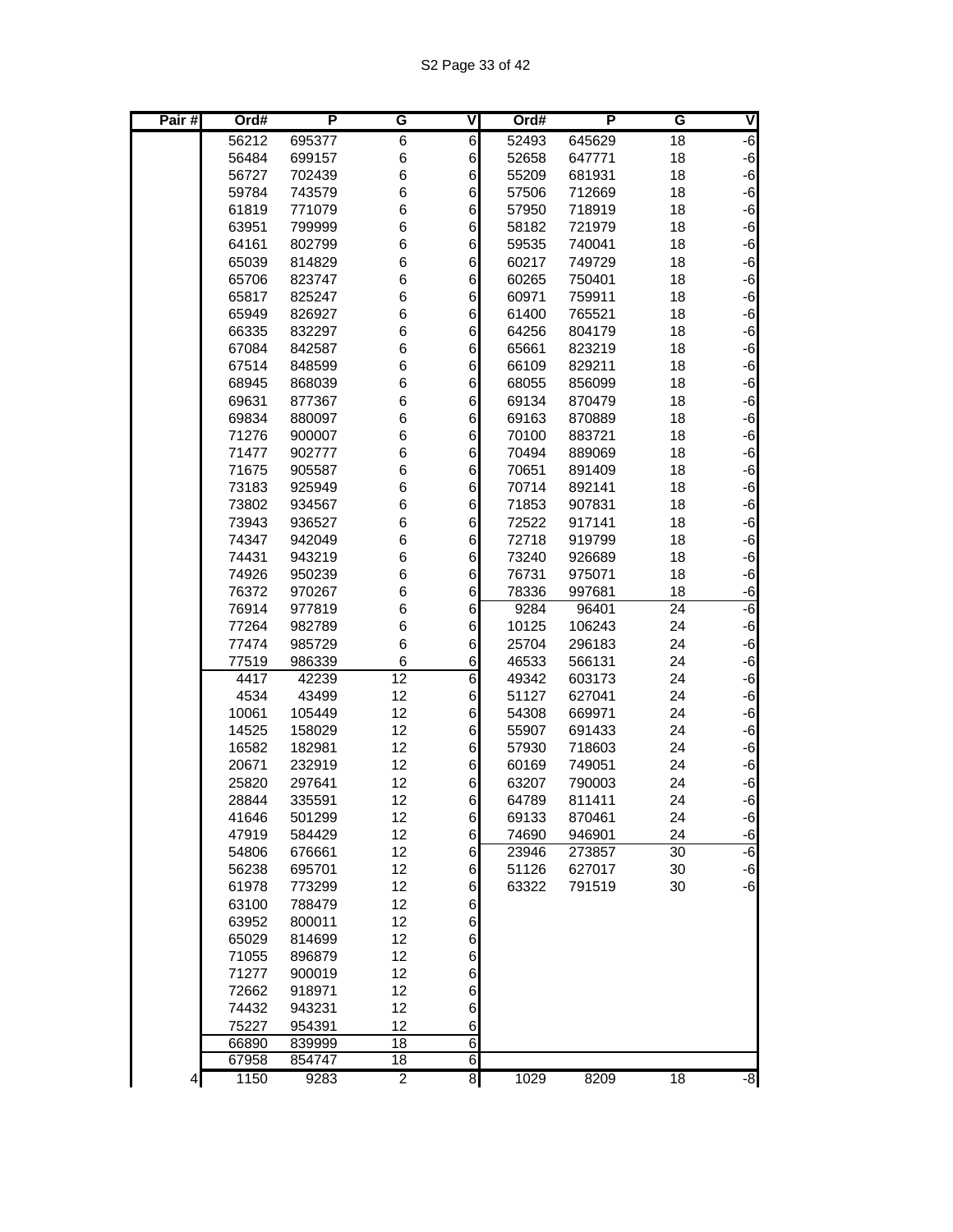| Pair# | Ord#           | P                | G                                         | V        | Ord#           | Р                | G        | V            |
|-------|----------------|------------------|-------------------------------------------|----------|----------------|------------------|----------|--------------|
|       | 1635           | 13831            | $\overline{2}$                            | 8        | 1350           | 11149            | 18       | $-8$         |
|       | 2542           | 22741            | $\overline{c}$                            | 8        | 1793           | 15349            | 18       | $-8$         |
|       | 2951           | 26893            | $\overline{c}$                            | $\bf{8}$ | 2361           | 21001            | 18       | $-8$         |
|       | 3553           | 33151            | $\overline{2}$                            | 8        | 2690           | 24169            | 18       | $-8$         |
|       | 4647           | 44701            | $\overline{c}$                            | 8        | 2752           | 24907            | 18       | $-8$         |
|       | 4815           | 46591            | $\overline{c}$                            | 8        | 3612           | 33739            | 18       | $-8$         |
|       | 4883           | 47353            | $\overline{\mathbf{c}}$                   | 8        | 4258           | 40627            | 18       | $-8$         |
|       | 4929           | 47809            | $\overline{\mathbf{c}}$                   | 8        | 4398           | 42061            | 18       | $-8$         |
|       | 5801           | 57193            | $\overline{c}$                            | 8        | 4776           | 46171            | 18       | $-8$         |
|       | 5931           | 58603            | $\overline{c}$                            | $\bf{8}$ | 4888           | 47407            | 18       | $-8$         |
|       | 6476           | 64783            | $\overline{2}$                            | 8        | 4954           | 48109            | 18       | $-8$         |
|       | 6931           | 69931            | $\overline{2}$                            | 8        | 5701           | 56197            | 18       | $-8$         |
|       | 7765           | 79231            | $\overline{c}$                            | 8        | 6371           | 63577            | 18       | $-8$         |
|       | 8241           | 84523            | $\overline{c}$                            | 8        | 6502           | 65089            | 18       | $-8$         |
|       | 9982           | 104551           | $\overline{c}$                            | 8        | 6519           | 65257            | 18       | $-8$         |
|       | 10135          | 106321           | $\overline{c}$                            | 8        | 7496           | 76147            | 18       | $-8$         |
|       | 10384          | 109201           | $\overline{c}$<br>$\overline{2}$          | $\bf{8}$ | 7552           | 76819            | 18       | $-8$         |
|       | 10858          | 114799<br>115603 | $\overline{c}$                            | 8        | 8009           | 81919            | 18       | $-8$         |
|       | 10923<br>11050 | 117043           | $\overline{c}$                            | 8<br>8   | 8069<br>8395   | 82549<br>86341   | 18<br>18 | $-8$<br>$-8$ |
|       | 11249          | 119419           | $\overline{\mathbf{c}}$                   | 8        | 9247           | 95947            | 18       | $-8$         |
|       | 11300          | 119983           | $\overline{c}$                            | 8        | 10646          | 112279           | 18       | $-8$         |
|       | 12621          | 135469           | $\overline{c}$                            | 8        | 10767          | 113749           | 18       | $-8$         |
|       | 13074          | 140731           | $\overline{c}$                            | 8        | 10792          | 114031           | 18       | $-8$         |
|       | 13414          | 144889           | $\overline{c}$                            | 8        | 11307          | 120067           | 18       | $-8$         |
|       | 13511          | 146023           | $\overline{2}$                            | 8        | 11663          | 124171           | 18       | $-8$         |
|       | 13842          | 149911           | $\overline{c}$                            | 8        | 11871          | 126601           | 18       | $-8$         |
|       | 14033          | 152083           | $\overline{c}$                            | 8        | 11915          | 127207           | 18       | $-8$         |
|       | 14363          | 156061           | $\overline{c}$                            | 8        | 12392          | 132739           | 18       | $-8$         |
|       | 14493          | 157639           | $\overline{\mathbf{c}}$                   | 8        | 13731          | 148711           | 18       | $-8$         |
|       | 14539          | 158233           | $\overline{c}$                            | 8        | 14091          | 152809           | 18       | $-8$         |
|       | 15681          | 172171           | $\overline{c}$                            | 8        | 14624          | 159337           | 18       | $-8$         |
|       | 15998          | 176053           | $\overline{c}$                            | 8        | 15710          | 172507           | 18       | $-8$         |
|       | 16508          | 182131           | $\overline{c}$                            | 8        | 16877          | 186469           | 18       | $-8$         |
|       | 18215          | 202879           | $\overline{c}$                            | 8        | 16907          | 186859           | 18       | $-8$         |
|       | 18254          | 203353           | $\overline{c}$                            | 8        | 17194          | 190357           | 18       | $-8$         |
|       | 19310          | 216319           | $\overline{c}$                            | 8        | 18264          | 203449           | 18       | $-8$         |
|       | 19739          | 221539           | $\overline{c}$                            | 8        | 18949          | 211681           | 18       | $-8$         |
|       | 19859          | 223009           | $\overline{2}$                            | $\bf{8}$ | 19363          | 216991           | 18       | $-8$         |
|       | 20511          | 230863           | $\boldsymbol{2}$                          | $\bf{8}$ | 20071          | 225601           | 18       | $-8$         |
|       | 20554          | 231433           | $\overline{\mathbf{c}}$                   | $\bf{8}$ | 20652          | 232699           | 18       | $-8$         |
|       | 20899          | 235891           | $\overline{\mathbf{c}}$                   | 8        | 21431          | 242509           | 18       | $-8$         |
|       | 20981          | 236983           | $\boldsymbol{2}$                          | 8        | 21498          | 243421           | 18       | $-8$         |
|       | 21857          | 247771           | $\boldsymbol{2}$                          | 8        | 21686          | 245671           | 18       | $-8$         |
|       | 22354          | 253909           | $\overline{c}$                            | 8        | 21833          | 247519           | 18       | $-8$         |
|       | 24824          | 284749           | $\overline{c}$                            | 8        | 22377          | 254197           | 18       | $-8$         |
|       | 25156          | 289141           | $\overline{c}$                            | 8        | 22776          | 259201           | 18       | $-8$         |
|       | 26579          | 307093           | $\boldsymbol{2}$                          | 8        | 23088          | 263257           | 18       | $-8$         |
|       | 26997          | 312553           | $\overline{\mathbf{c}}$<br>$\overline{c}$ | 8<br>8   | 23141          | 263899           | 18       | $-8$         |
|       | 27664<br>27716 | 320659<br>321331 | $\boldsymbol{2}$                          | 8        | 23225<br>23433 | 264949<br>267469 | 18<br>18 | $-8$<br>$-8$ |
|       | 28374          | 329629           | $\overline{c}$                            | $\bf{8}$ | 23993          | 274441           | 18       | $-8$         |
|       | 28464          | 330721           | $\overline{c}$                            | $\bf{8}$ | 24245          | 277567           | 18       | $-8$         |
|       | 28513          | 331339           | $\overline{c}$                            | $\bf{8}$ | 24396          | 279541           | 18       |              |
|       | 28707          | 333793           | $\overline{c}$                            | $\bf{8}$ | 25418          | 292459           | 18       | $-8$<br>$-8$ |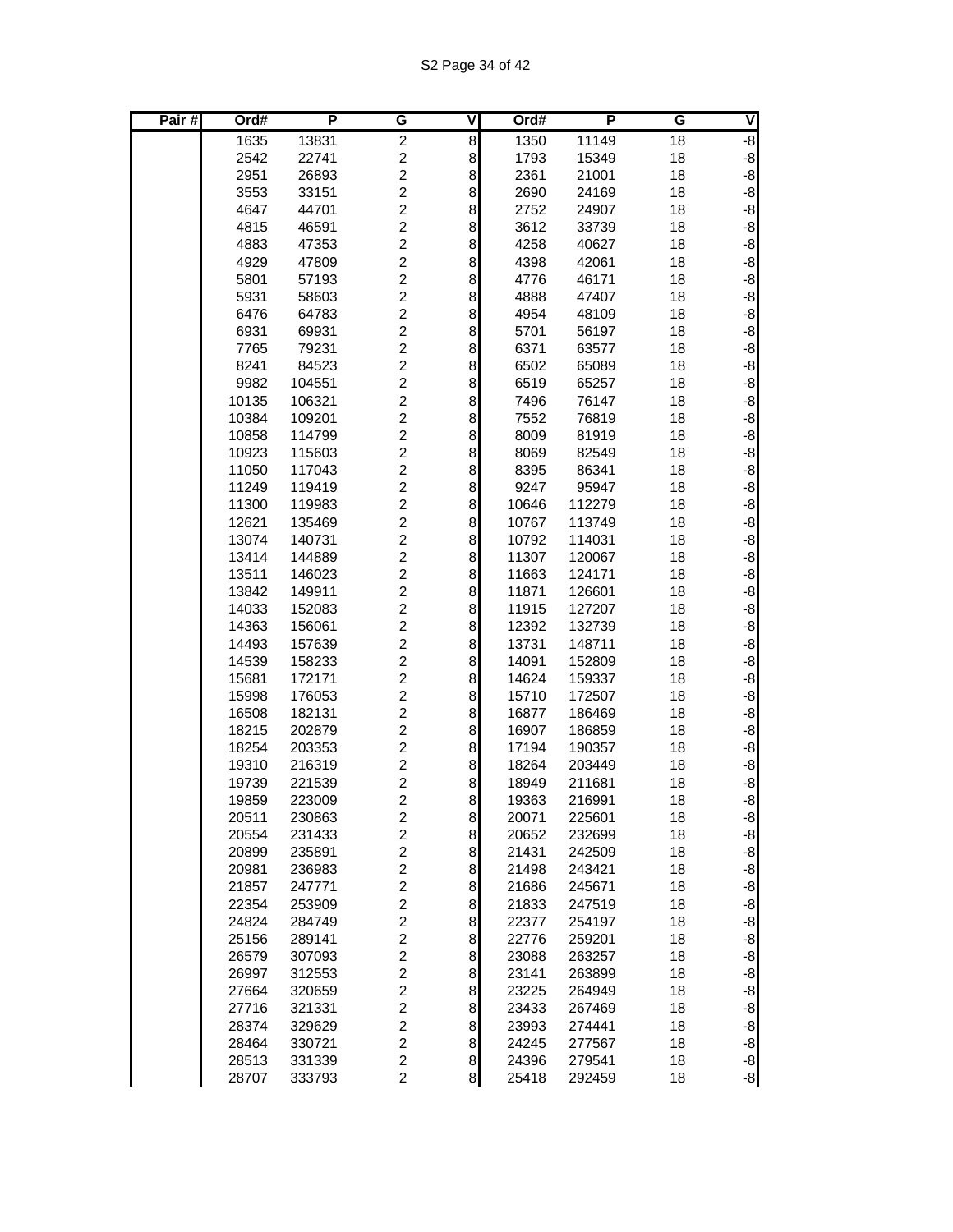| Pair# | Ord#  | P      | G                       | ٧                | Ord#  | P      | G  | V    |
|-------|-------|--------|-------------------------|------------------|-------|--------|----|------|
|       | 28875 | 336031 | $\overline{c}$          | 8                | 25803 | 297457 | 18 | $-8$ |
|       | 28950 | 336901 | $\overline{c}$          | 8                | 25971 | 299671 | 18 | $-8$ |
|       | 30073 | 351259 | $\overline{c}$          | 8                | 26034 | 300481 | 18 | $-8$ |
|       | 32047 | 376759 | $\overline{2}$          | 8                | 26148 | 301831 | 18 | $-8$ |
|       | 33151 | 391021 | $\overline{c}$          | 8                | 26231 | 302959 | 18 | $-8$ |
|       | 33758 | 398683 | $\overline{c}$          | 8                | 27872 | 323359 | 18 | $-8$ |
|       | 35029 | 415381 | $\overline{c}$          | 8                | 29028 | 337891 | 18 | $-8$ |
|       | 35121 | 416503 | $\overline{c}$          | 8                | 29552 | 344671 | 18 | $-8$ |
|       | 35566 | 422311 | $\overline{c}$          | 8                | 30539 | 357229 | 18 | $-8$ |
|       | 38211 | 456613 | $\overline{c}$          | 8                | 30719 | 359407 | 18 | $-8$ |
|       | 38780 | 464281 | $\overline{2}$          | 8                | 31133 | 364909 | 18 | $-8$ |
|       | 38850 | 465079 | $\overline{c}$          | 8                | 32627 | 384277 | 18 | $-8$ |
|       | 39178 | 469369 | $\overline{c}$          | 8                | 32797 | 386401 | 18 | $-8$ |
|       | 39494 | 473443 | $\overline{c}$          | 8                | 32914 | 388099 | 18 | $-8$ |
|       | 41578 | 500473 | $\overline{c}$          | 8                | 33149 | 391009 | 18 | $-8$ |
|       | 42003 | 506173 | $\overline{c}$          | 8                | 33393 | 393919 | 18 | $-8$ |
|       | 42285 | 509911 | $\overline{2}$          | 8                | 34289 | 405817 | 18 | $-8$ |
|       | 43330 | 523543 | $\overline{2}$          | 8                | 35149 | 417007 | 18 | $-8$ |
|       | 43567 | 526573 | $\overline{c}$          | 8                | 35741 | 424537 | 18 | $-8$ |
|       | 43610 | 527071 | $\overline{2}$          | 8                | 35851 | 425977 | 18 | $-8$ |
|       | 44274 | 536059 | $\overline{c}$          | 8                | 35952 | 427369 | 18 | $-8$ |
|       | 44730 | 542083 | $\overline{c}$          | 8                | 37474 | 446881 | 18 | $-8$ |
|       | 45860 | 557059 | $\overline{c}$          | 8                | 38121 | 455461 | 18 | $-8$ |
|       | 46304 | 563011 | $\overline{\mathbf{c}}$ | 8                | 38382 | 458947 | 18 | $-8$ |
|       | 46406 | 564409 | $\overline{c}$          | 8                | 38714 | 463501 | 18 | $-8$ |
|       | 48688 | 594523 | $\overline{c}$          | 8                | 38855 | 465151 | 18 | $-8$ |
|       | 49271 | 602269 | $\overline{2}$          | 8                | 38929 | 466171 | 18 | $-8$ |
|       | 49577 | 606313 | $\overline{c}$          | 8                | 41465 | 499117 | 18 | $-8$ |
|       | 49708 | 608089 | $\overline{2}$          | 8                | 41628 | 501121 | 18 | $-8$ |
|       | 51105 | 626713 | $\overline{c}$          | 8                | 41943 | 505357 | 18 | $-8$ |
|       | 51133 | 627091 | $\overline{c}$          | 8                | 43052 | 519907 | 18 | $-8$ |
|       | 52952 | 651811 | $\overline{c}$          | 8                | 43340 | 523657 | 18 | $-8$ |
|       | 54458 | 671971 | $\overline{c}$          | 8                | 43782 | 529411 | 18 | $-8$ |
|       | 54577 | 673459 | $\overline{2}$          | 8                | 43884 | 530731 | 18 | $-8$ |
|       | 55517 | 686089 | $\overline{c}$          | 8                | 44355 | 536989 | 18 | $-8$ |
|       | 55948 | 691921 | $\overline{c}$          | 8                | 45266 | 549247 | 18 | $-8$ |
|       | 55977 | 692299 | $\overline{c}$          | 8                | 45387 | 550831 | 18 | $-8$ |
|       | 56146 | 694513 | $\overline{c}$          | 8                | 45940 | 558241 | 18 | $-8$ |
|       | 56671 | 701671 | $\overline{c}$          | 8                | 46008 | 559201 | 18 | $-8$ |
|       | 57595 | 713863 | $\overline{\mathbf{c}}$ | $\boldsymbol{8}$ | 47667 | 581089 | 18 | $-8$ |
|       | 59359 | 737719 | $\overline{c}$          | $\bf8$           | 48704 | 594739 | 18 | $-8$ |
|       | 60108 | 748273 | $\boldsymbol{2}$        | 8                | 48872 | 596917 | 18 | $-8$ |
|       | 61102 | 761533 | $\boldsymbol{2}$        | $\bf8$           | 49924 | 610867 | 18 | $-8$ |
|       | 61637 | 768643 | $\boldsymbol{2}$        | 8                | 50776 | 622177 | 18 | $-8$ |
|       | 61877 | 771889 | $\boldsymbol{2}$        | 8                | 52439 | 644899 | 18 | $-8$ |
|       | 61959 | 773029 | $\overline{c}$          | $\bf8$           | 52881 | 650851 | 18 | $-8$ |
|       | 62021 | 773869 | $\overline{c}$          | $\bf8$           | 53076 | 653491 | 18 | $-8$ |
|       | 62320 | 778051 | $\overline{c}$          | $\bf8$           | 53596 | 660367 | 18 | $-8$ |
|       | 62580 | 781483 | $\boldsymbol{2}$        | 8                | 53608 | 660547 | 18 | $-8$ |
|       | 63347 | 791899 | $\overline{\mathbf{c}}$ | 8                | 54117 | 667351 | 18 | $-8$ |
|       | 64620 | 809203 | $\boldsymbol{2}$        | $\bf8$           | 54204 | 668599 | 18 | $-8$ |
|       | 65387 | 819619 | $\boldsymbol{2}$        | 8                | 54697 | 675151 | 18 | $-8$ |
|       | 65632 | 822793 | $\overline{c}$          | $\bf8$           | 56866 | 704269 | 18 | $-8$ |
|       | 66509 | 834643 | $\overline{c}$          | $\bf{8}$         | 57763 | 716161 | 18 | $-8$ |
|       | 68784 | 865819 | $\overline{c}$          | 8                | 57803 | 716731 | 18 | $-8$ |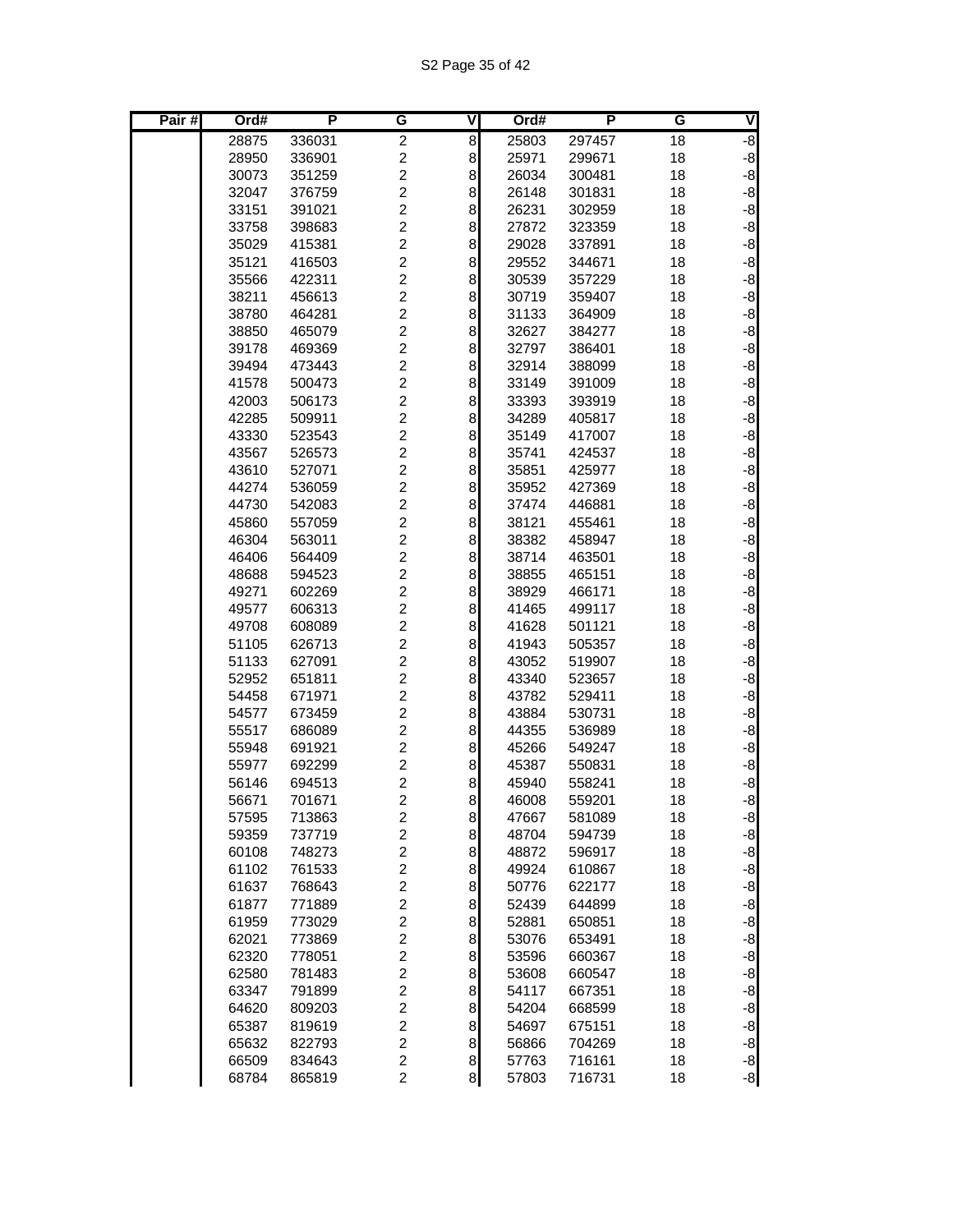| Pair# | Ord#           | $\overline{P}$   | G                            | V        | Ord#           | P                | G               | V            |
|-------|----------------|------------------|------------------------------|----------|----------------|------------------|-----------------|--------------|
|       | 69050          | 869371           | $\overline{c}$               | 8        | 58991          | 732817           | 18              | $-8$         |
|       | 69584          | 876721           | $\boldsymbol{2}$             | 8        | 59505          | 739621           | 18              | $-8$         |
|       | 69776          | 879343           | $\overline{c}$               | 8        | 62099          | 774919           | 18              | $-8$         |
|       | 70288          | 886339           | $\overline{c}$               | 8        | 62152          | 775729           | 18              | $-8$         |
|       | 70348          | 887143           | $\overline{c}$               | 8        | 62173          | 776047           | 18              | $-8$         |
|       | 70400          | 887839           | $\overline{c}$               | 8        | 62571          | 781387           | 18              | $-8$         |
|       | 70565          | 890119           | $\overline{c}$               | 8        | 62667          | 782659           | 18              | $-8$         |
|       | 72862          | 921751           | $\overline{c}$               | 8        | 62775          | 784171           | 18              | $-8$         |
|       | 73373          | 928651           | $\overline{\mathbf{c}}$      | 8        | 63220          | 790189           | 18              | $-8$         |
|       | 73794          | 934489           | $\overline{c}$               | 8        | 63508          | 793999           | 18              | $-8$         |
|       | 73879          | 935593           | $\overline{c}$               | 8        | 63910          | 799471           | 18              | $-8$         |
|       | 74168          | 939739           | $\overline{c}$               | 8        | 64733          | 810571           | 18              | $-8$         |
|       | 76183          | 967753           | $\overline{c}$               | 8        | 65630          | 822781           | 18              | $-8$         |
|       | 76451          | 971281           | $\overline{c}$               | 8        | 65708          | 823777           | 18              | $-8$         |
|       | 76609          | 973411           | $\overline{c}$               | 8        | 67056          | 842311           | 18              | $-8$         |
|       | 78341          | 997741           | 2<br>$\overline{\mathbf{c}}$ | 8<br>8   | 67528<br>68528 | 848779<br>862387 | 18              | $-8$<br>$-8$ |
|       | 78357<br>4779  | 997963<br>46187  | $\overline{4}$               | 8        | 71267          | 899881           | 18<br>18        | $-8$         |
|       | 4826           | 46691            | 4                            | 8        | 71387          | 901489           | 18              | $-8$         |
|       | 7251           | 73421            | 4                            | 8        | 74126          | 939109           | 18              | $-8$         |
|       | 9558           | 99611            | 4                            | 8        | 74538          | 944677           | 18              | $-8$         |
|       | 10728          | 113177           | 4                            | 8        | 74992          | 951079           | 18              | $-8$         |
|       | 12358          | 132371           | 4                            | 8        | 76424          | 970987           | 18              | $-8$         |
|       | 13091          | 140897           | 4                            | 8        | 77301          | 983317           | 18              | $-8$         |
|       | 15177          | 166031           | 4                            | 8        | 77803          | 990349           | 18              | $-8$         |
|       | 17144          | 189701           | 4                            | 8        | 7218           | 72997            | $\overline{20}$ | -8           |
|       | 17976          | 199877           | 4                            | 8        | 9013           | 93307            | 20              | $-8$         |
|       | 19829          | 222647           | 4                            | 8        | 10416          | 109567           | 20              | $-8$         |
|       | 24036          | 274961           | 4                            | 8        | 11349          | 120607           | 20              | $-8$         |
|       | 26204          | 302597           | 4                            | 8        | 11500          | 122251           | 20              | $-8$         |
|       | 28487          | 331031           | 4                            | 8        | 13943          | 151141           | 20              | $-8$         |
|       | 28604          | 332477           | 4                            | 8        | 14786          | 161221           | 20              | $-8$         |
|       | 29215          | 340397           | 4                            | 8        | 16926          | 187111           | 20              | $-8$         |
|       | 29493          | 343901           | 4                            | 8        | 17954          | 199657           | 20              | $-8$         |
|       | 33263          | 392351           | 4                            | 8        | 19292          | 216091           | 20              | $-8$         |
|       | 37313          | 444557           | 4                            | 8        | 22405          | 254647           | 20              | $-8$         |
|       | 37986          | 453671           | 4                            | 8        | 24163          | 276487           | 20              | $-8$         |
|       | 39567          | 474347           | 4                            | 8        | 25872          | 298327           | 20              | $-8$         |
|       | 43302          | 523097           | 4                            | $\bf{8}$ | 29119          | 339091           | 20              | $-8$         |
|       | 46186          | 561377           | 4                            | $\bf{8}$ | 32285          | 379837           | 20              | $-8$         |
|       | 46842          | 570221           | 4                            | $\bf{8}$ | 32756          | 385927           | 20              | $-8$         |
|       | 48815          | 596147           | 4                            | 8        | 38522          | 460891           | 20              | $-8$         |
|       | 50020          | 612137           | 4                            | 8        | 39006          | 467317           | 20              | $-8$         |
|       | 50820          | 622781           | 4                            | 8        | 39175          | 469351           | 20              | $-8$         |
|       | 53561          | 659951           | $\overline{\mathbf{4}}$      | 8        | 42408          | 511507           | 20              | $-8$         |
|       | 57320          | 710261           | 4                            | 8        | 43496          | 525697           | 20              | $-8$         |
|       | 60776          | 757331           | $\overline{\mathbf{4}}$      | 8        | 47182          | 574687           | 20              | $-8$         |
|       | 62965          | 786707           | $\overline{\mathbf{4}}$      | 8        | 52398          | 644431           | 20              | $-8$         |
|       | 63151          | 789137           | $\overline{\mathbf{4}}$      | 8        | 52513          | 645877           | 20              | $-8$         |
|       | 69389          | 874217           | 4                            | 8<br>8   | 55715          | 688717           | 20              | $-8$<br>$-8$ |
|       | 69980<br>71174 | 882071           | 4<br>$\overline{\mathbf{4}}$ | 8        | 57029          | 706357<br>718411 | 20              | $-8$         |
|       | 72602          | 898427<br>918161 | 4                            | $\bf8$   | 57916<br>59676 | 742057           | 20<br>20        | $-8$         |
|       | 74308          | 941561           | $\overline{\mathbf{4}}$      | $\bf{8}$ | 61857          | 771607           | 20              |              |
|       | 74757          | 947861           | 4                            | $\bf{8}$ | 62643          | 782251           | 20              | $-8$<br>$-8$ |
|       |                |                  |                              |          |                |                  |                 |              |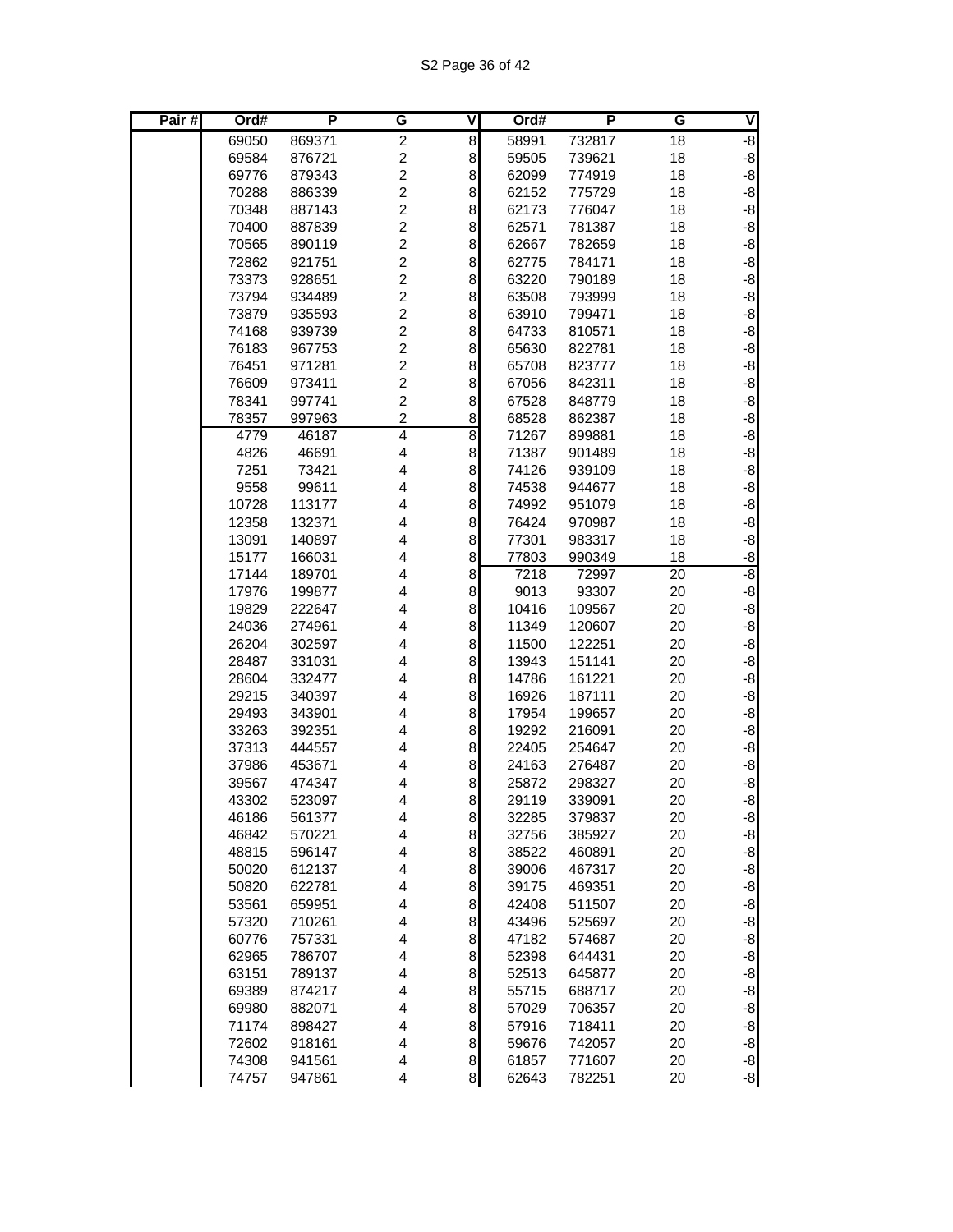| Pair# | Ord#           | P                | G              | ۷                | Ord#           | P                | G        | ٧            |
|-------|----------------|------------------|----------------|------------------|----------------|------------------|----------|--------------|
|       | 1974           | 17123            | 6              | 8                | 64308          | 804877           | 20       | $-8$         |
|       | 5850           | 57737            | 6              | 8                | 70877          | 894391           | 20       | $-8$         |
|       | 6837           | 68777            | 6              | 8                | 71118          | 897691           | 20       | $-8$         |
|       | 8480           | 87323            | 6              | 8                | 73292          | 927517           | 20       | $-8$         |
|       | 9417           | 97973            | 6              | 8                | 74797          | 948427           | 20       | $-8$         |
|       | 11940          | 127493           | 6              | 8                | 75221          | 954307           | 20       | $-8$         |
|       | 12567          | 134873           | 6              | 8                | 75467          | 957937           | 20       | $-8$         |
|       | 12922          | 138923           | 6              | 8                | 75859          | 963211           | 20       | $-8$         |
|       | 13917          | 150833           | 6              | 8                | 77223          | 982171           | 20       | $-8$         |
|       | 15171          | 165947           | 6              | 8                | 1011           | 8039             | 22       | -8           |
|       | 16193          | 178403           | 6              | 8                | 3275           | 30293            | 22       | $-8$         |
|       | 19893          | 223367           | 6              | 8                | 10675          | 112643           | 22       | $-8$         |
|       | 21219          | 239963           | 6              | 8                | 13693          | 148229           | 22       | $-8$         |
|       | 21541          | 243917           | 6              | 8                | 15314          | 167663           | 22       | $-8$         |
|       | 21993          | 249383           | 6              | 8                | 15944          | 175433           | 22       | $-8$         |
|       | 22196          | 251903           | 6<br>6         | 8<br>8           | 19461          | 218213<br>304709 | 22       | $-8$<br>$-8$ |
|       | 29305<br>30022 | 341507<br>350663 | 6              | 8                | 26381<br>27098 | 313763           | 22<br>22 | $-8$         |
|       | 32102          | 377477           | 6              | 8                | 27922          | 324053           | 22       | $-8$         |
|       | 35000          | 414977           | 6              | 8                | 29070          | 338369           | 22       | $-8$         |
|       | 35676          | 423713           | 6              | 8                | 29566          | 344843           | 22       | $-8$         |
|       | 38340          | 458363           | 6              | 8                | 31608          | 371213           | 22       | $-8$         |
|       | 40301          | 483773           | 6              | 8                | 35409          | 420293           | 22       | $-8$         |
|       | 41666          | 501623           | 6              | 8                | 36697          | 436673           | 22       | $-8$         |
|       | 41751          | 502847           | 6              | 8                | 37861          | 451859           | 22       | $-8$         |
|       | 41779          | 503303           | 6              | 8                | 38086          | 455033           | 22       | $-8$         |
|       | 46605          | 567107           | 6              | 8                | 43016          | 519413           | 22       | $-8$         |
|       | 46881          | 570683           | 6              | 8                | 43129          | 520943           | 22       | $-8$         |
|       | 53127          | 654053           | 6              | 8                | 45808          | 556559           | 22       | $-8$         |
|       | 57129          | 707753           | 6              | 8                | 46441          | 564959           | 22       | $-8$         |
|       | 60243          | 750083           | 6              | 8                | 47728          | 581843           | 22       | $-8$         |
|       | 61072          | 761213           | 6              | 8                | 48877          | 596963           | 22       | $-8$         |
|       | 63332          | 791663           | 6              | 8                | 48958          | 598079           | 22       | $-8$         |
|       | 64833          | 811997           | 6              | 8                | 49116          | 600269           | 22       | $-8$         |
|       | 68964          | 868277           | 6              | 8                | 50917          | 624119           | 22       | $-8$         |
|       | 71298          | 900293           | 6              | 8                | 51767          | 635639           | 22       | $-8$         |
|       | 71763          | 906713           | 6              | 8                | 52967          | 652019           | 22       | $-8$         |
|       | 73894          | 935777           | 6              | 8                | 53777          | 662819           | 22       | $-8$         |
|       | 73997          | 937337           | 6              | 8                | 55650          | 687809           | 22       | $-8$         |
|       | 76206          | 968027           | 6              | $\boldsymbol{8}$ | 56090          | 693779           | 22       | $-8$         |
|       | 76568          | 972833           | 6              | $\bf8$           | 67554          | 849083           | 22       | $-8$         |
|       | 11004          | 116491           | $\overline{8}$ | $\infty$         | 67650          | 850373           | 22       | $-8$         |
|       | 17363          | 192391           | 8              | $\bf8$           | 70965          | 895613           | 22       | $-8$         |
|       | 24284          | 278071           | 8              | 8                | 73562          | 931289           | 22       | $-8$         |
|       | 33796          | 399181           | 8              | 8                | 73844          | 935093           | 22       | $-8$         |
|       | 49477          | 604957           | 8              | $\bf8$           | 74014          | 937613           | 22       | $-8$         |
|       | 56345          | 697141           | 8              | $\bf8$           | 74441          | 943343           | 22       | $-8$         |
|       | 57039          | 706507           | 8              | 8                | 74519          | 944453           | 22       | $-8$         |
|       | 58749          | 729511           | 8              | 8                | 75600          | 959759           | 22       | $-8$         |
|       | 67241          | 844717           | 8              | 8                | 76083          | 966293           | 22       | $-8$         |
|       | 3203           | 29483            | 10             | $\overline{8}$   | 76331          | 969743           | 22       | $-8$<br>$-8$ |
|       | 5932<br>18355  | 58613<br>204623  | 10             | 8<br>$\bf8$      | 77027<br>77666 | 979313           | 22<br>22 | $-8$         |
|       | 22668          | 257903           | 10<br>10       | $\bf{8}$         | 78188          | 988439<br>995699 | 22       | $-8$         |
|       | 25300          | 290879           | 10             | 8                | 78483          | 999749           | 22       | $-8$         |
|       |                |                  |                |                  |                |                  |          |              |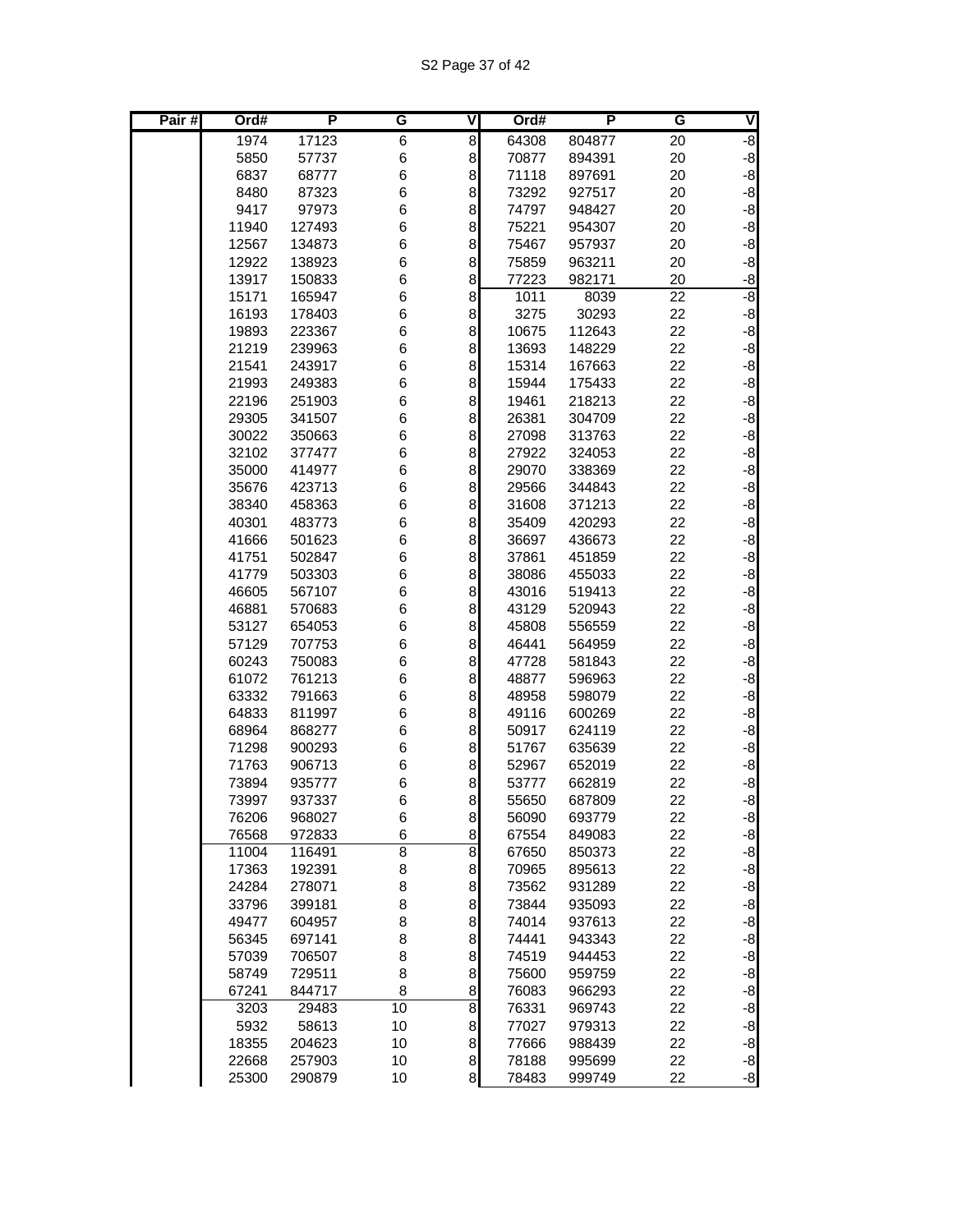| Pair# | Ord#  | Р      | G                       | V              | Ord#           | P                | G               | V            |
|-------|-------|--------|-------------------------|----------------|----------------|------------------|-----------------|--------------|
|       | 31079 | 364223 | 10                      | 8              | 7751           | 79087            | 24              | ġ.           |
|       | 45522 | 552659 | 10                      | 8              | 9073           | 94033            | 24              | $-8$         |
|       | 49372 | 603623 | 10                      | 8              | 17323          | 191953           | 24              | $-8$         |
|       | 52443 | 644933 | 10                      | 8              | 23069          | 263047           | 24              | $-8$         |
|       | 60126 | 748523 | 10                      | 8              | 28310          | 328813           | 24              | $-8$         |
|       | 72540 | 917363 | 10                      | 8              | 31447          | 368857           | 24              | $-8$         |
|       | 6739  | 67631  | 12                      | 8              | 42703          | 515563           | 24              | $-8$         |
|       | 19830 | 222659 | 12                      | 8              | 60192          | 749323           | 24              | $-8$         |
|       | 20860 | 235349 | 12                      | 8              | 65656          | 823153           | 24              | $-8$         |
|       | 25069 | 288089 | 12                      | 8              | 65938          | 826783           | 24              | $-8$         |
|       | 33420 | 394271 | 12                      | 8              | 72564          | 917713           | 24              | $-8$         |
|       | 73948 | 936599 | 12                      | 8              | 73676          | 932863           | 24              | $-8$         |
|       | 10181 | 106801 | 14                      | $\overline{8}$ | 368            | 2503             | 26              | -8           |
|       | 15172 | 165961 | 14                      | 8              | 6518           | 65239            | 26              | $-8$         |
|       | 46320 | 563197 | 14                      | 8              | 9354           | 97213            | 26              | $-8$         |
|       | 53403 | 657841 | 14                      | 8              | 11914          | 127189           | 26              | $-8$         |
|       | 75098 | 952597 | 14                      | 8              | 29037          | 337999           | 26              | $-8$         |
|       | 76612 | 973459 | $\overline{20}$         | 8              | 35148          | 416989           | 26              | $-8$         |
|       | 62352 | 778439 | $\overline{22}$         | 8              | 35740          | 424519           | 26              | $-8$         |
|       | 65534 | 821573 | 22                      | 8              | 60798          | 757633           | 26              | $-8$         |
|       |       |        |                         |                | 62172          | 776029           | 26              | $-8$         |
|       |       |        |                         |                | 68527          | 862369           | 26              | $-8$         |
|       |       |        |                         |                | 77513          | 986239           | 26              | $-8$<br>-8   |
|       |       |        |                         |                | 21179          | 239489           | 28              |              |
|       |       |        |                         |                | 35403          | 420221           | 28              | $-8$         |
|       |       |        |                         |                | 35830          | 425681           | 28              | $-8$         |
|       |       |        |                         |                | 38521<br>39369 | 460871<br>471749 | 28<br>28        | $-8$<br>$-8$ |
|       |       |        |                         |                | 57647          | 714719           | 28              | $-8$         |
|       |       |        |                         |                | 59051          | 733619           | 28              | $-8$         |
|       |       |        |                         |                | 59746          | 743027           | 28              | $-8$         |
|       |       |        |                         |                | 70085          | 883517           | 28              | $-8$         |
|       |       |        |                         |                | 70271          | 886097           | 28              | $-8$         |
|       |       |        |                         |                | 70876          | 894371           | 28              | $-8$         |
|       |       |        |                         |                | 74608          | 945767           | 28              | $-8$         |
|       |       |        |                         |                | 75466          | 957917           | 28              | -8           |
|       |       |        |                         |                | 21708          | 245941           | 30              | စ်           |
|       |       |        |                         |                | 25827          | 297757           | 30              | $-8$         |
|       |       |        |                         |                | 76120          | 966781           | 30              | $-8$         |
|       |       |        |                         |                | 67312          | 845809           | 32              | $-8$         |
|       |       |        |                         |                | 69604          | 877003           | $\overline{32}$ | $-8$         |
| 5     | 2038  | 17749  | $\overline{2}$          | 10             | 376            | 2579             | $\overline{22}$ | $-10$        |
|       | 3674  | 34369  | $\overline{\mathbf{c}}$ | 10             | 550            | 3989             | 22              | $-10$        |
|       | 5254  | 51349  | $\overline{\mathbf{c}}$ | 10             | 1859           | 15959            | 22              | $-10$        |
|       | 5326  | 52069  | $\overline{\mathbf{c}}$ | 10             | 2704           | 24359            | 22              | $-10$        |
|       | 13241 | 142699 | $\overline{\mathbf{c}}$ | 10             | 2923           | 26669            | 22              | $-10$        |
|       | 16231 | 178819 | $\overline{c}$          | 10             | 3639           | 34019            | 22              | $-10$        |
|       | 18288 | 203809 | $\overline{c}$          | 10             | 4881           | 47339            | 22              | $-10$        |
|       | 23803 | 271969 | $\overline{\mathbf{c}}$ | 10             | 5250           | 51329            | 22              | $-10$        |
|       | 24462 | 280339 | $\overline{\mathbf{c}}$ | 10             | 9966           | 104369           | 22              | $-10$        |
|       | 24476 | 280549 | $\overline{\mathbf{c}}$ | 10             | 11603          | 123479           | 22              | $-10$        |
|       | 27764 | 321949 | $\overline{\mathbf{c}}$ | 10             | 13919          | 150869           | 22              | $-10$        |
|       | 31606 | 371179 | $\overline{c}$          | 10             | 14278          | 155069           | 22              | $-10$        |
|       | 38289 | 457609 | $\overline{\mathbf{c}}$ | 10             | 16060          | 176699           | 22              | $-10$        |
|       | 38693 | 463249 | $\overline{c}$          | 10             | 19055          | 213119           | 22              | $-10$        |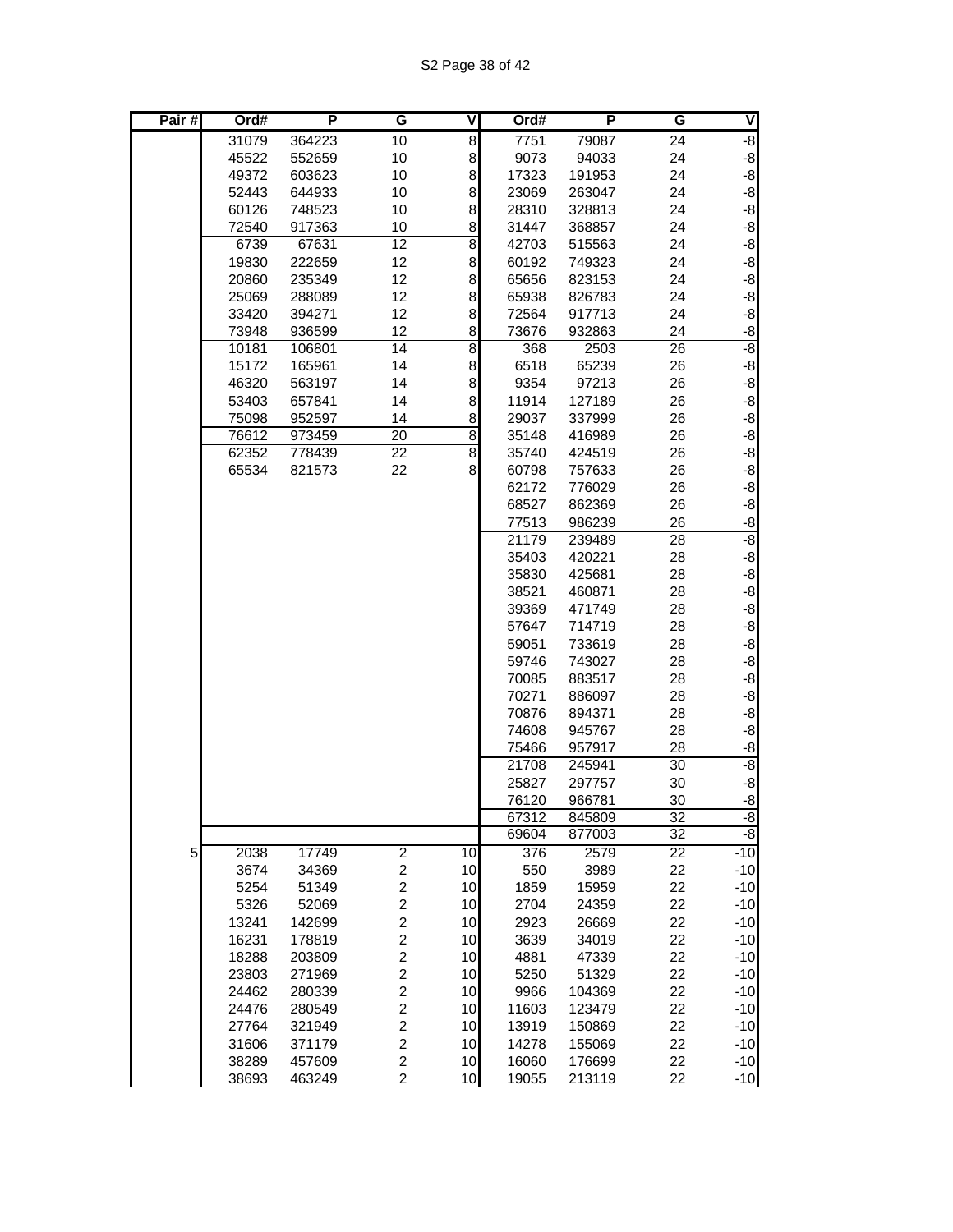| Pair# | Ord#  | P      | G                       | V               | Ord#  | P      | G               | V     |
|-------|-------|--------|-------------------------|-----------------|-------|--------|-----------------|-------|
|       | 41681 | 501829 | $\overline{c}$          | 10              | 23647 | 270059 | 22              | $-10$ |
|       | 48938 | 597769 | $\overline{\mathbf{c}}$ | 10              | 28679 | 333479 | 22              | $-10$ |
|       | 49059 | 599479 | $\overline{c}$          | 10              | 28741 | 334319 | 22              | $-10$ |
|       | 49926 | 610879 | $\overline{c}$          | 10              | 32726 | 385559 | 22              | $-10$ |
|       | 52496 | 645649 | $\overline{c}$          | 10              | 35186 | 417479 | 22              | $-10$ |
|       | 55160 | 681259 | $\overline{c}$          | 10              | 37389 | 445619 | 22              | $-10$ |
|       | 57362 | 710779 | $\overline{c}$          | 10              | 37539 | 447779 | 22              | $-10$ |
|       | 58516 | 726379 | $\overline{c}$          | 10              | 38251 | 457139 | 22              | $-10$ |
|       | 63736 | 796969 | $\overline{c}$          | 10              | 38650 | 462629 | 22              | $-10$ |
|       | 67552 | 849049 | $\overline{c}$          | 10              | 41486 | 499349 | 22              | $-10$ |
|       | 67780 | 852199 | $\overline{c}$          | 10              | 45326 | 550049 | 22              | $-10$ |
|       | 67788 | 852289 | $\overline{c}$          | 10              | 46338 | 563489 | 22              | $-10$ |
|       | 70788 | 893149 | $\overline{c}$          | 10              | 51479 | 631889 | 22              | $-10$ |
|       | 73498 | 930289 | $\overline{c}$          | 10              | 51596 | 633449 | 22              | $-10$ |
|       | 75630 | 960139 | $\overline{c}$          | 10              | 52446 | 644999 | 22              | $-10$ |
|       | 76112 | 966619 | $\overline{c}$          | 10              | 53132 | 654149 | 22              | $-10$ |
|       | 76936 | 978079 | $\overline{c}$          | 10              | 53501 | 659159 | 22              | $-10$ |
|       | 77147 | 981139 | $\overline{2}$          | 10              | 53801 | 663149 | 22              | $-10$ |
|       | 3161  | 29063  | 4                       | $\overline{10}$ | 58424 | 725099 | 22              | $-10$ |
|       | 25345 | 291443 | 4                       | 10              | 59213 | 735719 | 22              | $-10$ |
|       | 25384 | 291983 | 4                       | 10              | 64826 | 811919 | 22              | $-10$ |
|       | 46365 | 563933 | 4                       | 10              | 69243 | 872129 | 22              | $-10$ |
|       | 48506 | 592223 | 4                       | 10              | 69526 | 875969 | 22              | $-10$ |
|       | 53295 | 656333 | $\overline{\mathbf{4}}$ | 10              | 70708 | 892079 | 22              | $-10$ |
|       | 57140 | 707873 | 4                       | 10              | 71345 | 900959 | 22              | $-10$ |
|       | 64189 | 803273 | 4                       | 10              | 71994 | 909599 | 22              | $-10$ |
|       | 72378 | 915143 | 4                       | 10              | 72785 | 920729 | 22              | $-10$ |
|       | 73002 | 923603 | 4                       | 10              | 77399 | 984689 | $\overline{22}$ | $-10$ |
|       | 74335 | 941933 | 4                       | 10              | 11080 | 117413 | 24              | $-10$ |
|       | 76131 | 966923 | $\overline{4}$          | 10              | 16584 | 183023 | 24              | $-10$ |
|       | 4106  | 38977  | $\overline{6}$          | 10              | 29804 | 347873 | 24              | $-10$ |
|       | 11575 | 123127 | 6                       | 10              | 31431 | 368633 | 24              | $-10$ |
|       | 15699 | 172357 | 6                       | 10              | 33288 | 392723 | 24              | $-10$ |
|       | 17535 | 194527 | 6                       | 10              | 39193 | 469613 | 24              | $-10$ |
|       | 19304 | 216217 | 6                       | 10              | 41677 | 501803 | 24              | $-10$ |
|       | 20373 | 229267 | 6                       | 10              | 51180 | 627773 | 24              | $-10$ |
|       | 21201 | 239737 | 6                       | 10              | 51326 | 629843 | 24              | $-10$ |
|       | 25936 | 299197 | 6                       | 10              | 54368 | 670763 | 24              | $-10$ |
|       | 32917 | 388117 | 6                       | 10              | 54432 | 671633 | 24              | $-10$ |
|       | 37798 | 450997 | 6                       | 10              | 54671 | 674813 | 24              | $-10$ |
|       | 39819 | 477577 | 6                       | 10              | 54808 | 676703 | 24              | $-10$ |
|       | 55298 | 683257 | 6                       | 10              | 59369 | 737843 | 24              | $-10$ |
|       | 64653 | 809587 | 6                       | 10              | 59495 | 739493 | 24              | $-10$ |
|       | 65673 | 823357 | 6                       | 10              | 59955 | 746153 | 24              | $-10$ |
|       | 66894 | 840067 | 6                       | 10              | 61497 | 766793 | 24              | $-10$ |
|       | 68393 | 860647 | 6                       | 10              | 69934 | 881393 | 24              | $-10$ |
|       | 73697 | 933157 | 6                       | 10              | 70103 | 883763 | 24              | $-10$ |
|       | 75424 | 957247 | 6                       | 10              | 73434 | 929483 | 24              | $-10$ |
|       | 8911  | 92251  | 8                       | 10              | 77980 | 992843 | 24              | $-10$ |
|       | 69013 | 868891 | 8                       | 10              | 78216 | 996143 | 24              | $-10$ |
|       | 69218 | 871771 | 8                       | 10              | 23308 | 265987 | 26              | $-10$ |
|       | 70119 | 884011 | 8                       | 10              | 26949 | 312007 | 26              | $-10$ |
|       | 76896 | 977521 | 8                       | 10              | 41226 | 495877 | 26              | $-10$ |
|       | 77608 | 987541 | 8                       | 10              | 49821 | 609487 | 26              | $-10$ |
|       | 19319 | 216431 | 10                      | 10              | 53883 | 664177 | 26              | $-10$ |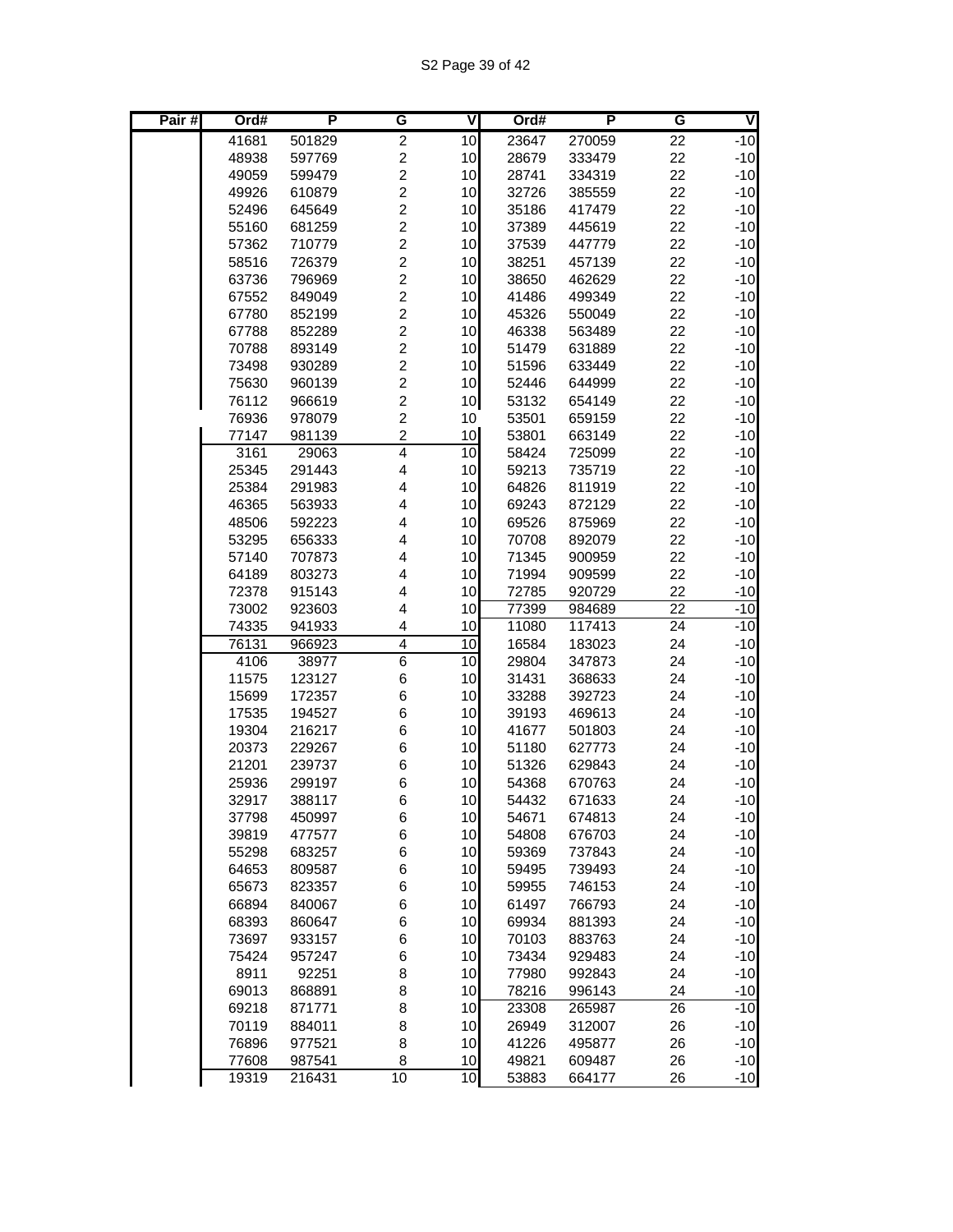| Pair# | Ord#           | P                | G                                         | V               | Ord#           | P                | G               | ₹              |
|-------|----------------|------------------|-------------------------------------------|-----------------|----------------|------------------|-----------------|----------------|
|       | 33343          | 393311           | 10                                        | 10              | 15973          | 175811           | 28              | $-10$          |
|       | 48262          | 588683           | 10                                        | 10              | 26348          | 304331           | 28              | $-10$          |
|       | 49224          | 601697           | 10                                        | 10              | 27670          | 320741           | 28              | $-10$          |
|       | 51161          | 627491           | 10                                        | 10              | 36172          | 430121           | 28              | $-10$          |
|       | 60394          | 752033           | 10                                        | 10              | 40917          | 491951           | 28              | $-10$          |
|       | 62193          | 776267           | 10                                        | 10              | 68894          | 867371           | 28              | $-10$          |
|       | 64051          | 801197           | 10                                        | 10              | 75171          | 953621           | 28              | $-10$          |
|       | 67081          | 842531           | 10                                        | 10              | 49582          | 606413           | 30              | $-10$          |
|       | 67359          | 846437           | 10                                        | 10              | 62681          | 782891           | 30              | $-10$          |
|       | 70717          | 892169           | 10                                        | 10              | 62706          | 783227           | 30              | $-10$          |
|       | 76392          | 970583           | 10                                        | 10              | 64954          | 813677           | 30              | $-10$          |
|       | 76806          | 976127           | 10                                        | 10              | 71485          | 902933           | 30              | $-10$          |
|       | 25187          | 289489           | $\overline{12}$                           | $\overline{10}$ |                |                  |                 |                |
|       | 35338          | 419329           | 12                                        | 10              |                |                  |                 |                |
|       | 16970          | 187573           | 14                                        | $\overline{10}$ |                |                  |                 |                |
|       | 51345          | 630043           | 14                                        | 10              |                |                  |                 |                |
|       | 74409          | 942917           | 16                                        | 10              |                |                  |                 |                |
| 6     | 3419           | 31799            | $6\overline{6}$                           | $\overline{12}$ | 6223           | 61909            | $\overline{30}$ | $-12$          |
|       | 3993           | 37699            | 6                                         | 12              | 7475           | 75913            | 30              | $-12$          |
|       | 5152           | 50159            | 6                                         | 12              | 13722          | 148609           | 30              | $-12$          |
|       | 7786           | 79433            | 6                                         | 12              | 17524          | 194353           | 30              | $-12$          |
|       | 35981          | 427733           | 6                                         | 12              | 22117          | 251033           | 30              | $-12$          |
|       | 38347          | 458483           | 6                                         | 12              | 38045          | 454483           | 30              | $-12$          |
|       | 44412          | 537793           | 6<br>6                                    | 12              | 44149          | 534283           | 30              | $-12$          |
|       | 45153          | 547769           |                                           | 12<br>12        | 51376          | 630559           | 30              | $-12$<br>$-12$ |
|       | 46459<br>49137 | 565189<br>600469 | 6<br>6                                    | 12              | 52758<br>64109 | 649123<br>802103 | 30<br>30        | $-12$          |
|       | 54722          | 675463           | 6                                         | 12              | 65122          | 816019           | 30              | $-12$          |
|       | 64357          | 805403           | 6                                         | 12              | 69944          | 881509           | 30              | $-12$          |
|       | 68254          | 858769           | 6                                         | 12              | 75439          | 957529           | 30              | $-12$          |
|       | 68442          | 861299           | 6                                         | 12              | 16408          | 180847           | 36              | $-12$          |
|       | 69405          | 874409           | 6                                         | 12              | 20109          | 226063           | 36              | $-12$          |
|       | 70199          | 885169           | 6                                         | 12              | 25740          | 296627           | 36              | $-12$          |
|       | 74139          | 939299           | 6                                         | 12              | 35136          | 416797           | 36              | $-12$          |
|       | 75047          | 951893           | 6                                         | 12              | 53359          | 657233           | 36              | $-12$          |
|       | 77498          | 986053           | 6                                         | 12              |                |                  |                 |                |
|       | 14036          | 152123           | $\overline{12}$                           | $\overline{12}$ |                |                  |                 |                |
|       | 34375          | 407059           | 12                                        | 12              |                |                  |                 |                |
|       | 53397          | 657719           | 12                                        | 12              |                |                  |                 |                |
| 7     | 2988           | 27283            | $\overline{\mathbf{c}}$                   | 14              | 1007           | 7993             | 30              | $-14$          |
|       | 8264           | 84811            | $\overline{\mathbf{c}}$                   | 14              | 3778           | 35491            | 30              | $-14$          |
|       | 14389          | 156421           | $\overline{\mathbf{c}}$                   | 14              | 8313           | 85411            | 30              | $-14$          |
|       | 15197          | 166303           | $\overline{\mathbf{c}}$                   | 14              | 9114           | 94513            | 30              | $-14$          |
|       | 26505          | 306193           | $\overline{c}$                            | 14              | 10961          | 115963           | 30              | $-14$          |
|       | 33001          | 389173           | $\overline{\mathbf{c}}$                   | 14              | 17268          | 191281           | 30              | $-14$          |
|       | 38016          | 454063           | $\overline{\mathbf{c}}$                   | 14              | 31052          | 363871           | 30              | $-14$          |
|       | 38911          | 465931           | $\overline{c}$                            | 14              | 34686          | 410983           | 30              | $-14$          |
|       | 39506          | 473533           | $\overline{c}$                            | 14              | 36403          | 433033           | 30              | $-14$          |
|       | 43109          | 520633           | $\overline{\mathbf{c}}$                   | 14              | 38172          | 456091           | 30              | $-14$          |
|       | 48671          | 594313           | $\overline{\mathbf{c}}$                   | 14              | 40597          | 487873           | 30              | $-14$          |
|       | 53890          | 664273           | $\overline{\mathbf{c}}$                   | 14              | 48303          | 589273           | 30              | $-14$          |
|       | 65282          | 818173           | $\overline{\mathbf{c}}$                   | 14              | 54223          | 668851           | 30              | $-14$          |
|       | 70246          | 885823           | $\overline{\mathbf{c}}$                   | 14              | 56314          | 696793           | 30              | $-14$          |
|       | 70477<br>70624 | 888871<br>891001 | $\overline{\mathbf{c}}$<br>$\overline{c}$ | 14<br>14        | 56618<br>60073 | 700993<br>747811 | 30<br>30        | $-14$<br>$-14$ |
|       |                |                  |                                           |                 |                |                  |                 |                |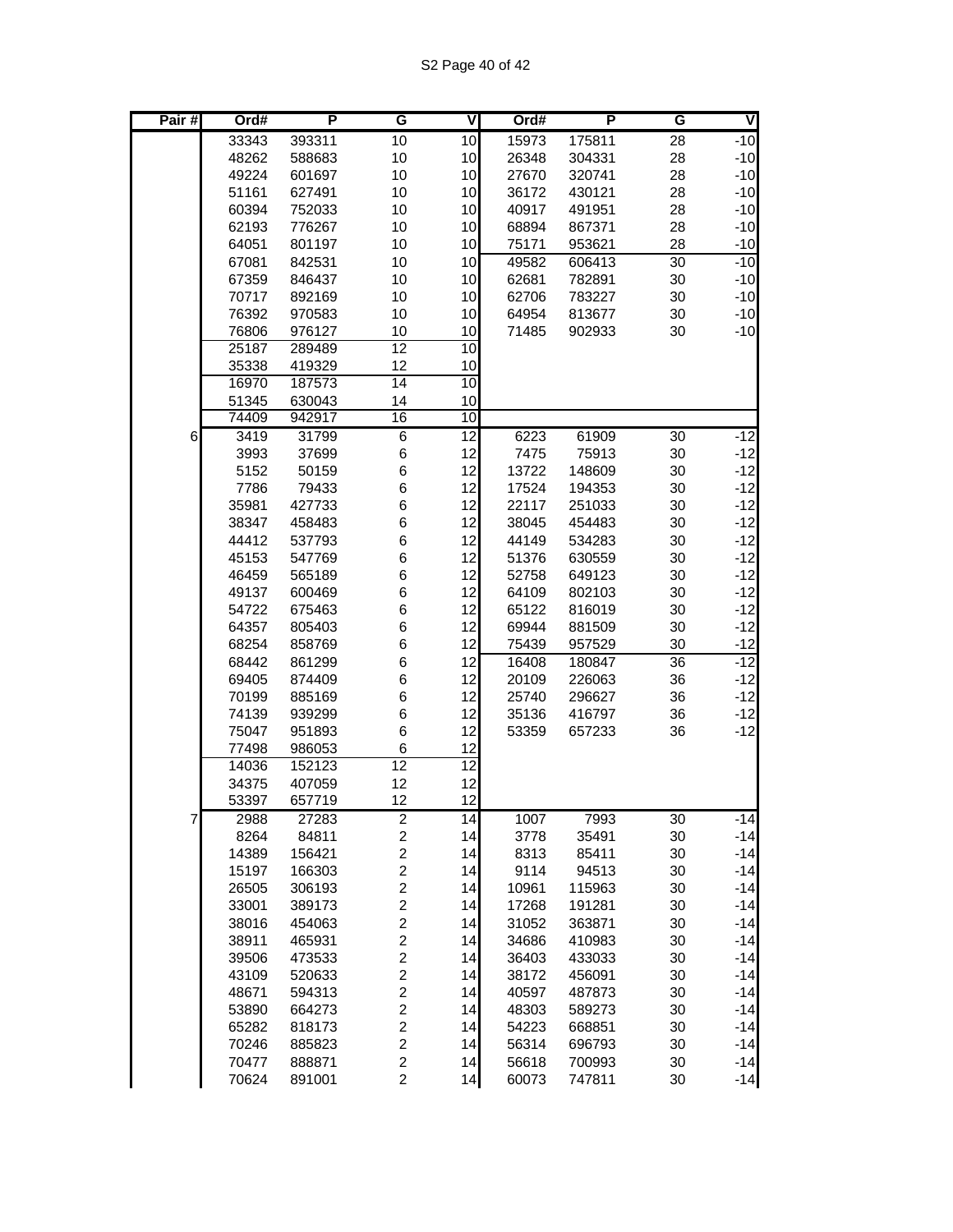| Pair# | Ord#           | P                | G                       | $\overline{\mathsf{V}}$ | Ord#           | P                | G               | V              |
|-------|----------------|------------------|-------------------------|-------------------------|----------------|------------------|-----------------|----------------|
|       | 75831          | 962791           | $\overline{c}$          | 14                      | 60715          | 756403           | 30              | $-14$          |
|       | 22855          | 260213           | $\overline{4}$          | 14                      | 69037          | 869233           | 30              | $-14$          |
|       | 32656          | 384623           | $\overline{\mathbf{4}}$ | 14                      | 71412          | 901891           | 30              | $-14$          |
|       | 42973          | 518813           | 4                       | 14                      | 72869          | 921871           | 30              | $-14$          |
|       | 50566          | 619313           | 4                       | 14                      | 75865          | 963283           | 30              | $-14$          |
|       | 53037          | 652853           | 4                       | 14                      | 76705          | 974803           | 30              | $-14$          |
|       | 55855          | 690611           | 4                       | 14                      | 9642           | 100591           | 32              | $-14$          |
|       | 66412          | 833201           | 4                       | 14                      | 33515          | 395491           | 32              | $-14$          |
|       | 7693           | 78347            | $\overline{6}$          | $\overline{14}$         | 44924          | 544699           | 32              | $-14$          |
|       | 36189          | 430433           | 6                       | 14                      | 51431          | 631339           | 32              | $-14$          |
|       | 39662          | 475529           | 6                       | 14                      | 58249          | 722881           | 32              | $-14$          |
|       | 42202          | 508847           | 6                       | 14                      | 75593          | 959659           | 32              | $-14$          |
|       | 58473          | 725807           | 6                       | 14                      | 24359          | 278981           | $\overline{34}$ | $-14$          |
|       | 11173          | 118471           | $\overline{8}$          | 14                      | 27698          | 321143           | 34              | $-14$          |
|       | 30289          | 353939           | 10                      | $\overline{14}$         | 36652          | 436061           | 34              | $-14$          |
|       | 44969          | 545267<br>261101 | 10<br>$\overline{12}$   | 14<br>14                | 65173<br>10907 | 816743<br>115399 | 34<br>36        | $-14$<br>$-14$ |
|       | 22925<br>51975 | 638501           | 12                      | 14                      | 43901          |                  | 36              |                |
|       | 54613          | 673991           | 12                      | 14                      | 48438          | 530947<br>591233 | 40              | $-14$<br>$-14$ |
|       | 64740          | 810671           | 12                      | 14                      |                |                  |                 |                |
|       | 68758          | 865511           | 12                      | 14                      |                |                  |                 |                |
| 8     | 21665          | 245419           | $\overline{2}$          | $\overline{6}$          | 2170           | 19121            | $\overline{34}$ | $-16$          |
|       | 27596          | 319831           | $\boldsymbol{2}$        | 16                      | 34335          | 406481           | 34              | $-16$          |
|       | 52875          | 650761           | $\overline{c}$          | 16                      | 45251          | 549071           | 34              | $-16$          |
|       | 68553          | 862651           | $\overline{c}$          | 16                      | 47983          | 585251           | 34              | $-16$          |
|       | 75733          | 961549           | $\overline{c}$          | 16                      | 72866          | 921821           | 34              | $-16$          |
|       | 1662           | 14087            | $\overline{4}$          | 16                      | 23256          | 265313           | 36              | $-16$          |
|       | 26103          | 301247           | 4                       | 16                      | 38185          | 456329           | 36              | $-16$          |
|       | 47504          | 578861           | 4                       | 16                      | 46126          | 560597           | 36              | $-16$          |
|       | 62423          | 779357           | 4                       | 16                      | 57590          | 713807           | 36              | $-16$          |
|       | 65615          | 822611           | 4                       | 16                      | 62488          | 780323           | 36              | $-16$          |
|       | 69741          | 878873           | 4                       | 16                      | 19972          | 224401           | $\overline{38}$ | $-16$          |
|       | 70796          | 893261           | 4                       | 16                      | 33352          | 393451           | 38              | $-16$          |
|       | 77123          | 980831           | 4                       | 16                      | 35749          | 424639           | 38              | $-16$          |
|       | 30067          | 351157           | $\overline{6}$          | $\overline{6}$          | 41334          | 497389           | 38              | $-16$          |
|       | 45519          | 552589           | 6                       | 16                      | 57866          | 717631           | 38              | $-16$          |
|       | 8745           | 90289            | $\overline{8}$<br>10    | 16<br>16                | 68379<br>51776 | 860479           | 38<br>40        | $-16$<br>$-16$ |
|       | 50242<br>61871 | 615161<br>771781 | 12                      | 16                      | 77976          | 635777<br>992777 | 40              | $-16$          |
|       | 65306          | 818473           | 20                      | 16                      | 66271          | 831503           | 42              | $-16$          |
|       |                |                  |                         |                         | 70031          | 882823           | 44              | $-16$          |
|       |                |                  |                         |                         | 73049          | 924241           | 44              | $-16$          |
|       |                |                  |                         |                         | 29604          | 345379           | 50              | $-16$          |
| 9     | 18858          | 210533           | 6                       | 18                      | 70055          | 883163           | 42              | $-18$          |
|       | 67853          | 853217           | 6                       | 18                      | 77600          | 987433           | 42              | $-18$          |
|       | 69385          | 874127           | 6                       | 18                      | 42699          | 515477           | 48              | $-18$          |
| 10    | 19922          | 223759           | $\overline{2}$          | 20                      | 8082           | 82699            | 42              | $-20$          |
|       | 69883          | 880729           | $\overline{\mathbf{c}}$ | 20                      | 65644          | 822949           | 42              | $-20$          |
|       | 48282          | 588953           | 4                       | 20                      | 35732          | 424397           | 46              | $-20$          |
| 11    | 50504          | 618439           | $\overline{2}$          | 22                      | 77562          | 986903           | 46              | $-22$          |
|       | 65407          | 819829           | $\boldsymbol{2}$        | 22                      | 20782          | 234431           | 48              | $-22$          |
|       |                |                  |                         |                         | 75649          | 960467           | 48              | $-22$          |
| 12    | 35320          | 419059           | $\overline{2}$          | $\overline{26}$         | 50843          | 623171           | 64              | $-26$          |
|       | 47411<br>72049 | 577639           | 2<br>$\overline{c}$     | 26<br>26                |                |                  |                 |                |
|       |                | 910279           |                         |                         |                |                  |                 |                |